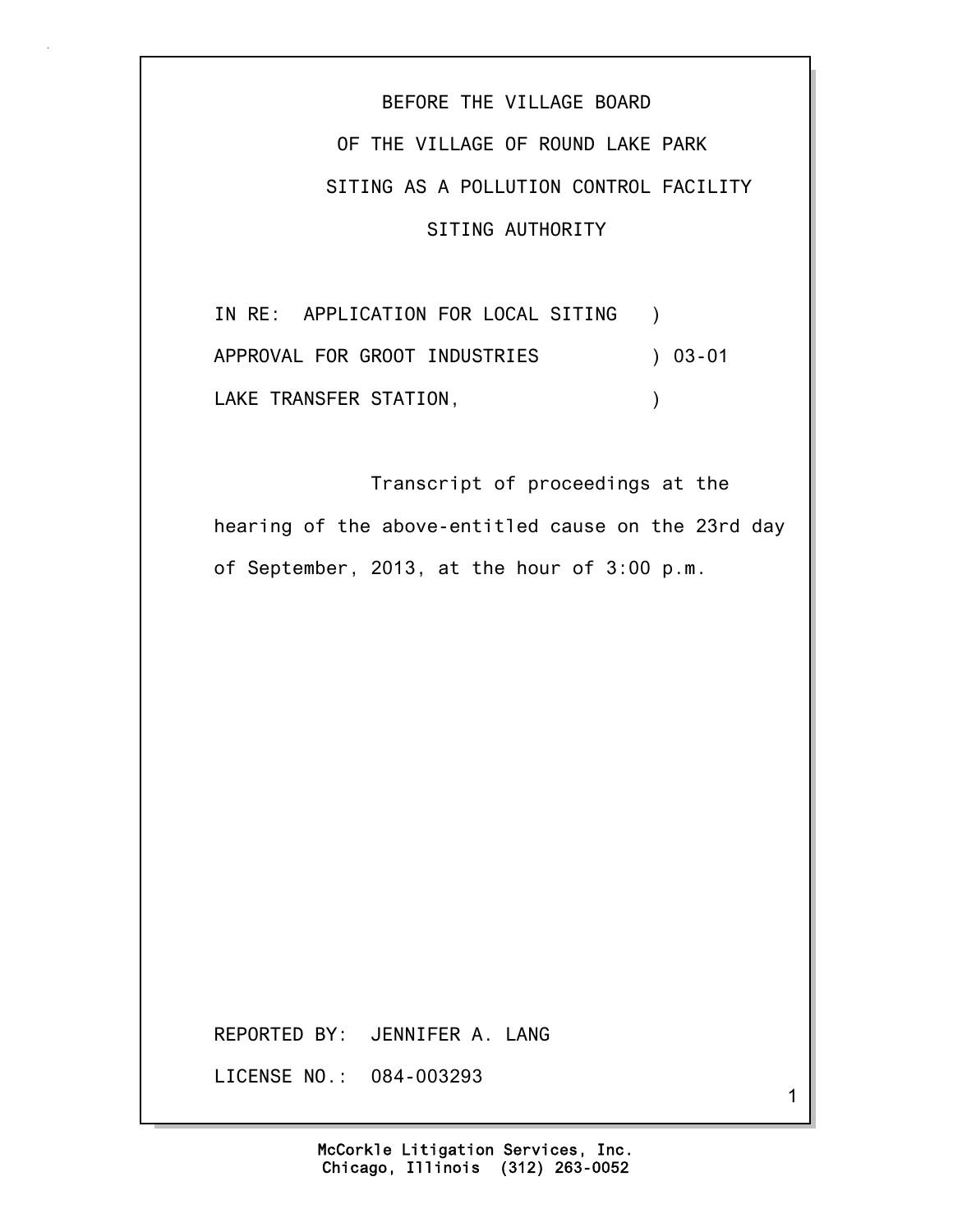2 1 HEARING OFFICER LUETKEHANS: Back on the 2 record. 3 We will reconvene the public hearing. 4 Is there anyone here from the public or anyone wish 5 to make a public comment at this point? 6 Hearing none and seeing none, I will 7 say that one resident, Mr. Smith, Brian Smith, has 8 given me some questions that I will ask later. So 9 we will proceed, except we now need Mr. Helsten. 10 MR. MUELLER: While we are waiting for 11 Mr. Helsten, Mr. Hearing Officer, I would like to 12 make a motion regarding the display put on by Mr. 13 Blazer previously. I would ask the Hearing Officer, 14 in light of the fact that Mr. Blazer continuously 15 makes speeches, take cheap shots, has nothing but 16 editorial comment in the majority words and 17 statements, gratuitously referring to Mr. Moose's 18 testimony earlier as pontificating, I would ask the 19 Hearing Officer to admonish the Village Board that 20 his statements are not evidence and should be 21 disregarded. I would ask him to admonish Mr. Blazer 22 to refrain from that kind of comment. Mr. Blazer 23 talks about while the lawyers say it's argument, in 24 that same hearing in his argument he referred to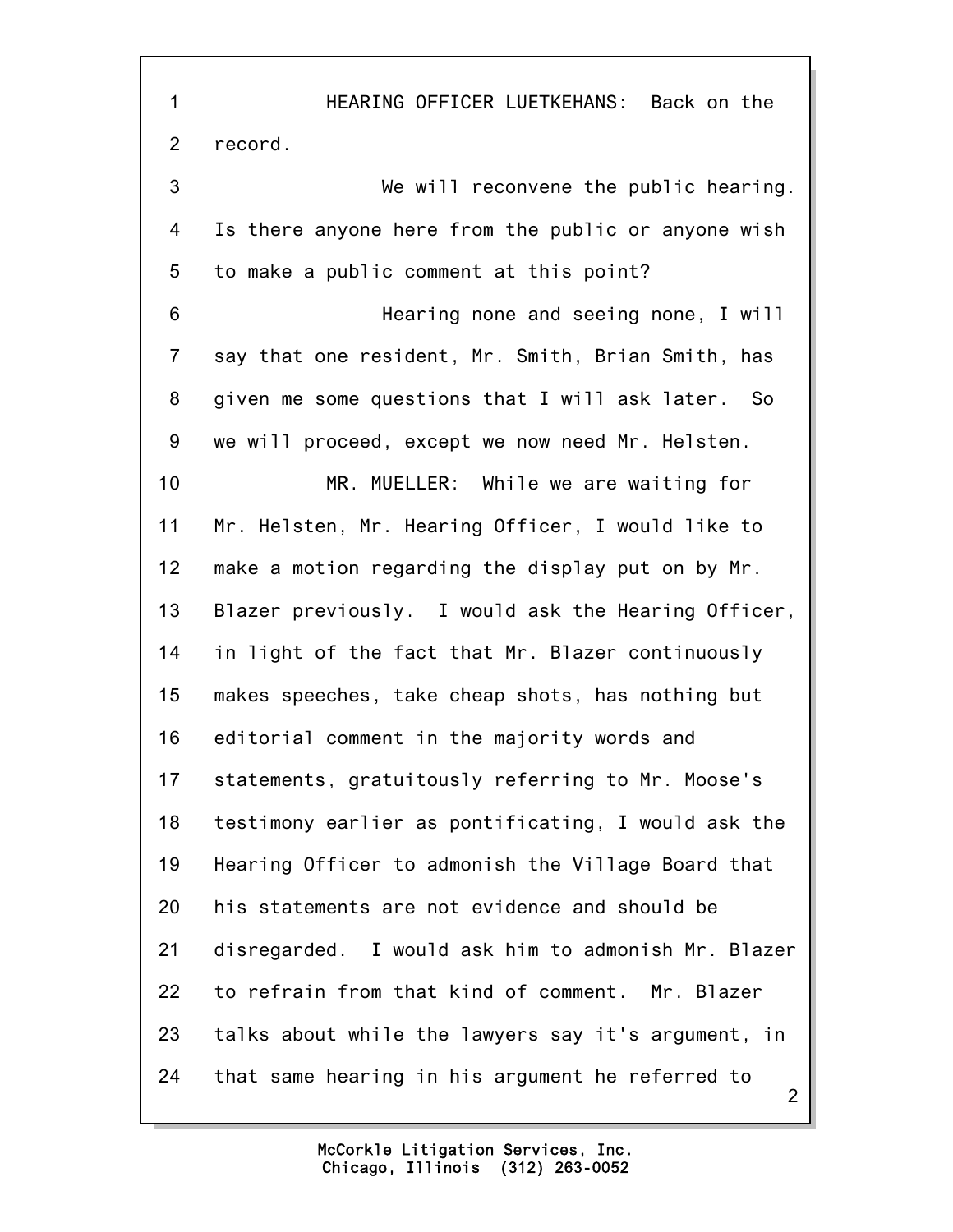3 1 Walter Willis who is now the head of the local solid 2 waste agency as a liar also. 3 HEARING OFFICER LUETKEHANS: I'm going to 4 do this once. The Village Board, I have no doubt, 5 is smart enough to understand what is actual 6 testimony which is not what the lawyers say. 7 I have very little doubt about that. 8 I will admonish everyone here that is asked 9 questions to not make statements when asking 10 questions, and if I think that's occurring, I will 11 cut you off. I do not really have a lot more power 12 than that unless someone tells me something that I 13 got a robe and I missed it some day. 14 Let's keep it to the facts. You're 15 not doing any good, I don't believe, with that. I 16 know everybody thinks it's a nice show. This Board 17 is smart enough to see through that. And obviously 18 I have to make a recommendation that will not be 19 based on those things that are not, quote, evidence 20 in the record. 21 So proceed with your 22 cross-examination, Mr. Blazer, of Mr. Moose. 23 MR. BLAZER: Thank you. 24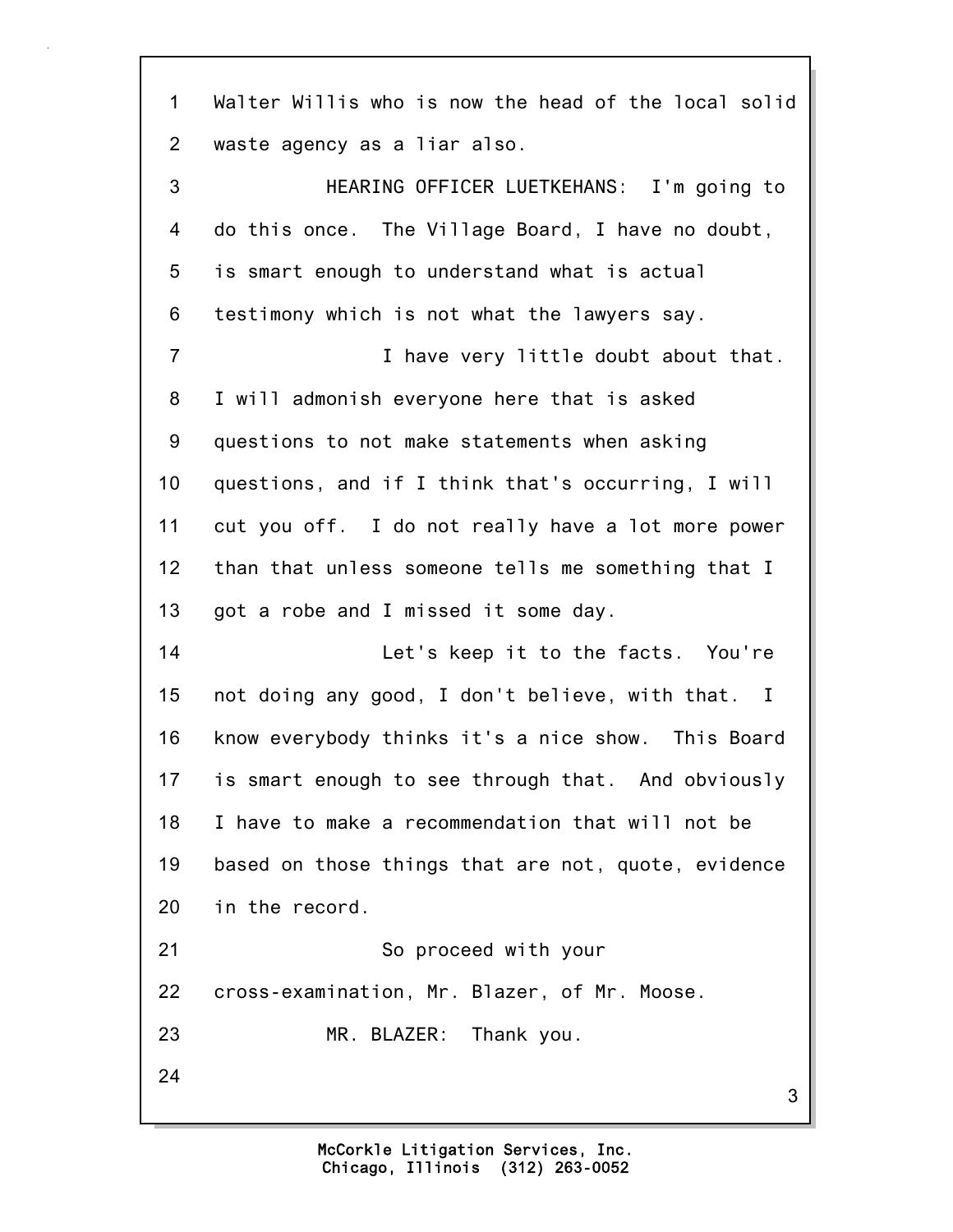| $\mathbf 1$    | DEVIN A. MOOSE,                                      |
|----------------|------------------------------------------------------|
| 2              | called as a witness herein, having been first duly   |
| 3              | sworn, was examined and testified as follows:        |
| 4              | CROSS-EXAMINATION (cont'd)                           |
| 5              | BY MR. BLAZER:                                       |
| 6              | Q.<br>Mr. Moose, based on your statement before      |
| $\overline{7}$ | I start asking you questions, I think one of the     |
| 8              | very few things that you and I agree on is that      |
| 9              | garbage does stink?                                  |
| 10             | Yes, it can. Sure.<br>A.                             |
| 11             | Q. All right.                                        |
| 12             | Could we look at -- could you turn                   |
| 13             | to, please, page 2.4-12 of the application.          |
| 14             | Are you there, Mr. Helsten?                          |
| 15             | MR. HELSTEN: Yes.                                    |
| 16             | BY MR. BLAZER:                                       |
| 17             | The third bullet under noise control<br>Q.           |
| 18             | procedures, you said or you say: The proposed        |
| 19             | transfer station bay doors will remain closed each   |
| 20             | day between the hours of 4:00 a.m. and 8:00 a.m. and |
| 21             | will only be opened during this time period to allow |
| 22             | for the arrival and departure of vehicles. Did I     |
| 23             | read that correctly?                                 |
| 24             | Yes.<br>A.<br>4                                      |

٦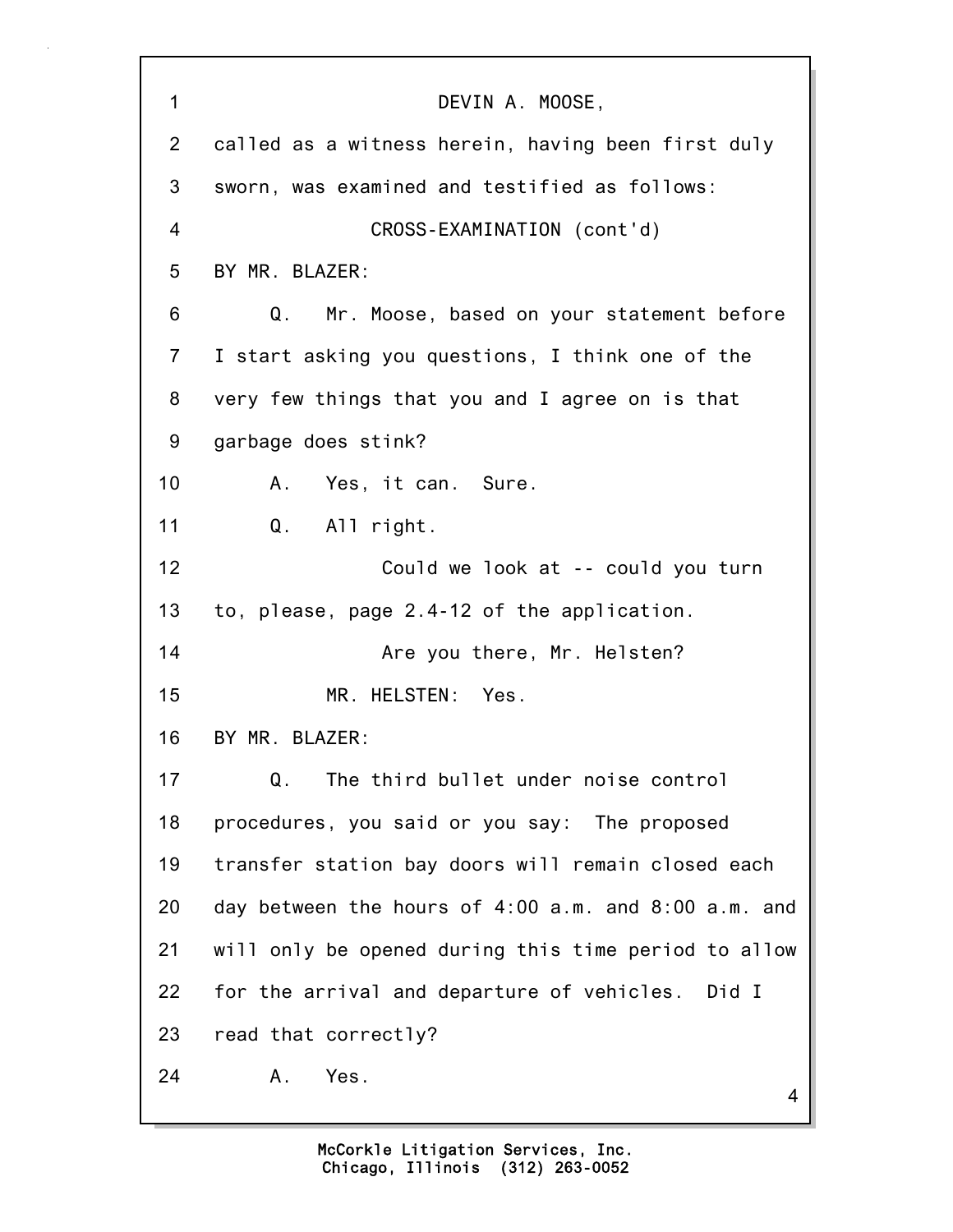5 1 Q. Where in this application can we find your 2 discussion about the other hours of operation 3 outside of 4:00 to 8:00 a.m.? 4 A. The operation of the doors? 5 Q. Yes. 6 A. The doors will probably remain open most 7 of the time, unless we're experiencing high wind 8 conditions that create either a litter or an odor 9 type problem, then the doors will be utilized more 10 often. 11 Q. Where is that in the application? 12 A. It's standard operating procedures for 13 most transfer stations. 14 Q. Where is that in the application? 15 A. It is not in the application. It is now 16 on the record though. 17 MR. BLAZER: Mr. Hearing Officer, can I 18 ask that that be stricken as unresponsive and 19 argumentative. 20 HEARING OFFICER LUETKEHANS: What, the 21 statement that it is now in the record? 22 MR. BLAZER: Yes. 23 HEARING OFFICER LUETKEHANS: Motion 24 denied. It is in the record, whether he says it or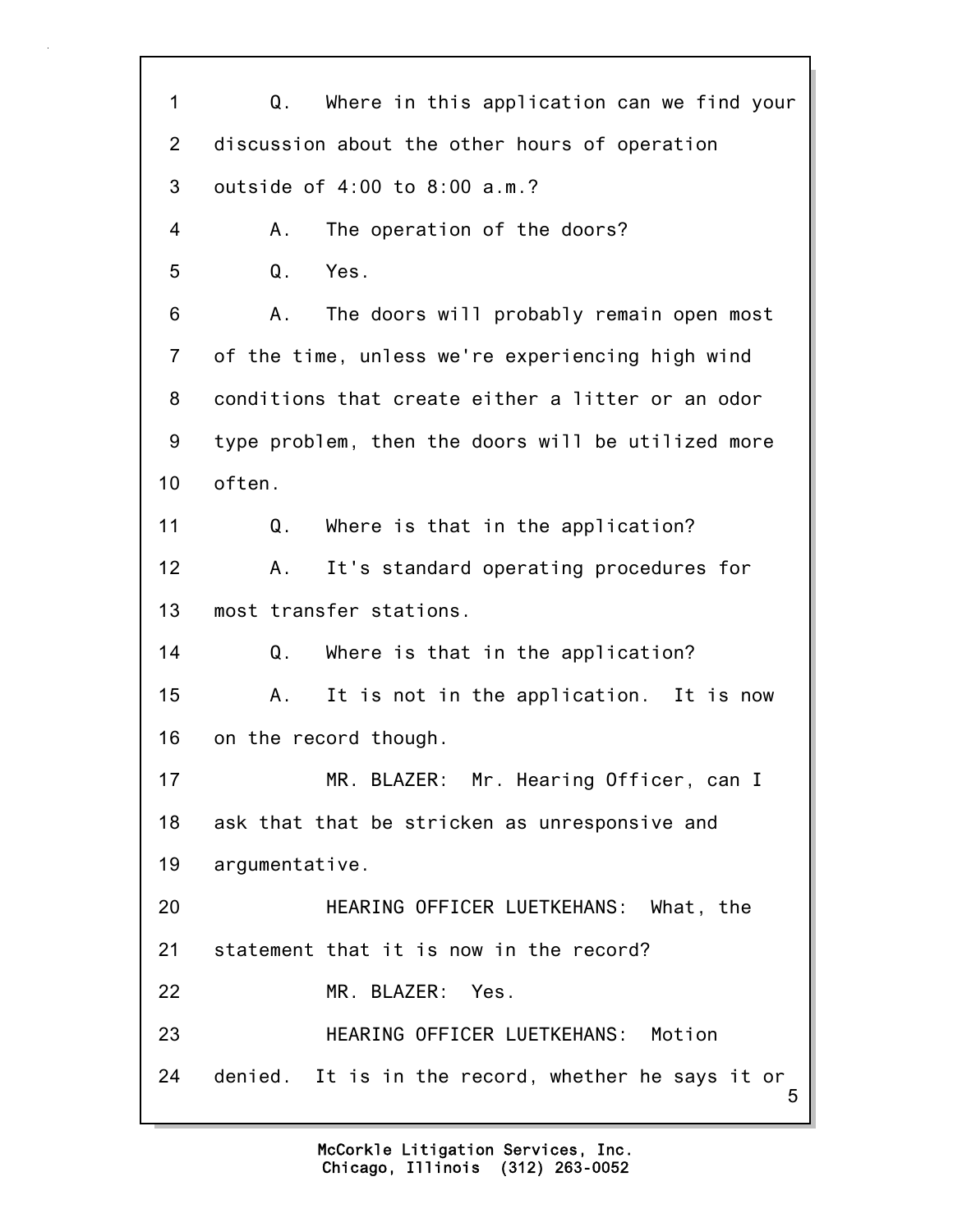6 1 not. 2 I would also tell Mr. Moose, just 3 answer the questions. This is not -- the decision 4 of what's in the record is not Mr. Moose's or anyone 5 else's. 6 Please proceed. 7 BY MR. BLAZER: 8 Q. Going to the rest of this paragraph, as I 9 showed you on page 2.4-12, you said or you say: The 10 transfer station will be equipped with high 11 performance rubber doors that will automatically 12 open and close as collection and transfer vehicles 13 enter and leave the building during these hours. 14 Did I read that correctly? 15 A. Yes. 16 Q. And by "these hours," again, you're only 17 talking about 4:00 a.m. to 8:00 a.m., correct? 18 A. For noise control, yes. 19 Q. Is there somewhere else in the application 20 that addresses the opening and closing of these 21 doors for any other purpose? 22 A. No, but it's part of the -- 23 Q. Thank you, Mr. Moose. 24 Let's skip over to pages 8-7 of the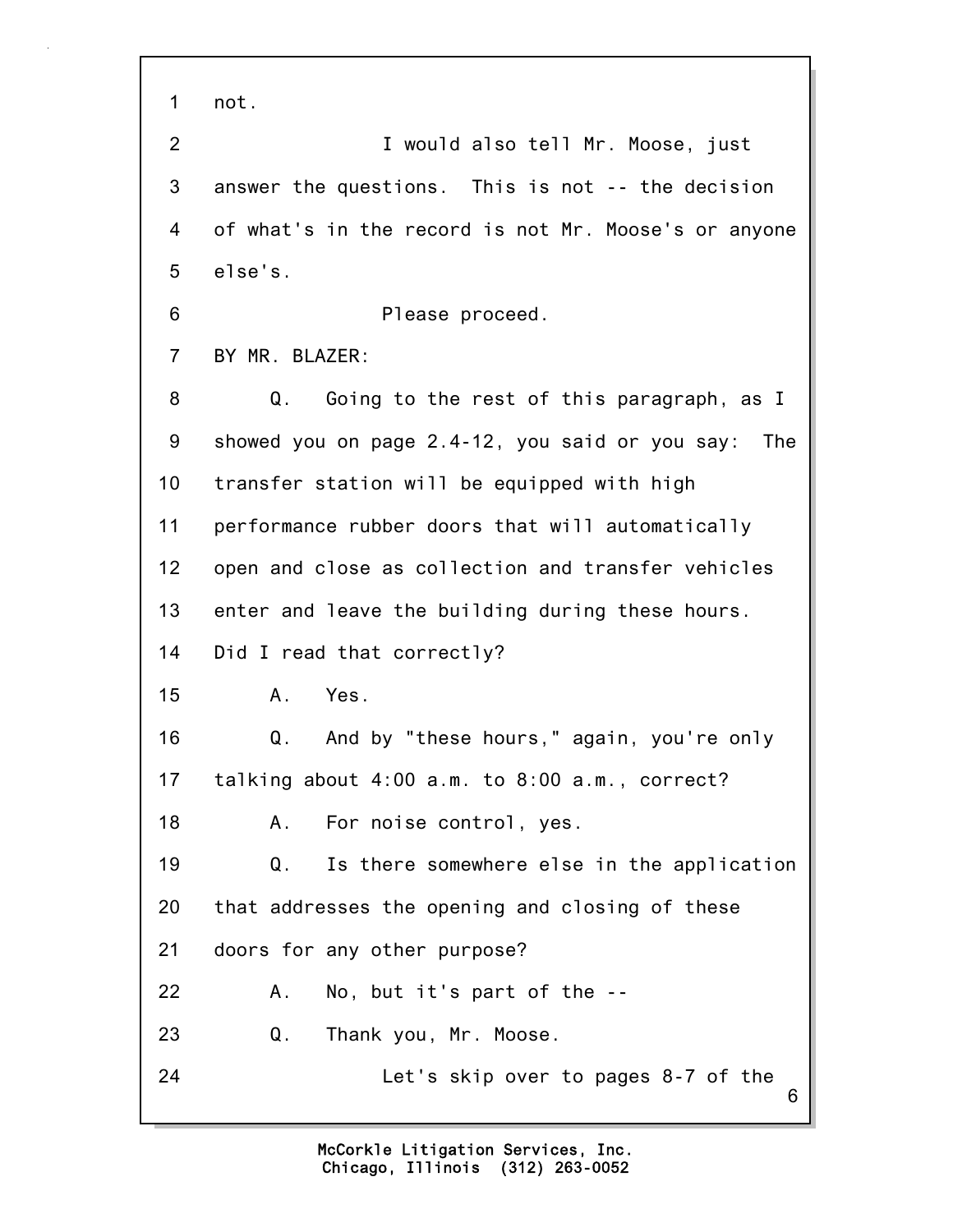7 1 application. 8-7, it's a different section. 2 A. I have it. 3 Q. Now, this is the section of the 4 application on inconsistency with the County Solid 5 Waste Plan, right? 6 A. Yes. 7 Q. And Shah contributed to the drafting and 8 preparation of the latest version of that plan, 9 correct? 10 A. I am not sure that's a fair 11 characterization. We participated in helping 12 generate disposal waste numbers or waste disposal 13 numbers. The plan is a result of policy by the 14 county and its committees. We were simply helping 15 them put together generation numbers. 16 Q. Mr. Moose, honestly, all I asked you was 17 whether or not Shah contributed to the current 18 version of that plan? 19 A. I don't think that's what the question 20 was. We did participate in helping them generate 21 waste generation numbers. 22 Q. All right. And the current version of the 23 Lake County Solid Waste Management Plan came out in 24 April of 2010, correct?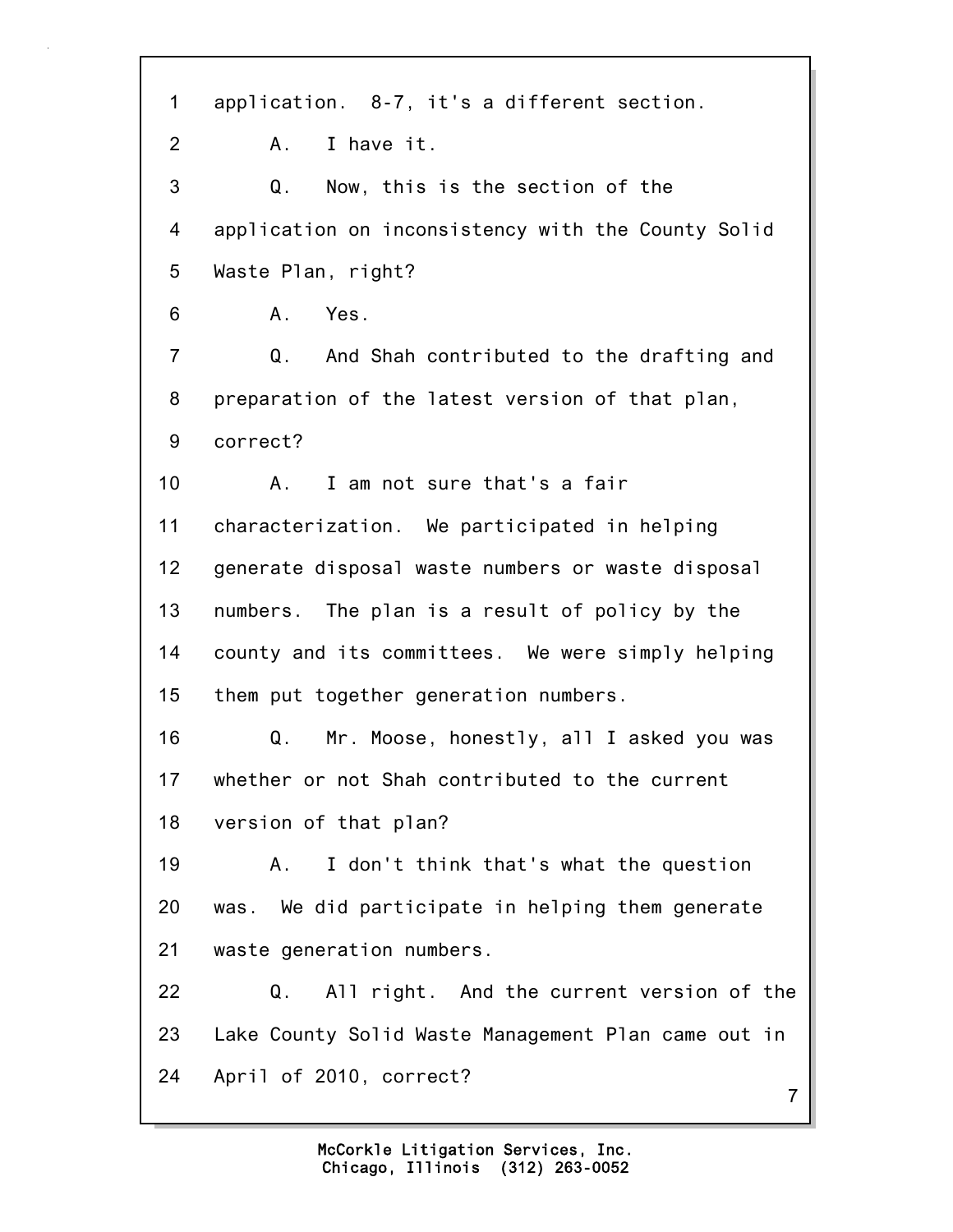8 1 A. I don't recall, but it sounds about right. 2 MR. BLAZER: Mr. Hearing Officer, Timber 3 Creek Exhibit 27. 4 HEARING OFFICER LUETKEHANS: Thank you. 5 BY MR. BLAZER: 6 Q. I handed you Timber Creek Exhibit 27. I 7 represent for the record that it does not include 8 all of the drawings that are in the back of the 9 current version of that plan. But you do recognize 10 that document as the current version of the Lake 11 County 2009 Plan Update as of April 13, 2010? 12 A. Yes. 13 Q. Let's go back to the siting application, 14 the page I handed you before, page 8-7? 15 A. Yes. 16 Q. I will read you the quote: Transfer 17 station operations related to the unloading of 18 refuse, recyclables and landscaping waste, temporary 19 storage of the materials on the tipping floor and 20 the loading of transfer trailers must be located 21 within a portion of the transfer station that can be 22 completely enclosed. This does not require the 23 transfer station to keep its incoming and outgoing 24 doors closed during its operations.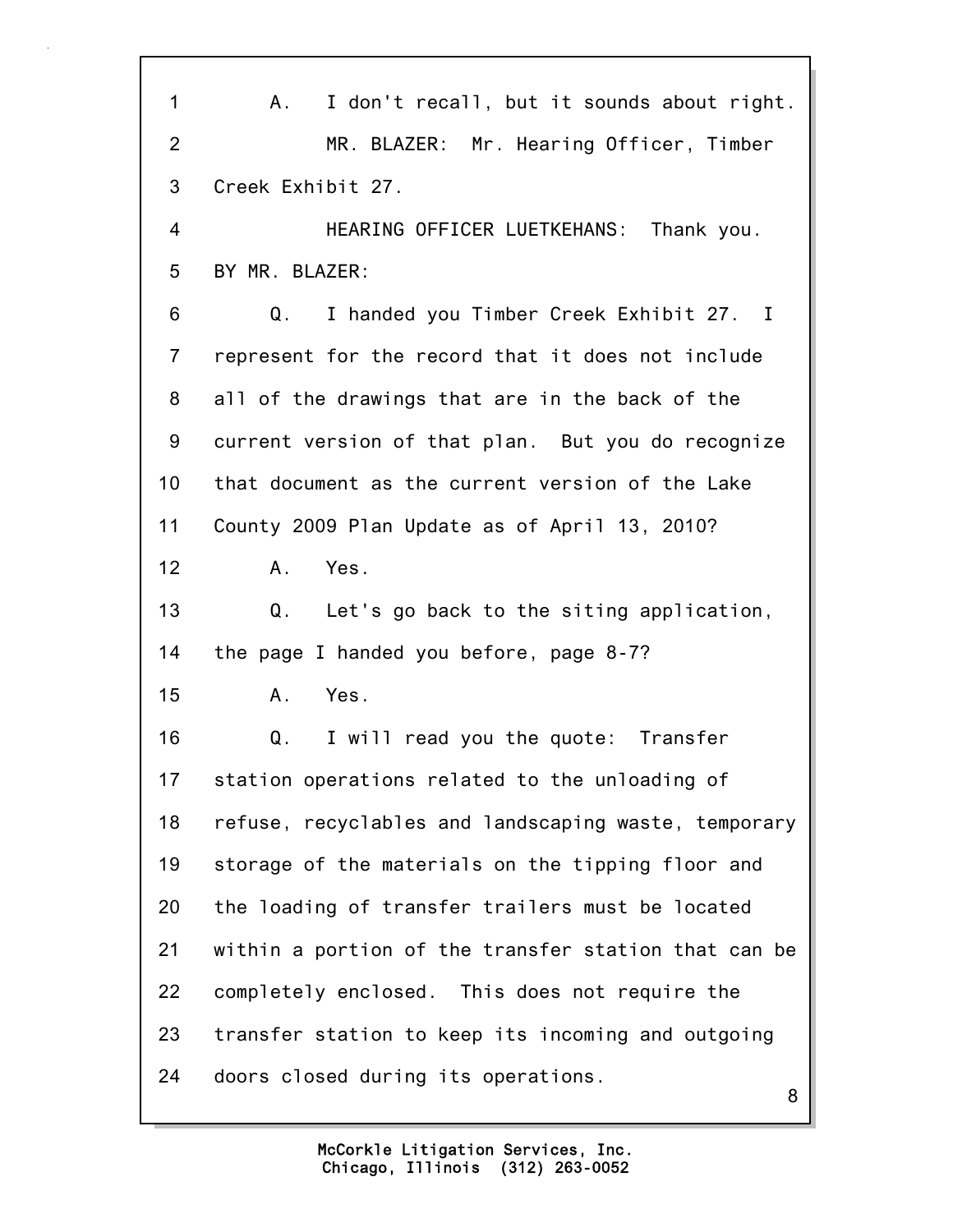9 1 Did I read that correctly? 2 A. Yes. 3 Q. Isn't it true, Mr. Moose, that Groot has 4 no intention of keeping those doors closed during 5 operations? 6 A. No. 7 Q. And where do I find that in the 8 application? 9 A. I don't think it's in there. 10 Q. Let's go back to page 2.4-12. You 11 mentioned rubber doors. 12 A. Okay. I have it. 13 MR. BLAZER: Mr. Helsten, do you have 14 that? 15 MR. HELSTEN: Yes. 16 BY MR. BLAZER: 17 Q. Now, Mr. Moose, you have read the reports 18 submitted by Charles McGillin, one of the experts 19 that we retained, correct? 20 A. Expert in what? Yes, I have read it. 21 Q. Expert in odor, as you well know. 22 Now, the rubber doors that you 23 mentioned there in this application, those aren't 24 the doors that he's talking about in his report, are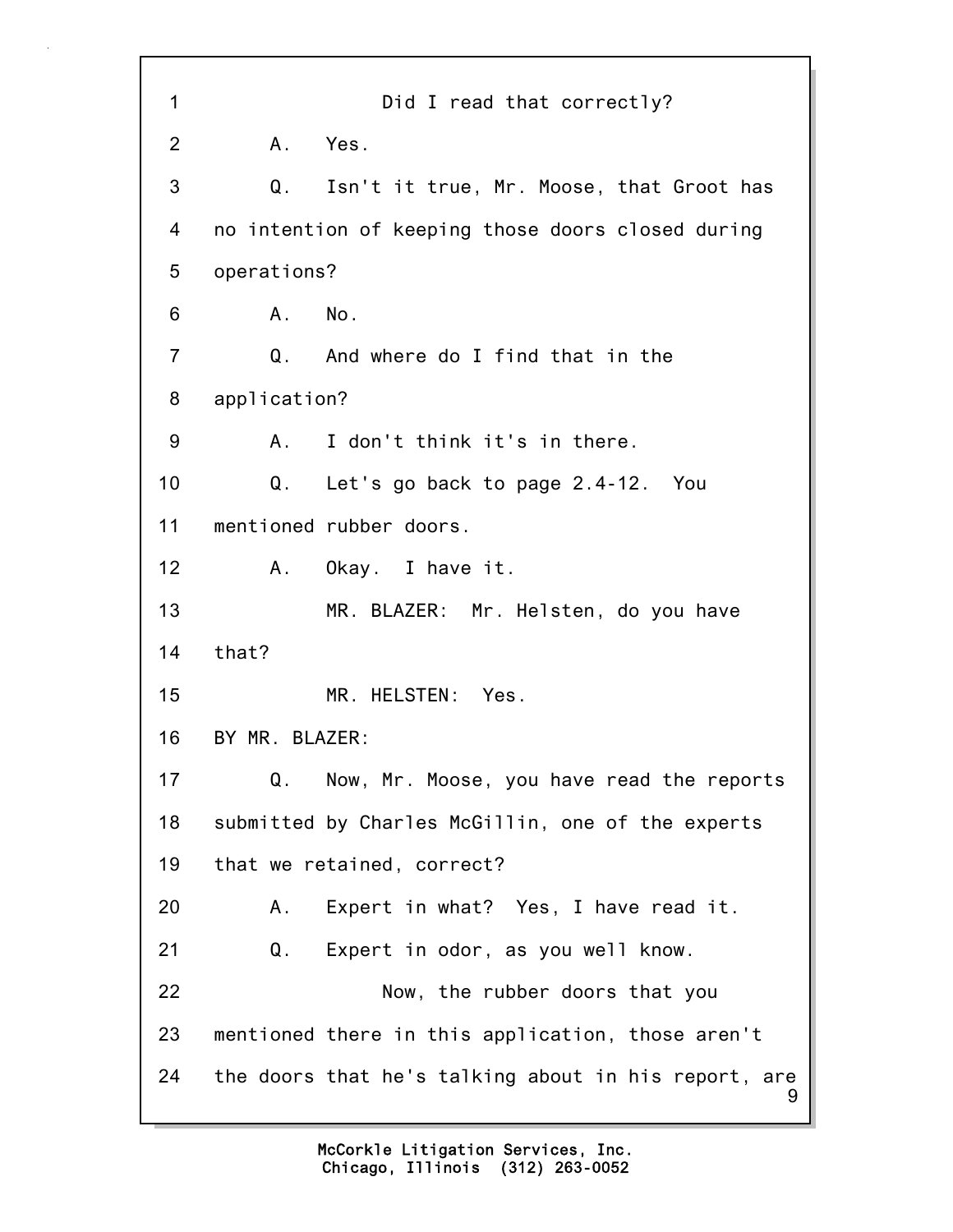10 1 they? 2 A. I don't know what he's talking about. 3 Q. You're not familiar with the doors that 4 he's talking about in his report? 5 A. I don't recall. There's two basic kind of 6 doors that we -- 7 MR. BLAZER: There's no question pending, 8 Mr. Hearing Officer. 9 HEARING OFFICER LUETKEHANS: Please 10 proceed, Mr. Blazer. 11 MR. BLAZER: Thank you. 12 BY MR. BLAZER: 13 Q. All right. Back to page 2-4.1 at the top 14 of the page. 15 And this is a point you made during 16 your statement on behalf of Groot. Here's the part 17 where you say that operating hours are 24 hours per 18 day, seven days per week in order to provide 19 operational flexibility to accommodate overnight 20 deliveries of waste; is that correct? 21 A. If necessary. 22 Q. Where is the "if necessary"? 23 A. It's right after the comma. You only read 24 part of the sentence.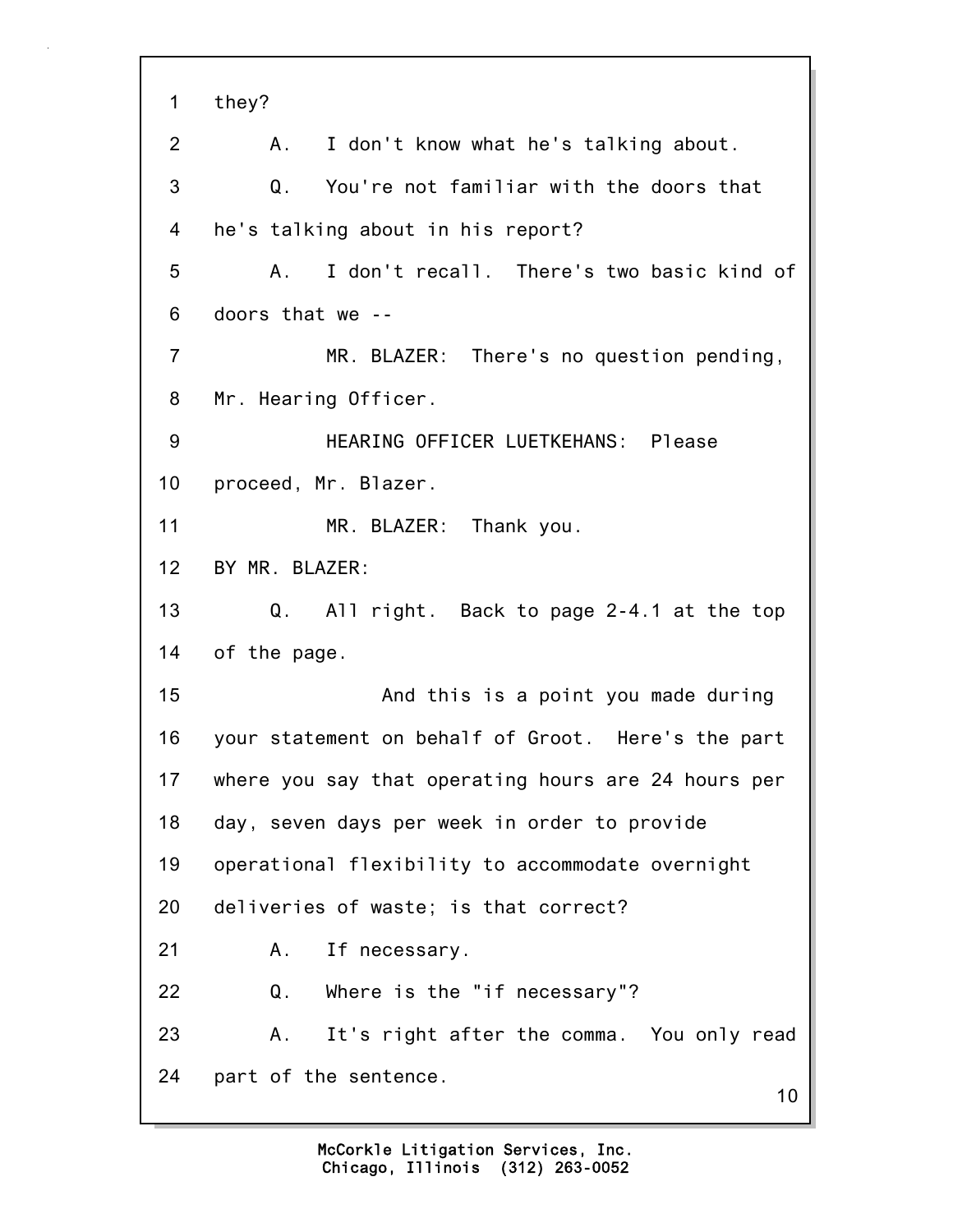11 1 Q. When will it be necessary? 2 A. It may be necessary during natural 3 disasters, it may be necessary if commercial waste 4 needs to be picked up at night. We want the 5 flexibility to deliver those wastes during off-peak 6 traffic hours. 7 Q. Could you describe for the Board what you 8 mean by commercial waste? 9 A. The waste that's picked up in the back of 10 a store at a dumpster. 11 Q. That would be principally by roll out 12 containers? 13 A. No. 14 Q. Could it be by packer trucks? 15 A. It would be probably by packer trucks, 16 yeah. 17 Q. So at the back of a store, at the back of 18 a factory? 19 A. Could be if the factory produces waste 20 that's acceptable to our facility. Usually 21 factories, just their lunchroom and office waste is 22 acceptable. 23 Q. Could be any other types of wastes that 24 this facility is willing to accept, correct?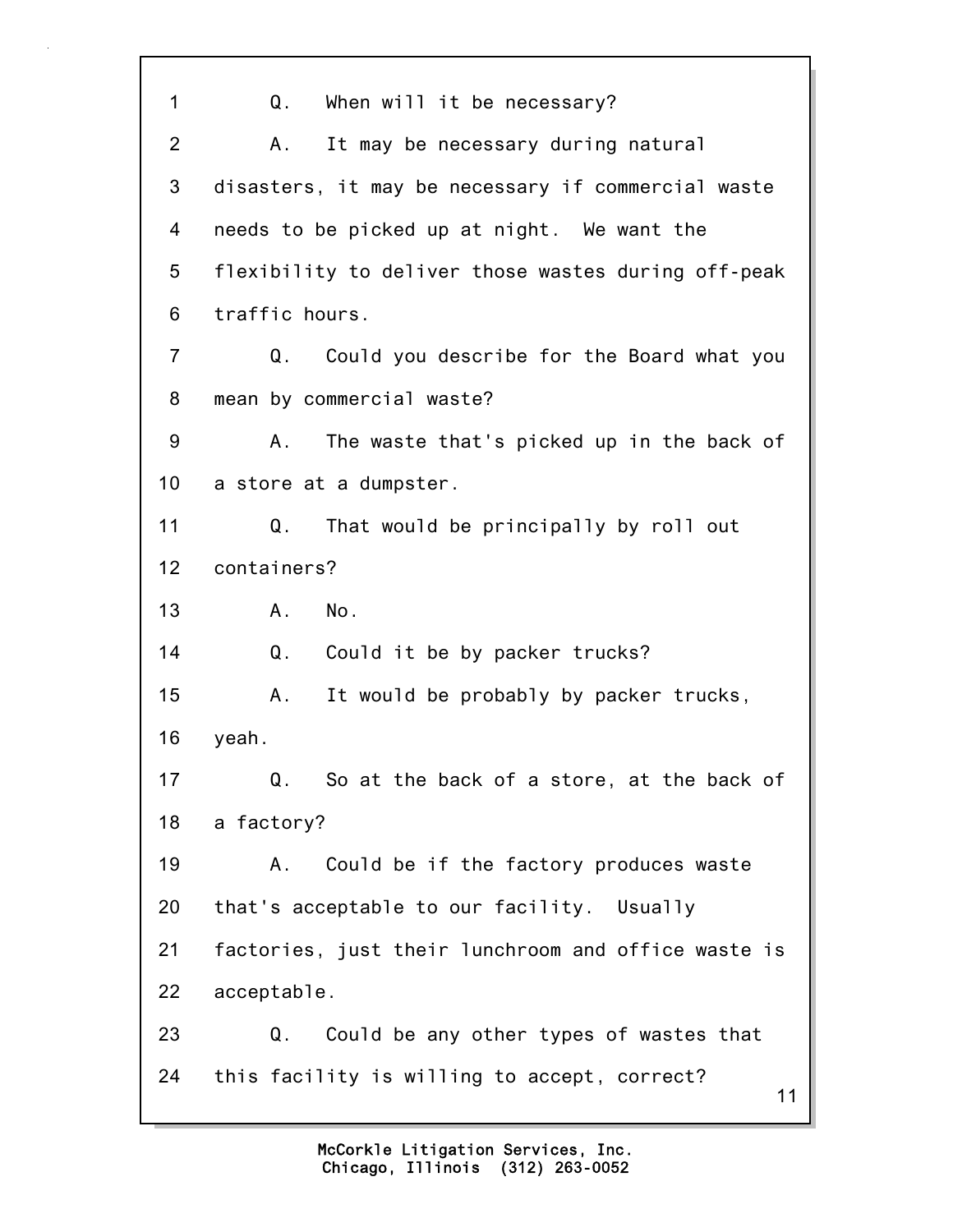12 1 A. Allowed to accept. 2 Q. Any of that type of waste could come in 3 overnight, correct? 4 A. Theoretically. I guess I don't understand 5 the question. 6 Q. I just wanted your answer, that was all. 7 And the doors are going to be open 8 when those night deliveries are made, won't they? 9 A. Not necessarily, no. 10 Q. Where do I find that in the application? 11 A. It's not in the application. 12 Q. All right. Where would those -- 13 A. It's usually related to an IEPA permit. 14 Q. I am not talking about IEPA permits that 15 you may or may not apply for. I am asking what you 16 have told the Village of Round Lake or Village of 17 Round Lake Park. So is there anywhere where you 18 discuss whether or not the doors will be open during 19 overnight deliveries? 20 A. No, we don't discuss it in the 21 application. 22 Q. All right. The only discussion about when 23 doors will be closed is from 4:00 a.m. to 8:00 a.m. 24 unless you're getting deliveries, right?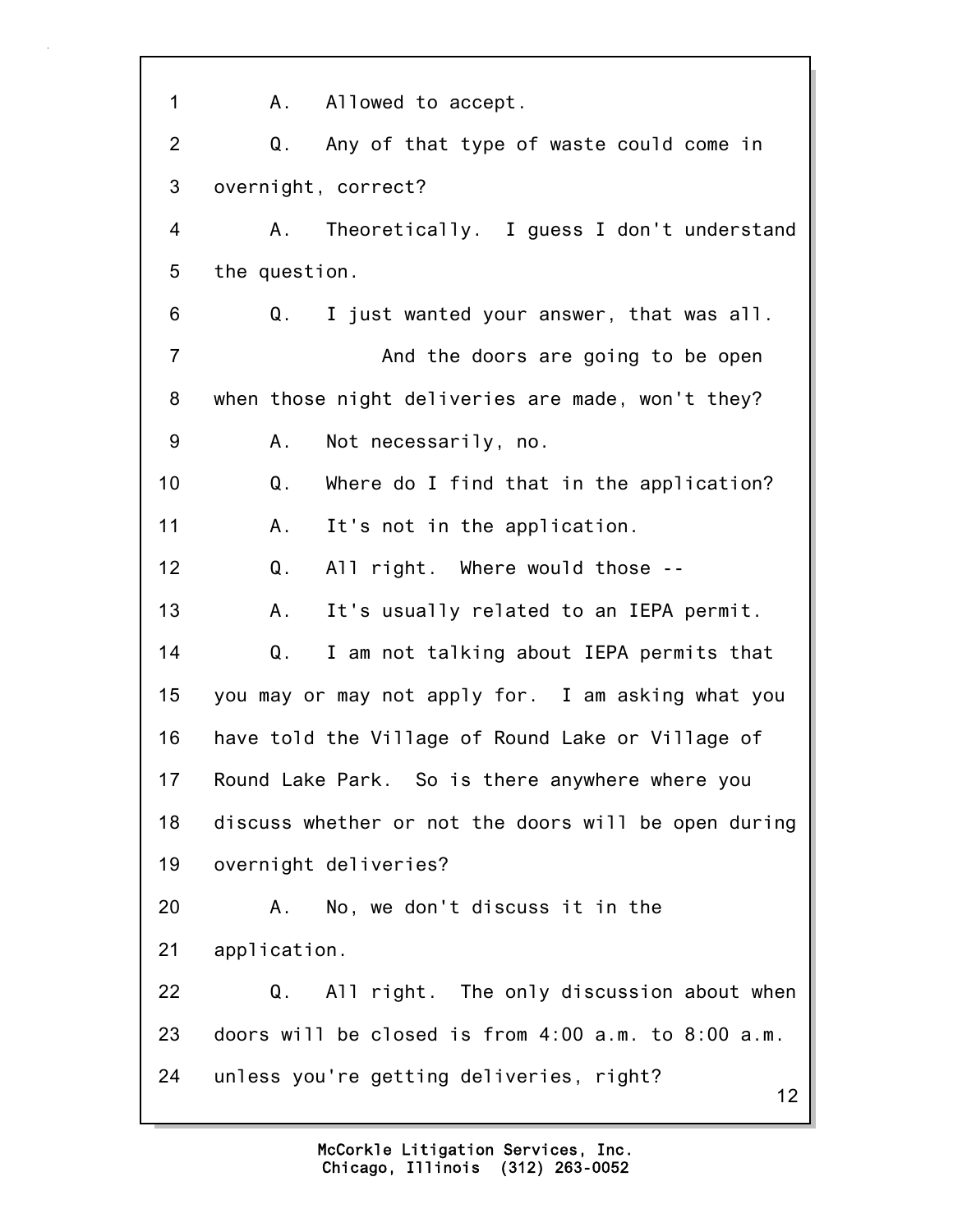13 1 A. Correct. 2 Q. So doors could be open at 3:00 a.m., 3 correct? 4 A. No, that's not my testimony. 5 Q. I'm asking what the application says. 6 Doors could be open at 3:00 a.m.? 7 A. The application is now silent on that 8 issue. 9 Q. I see. 10 MR. BLAZER: I have what may be one last 11 exhibit for this witness, Mr. Hearing Officer. 12 BY MR. BLAZER: 13 Q. For the record, Mr. Moose, I have handed 14 you what's been marked as Exhibit TCH Exhibit 28. 15 Could you take a look at that and read through that? 16 Have you had a chance to look at it? 17 A. Yep. 18 Q. Could you turn to the slide number page 19 18. Actually, before you do that, do you recognize 20 this document? 21 A. Yes. 22 Q. Now, this is a presentation that was made 23 on behalf of Groot in February of this year, 24 correct?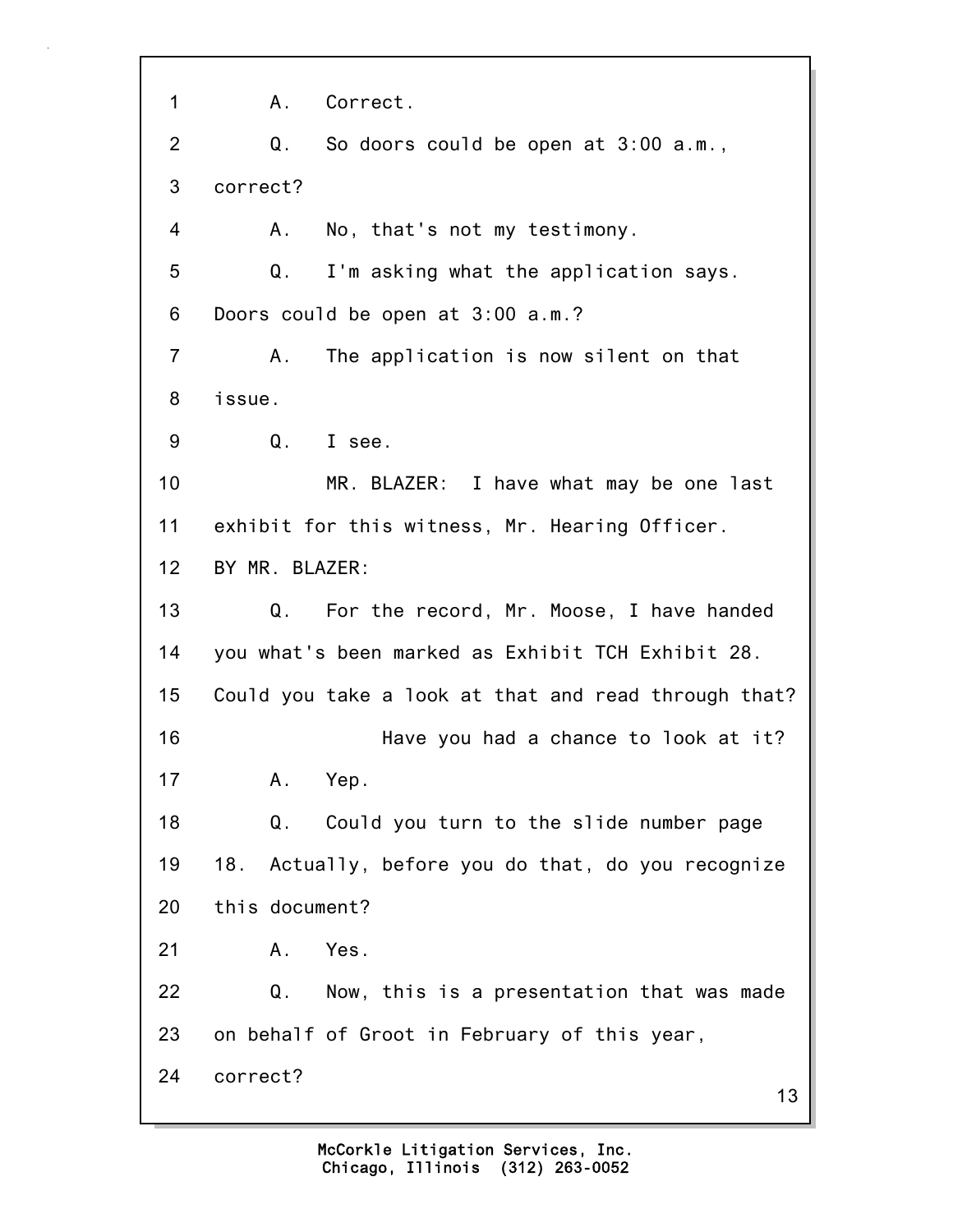| 1              | Yes.<br>$A_{-}$                                      |
|----------------|------------------------------------------------------|
| $\overline{2}$ | Q.<br>And you participated in that presentation,     |
| 3              | did you not?                                         |
| 4              | Yes.<br>A.                                           |
| 5              | Were you involved in preparing the slides?<br>Q.     |
| 6              | No, I didn't prepare the slides. Somebody<br>Α.      |
| $\overline{7}$ | prepared them for me.                                |
| 8              | But you gave a presentation somewhat like<br>Q.      |
| 9              | the presentation that you gave earlier today, right, |
| 10             | describing the transfer station?                     |
| 11             | Α.<br>Yep.                                           |
| 12             | Q.<br>To the public?                                 |
| 13             | Yep.<br>Α.                                           |
| 14             | Q.<br>What was the purpose of doing that?            |
| 15             | To answer citizen's questions about the<br>Α.        |
| 16             | facility.                                            |
| 17             | And to provide the general public with<br>Q.         |
| 18             | information about this facility?                     |
| 19             | And to encourage them about the process,<br>Α.       |
| 20             | this process, encourage them that this type of       |
| 21             | information is best handled inside of the            |
| 22             | application.                                         |
| 23             | Now, could you turn to the slide number --<br>Q.     |
| 24             | page 8, please, slide number 18?<br>14               |
|                |                                                      |

1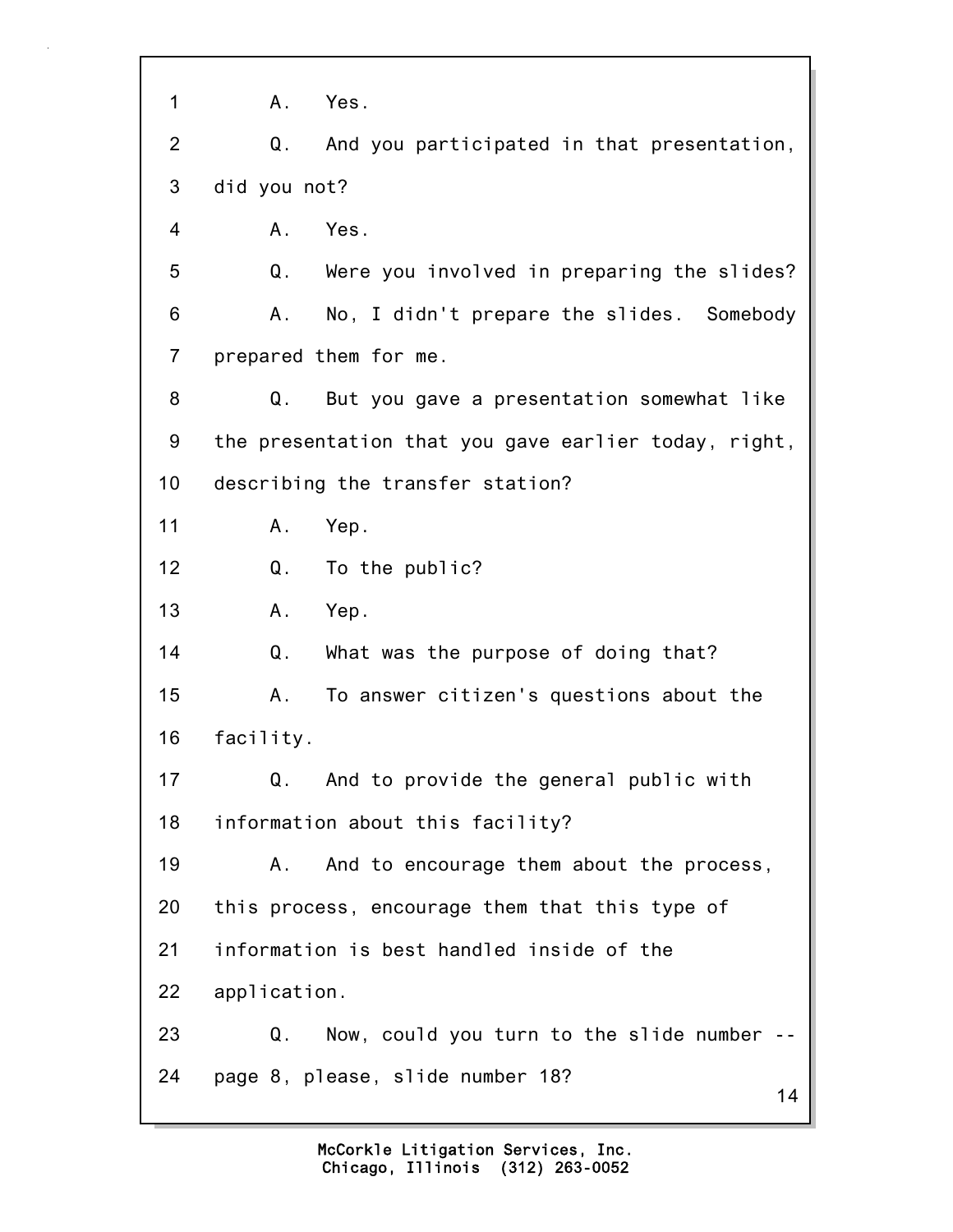15 1 A. I have got it. 2 Q. Now, here you have got -- this is the one 3 on hours of operation, right? 4 A. Yes. 5 Q. And you have in here the anticipated 6 operating hours from 4:00 a.m. to 8:00 p.m. Monday 7 through Friday, 4:00 a.m. to 12:00 p.m. Saturday, 8 right? 9 A. Yes. 10 Q. And that's pretty identical to the siting 11 application that we looked at before? 12 A. A little too quick. 13 Q. The hours of operation that you identified 14 here are the same hours of operation, almost exactly 15 the same statement that's in the siting application, 16 right? 17 A. Almost. 18 Q. Except you don't mention anywhere in this 19 presentation that this facility will operate 24 20 hours a day, seven days a week, right? 21 A. That's correct. 22 Q. Why didn't you let the public know seven 23 months ago that this facility was going to operate 24 24 hours day, seven days a week?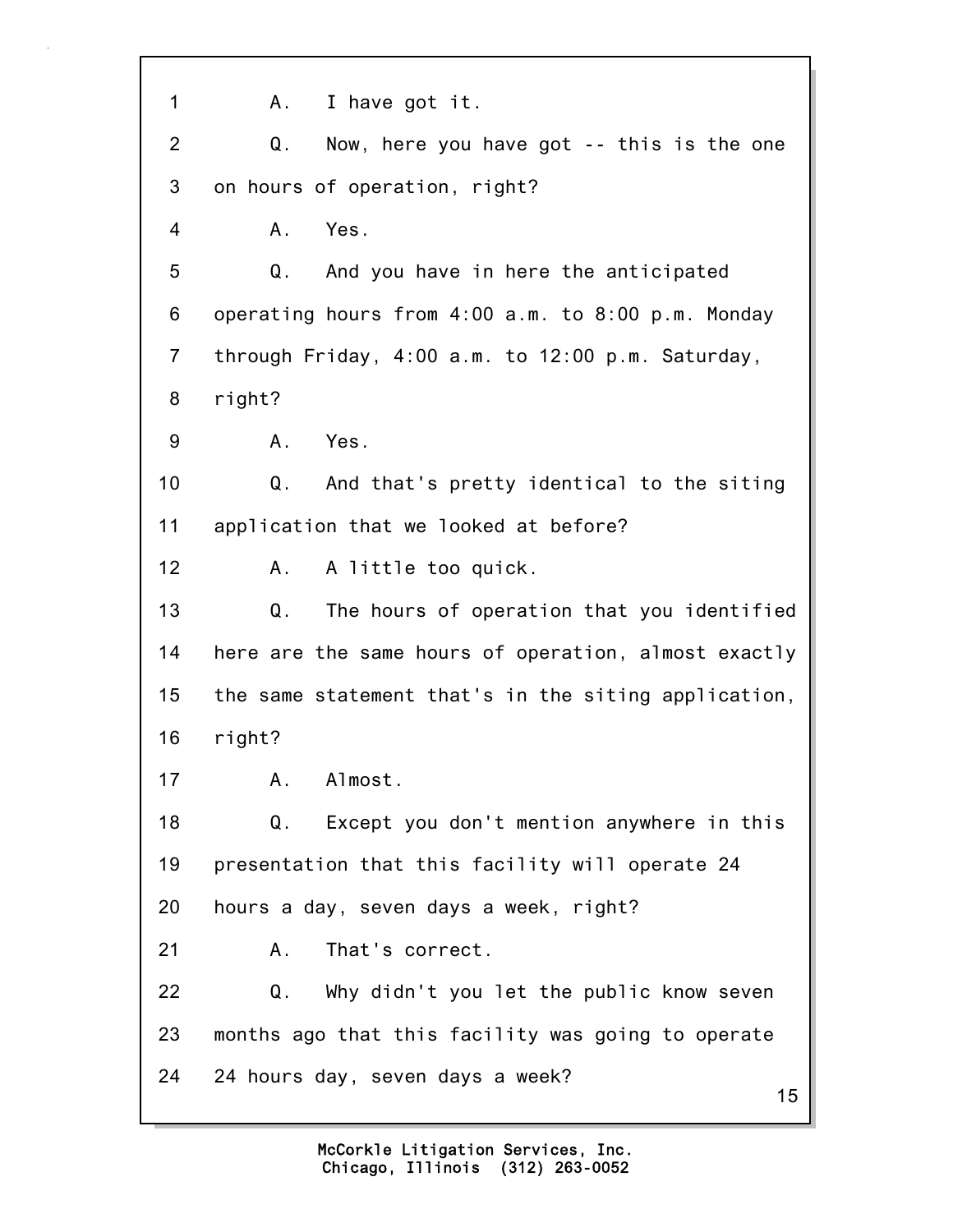16 1 A. Well, typically and it's our intent to 2 operate during the standard hours. 3 MR. BLAZER: Mr. Hearing Officer, I ask 4 you direct him to answer the question. 5 MR. HELSTEN: He's trying to answer. 6 HEARING OFFICER LUETKEHANS: Please 7 continue your answer -- 8 THE WITNESS: At the time we didn't 9 envision 24 hours. The application was continued 10 with improvements and refinements up until the last 11 couple of days before we filed it. 12 BY MR. BLAZER: 13 Q. When was the application filed? 14 A. June. 15 Q. Four months after this? 16 A. Yeah. 17 Q. And you had no idea in February four 18 months before you were going to file the application 19 that you were going to ask the Village Board to 20 approve you operating 24 hours a day, seven days a 21 week; is that your testimony? 22 A. I don't recall precisely, but what we're 23 here to do is testify on this application and these 24 hours.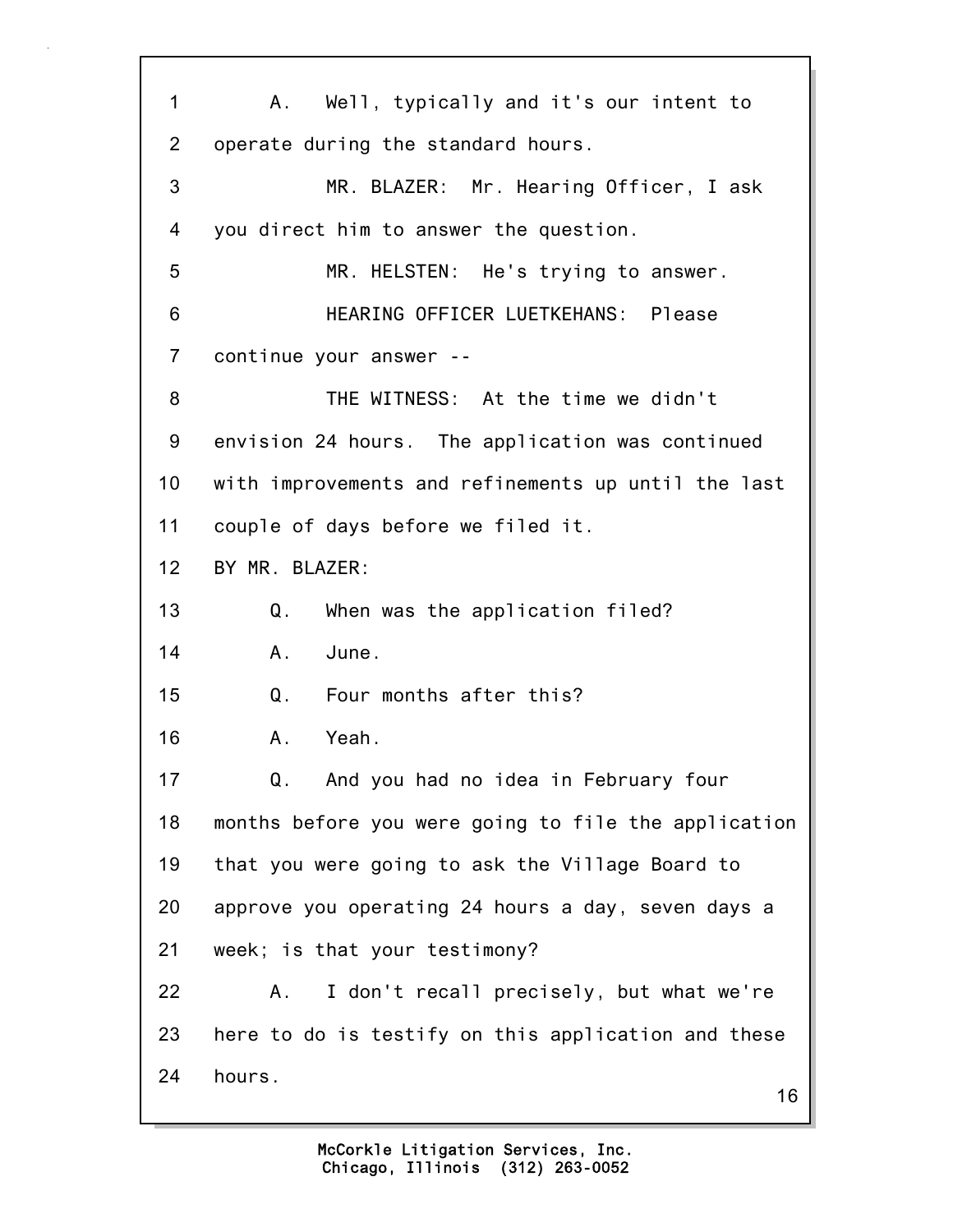17 1 Q. Could you go to page 2.4-11 of the 2 application? 3 A. I have it. 4 Q. Now, you say here that the tipping floor 5 will be cleared of waste every day; is that correct? 6 A. Where are you at on that page? 7 Q. 2.4-11? 8 A. Yes, second bullet. 9 Q. Go to tipping floor. Clear of waste each 10 day, right? 11 A. Clear. 12 Q. What time is that going to happen when the 13 trucks are coming in overnight? 14 A. It will occur at a different time every 15 day. 16 Q. Now, you said that -- I was going to call 17 it your direct exam, but you said during your 18 presentation that when you were showing that little 19 video on your presentation, you showed the truck 20 pulling up to the scale and you said there's an 21 approval process for loads. Do you remember talking 22 about that? 23 A. Customers. 24 Q. And I believe that's not every load every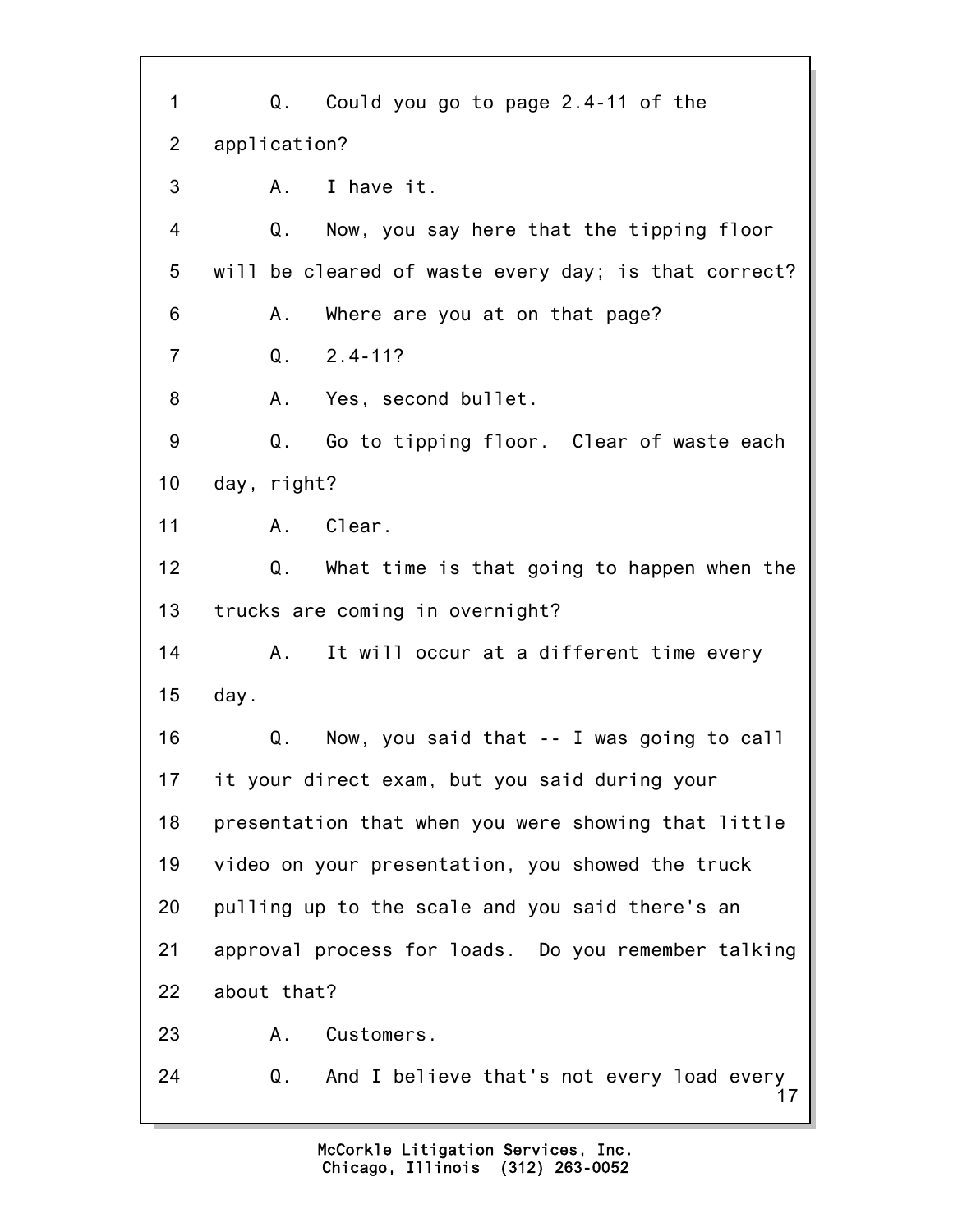1 day, right?

| $\overline{2}$ | Not every load every day. Some private<br>A.           |
|----------------|--------------------------------------------------------|
| 3              | sector contractors will be allowed to use the site.    |
| 4              | They don't use it on a routine basis. As part of       |
| 5              | that process, besides the standard financial ability   |
| 6              | to pay, there will be signs posted that will have      |
| $\overline{7}$ | all of the unapproved waste listed and so forth.       |
| 8              | But I believe you said on your<br>Q.                   |
| 9              | presentation that no matter who the customer is        |
| 10             | you're only inspecting three random loads on three     |
| 11             | random days; is that correct?                          |
| 12             | Per week.<br>A.,                                       |
| 13             | How many loads per day do you expect to<br>Q.          |
| 14             | come into this facility?                               |
| 15             | I don't have that number off the top of my<br>A.       |
| 16             | head. It would be a hundred more.                      |
| 17             | $Q$ .<br>So roughly 600 a week?                        |
| 18             | A. Probably.                                           |
| 19             | You're going to accept three random loads<br>Q.        |
| 20             | on three random days; is that correct?                 |
| 21             | Yeah.<br>Α.                                            |
| 22             | Now, you said the transfer trailers from<br>Q.         |
| 23             | here -- let me know if I heard you wrong -- are        |
| 24             | going to be bound for a landfill boundary 100 to<br>18 |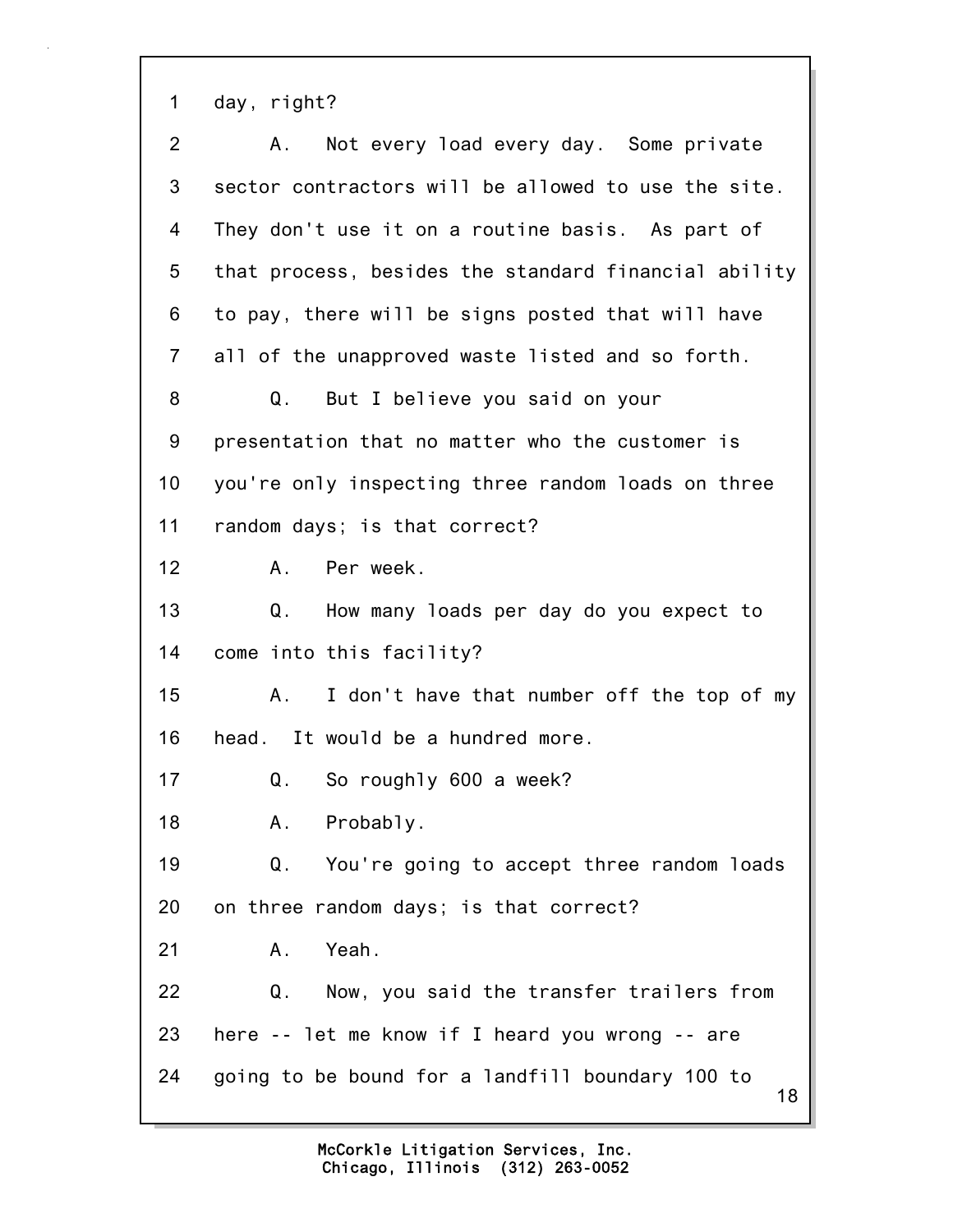19 1 120 miles away; is that correct? 2 A. Correct. 3 Q. Which landfill is that? 4 A. I don't know. 5 Q. What's the basis for your statement that 6 they're going to a landfill 100 to 120 miles away? 7 A. The majority of our waste is disposed of 8 in that bandwidth surrounding the city. Pretty much 9 every county with the exception of Lake County 10 exports their waste now to distant landfills. Those 11 landfills, 90 percent of the capacity lies in that 12 90 to 120-mile bandwidth out there. Currently Groot 13 is transferring their waste from their other 14 transfer station out in the bandwidth and most of 15 the transfer stations in the Chicago area take their 16 waste to some bandwidth out in that zone. 17 Q. So when you said 100 to 120 miles away, 18 you weren't talking about a specific landfill, you 19 were talking about some landfill out there 20 somewhere? 21 A. Well, in the course -- well, one of the 22 advantages of a transfer station, it allows you to 23 use different -- 24 MR. BLAZER: Mr. Hearing Officer?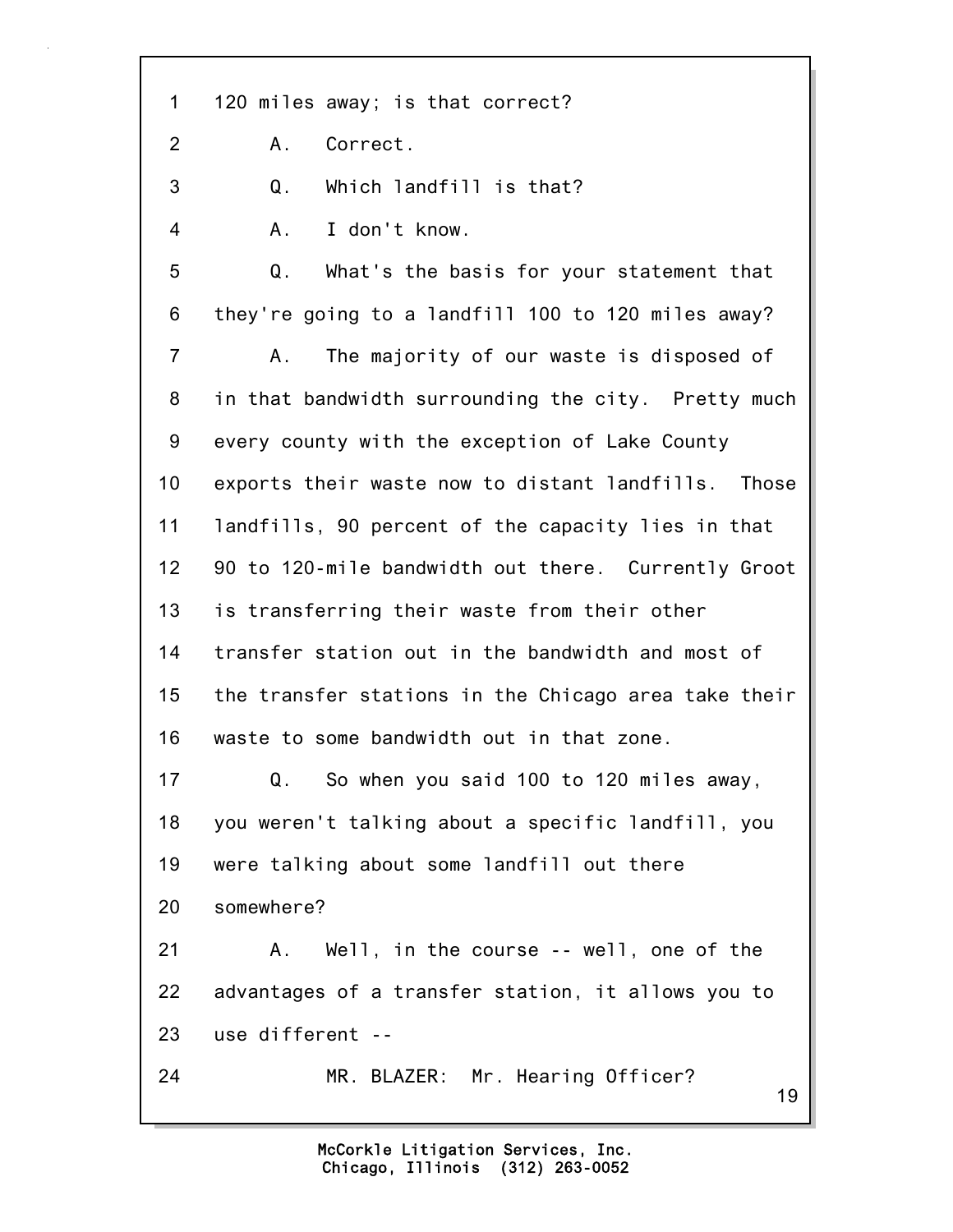20 1 HEARING OFFICER LUETKEHANS: Let him 2 finish the answer and then we will deal with it. 3 THE WITNESS: So to say where we're going 4 to be going 20 years from now, 30 years from now, 8 5 years after it opens, I don't think anybody can say 6 that definitively, but I can say that's what the 7 capacity is today. 8 BY MR. BLAZER: 9 Q. How about 2015 when you want it to open, 10 where is it going to go then? 11 A. I don't know. It's going to be in that 12 bandwidth, but to my knowledge there's been no 13 contractual agreement with anybody to take it 14 anywhere in 2015. 15 Q. You're not aware of the Groot's agreement 16 with the Winnebago landfill? 17 A. They don't share it with me. 18 Q. Were you involved in the Winnebago 19 landfill siting proceeding? 20 A. Yes, I was. 21 Q. You're familiar with the post agreement 22 that was entered into between Winnebago County and 23 the operator on that landfill, are you not? 24 A. Briefly.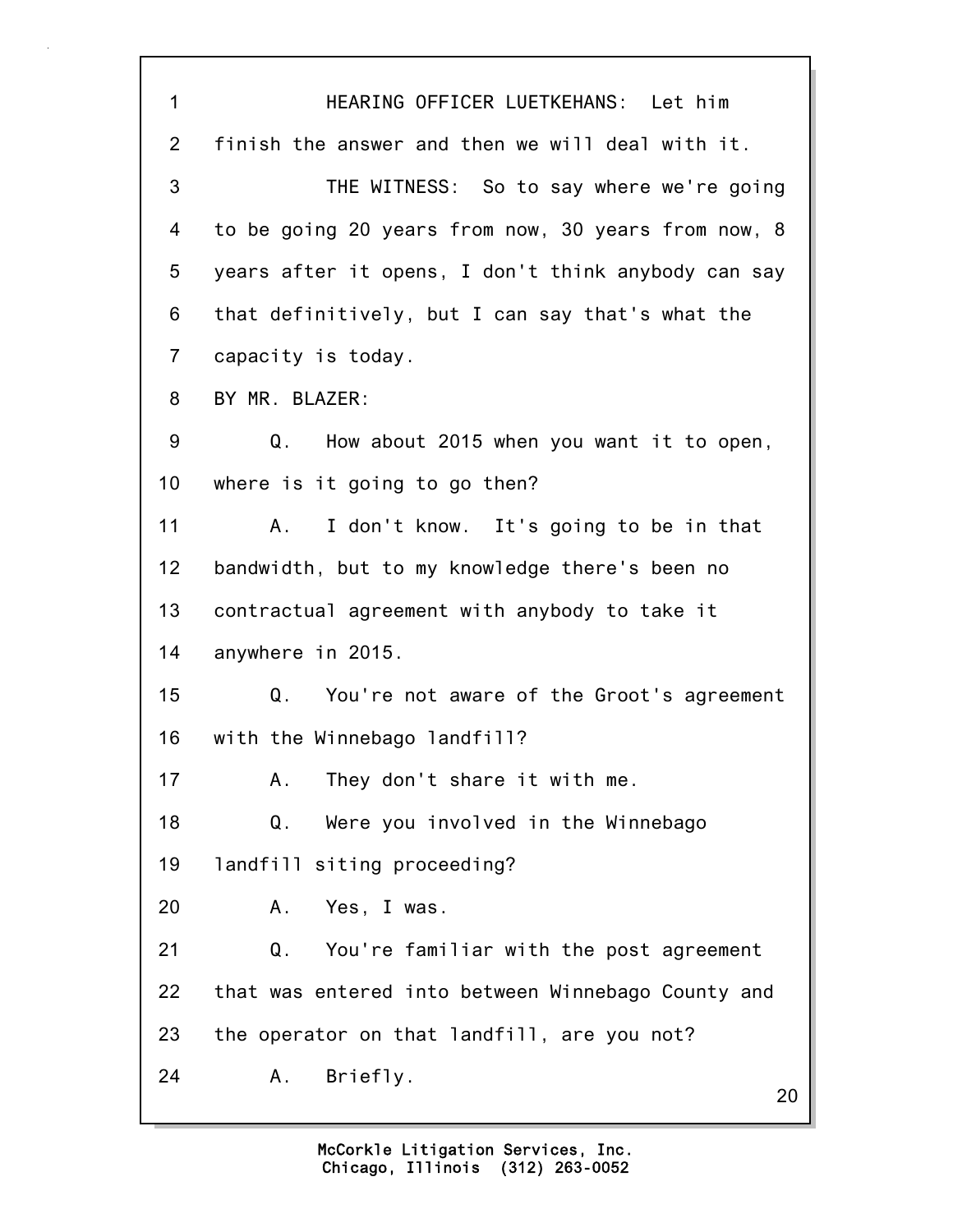21 1 MR. HELSTEN: Objection as to relevance as 2 to where the waste ultimately goes. 3 HEARING OFFICER LUETKEHANS: Objection 4 overruled. 5 BY MR. BLAZER: 6 Q. Do you remember the question? 7 A. I thought I answered it? 8 Q. You're aware that that post agreement 9 references a specific deal between Groot and the 10 Winnebago landfill that allows Groot to take garbage 11 from any of its transfers stations for a dollar less 12 per ton than anybody else pays? 13 MR. HELSTEN: Objection as to relevance. 14 HEARING OFFICER LUETKEHANS: Objection 15 overruled. 16 You may answer. 17 THE WITNESS: There's only one landfill in 18 the county so it wouldn't be what everybody else 19 pays. I disagree with that characterization. 20 BY MR. BLAZER: 21 Q. We will leave it for another witness, 22 Mr. Moose. 23 That's all I have at this time -- no, 24 that's not all I have. I am sorry.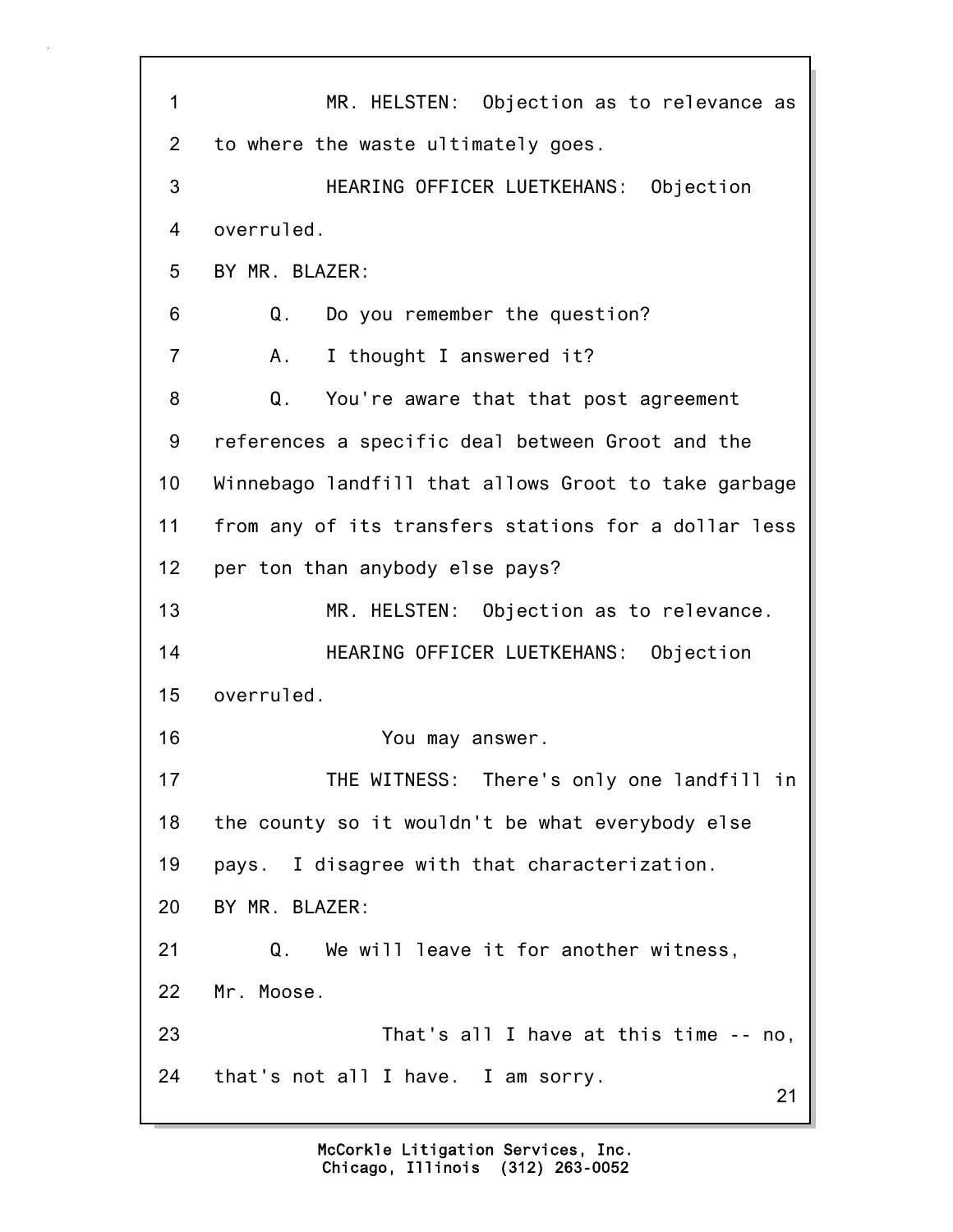22 1 One of the last things that you said 2 during your presentation was that in your opinion 3 there will be no noise emitted beyond the property 4 boundary of this facility, did I state your 5 testimony or your statement -- you're not under 6 oath, did I make your statement correctly? 7 A. My recollection is no, that's not 8 accurate. 9 Q. What did you say about noise beyond the 10 property of operating this facility? 11 A. What I said is that I don't think there 12 will be any noticeable levels over the ambient 13 levels that are there, with Route 120, the railroad. 14 Q. I think we established this a few years 15 ago when you were testifying for Groot's truck 16 storage facility, you are not acoustic engineering, 17 correct? 18 A. I am not. 19 Q. You have never been qualified as an expert 20 witness in the field of acoustic engineering, 21 correct? 22 A. Correct. 23 Q. You have never testified as an expert 24 witness in the field of acoustic engineering,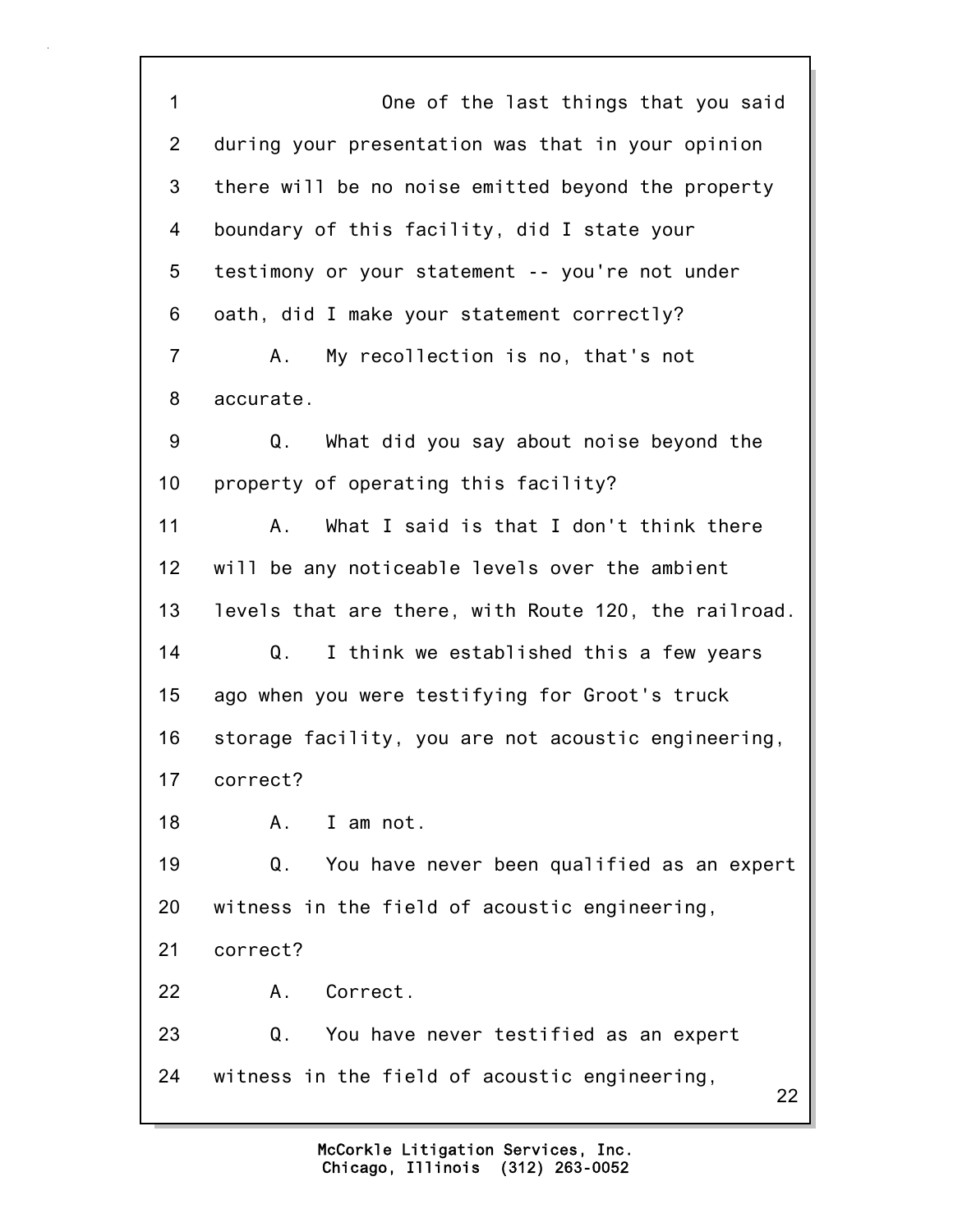23 1 correct? 2 A. That is correct. 3 Q. And just so we're clear, acoustic 4 engineering is engineering focused on the issue of 5 noise, correct? 6 A. Sound, I would say. 7 MR. BLAZER: That's all I have at this 8 time, Mr. Hearing Officer. 9 HEARING OFFICER LUETKEHANS: Anyone else? 10 Mr. Clark, Mr. Grossmark, did you 11 have something? 12 We will go that way down the table. 13 Let's take a second before Mr. 14 Grossmark -- I have a question here. Mr. Grossmark 15 and Mr. Clark and Mr. Sechen, I assume you will have 16 some cross-examination or some follow up, we're 17 trying to get a handle on time, because I know, 18 actually at this point we're a little further ahead 19 than I kind of expected at this point in the day, I 20 think we're little further ahead. 21 Mr. Helsten and Mr. Mueller, assuming 22 this keeps going kind of like it has so far, do you 23 have another witness who is ready this evening? I 24 don't think we originally intended that.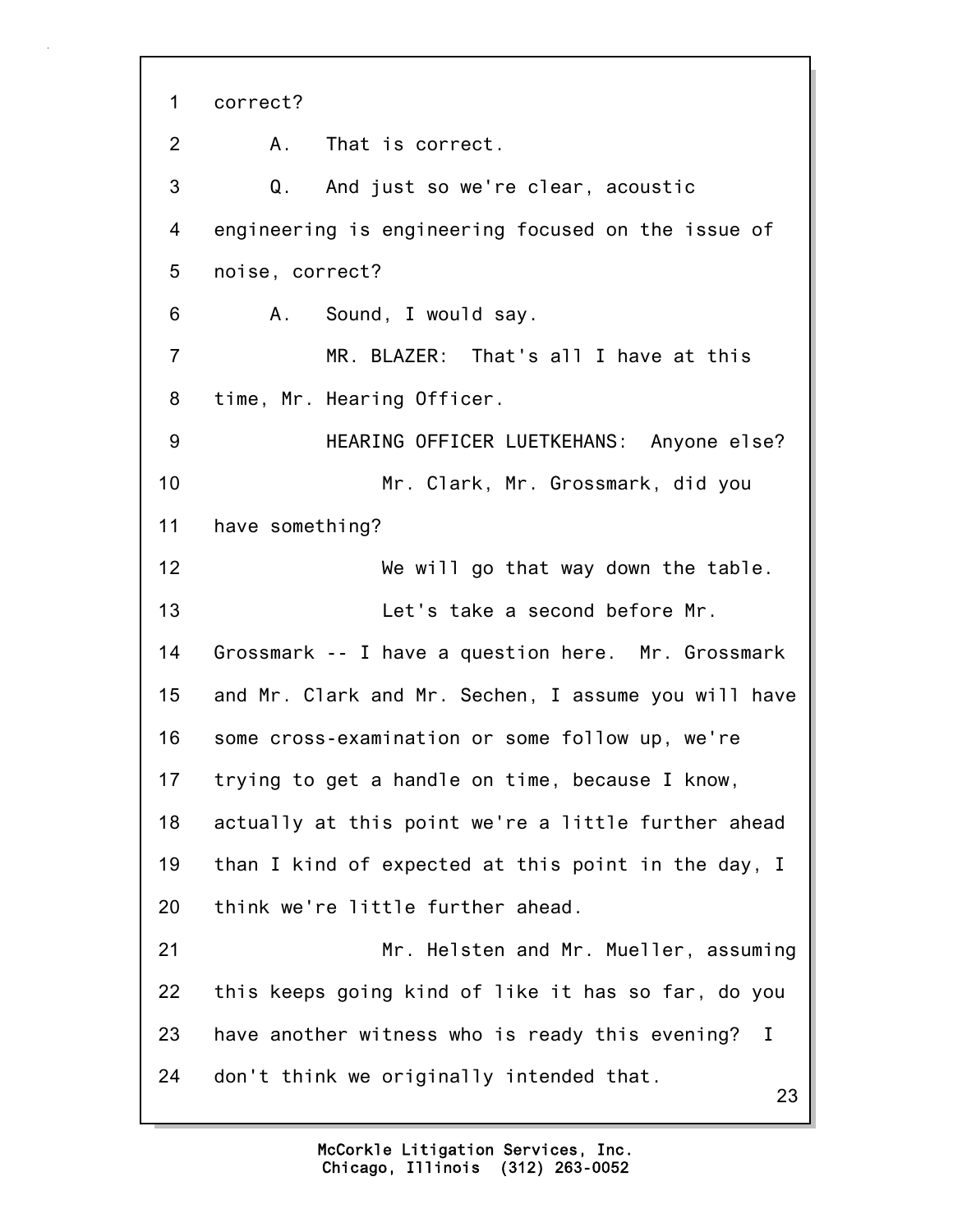24 1 MR. HELSTEN: Excuse me, Mr. Hearing 2 Officer, I think we could have Mr. Werthmann 3 testify. 4 HEARING OFFICER LUETKEHANS: Okay. 5 Mr. Clark, you had something about this issue? 6 Maybe use that microphone for the court reporter. 7 MR. CLARK: Yes, I do have an expert that 8 I wanted to have present when Mr. Werthmann testify. 9 We believed we weren't going to start Mr. Werthmann 10 today. I do need that expert present at that point 11 in time. 12 HEARING OFFICER LUETKEHANS: Do you think 13 it's possible to reach out to the expert and find 14 out if he or she is available at this time this 15 evening? 16 MR. CLARK: I could try. 17 HEARING OFFICER LUETKEHANS: Okay. Mr. 18 Grossmark, how long do you think you have 19 approximately? 20 MR. GROSSMARK: Half hour, 40 minutes. 21 HEARING OFFICER LUETKEHANS: Given the 22 fact that we have to switch rooms in 20 minutes, why 23 don't we take another break? I know we keep 24 breaking this up and I apologize, unless, Mr. Clark,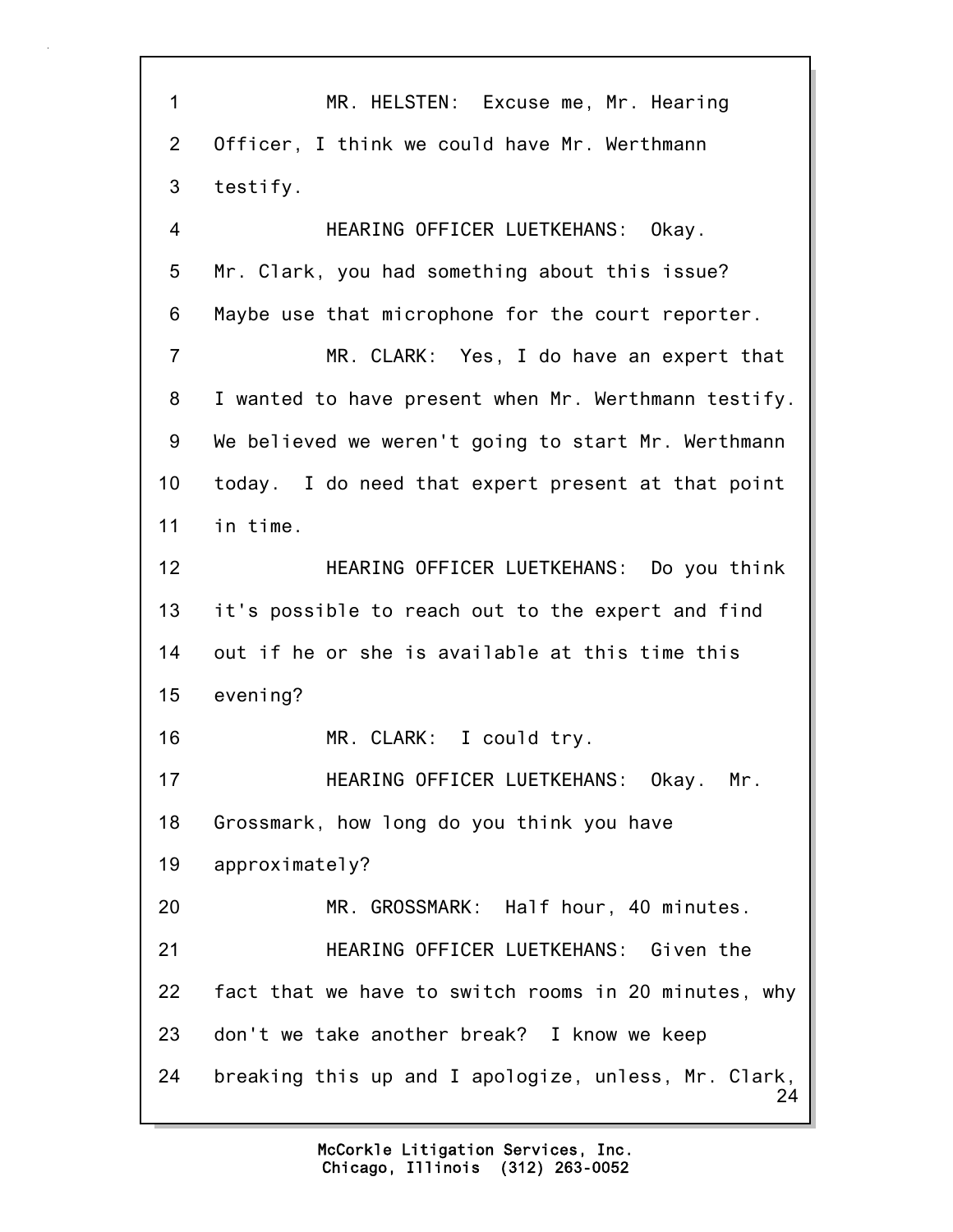1 do you have anything?

2 MR. CLARK: I do. Probably at least 40 3 minutes.

4 HEARING OFFICER LUETKEHANS: Let's take a 5 break now. We will get everybody set up. 4:00 6 o'clock, we will start immediately at 4:00. We're 7 in the small conference room. I think given the 8 size and amount of people we have, at least at this 9 point we can continue. We shouldn't have a problem 10 with space. 11 And if Mr. Clark, I think we're on 12 the edge, but I think I would call your experts just

13 in case, Mr. Clark, just so we can hopefully keep 14 moving.

15 That being said, let's take a break 16 and we will start exactly 4:00 o'clock, unless 17 there's anything else I need to cover.

25 18 (A short recess was taken.) 19 HEARING OFFICER LUETKEHANS: Back on the 20 record. A few preliminary things before we start. 21 We are in the smaller conference 22 room. It is 4:00 o'clock. Currently I see probably 23 a dozen seats available if anybody else wants to 24 attend, so we will proceed given that we do have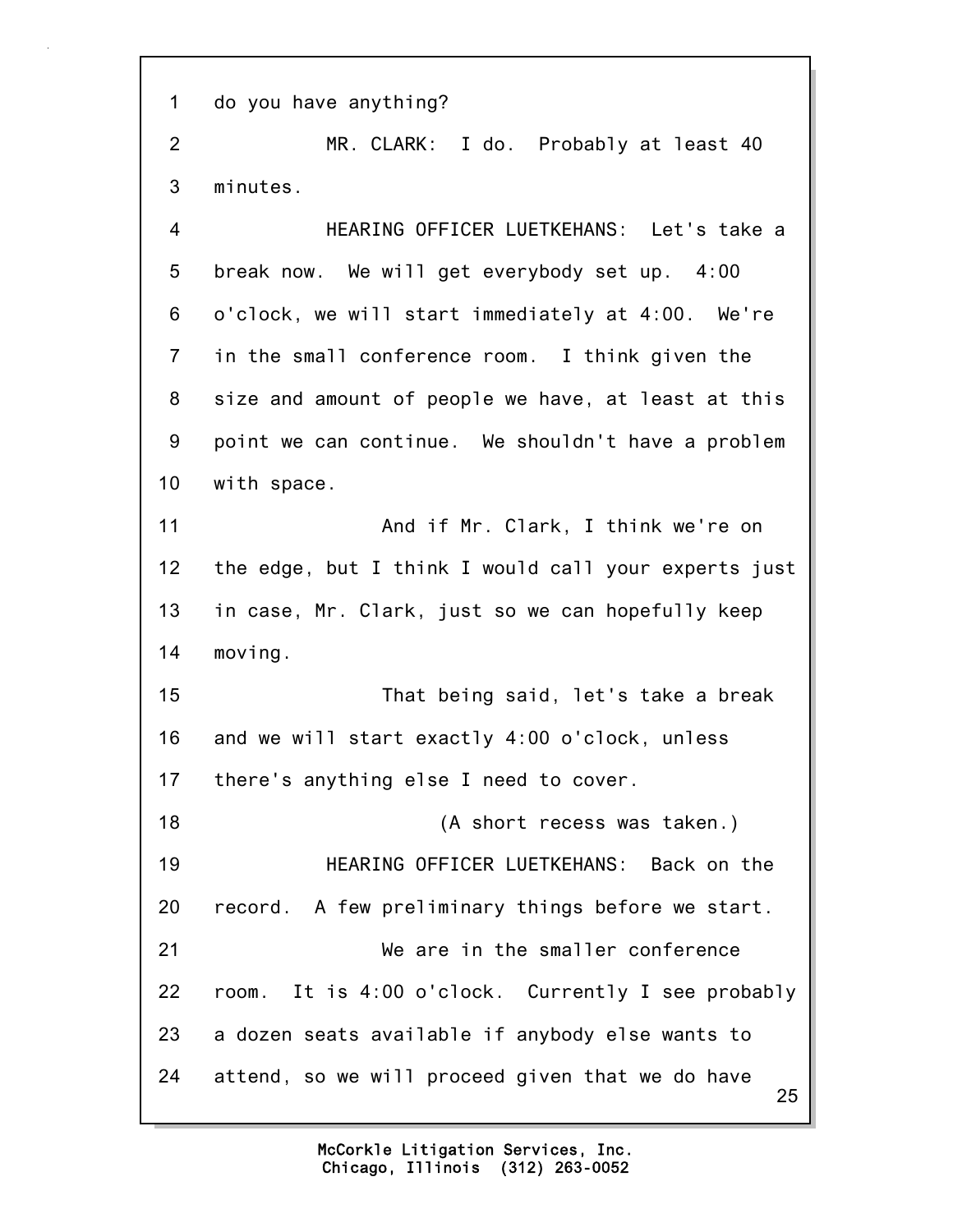26 1 enough space in this room. If something happens 2 where we get an influx with the public, we will deal 3 with that at the time. 4 Also, it appears, I am assuming when 5 I walked out when I was gone, Mr. Helsten and his 6 clients provided us or Mr. Helsten and Mr. Mueller, 7 et cetera, provided us with the remainder of the 8 PowerPoints. Is that what I see on my desk? 9 MR. HELSTEN: That's correct, Mr. Hearing 10 Officer. I wanted to make that note for the record 11 that we have distributed to the participants, to the 12 Village Board and to you the remaining PowerPoints. 13 HEARING OFFICER LUETKEHANS: Thank you. I 14 appreciate your cooperation in that. 15 Mr. Clark, did you have any luck 16 reaching your expert? 17 MR. CLARK: Yes. 18 HEARING OFFICER LUETKEHANS: I will take 19 the nod as a yes. And we will go from there. 20 I think it was Mr. Grossmark is going 21 to proceed. 22 Mr. Grossmark, please proceed. 23 CROSS-EXAMINATION 24 BY MR. GROSSMARK: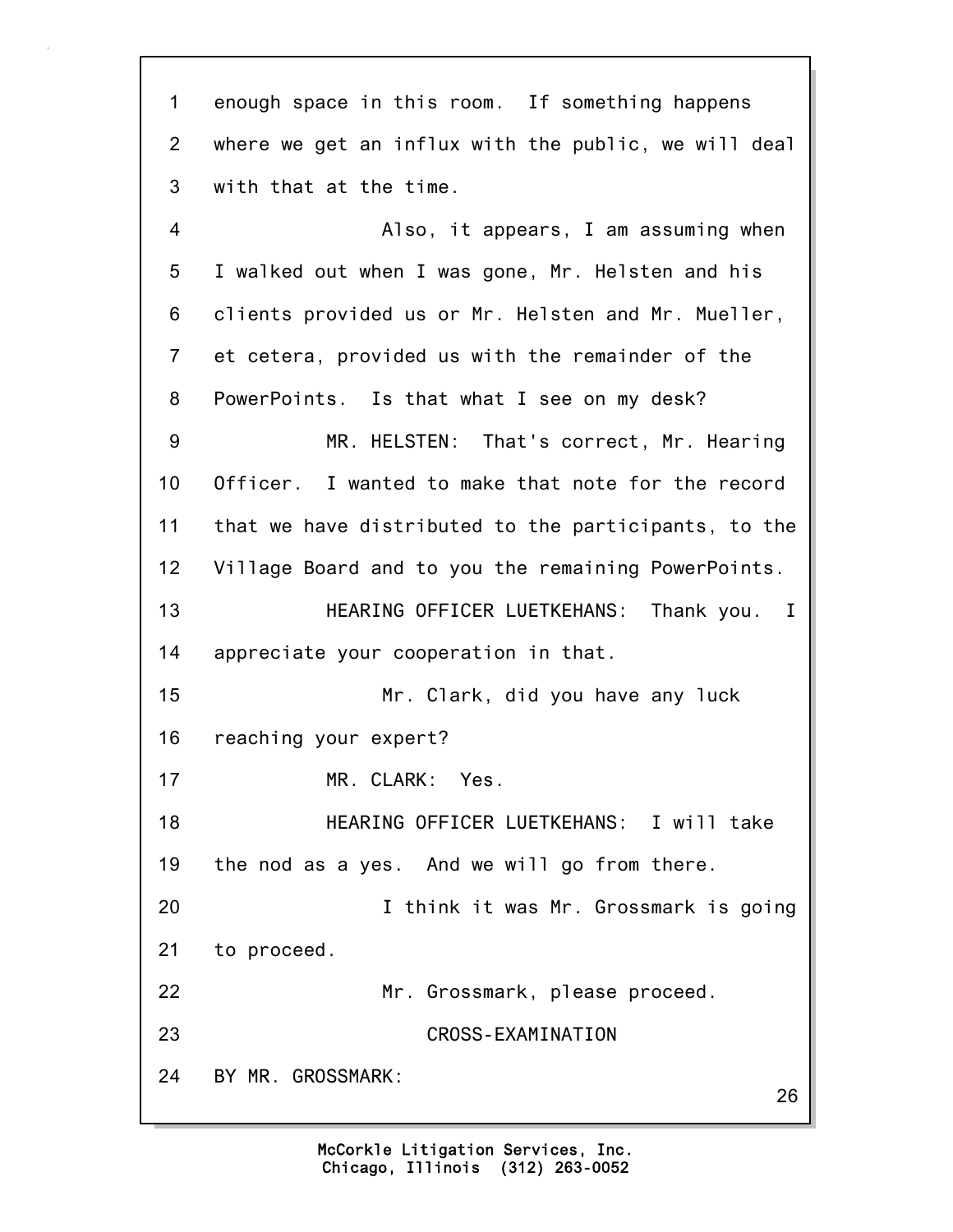27 1 Q. My name is Steve Grossmark and I represent 2 the Village of Round Lake. 3 A. Nice to meet you. 4 Q. Mr. Moose, if you know the witnesses that 5 have been disclosed by Groot to testify in this case 6 are Mr. Werthmann, Mr. Lannert, Mr. Poletti, Ms. 7 Seibert and yourself; is that correct? 8 A. Correct. 9 Q. And these individuals are people that have 10 been retained to testify? 11 A. Been retained to develop the application, 12 design the facility, do studies, as well as testify. 13 Q. None of those people are Groot employees; 14 is that correct? 15 A. Correct. 16 Q. And do you know whether anybody from Groot 17 will be at the hearing to make any kind of 18 presentation or testify, sir? 19 A. Not to my knowledge. 20 MR. HELSTEN: Mr. Grossmark, just by way 21 of clarification, there may be Groot officials here, 22 officers from time to time, but they do not -- it's 23 not envisioned they will testify as to the 24 application because they didn't prepare the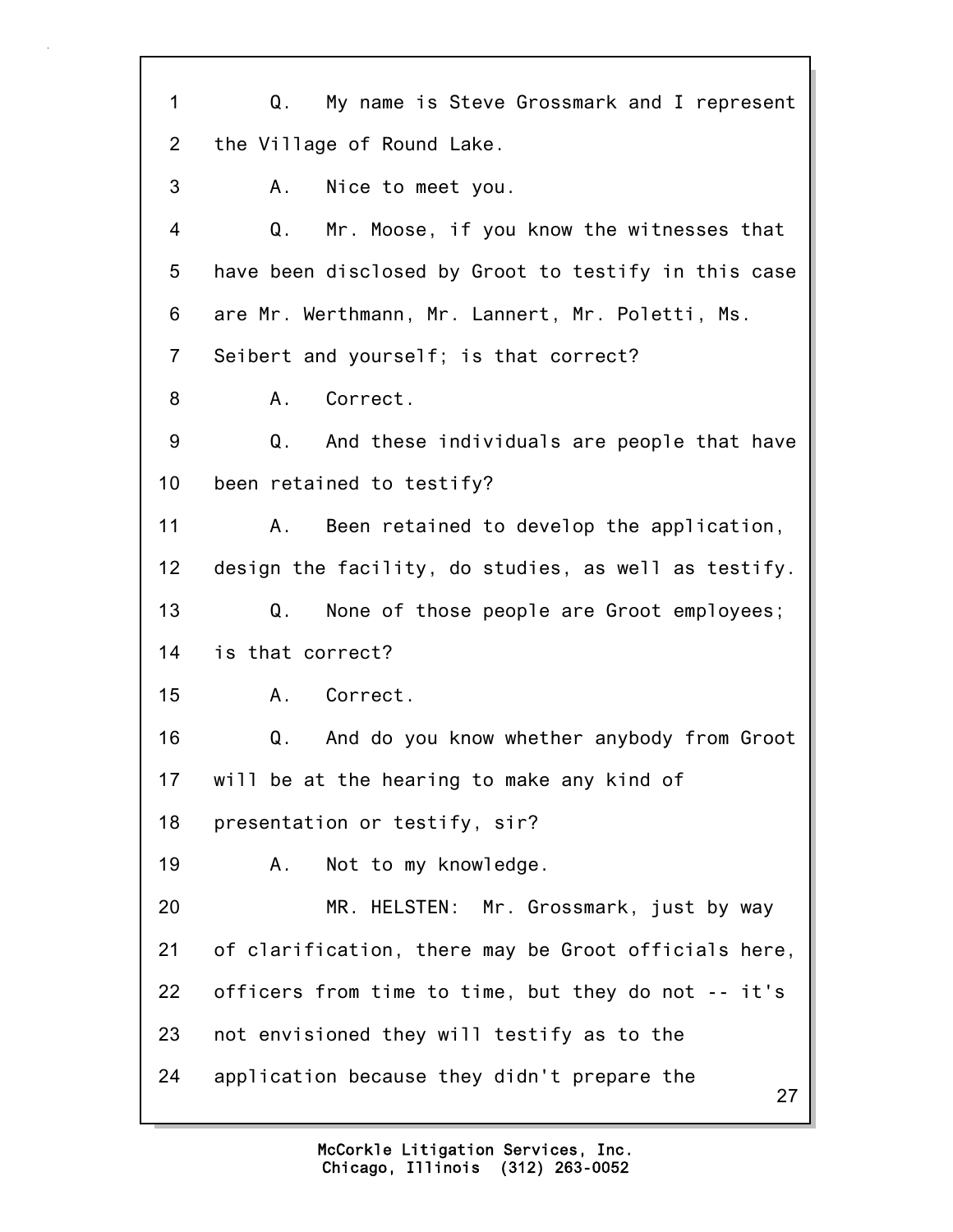| 1              | application, but there will be, I am sure, Groot     |
|----------------|------------------------------------------------------|
|                |                                                      |
| $\overline{2}$ | officials here from time to time.                    |
| 3              | BY MR. GROSSMARK:                                    |
| 4              | Q.<br>Mr. Moose, your office prepared the            |
| 5              | application including with the help of the people    |
| 6              | who will testify today?                              |
| $\overline{7}$ | Yes.<br>A.                                           |
| 8              | Q.<br>And not all of those people are with your      |
| 9              | firm, correct?                                       |
| 10             | A. Correct.                                          |
| 11             | Q.<br>Before the application was submitted, did      |
| 12             | a draft go to Groot for its review?                  |
| 13             | Yes.<br>Α.                                           |
| 14             | So there was -- Groot took a look at the<br>Q.       |
| 15             | application and was well aware and authorized its    |
| 16             | submittal, including the content of the application? |
| 17             | Α.<br>Yes.                                           |
| 18             | Do you know if anybody that's testifying<br>Q.       |
| 19             | for Groot has authority to commit Groot to a         |
| 20             | position or a procedure or anything else in this     |
| 21             | hearing?                                             |
| 22             | I think that's a legal -- I am not sure<br>А.        |
| 23             | what kind of question that is.                       |
| 24             | Q.<br>Let's assume it's a factual question.<br>28    |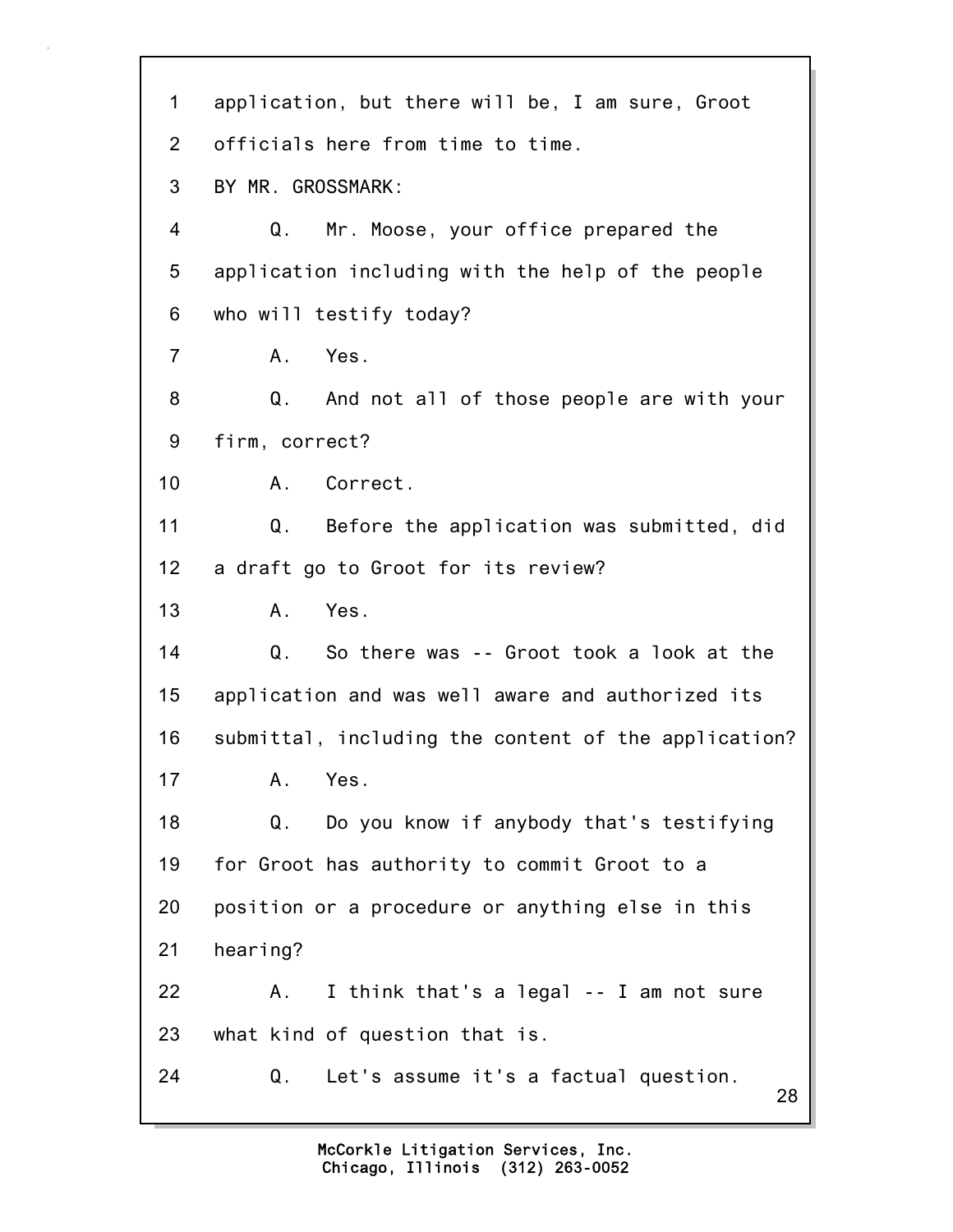29 1 A. I know that we're standing behind the 2 contents of the application. 3 Q. But are they also standing behind all of 4 the testimony by the people that they're having 5 attend this hearing and testify? 6 A. Yes. 7 Q. Okay. So when you said when Mr. Blazer 8 was questioning you, something wasn't in the 9 application, but you said something and you said now 10 it's in the record. Do you recall that testimony? 11 A. I do recall. 12 Q. So when you say something and it's in the 13 record, you're speaking on behalf of the applicant 14 here, Groot? 15 A. As it pertains to design and operations 16 and those criteria that I testified to. 17 Q. And you're committing Groot to whatever 18 you say, correct? 19 A. Correct. 20 Q. And it's your understanding that Groot's 21 committed to that? 22 A. Correct. 23 Q. And I see Mr. Helsten nodding his head in 24 agreement?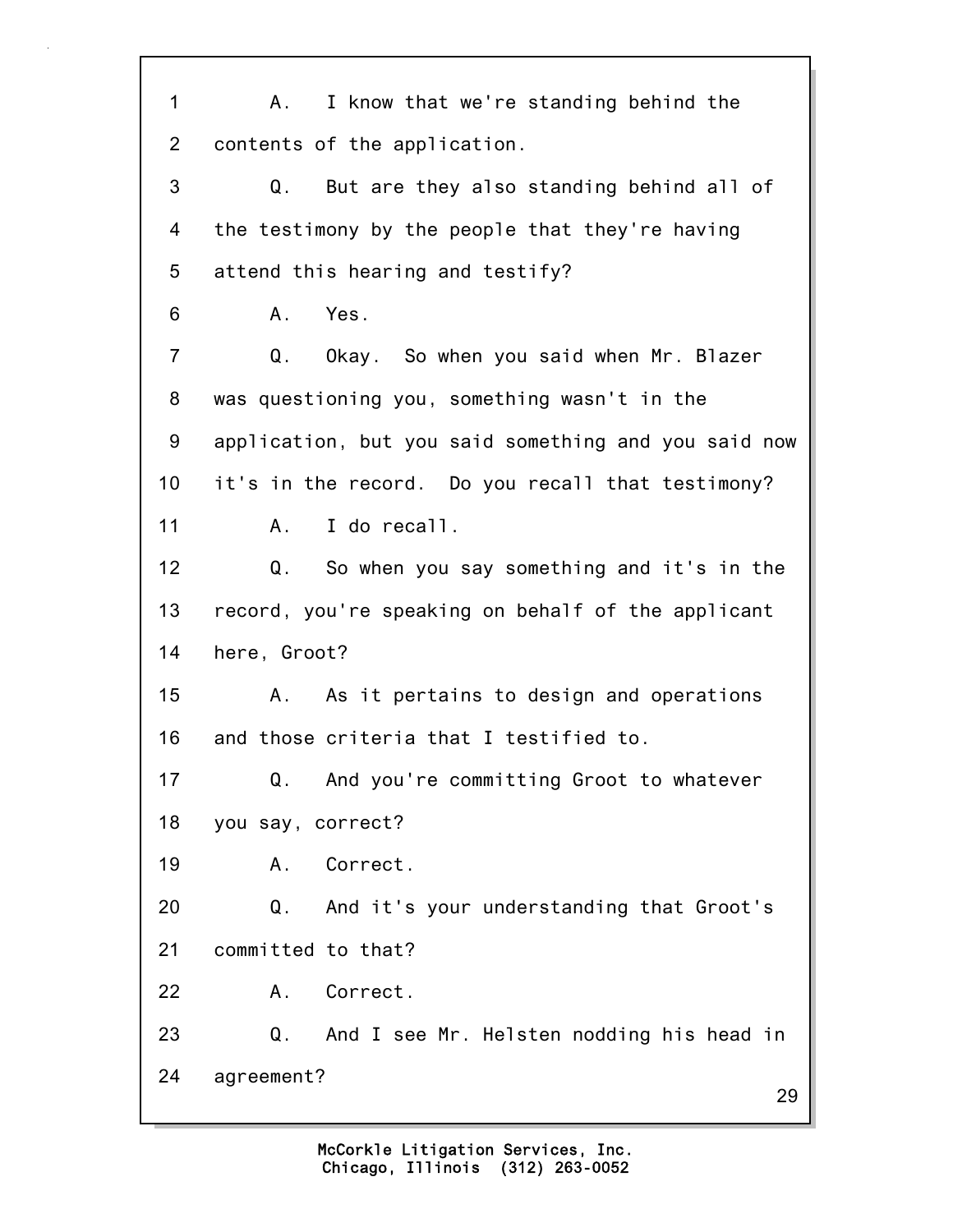30 1 MR. HELSTEN: Yes, Mr. Grossmark. I think 2 that's a fair question that you raise. I appreciate 3 that. 4 And we should clarify that if 5 Mr. Moose sees something in the application that he 6 thinks needs clarification and now that's our 7 position, yes, that is the lead engineer here. He 8 is committing to that on behalf of Groot. 9 MR. GROSSMARK: Thank you. 10 MR. HELSTEN: If there's something outside 11 of his testimony that you would like us to consider, 12 you may ask Mr. Mueller. And as I said, the 13 officers of Groot will be here from time to time, we 14 can discuss things with them. 15 BY MR. GROSSMARK: 16 Q. Mr. Moose, your firm took the lead in 17 preparing the application? 18 A. Correct. 19 Q. And the other folks may not be with your 20 firm but they took on particular roles in preparing 21 the application? 22 A. We selected the team and coordinated the 23 team. 24 Q. Thank you.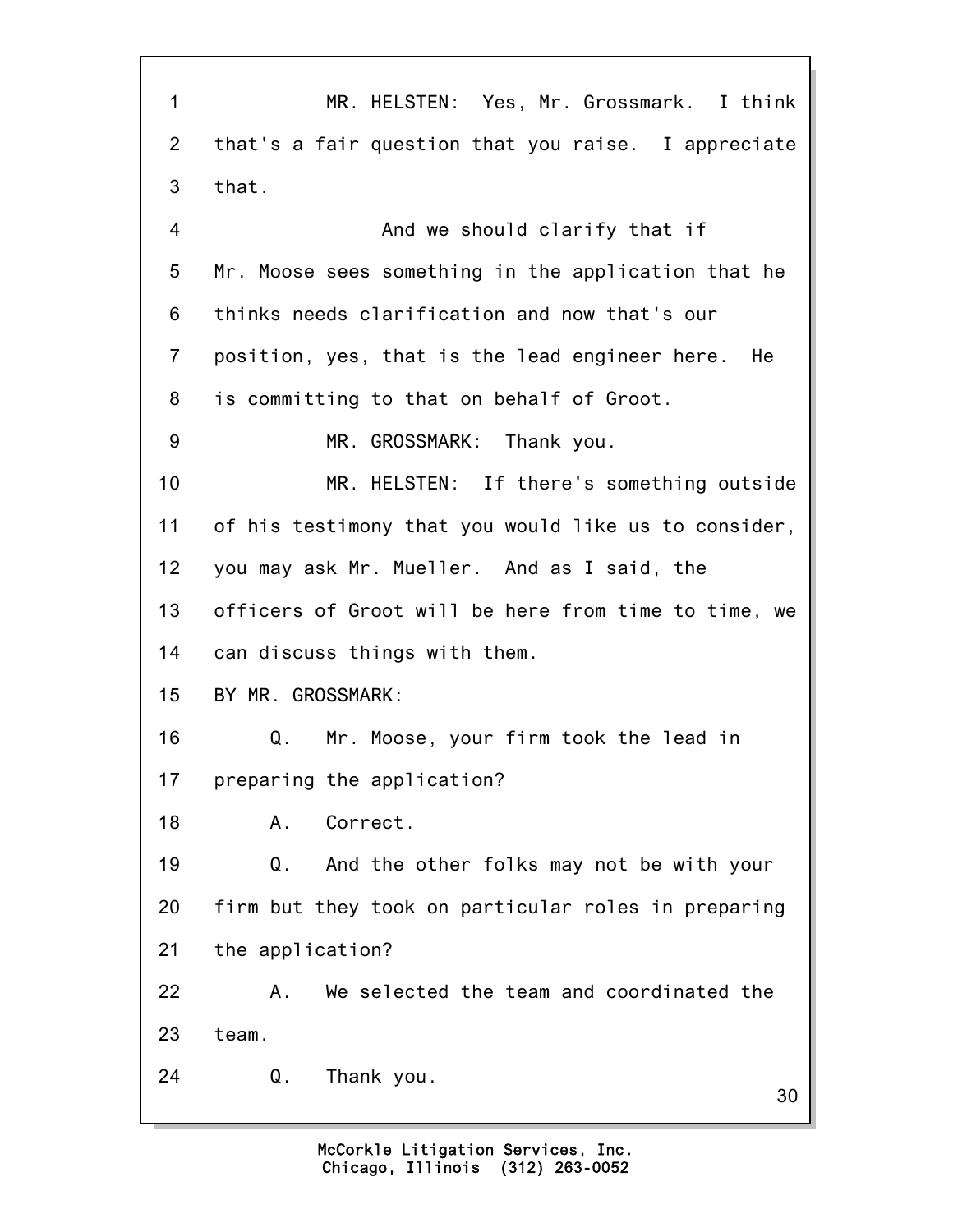31 1 You said typical operations will be 2 from 4:00 a.m. to 8:00 p.m. Monday through Friday, 3 and then 4:00 a.m. to noon on Saturday, correct? 4 A. 4:00 a.m. to 4:00 p.m. is really when the 5 most of the operations. There will be some load out 6 operations that will occur up to 8:00 p.m. and 7 cleaning operations, but most of the waste transfer 8 is going to occur from 4:00 a.m. to roughly 9 4:00 p.m. in the afternoon. 10 Q. And what's the basis for that time period? 11 A. Truck drivers start at 7:00 o'clock. They 12 have an eight-hour shift. They do their first load 13 around 10:00 a.m., their second load around 14 2:00 p.m. So they will be -- most of the waste will 15 be delivered. Having said that, some of the drivers 16 are not on that same shift, but generally most of 17 the residential pickup and a lot of the drivers are 18 done by 4:00 o'clock. That doesn't necessarily mean 19 all of the waste is out of the transfer station by 20 then. 21 Q. So what's the reason for the 4:00 a.m. 22 start if typically waste haulers start at 7:00 a.m.? 23 A. Well, there's some ramp up, if you will. 24 So some might start at 4:00, 6:00, 7:00, majority of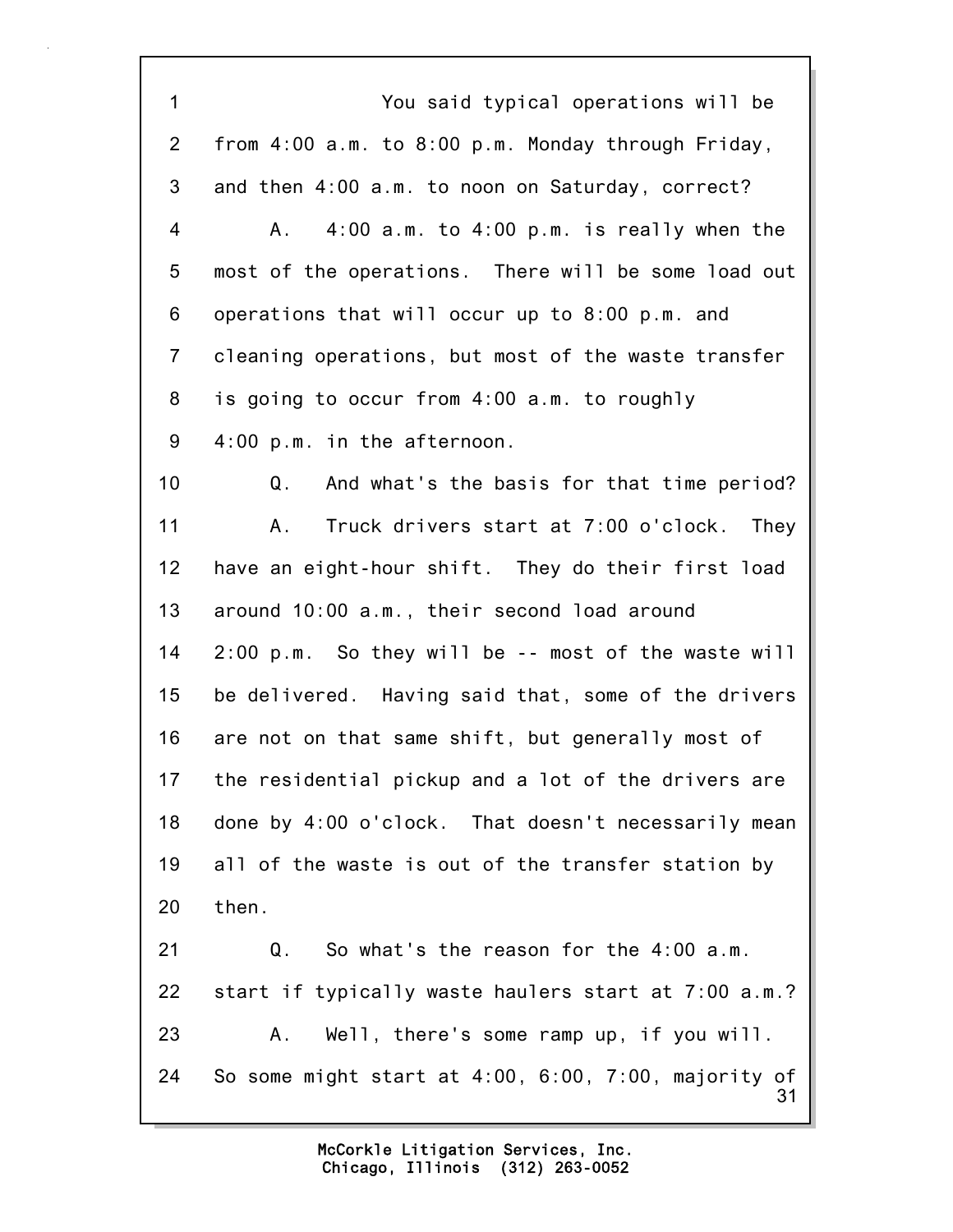1 them --

| $\overline{2}$ | What's the reason for a 4:00 a.m. start?<br>Q.          |
|----------------|---------------------------------------------------------|
| 3              | To beat the traffic, get the commercial<br>Α.           |
| 4              | accounts. You don't want to be servicing a lot of       |
| 5              | commercial accounts during the lunch hour.              |
| 6              | Q.<br>It would be possible and it would be              |
| $\overline{7}$ | consistent with how waste haulers operate to start      |
| 8              | later than $4:00$ a.m.?                                 |
| 9              | Well, it would be -- starting later than<br>A.          |
| 10             | 7:00 would certainly be inconsistent with a lot of      |
| 11             | waste haulers, unless it's the second or third          |
| 12             | shift.                                                  |
| 13             | Maybe you didn't hear my question.<br>Q.                |
| 14             | Starting later than 4:00 a.m. would                     |
| 15             | be consistent with the schedule the typical waste       |
| 16             | haulers keep when they start at around 7:00 a.m.,       |
| 17             | maybe even a little bit before that?                    |
| 18             | Α.<br>No.                                               |
| 19             | Q.<br>Well, I don't understand. Because I guess         |
| 20             | what I am thinking is, and maybe I am wrong, and I      |
| 21             | don't know, I am not a technical person, but if a       |
| 22             | waste hauler starts around 7:00 a.m. or even a          |
| 23             | little bit before that, 6:30 maybe in the morning,      |
| 24             | they go around and collect waste, then they would<br>32 |
|                |                                                         |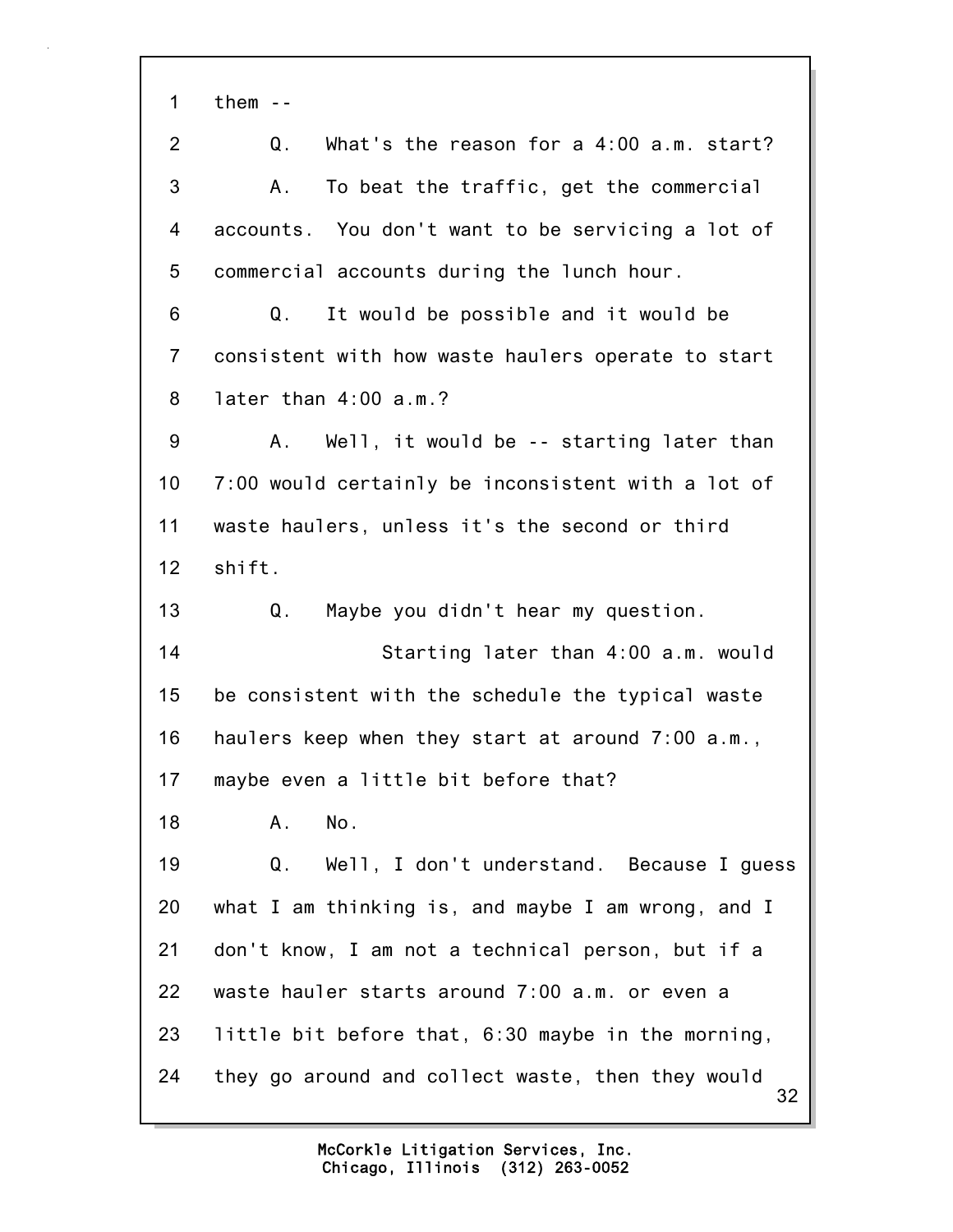33 1 come to the transfer station, correct? 2 A. Correct. 3 Q. What's the reason for 4:00 a.m. or a 4 5:00 a.m., even a 5:00 a.m. or even a 6:00 a.m. 5 start? 6 A. Because they all don't start at the same 7 time. 8 Q. But you said they typically start around 9 7:00 a.m., possibly a little bit earlier. I was 10 suggesting 6:30. If that's the case, what's the 11 reason for 4:00 a.m. or 5:00 a.m. or even a 12 6:00 a.m. start? 13 A. Because some start at 4:00. 14 Q. Is that what you -- what role, if any, 15 does your firm play in Groot operations of transfer 16 stations after all approvals have been obtained and 17 the transfer station is up and running? 18 A. Limited. 19 Q. What do you mean by limited, sir? 20 A. Sometimes there's a permit renewal that is 21 necessary. Sometimes there are permit amendments 22 that are necessary to it, to accommodate. 23 And in those cases we would be 24 re-engaged to help them either amend their permit or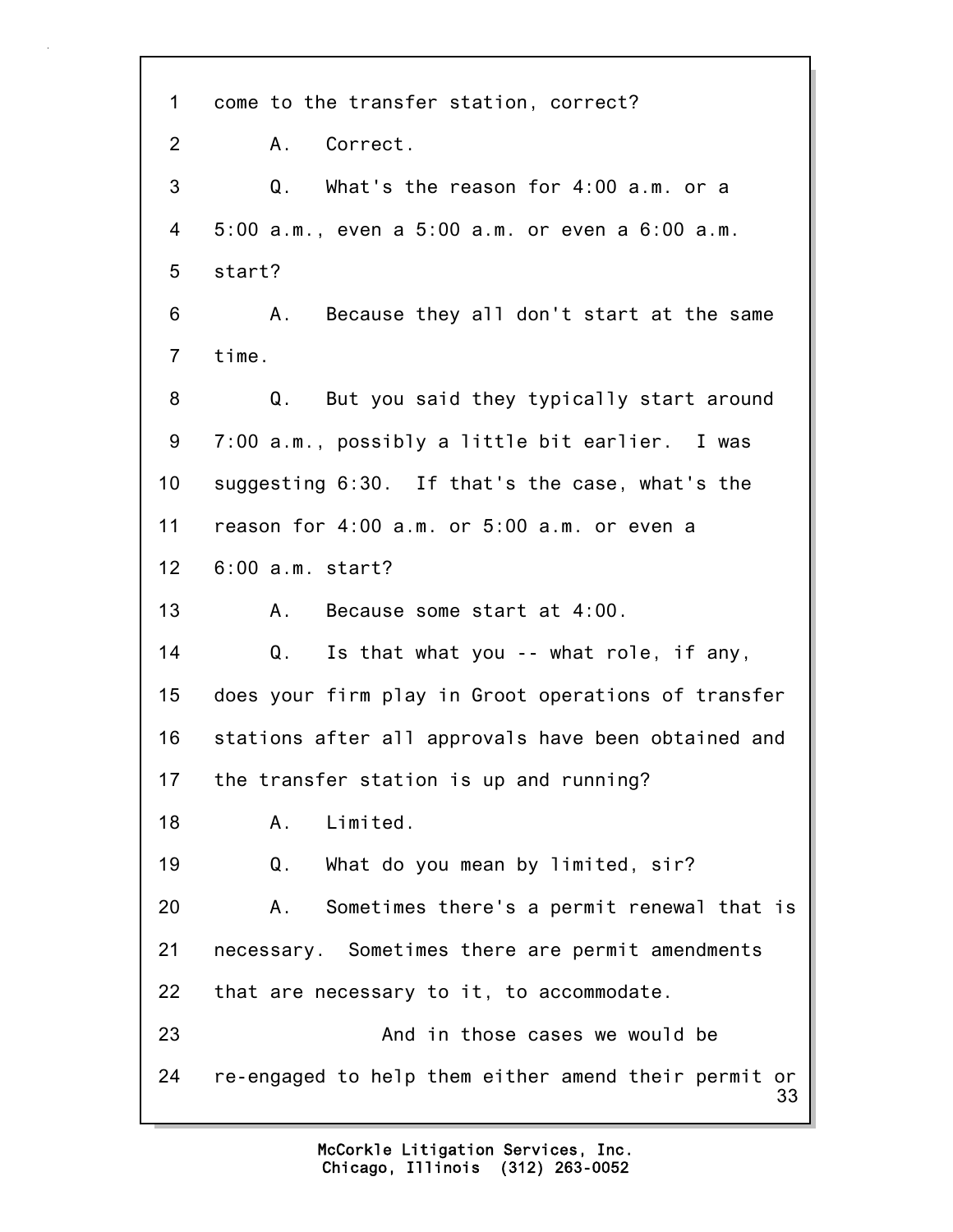34 1 do permit removals. 2 Q. But your firm is not involved with the 3 operation of a transfer site after it's up and 4 running, correct? 5 A. Not typically, no. 6 Q. When you say "not typically," the only 7 exception would be when there needs to be a renewal 8 of some sort? 9 A. No. We have done audits of transfer 10 stations. 11 Q. Have you done audits of Groot transfer 12 stations? 13 A. Yeah. 14 Q. What types of audits? 15 A. Audits to see whether the facilities are 16 capable of accepting another customer's waste, 17 whether they have the correct permits, whether they 18 have the correct health and safety measures in place 19 for insurance companies. Sometimes we do audits for 20 other people at facilities. 21 Q. Would the audit be regarding a municipal 22 waste transfer station? 23 A. Sometimes. 24 Q. Well, how could that be if you already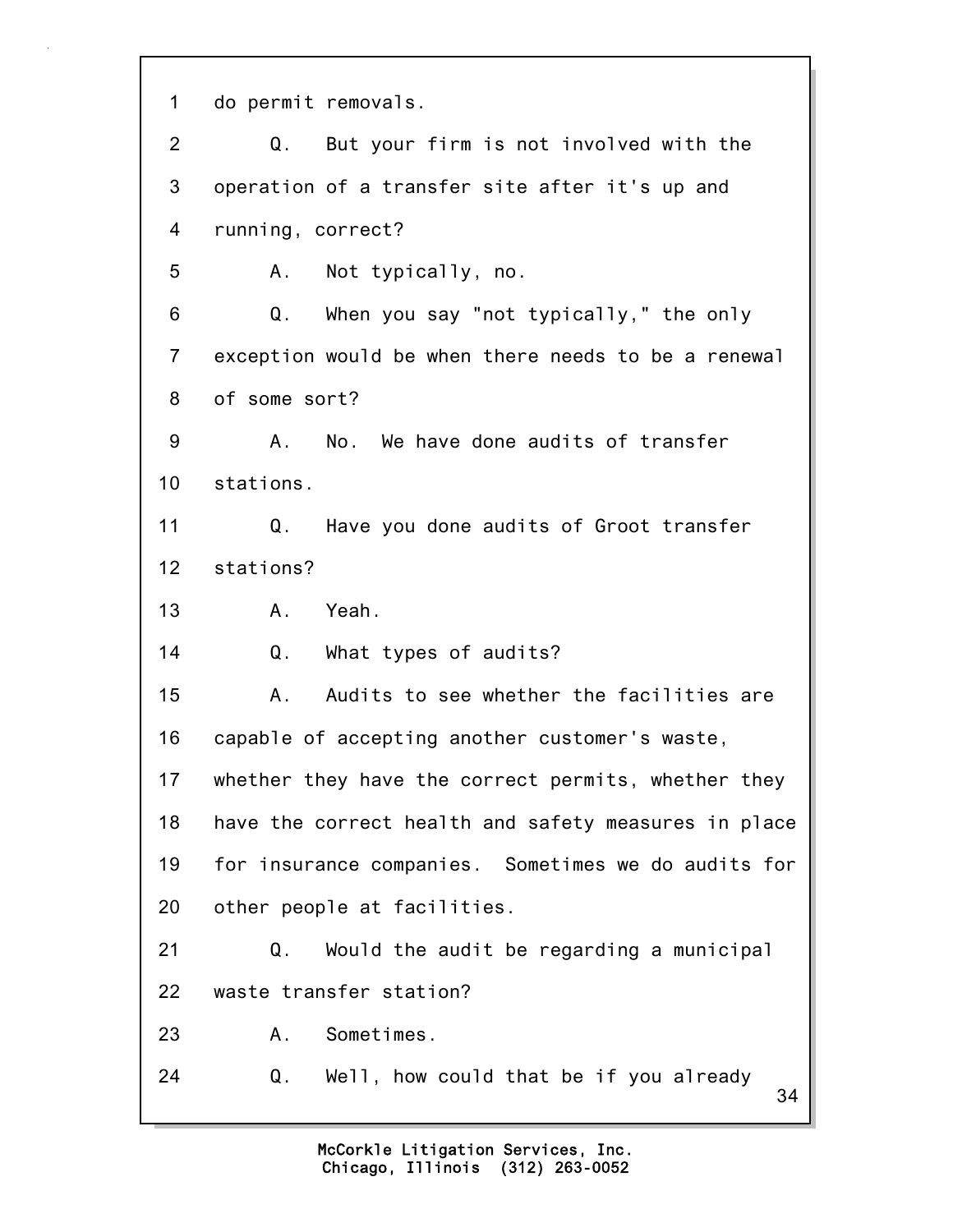35 1 know what the wastes are, why would you have to 2 audit whether a new customer could bring its waste 3 there, especially since when they come in there's a 4 list, I guess, of all of the materials that are 5 appropriately brought to the site? 6 A. Many companies want to know where their 7 waste is going, want to make sure it's properly 8 permitted and that it has the capacity to accept 9 that waste. Sometimes the insurance company wants 10 to see their training and its health and safety 11 schedule. 12 Q. So are you doing an audit for companies 13 that want to send waste to the Groot site? 14 A. Yes, or municipalities. 15 Q. Or municipalities that want to send waste 16 to the Groot site? 17 A. Yes. 18 Q. Now, for the operation of the Groot 19 transfer station itself, you're not doing an audit 20 for that? 21 A. Well, as part of that audit, the operation 22 would be looked at. 23 Q. So you're not involved with the operation 24 of the Groot transfer stations once they're up and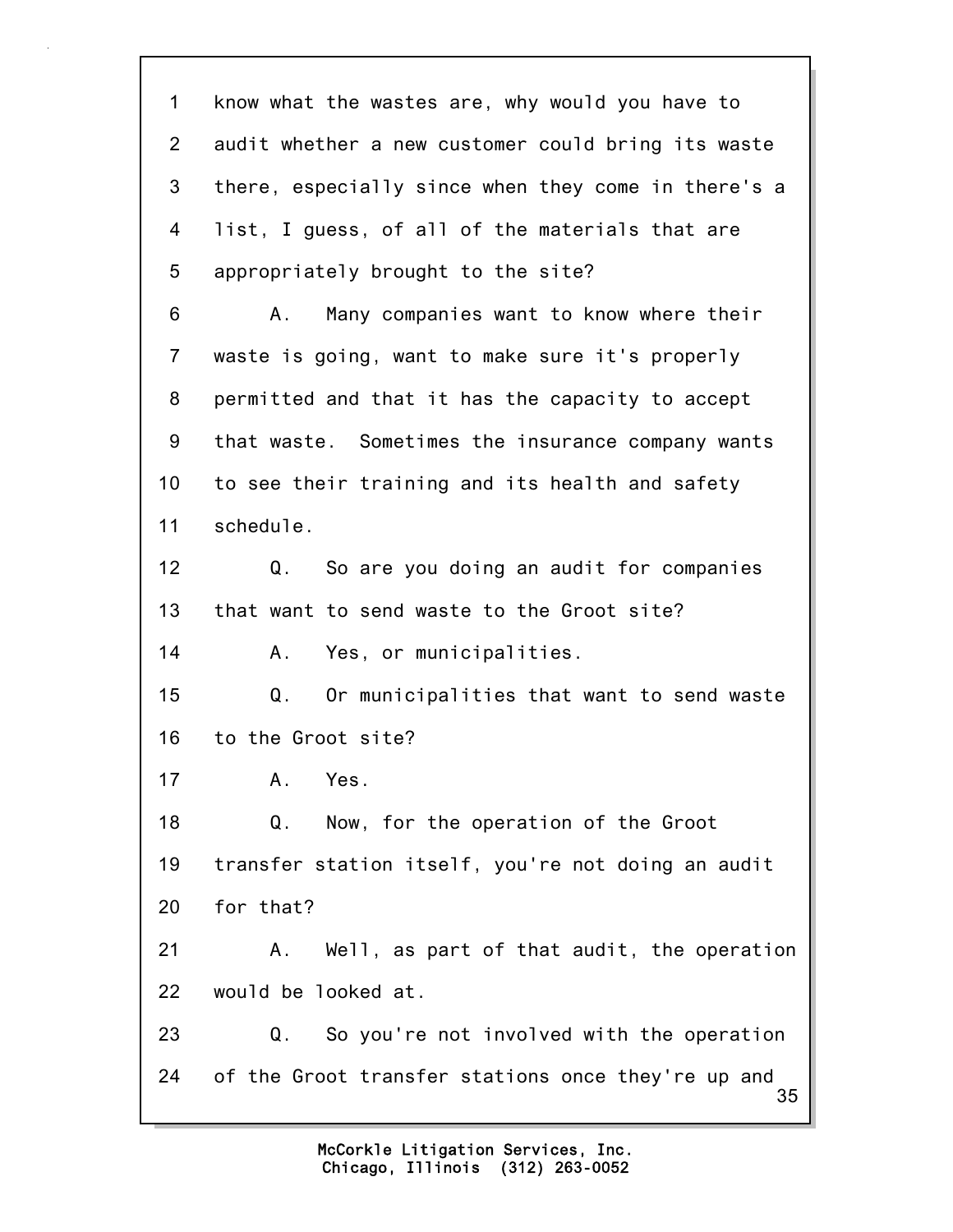36 1 running, even auditing them for Groot; is that 2 right? 3 A. We're not managing the operations, if that 4 answers your question. And we're not -- 5 Q. Involved in the operations? 6 A. We're not there very frequently too. 7 Q. And you are not auditing the operations 8 for Groot, auditing their own operations, correct? 9 A. Correct. They have a foreman or somebody 10 doing it. 11 Q. So do you really know one way or the other 12 why Groot wants to operate starting at 4:00 a.m. or 13 even 5:00 a.m. or 6:00 a.m., do you even know one 14 way or the other? 15 A. It's to accommodate their customers. 16 24-hour operation is I would say the norm. 17 Q. And that's really what the application is 18 for, for a 24-hour day application? 19 A. Yes. 20 Q. And then it's for a 24 operation -- 24 21 hours a day, seven days a week? 22 A. No. Half day on -- seven days a week, 23 you're right. 24 Q. But the transfer station you say would be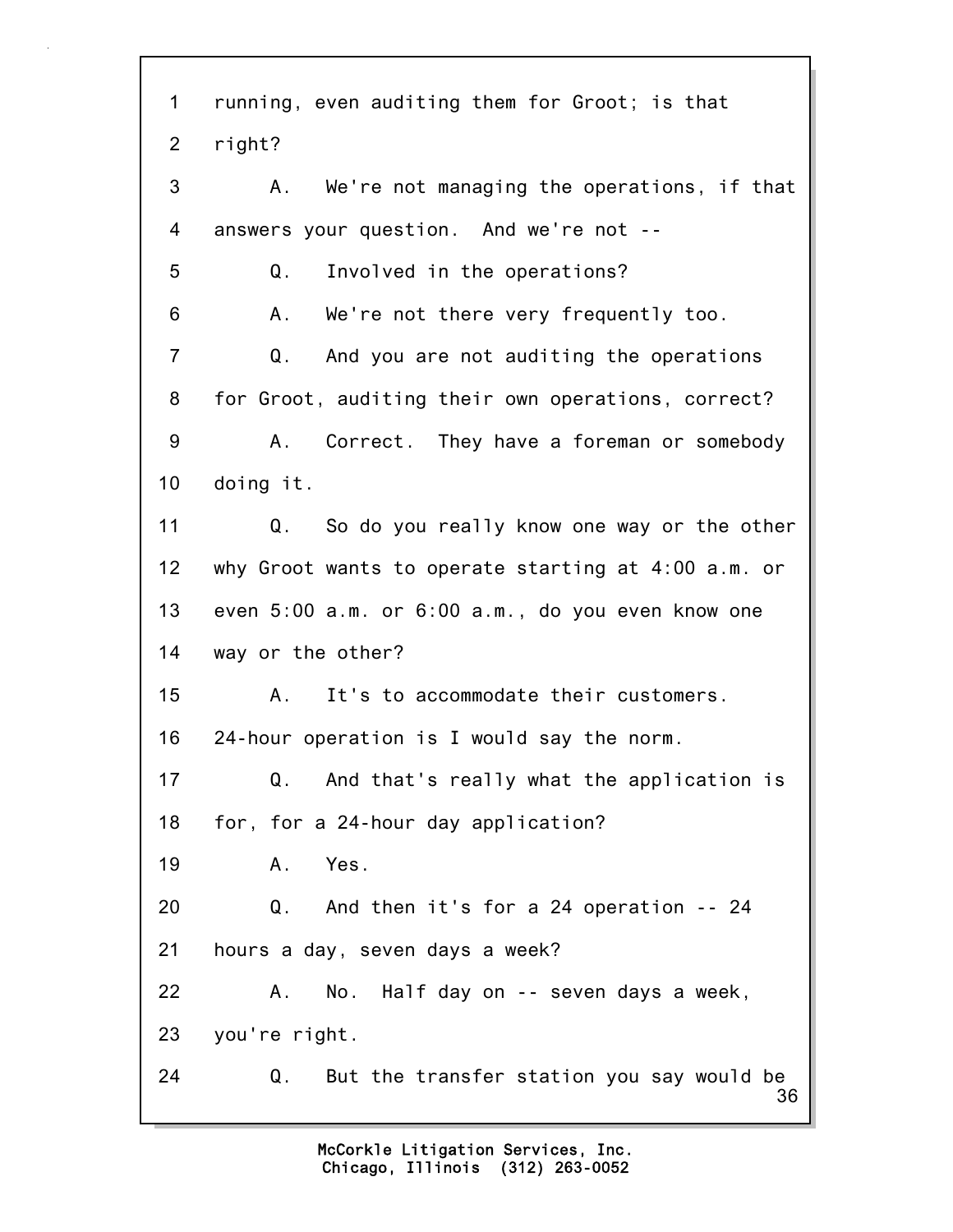37 1 typically closed on Sundays and then about six 2 holidays? 3 A. Correct. 4 Q. But it might be open on Sundays and those 5 holidays? 6 A. Only in an emergency situation. 7 Q. It would have the authority to be open on 8 Sundays and all holidays, correct? 9 A. Part of it depends on how the siting is 10 approved. 11 Q. But the siting application is asking for 12 24/7 operation including Sundays, including off 13 holidays, correct? 14 A. Yes. 15 Q. Okay. So if this application is approved, 16 this would be -- this would be a facility that could 17 operate 365 days each year, correct? 18 A. Yes. 19 Q. What is Groot's position on how much 20 material will be accepted and transferred per day at 21 this site? What I am reading in the application and 22 what I hear from you, I hear just slightly different 23 things, okay. Correct me if I am wrong, I think 24 today you said it would be 750 tons a day on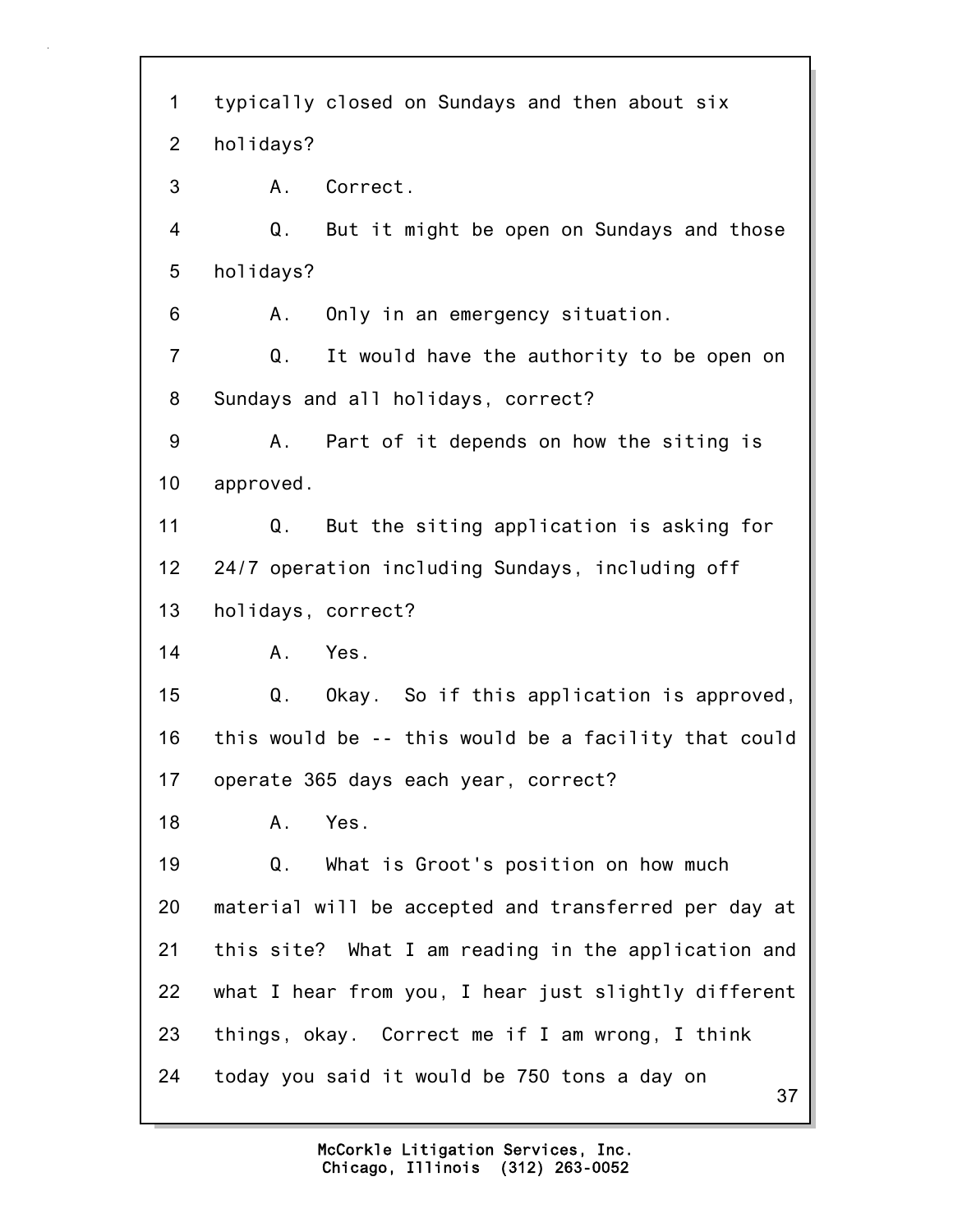1 average?

2 A. Correct.

38 3 Q. And the application at page 2.4-1 under 4 operations, the second bolded area, quantity of 5 waste accepted, you say 750 tons per day with the 6 ability to conservatively process a 20 percent 7 increase on a daily basis, correct? 8 A. Yes. 9 Q. Is there any limit they asked for in this 10 application on how much can be processed each day? 11 A. On an individual day, no. 12 Q. Is there any limit on what can be 13 processed at this facility, proposed facility, on 14 any given day? 15 A. To the degree that it would stay within 16 the 750 tons at some point, I guess that would be 17 limiting. 18 Q. So when you talk about that the facility 19 could conservatively process 20 percent more than 20 750 tons a day, Groot is not asking for -- and there 21 was a time I might have been able to do this math in 22 my head -- 750 tons per day plus 20 percent? 23 A. We're asking for the leeway to process 24 more. And we demonstrated within the application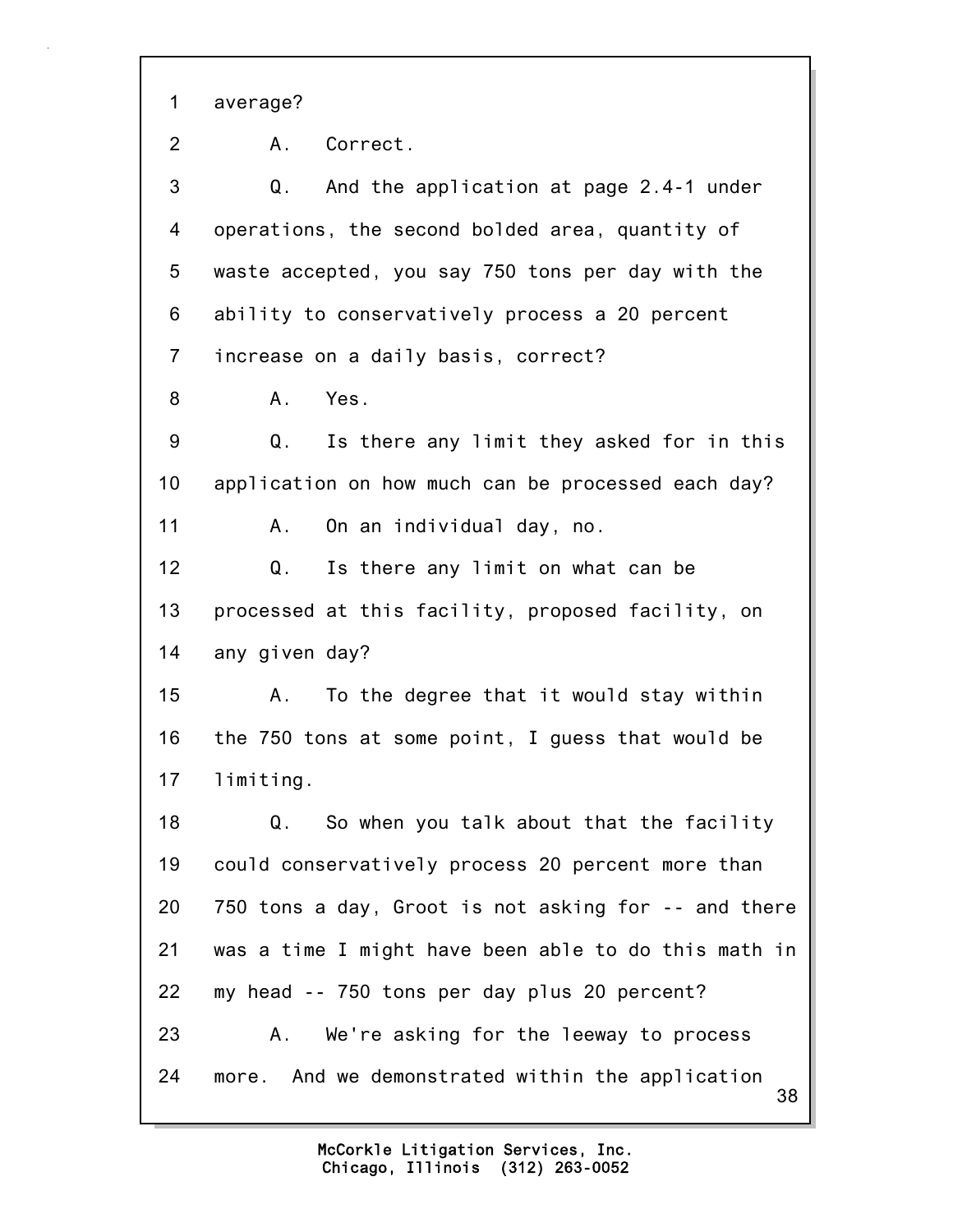39 1 that the transfer station itself has more than 2 capable capacity to handle 900 tons per day. 3 Q. Groot in the application and in what's 4 been presented so far has not said that there was 5 some sort of ton per day maximum limit, correct? 6 A. Correct. 7 Q. At any of the public hearings or anywhere, 8 do you think there was information provided to that 9 effect that there's really no maximum limit that 10 you're looking at in trying to get authority for, or 11 do you think the impression was 750 tons per day, if 12 you know? 13 A. You know, I have always said an average of 14 750 tons per day. 15 Q. Do you know whether Groot would accept a 16 limit of 750 tons per day Monday through Friday and 17 then a comparable percentage for whenever it's open 18 on Saturday -- strike that. Strike that. Let me 19 start differently. 20 Do you know whether Groot would 21 accept a limitation on operating hours and accept 22 something less than 24 hours a day, seven days a 23 week; for example, perhaps from 6:00 a.m. to 24 6:00 p.m. Monday through Friday and 6:00 a.m. to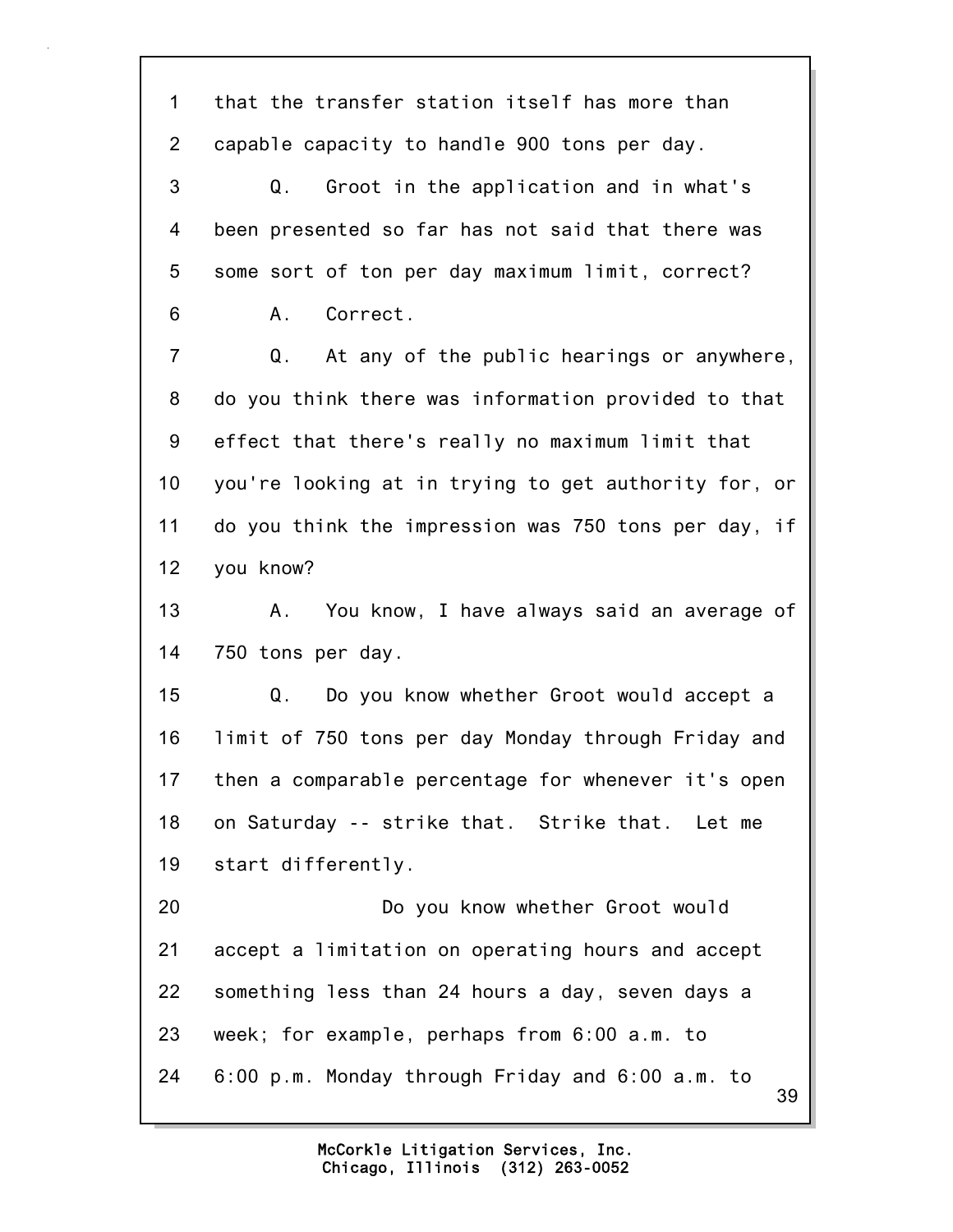40 1 noon on Saturday, do you know whether they would 2 accept that? 3 A. My recommendation to them would be no. 4 Q. Could you answer my question? 5 A. I don't know whether they would. 6 Q. And you can't commit them one way or the 7 other? 8 A. Well, what I can say is the application 9 has requested this. 10 Q. I understand that. But you cannot commit 11 them, you cannot commit Groot to say, sitting here 12 today, that it would be acceptable to have a 13 limitation in this siting approval, a condition that 14 says that the operations would have to be between 15 6:00 a.m. to 6:00 p.m. Monday through Friday and 16 6:00 a.m. to noon on Saturday and no operations on 17 the six holidays that are listed? 18 A. You know, I don't see any evidence to 19 support that. 20 Q. That wasn't my question, sir. 21 A. I can't answer it. And my recommendation 22 would be no, there's no evidence -- 23 Q. You cannot commit Groot to that, correct? 24 A. Not at this time.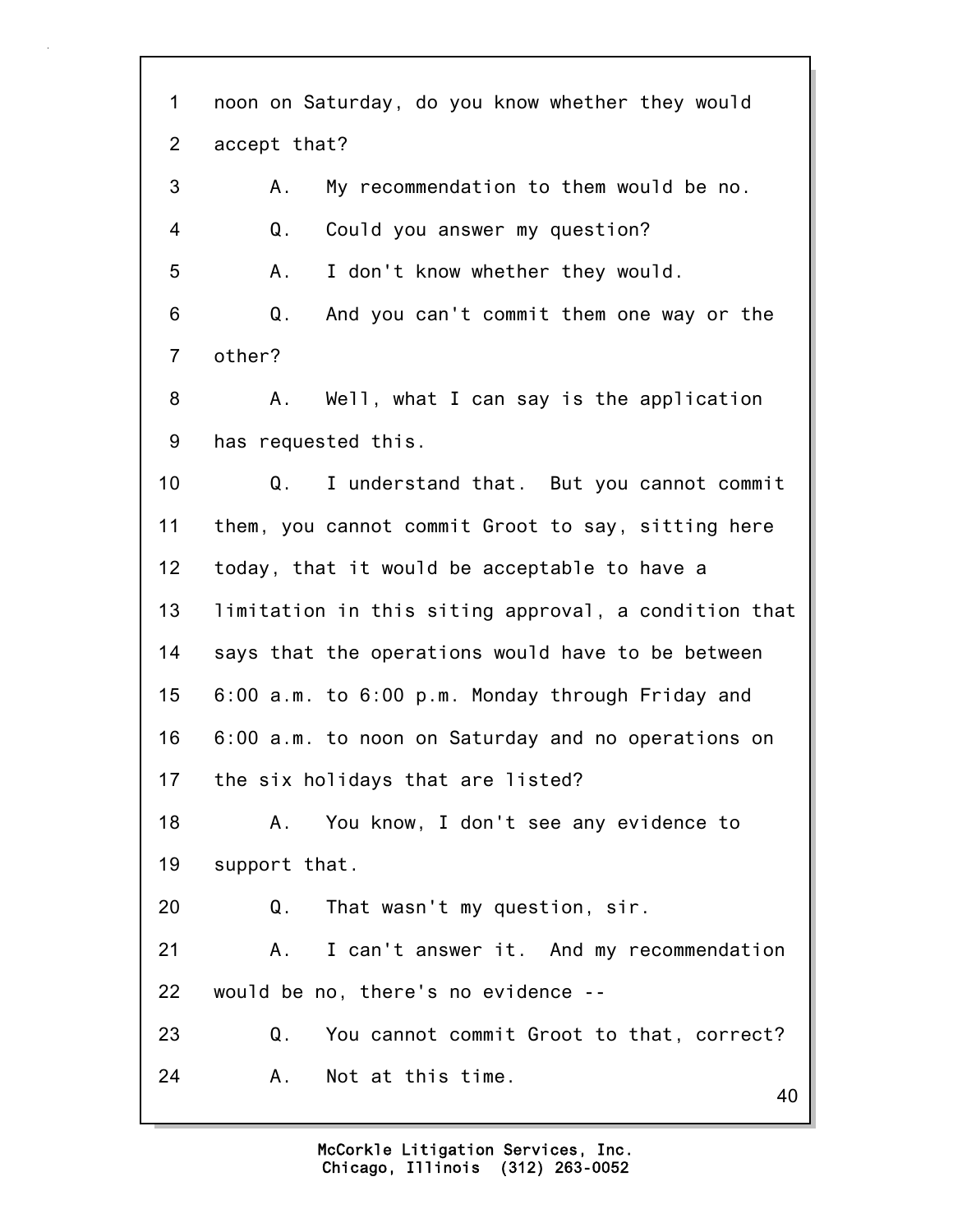41 1 Q. Why would you not recommend that? 2 A. Because I don't see any evidence to 3 support that. 4 Q. Would Groot commit to a condition of 5 processing or receiving, accepting and transferring 6 750 tons per day Monday through Friday when it would 7 be operating a proportional percentage from 8 6:00 a.m. to noon on a Saturday? 9 A. Are you saying a maximum of 750? 10 Q. Yes, sir, I am. 11 A. No, I would -- I can't say that. My 12 recommendation would be not to accept that 13 condition. 14 Q. So you can't sit here today and say that 15 Groot would agree to that, correct? 16 A. There is no evidence to support those 17 numbers. 18 Q. You can't sit here today and say that 19 Groot would agree with that? 20 A. I can tell you what's demonstrated in the 21 application and what I would tell them. And I would 22 say we have evidence to support our numbers, there's 23 no evidence for arbitrary numbers. 24 Q. Okay. You cannot commit Groot to those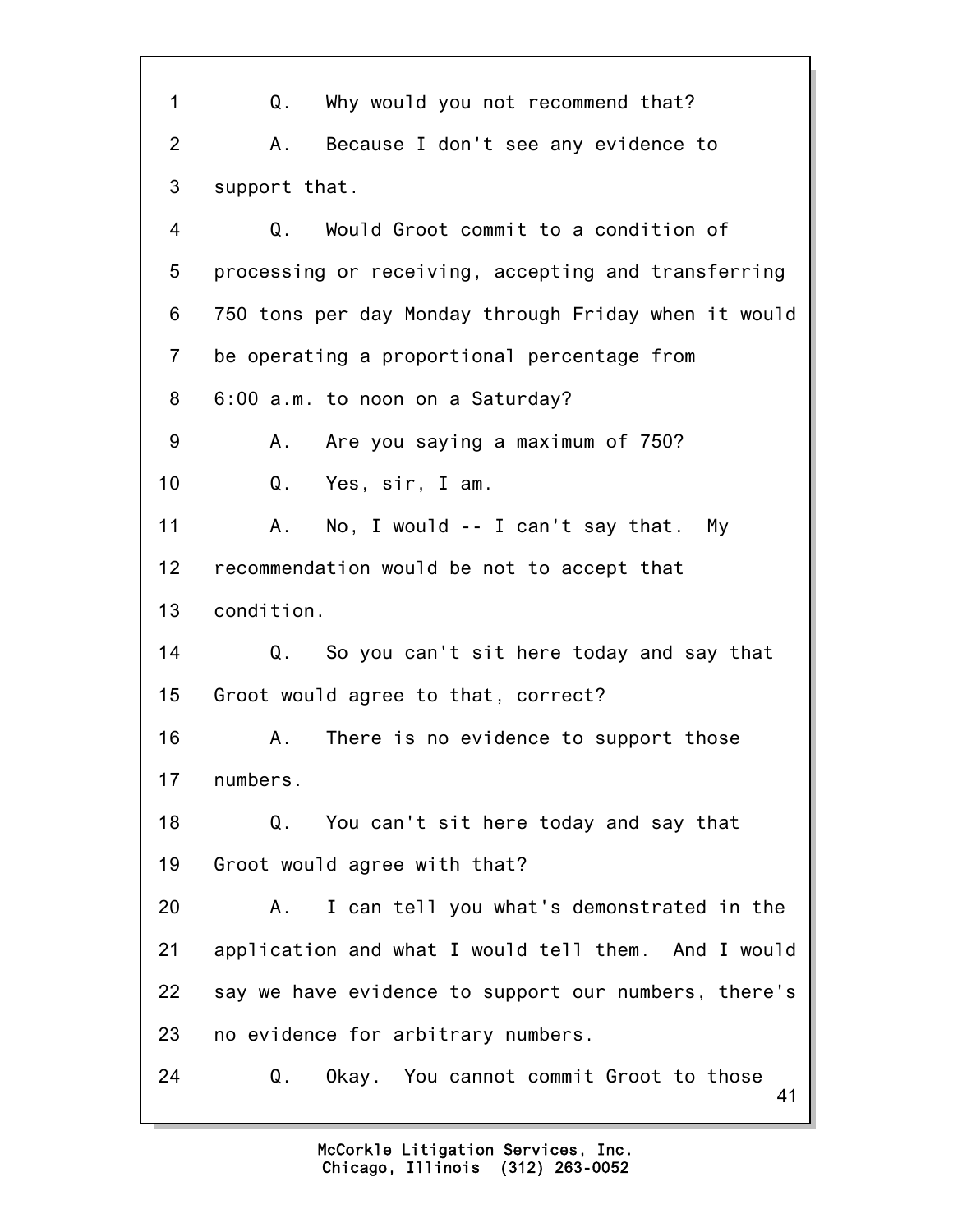42 1 amounts, 750 tons per day, Monday through Friday, 2 and a proportional amount from 6:00 a.m. to noon on 3 Saturday; is that correct? 4 A. At this time that's correct. 5 Q. Who developed or came up with, if you 6 know, the 4:00 a.m. to 8:00 p.m. Monday through 7 Friday and 4:00 a.m. to noon on Saturday as the 8 typical times that there would be receiving transfer 9 of waste? 10 A. It's based on our collective experience at 11 transfer stations. 12 Q. Whose collective experience? 13 A. Mine and my team's. 14 Q. The team being the people that help 15 prepare the application? 16 A. Yes. 17 Q. Including your team at your firm? 18 A. Correct. 19 Q. How about Groot, are they on the team? 20 A. Yes. 21 Q. Now, there are certain -- a long list of 22 prohibited materials that can come to the transfer 23 station, correct? 24 A. Yes.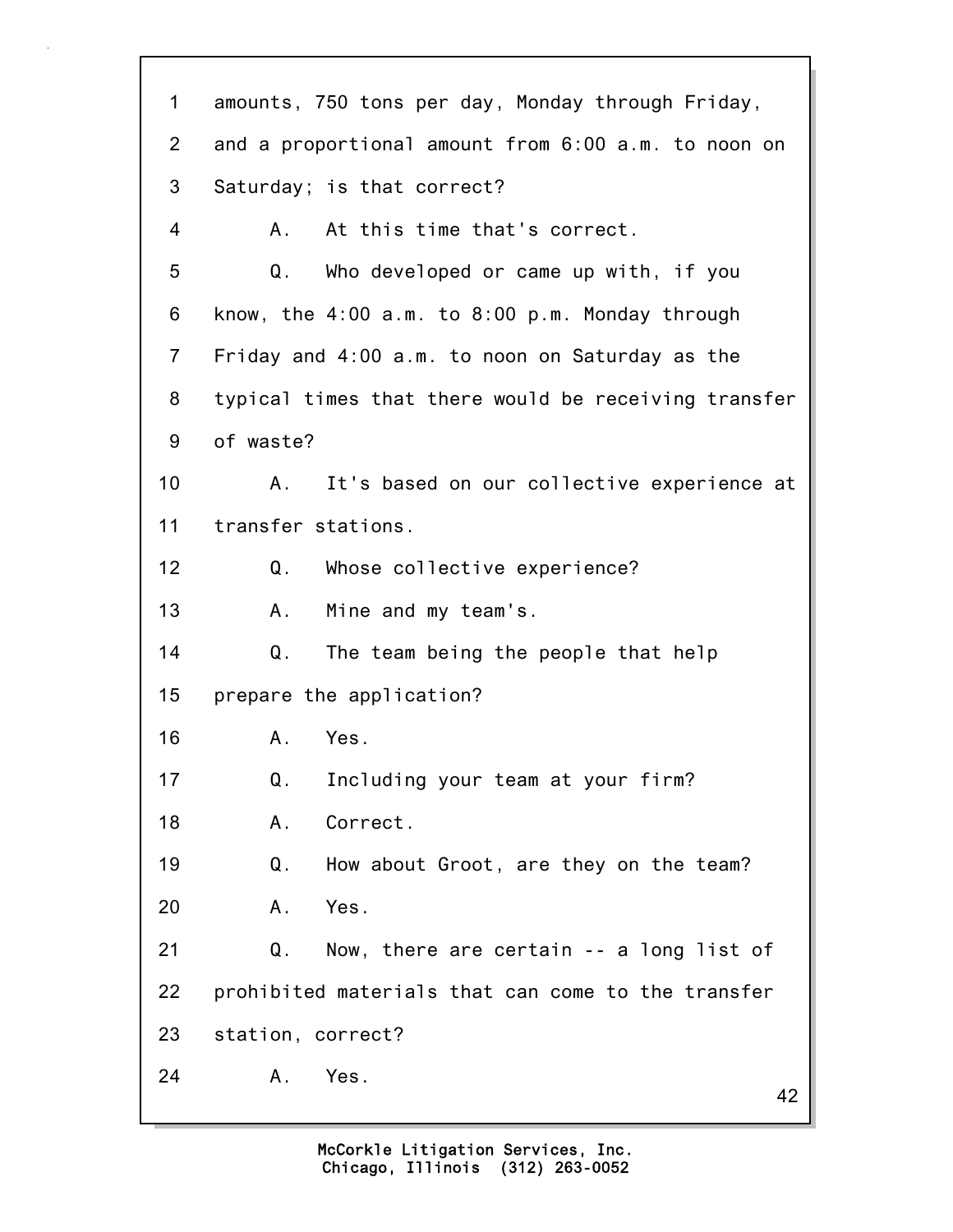43 1 Q. And that includes liquids? 2 A. I am sorry? 3 Q. That includes liquids? 4 A. Yes. 5 Q. From time to time do you know whether 6 liquids are sent to a transfer station, received and 7 discharged or placed on the floor? 8 A. From time to time small quantities of 9 liquids find their way into the waste stream. 10 Q. When you say small quantities, what's a 11 small quantity? 12 A. Usually a gallon or so less than size. 13 Q. Somebody might put a gallon of paint waste 14 in a disposal container? 15 A. Yes. Right. Yes. 16 Q. And the same could be true, could be said 17 for not only liquid waste but other waste that are 18 on the list of materials that really are not 19 municipal waste and should not be accepted by a 20 transfer station, correct? 21 A. Can you give me an example? 22 Q. Hazardous waste? 23 A. Hazardous wastes are manifest from cradle 24 to grave. Hazardous waste, in my experience, I have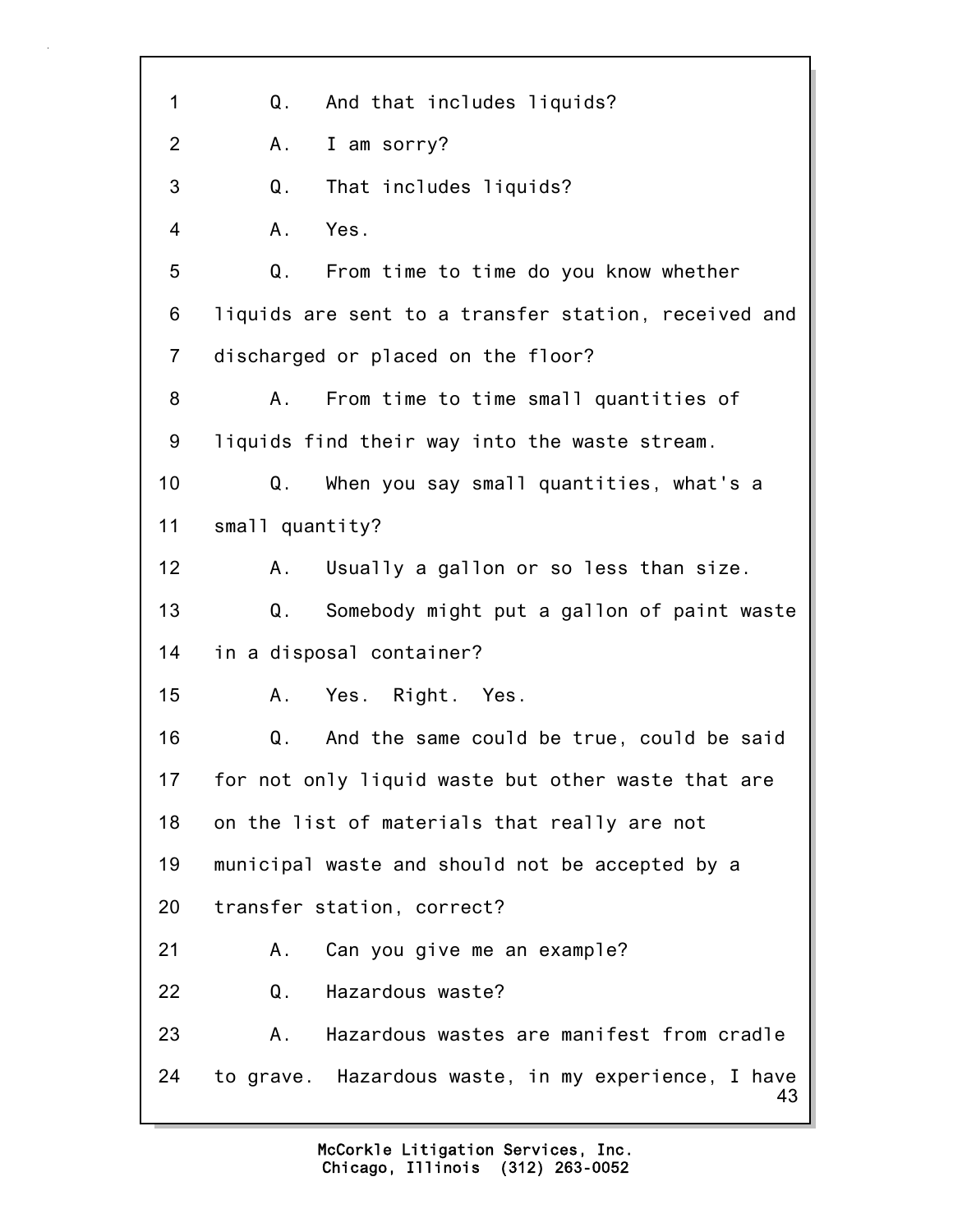44 1 never seen hazardous waste delivered to a transfer 2 station. 3 Q. Have you heard or seen a gallon of paint, 4 paint waste? 5 A. Yeah. 6 Q. Paint, used, being in a municipal waste 7 dumpster and brought to a transfer station and put 8 on the floor? 9 A. Yes, I have seen that. That's not 10 hazardous waste, that's household. 11 Q. Why is that not hazardous waste? 12 A. Because of the quantity and generation who 13 generated it. 14 Q. Are you saying that in some standard 15 there's a limit that says that below a certain 16 quantity something is not a hazardous waste, but if 17 it's above another quantity, it is hazardous waste? 18 A. Yes, household hazardous wastes will be 19 accepted at this facility because they're part of 20 the municipal solid waste stream. 21 Q. Under what law does it say that? And I 22 know you're not a lawyer -- I assume you're not a 23 lawyer? 24 A. That is correct.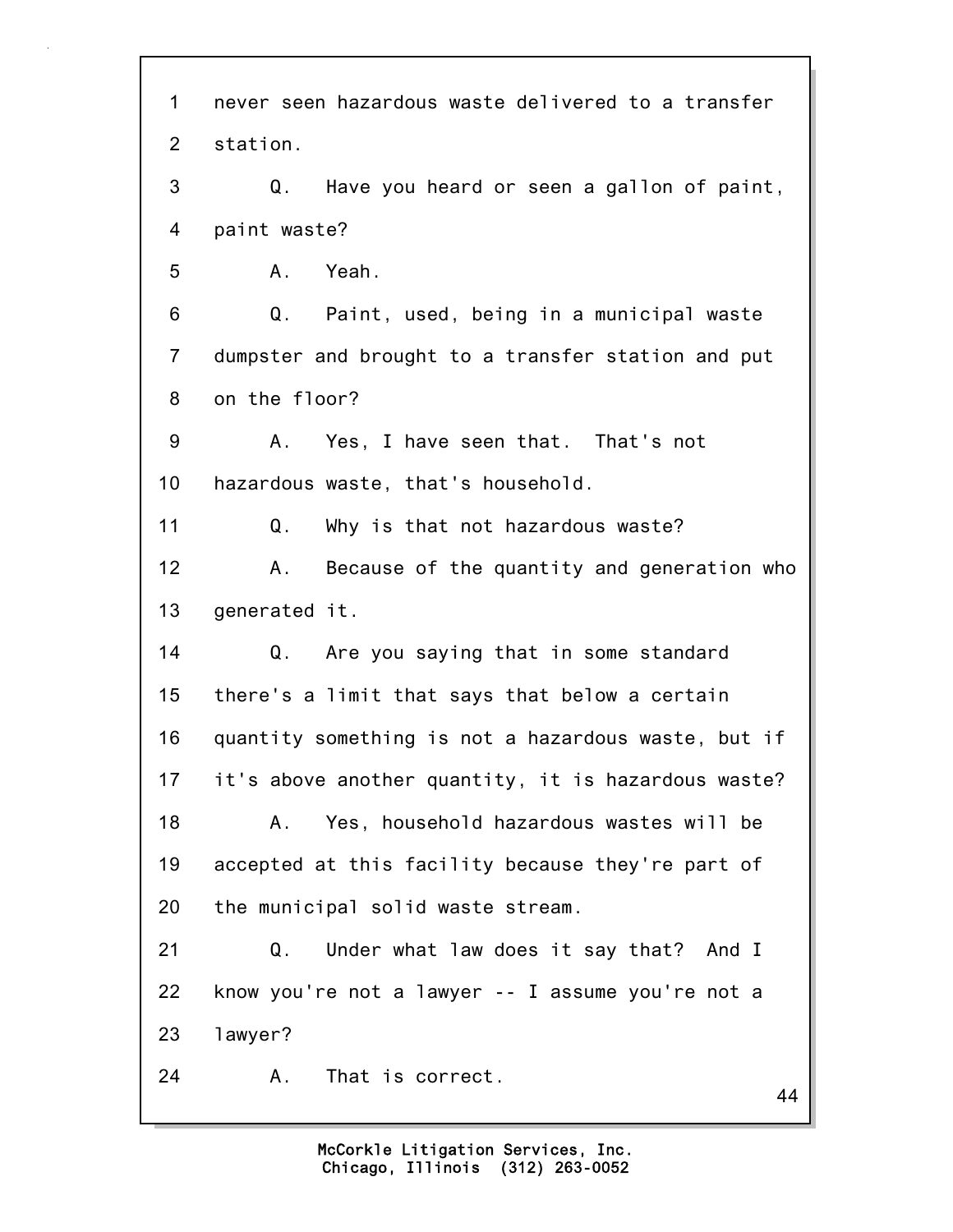45 1 Q. But I think you're talking about law now, 2 and I would like to know the basis for that 3 statement that there's some quantity limit above 4 which something is a hazardous waste but below it 5 it's not? 6 A. Well, my experience as an -- 7 Q. I think Mr. Helsten is going to be chiming 8 in pretty soon. 9 You can answer the question, sir. 10 A. In my experience household hazardous waste 11 is accepted at every transfer station and at every 12 landfill. And the facility, as well as the agencies 13 and state, have done a very good job minimizing the 14 creation of it and creating alternate disposal 15 locations. 16 Having said that, the facility is 17 designed with the thought and the expectation that 18 those materials do exist within the waste stream and 19 is designed to protect the public health, safety and 20 welfare, despite them being in the waste stream. 21 Q. So you really don't know one way or the 22 other the legal basis for your statement that there 23 are materials that are hazardous waste if they're 24 above a certain quantity, but below a quantity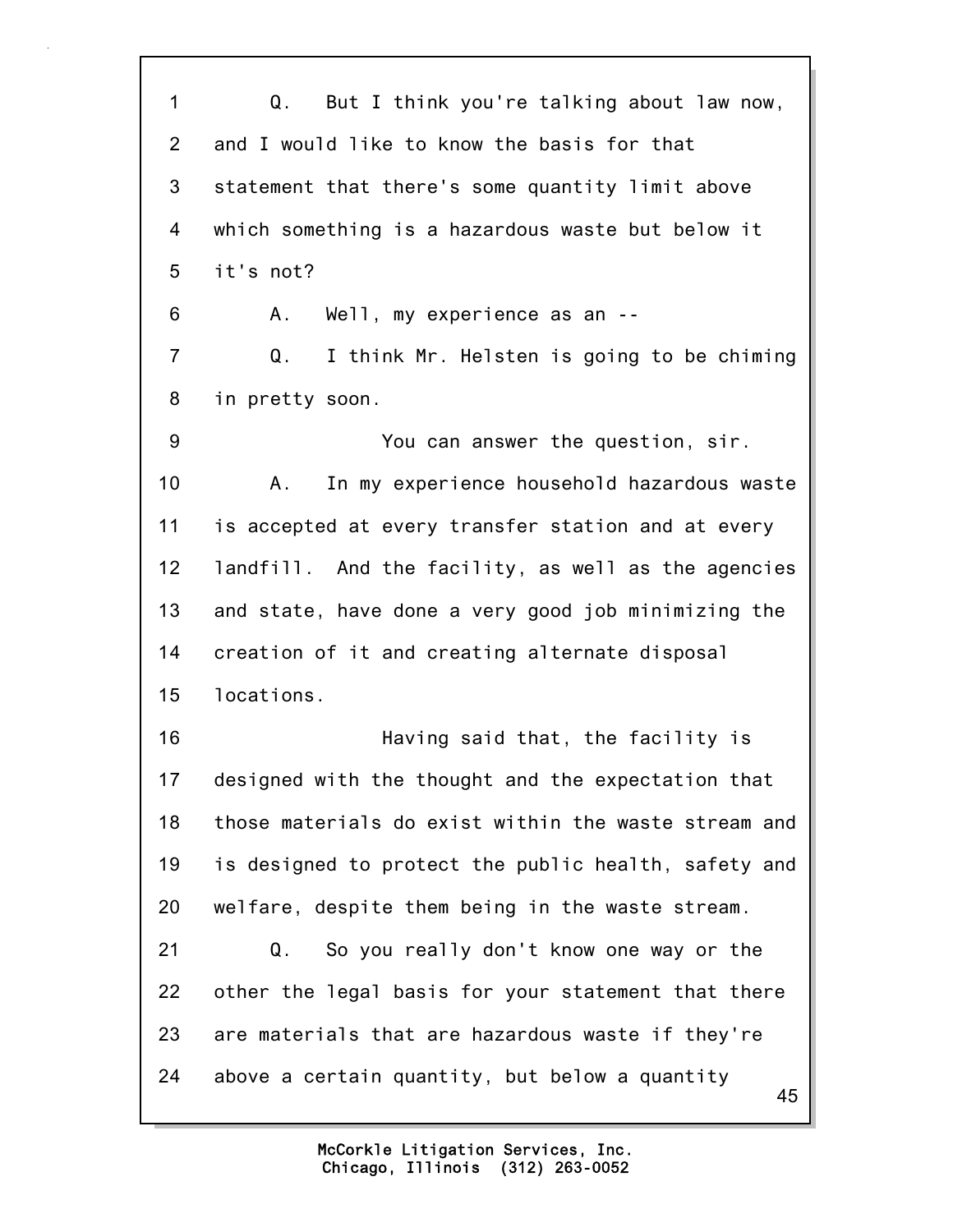46 1 they're not hazardous waste? 2 A. I am not offering legal opinions. 3 Q. And you don't know, you don't know that, 4 you don't know the basis for your statement, 5 correct? 6 A. I know it's my experience and I can't cite 7 the section of law that it is in. 8 Q. I think Mr. Helsten and I will be 9 discussing this later. 10 I guess back to the question, you 11 wanted to know what examples of what's on the list 12 of materials that should not, cannot be taken at a 13 transfer station, whether they're -- on occasion 14 they are taken because people just put it in the 15 dumpster and it gets on the truck and it gets to the 16 transfer station. So two examples I gave you were 17 hazardous waste and liquid waste. But I'm talking 18 about any of this, anything on this list; it can 19 happen and on occasion it does happen? 20 A. It does happen on occasion in small 21 quantities. We have a load checking program to try 22 and identify if there's improvements that can be 23 made. Most importantly, the facility design is 24 designed to accept those materials in a safe manner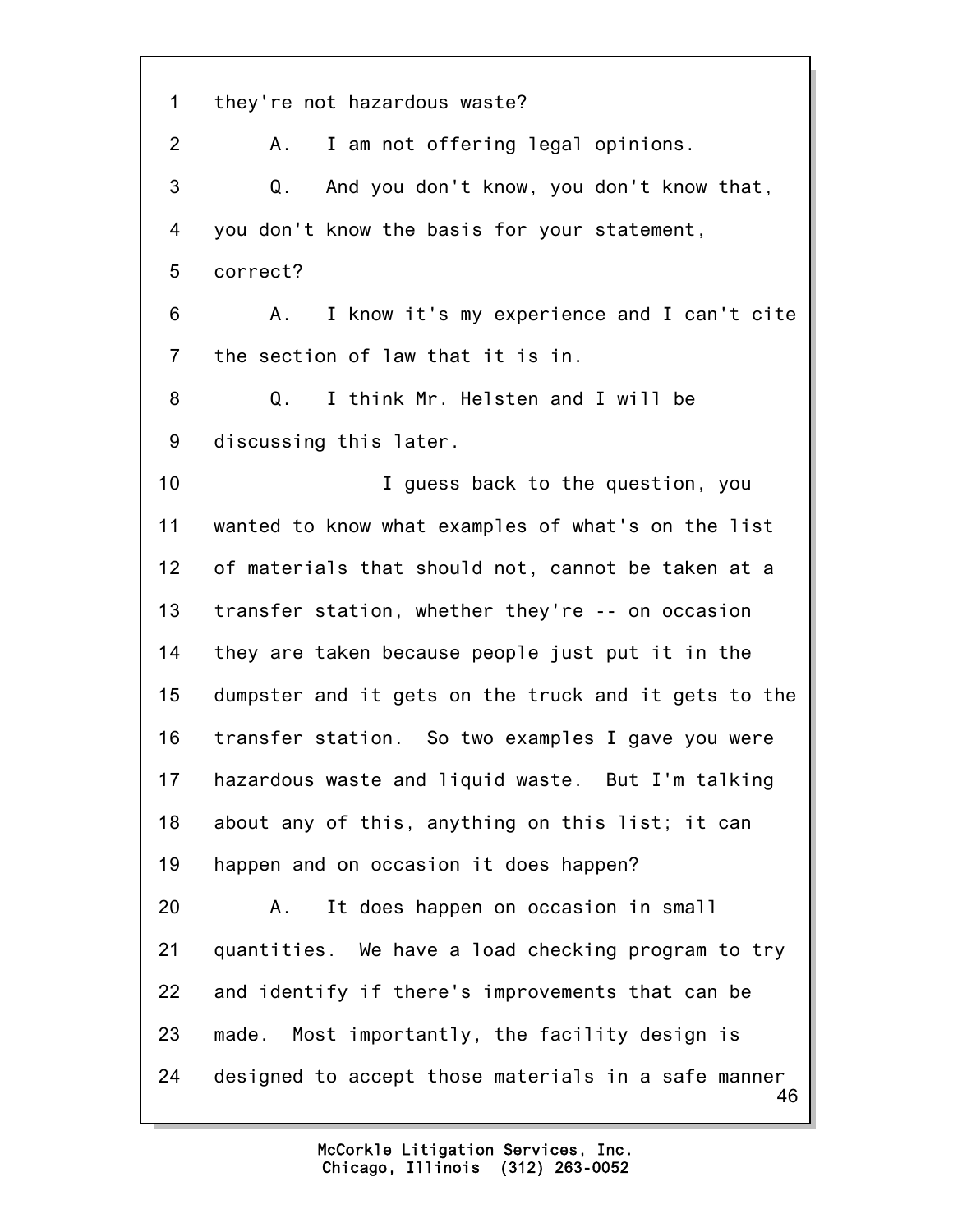47 1 in concert with the operating plan as demonstrated 2 over the last several decades. They don't pose a 3 threat to the environment nor to the employees. 4 Q. But those materials can get on the tipping 5 floor, correct? 6 A. And the tipping floor is designed to 7 accept those materials. 8 Q. Those materials can get on the tipping 9 floor, correct? 10 A. Yes. 11 Q. When you say the tipping floor is designed 12 to accept those materials, what do you mean? 13 A. It's going to be high strength concrete, 14 it's 12 inches thick, it has a very low 15 permeability. The material will only be there for a 16 short amount of time. The material has no head 17 acting on it. The expansion and contraction joints 18 are designed with a rubber seal so that in those 19 areas where there's -- where you design the cracking 20 of the pavement to go there's a rubber seal there to 21 essentially make the floor waterproof. 22 And the IPA has already gone on 23 record on this that these facilities don't pose -- 24 are not -- don't post any threat to groundwater.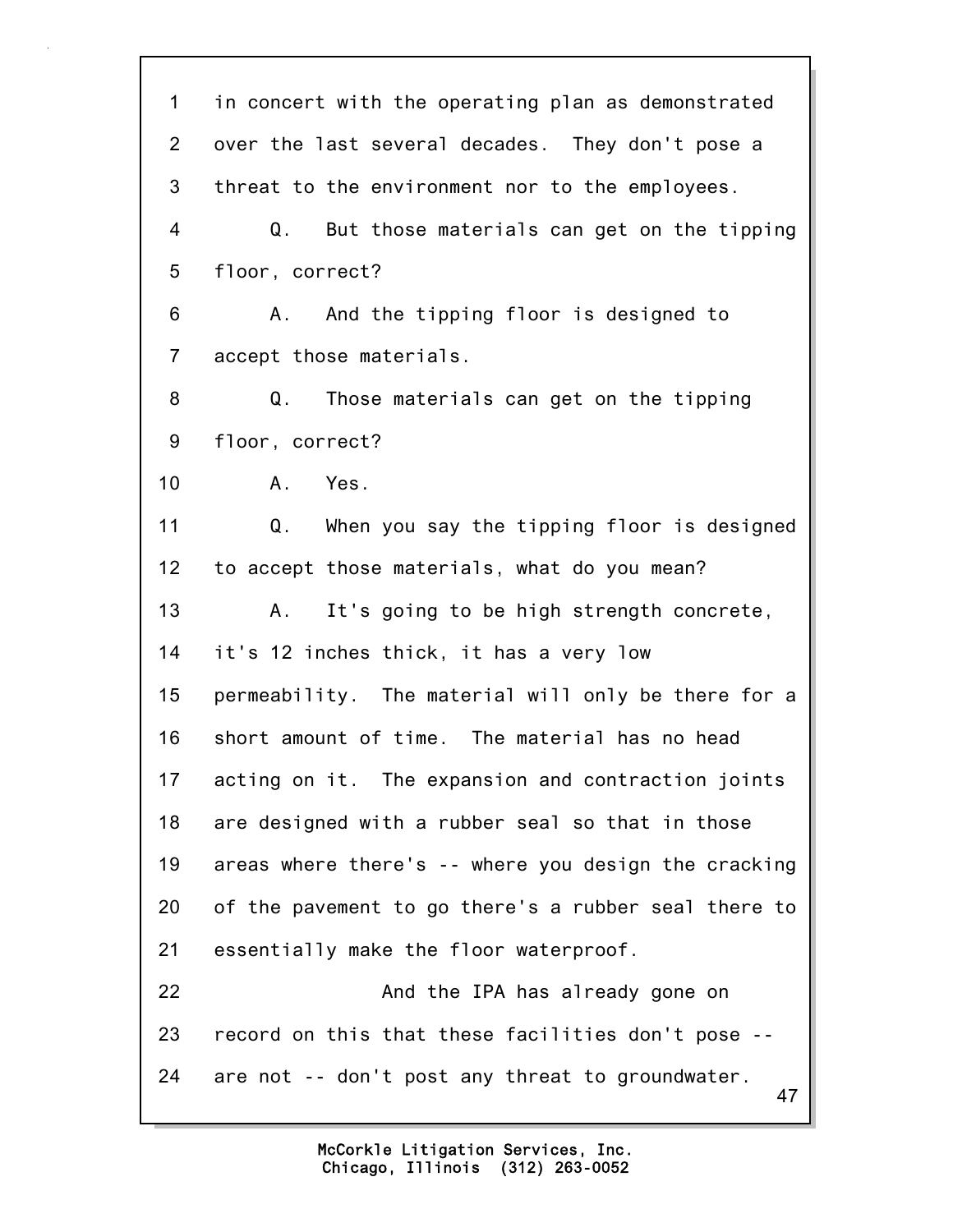48 1 Q. Have they said that in writing? 2 A. Yes. 3 Q. Could you tell me the citations for that? 4 A. It's in the application. 5 Q. Do you remember where in the application 6 it is? 7 A. Not off the top of my head, but I can find 8 it pretty quick. 9 Q. I can tell you I don't know where it is in 10 the application either, but I'm not the expert on 11 that application. It's pretty big. 12 MR. HELSTEN: "O." 13 THE WITNESS: "O"? 14 MR. GROSSMARK: We can do this later. We 15 can get this answer later. I don't want to hold 16 things up. Would that be okay, you can answer that 17 later? 18 MR. HELSTEN: Sure. 19 MR. GROSSMARK: Thank you very much. 20 BY MR. GROSSMARK: 21 Q. When you say low permeability, what does 22 that mean? 23 A. The rate at which advective flow through 24 concrete occurs.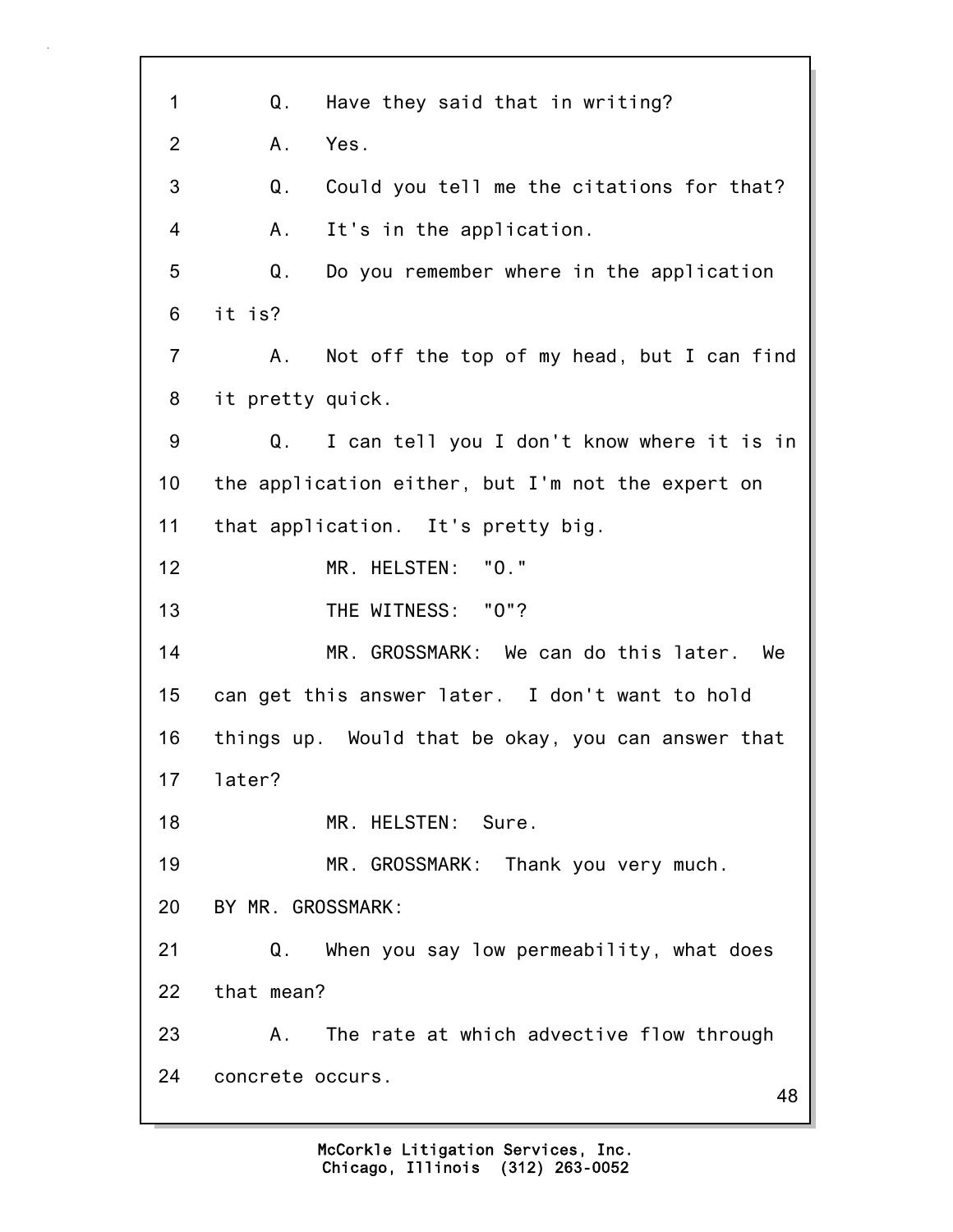49 1 Q. So concrete is a material that is 2 permeable? 3 A. Yes, everything is permeable. 4 Q. Illinois recently adopted some regulations 5 about vapor intrusion because vapors can travel 6 through foundations, including concrete, from the 7 environment under a building into the inside spaces 8 of a building, correct? 9 A. Correct. 10 Q. So not only can vapors go through 11 concrete, but liquids can go through concrete too, 12 correct? 13 A. Theoretically. 14 Q. Can it happen? 15 A. Not at this facility. Vapor intrusion is 16 very -- 17 Q. I am not talking about vapor intrusion. I 18 am asking, not only can vapors go through concrete, 19 but liquids can get into concrete because of its 20 permeability, correct? 21 A. It can get into the upper decimal of an 22 inch. It won't penetrate 12 inches. 23 Q. If enough liquid is put on the floor over 24 years, decades, perhaps enough could get in there to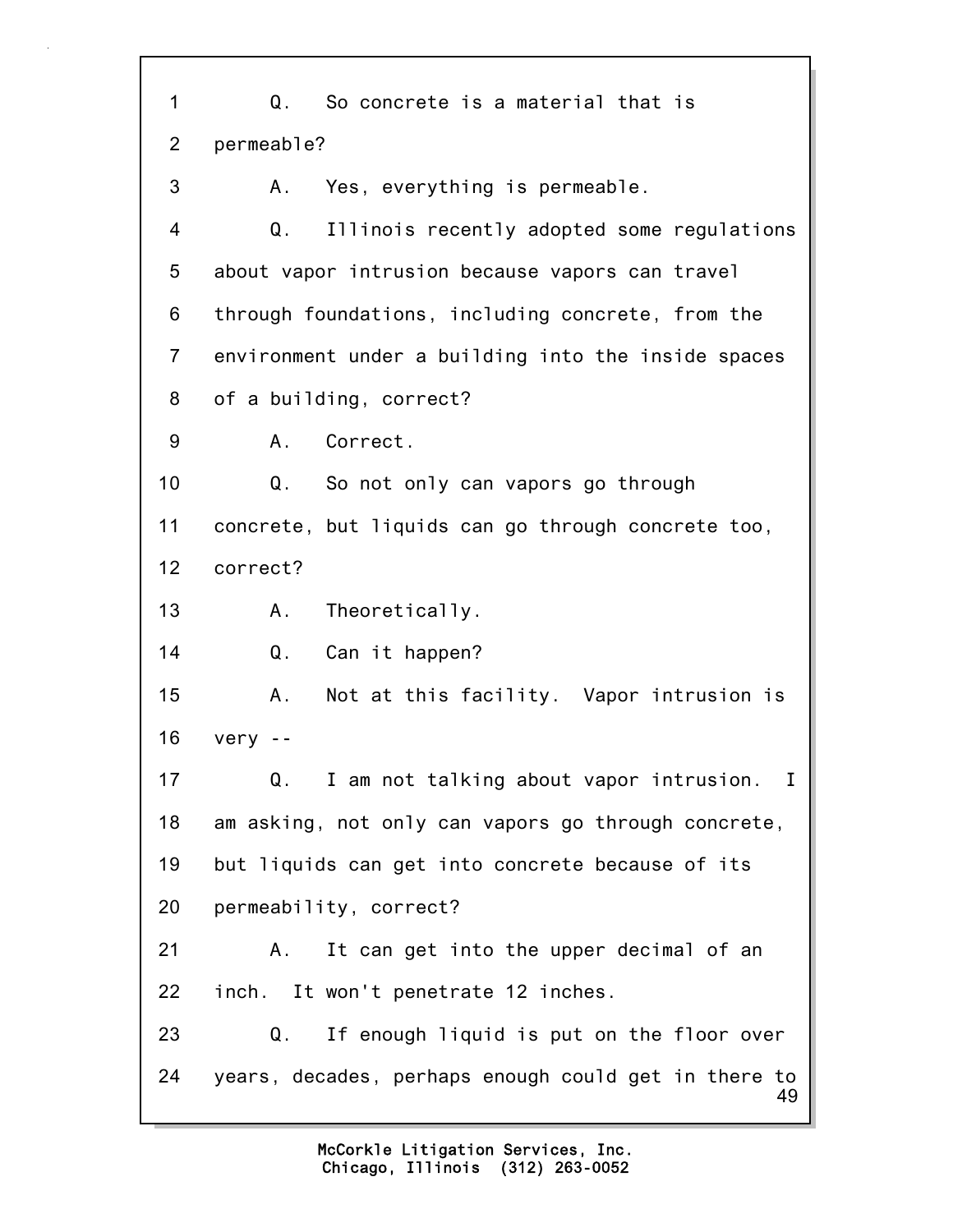50 1 get in there, what did you say, a decimal of an 2 inch? 3 A. Yes. 4 Q. Could it get into two decimals of an inch? 5 A. No. Concrete is constantly undergoing 6 abrasive forces as a result of that end loader 7 pushing that stuff off. There's no head acting on 8 the -- 9 Q. What is that, pressure? 10 A. Pressure because it's a flat floor and 11 it's cleaned every night. And it's also cleaned by 12 the street sweeper. 13 So the idea of any liquid going 14 through the floor has been rejected by the IPA. The 15 design of the facility is a 6,000-pound 16 air-entrained concrete floor, probably has 17 permeability on the order of 10 to the minimus 7 or 18 8 millimeters, centimeters per second. It will not 19 pose any threat whatsoever from liquids. 20 The analogy with vapors is also 21 incorrect because the problem with vapor intrusion, 22 the new SRP rules, has to do primarily with vapors 23 intruding, not through the concrete itself, but 24 primarily through cracks within the concretes. The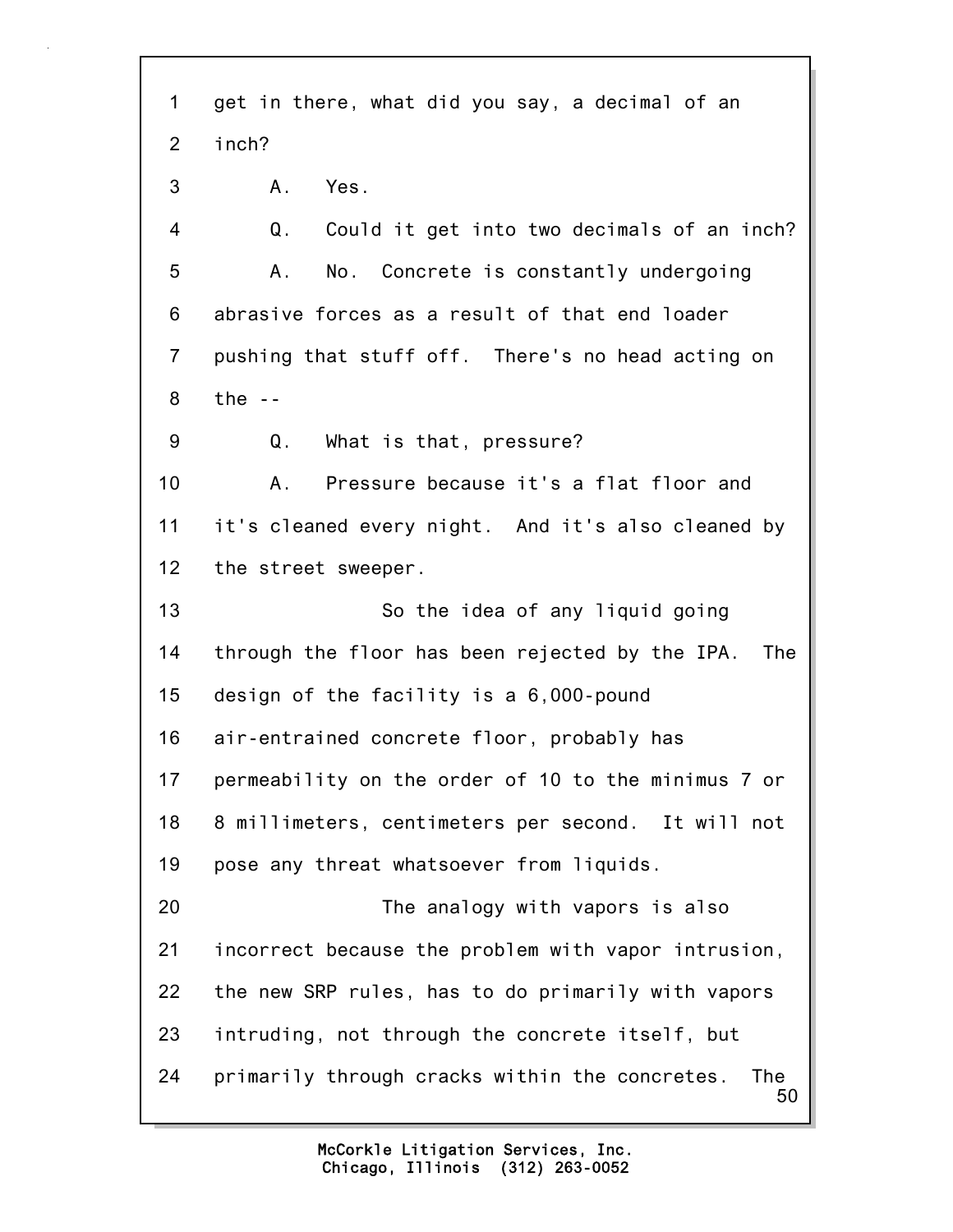51 1 cracks within this facility, we're going to force 2 them to occur, have been designed to stop that from 3 happening. Vapors will go through the least area of 4 resistance, they will go into the air and not down 5 through the concrete. So neither one of those are 6 valid. 7 Q. So how deep -- do you say that because of 8 the time, the short time that any material will be 9 placed on the floor, tipping floor, and because 10 there's no pressure pushing it there, how deep into 11 the concrete could the liquids go, you said a 12 decimal? 13 A. A hundredth of a millimeter. 14 Q. Thank you. 15 Will the transfer vehicles ever be 16 cleaned? 17 A. Yes. 18 Q. How frequently? 19 A. I don't know the occurrence of that. 20 Q. And that's not in the application? 21 A. No. 22 Q. And those will be Groot vehicles? 23 A. Not necessarily, no. 24 Q. Will some of them be Groot vehicles?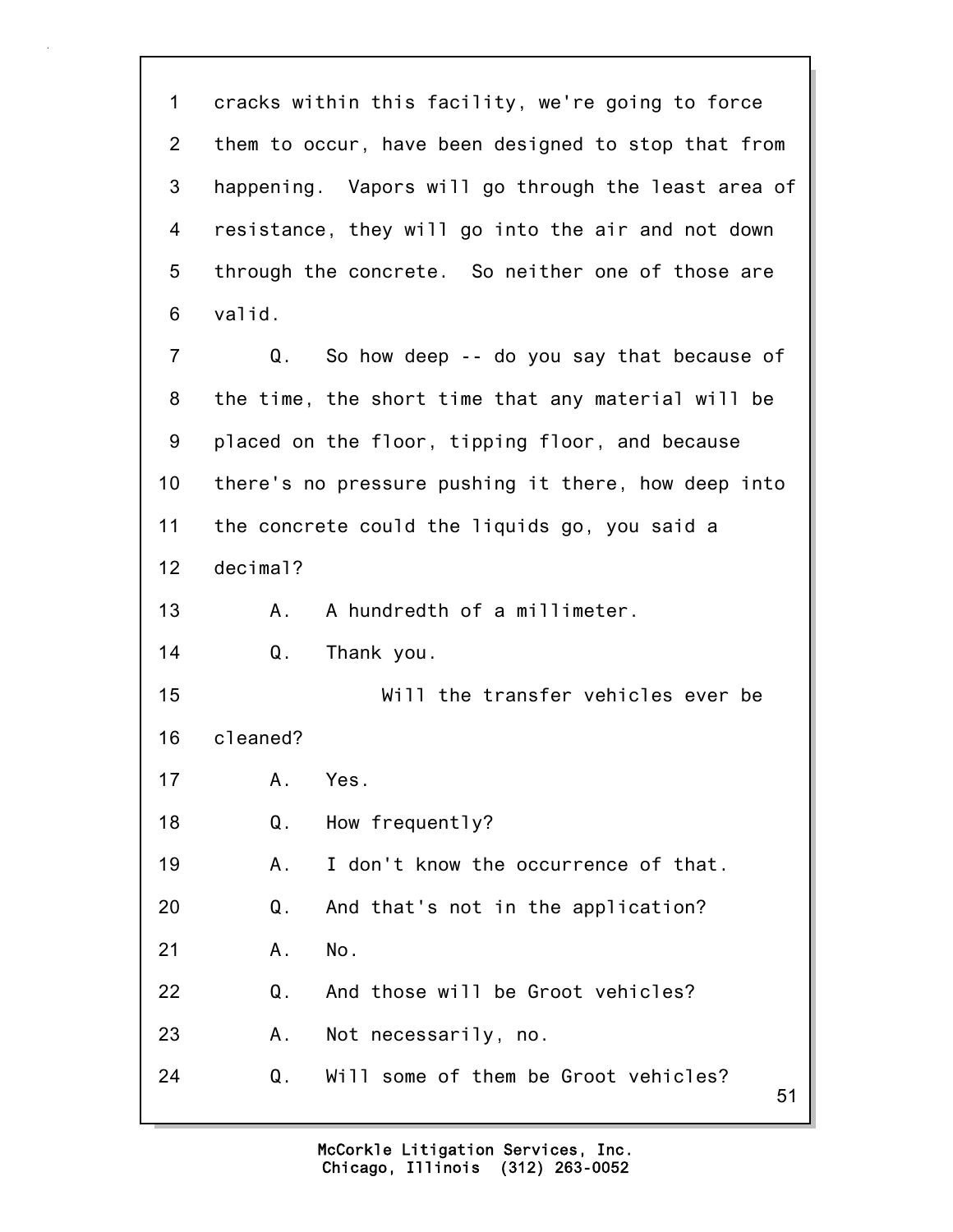52 1 A. They may be, but I think it's more 2 unlikely than likely. 3 Q. Whose vehicles will they be? 4 A. Brokers. 5 Q. And how does that work, does Groot 6 contract with somebody, does Groot have control over 7 that situation, does Groot not have control over 8 that situation? 9 A. They would be brokers in which they 10 contract with Groot to haul waste from the transfer 11 station to its designated landfill. They would have 12 control over them -- 13 Q. I am sorry. Somebody coughed and I didn't 14 hear you. 15 A. They would have control over the brokers. 16 Q. So these would be independent contractors 17 that might have a truck and Groot would contract 18 with them? 19 A. Correct. 20 Q. So Groot is not going to own a fleet of 21 transfer vehicles, correct? 22 A. They own some. I don't know how many they 23 own. 24 Q. So you don't know whether any of Groot's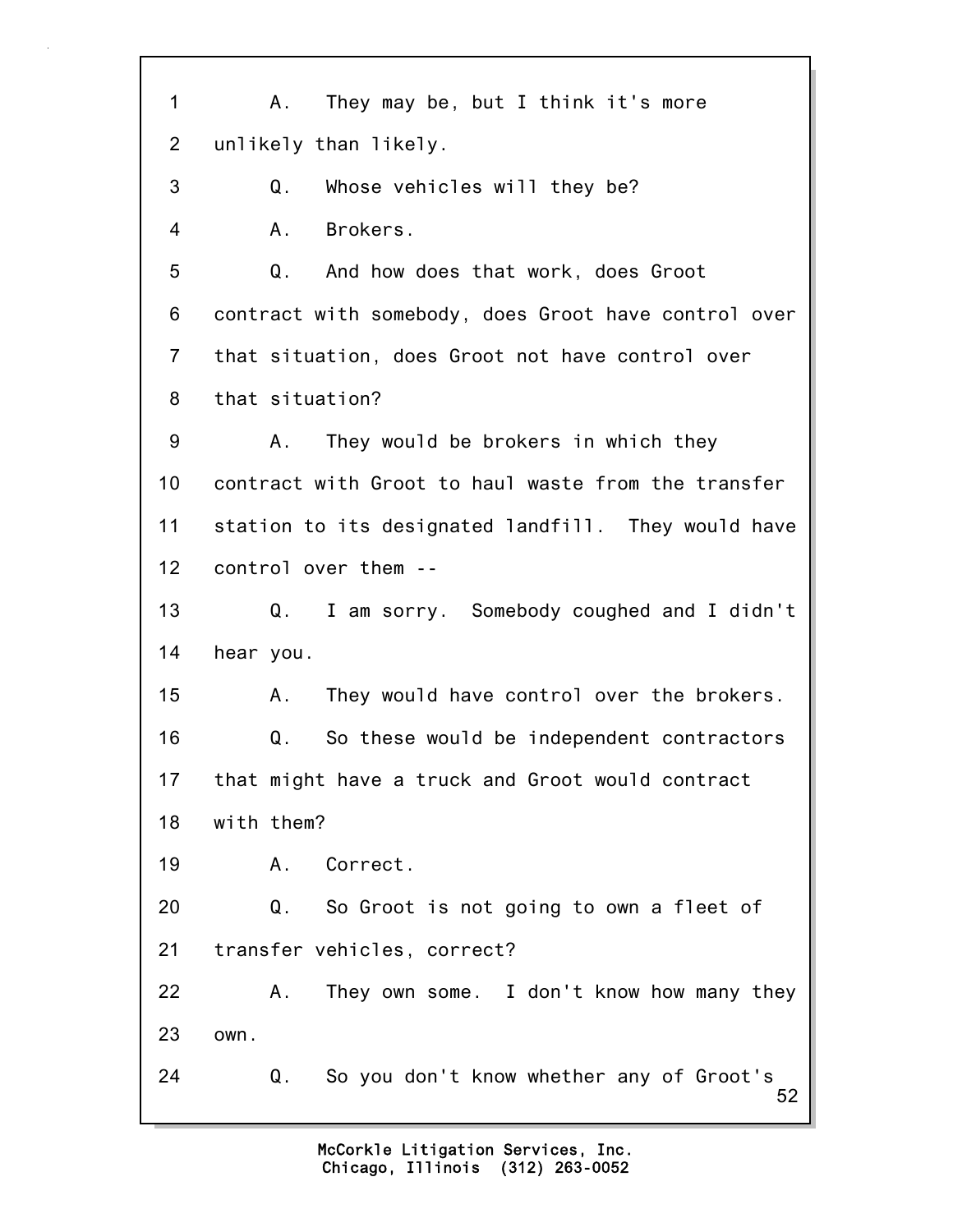53 1 transfer vehicles would be used at this proposed 2 site, correct? 3 A. I don't know whether they would or not. 4 Q. So Groot could in the contract require 5 that the transfer vehicles be cleaned? 6 A. They could. 7 Q. As you sit here today, can you commit 8 Groot to some schedule whereby the transfer vehicles 9 are cleaned -- are cleaned? 10 A. No. 11 Q. And how they're cleaned? 12 A. No. 13 Q. You can't commit to that. 14 Do you know how a transfer vehicle is 15 cleaned? 16 A. Generally with a power washer. 17 Q. When you say power washing, what is used 18 to do the power washing? 19 A. A power washer. 20 Q. So this would be a mechanism that forces 21 water really hard on something and that's how it is 22 cleaned? 23 A. Yes. 24 Q. And it would be water?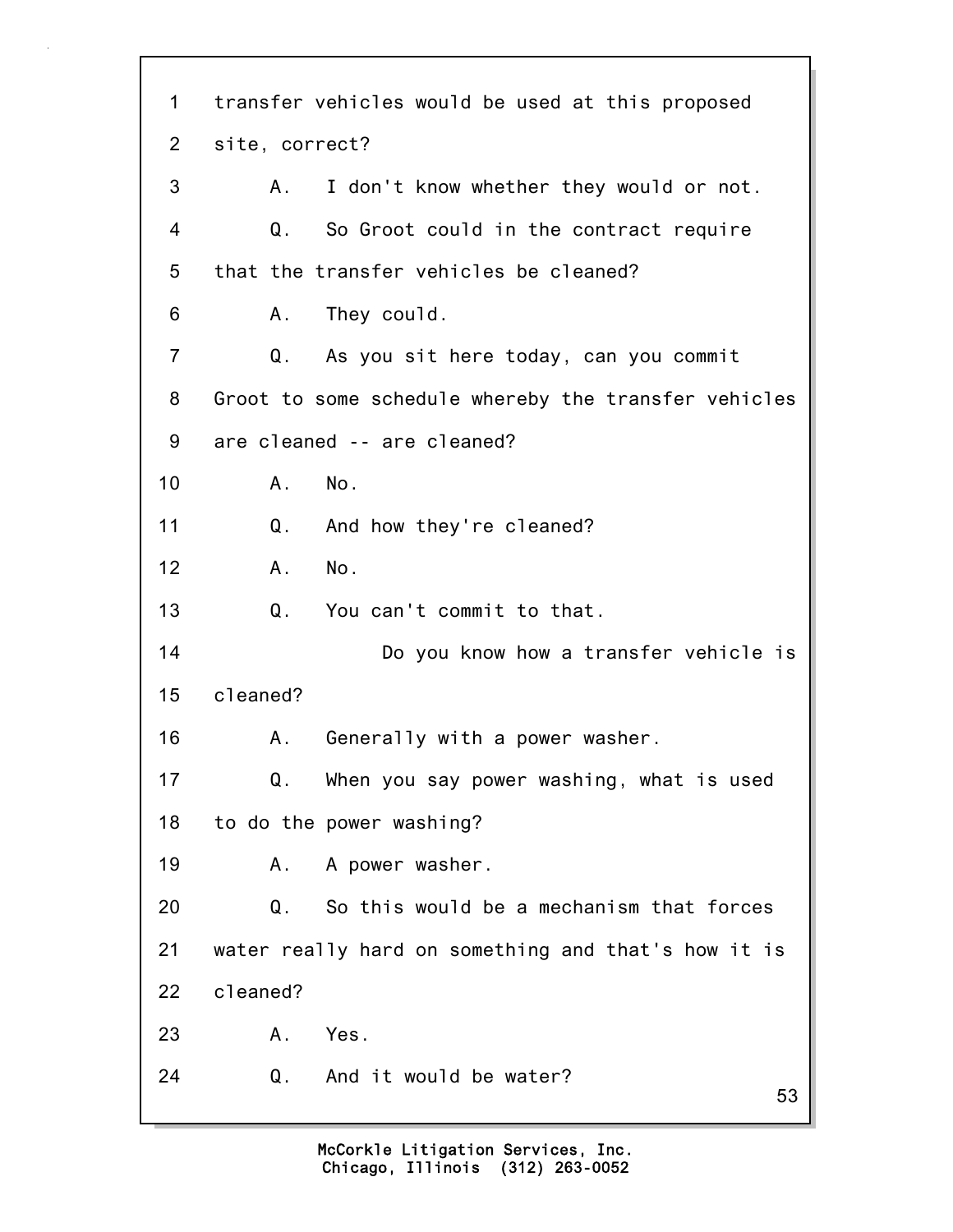| 1              | A. Well, it could be water and detergent            |
|----------------|-----------------------------------------------------|
| $\overline{2}$ | mixed together.                                     |
| 3              | It could be a disinfectant too?<br>Q.               |
| 4              | Α.<br>Right.                                        |
| 5              | Q.<br>So that's something that could be decided?    |
| 6              | A.<br>Sure.                                         |
| $\overline{7}$ | That's something that Groot could commit<br>Q.      |
| 8              | to?                                                 |
| 9              | They may, I don't know if they will, but<br>Α.      |
| 10             | that's something that they could consider.          |
| 11             | Q.<br>I said that's something that Groot could      |
| $12 \,$        | commit to, it's within their power to do that?      |
| 13             | I think so.<br>А.                                   |
| 14             | Q.<br>They can decide?                              |
| 15             | I think so.<br>Α.                                   |
| 16             | Q.<br>Do you know whether if a condition were       |
| 17             | placed on this approval, if it's provided, that     |
| 18             | Groot would agree with and live up to a condition   |
| 19             | that required cleaning of the transferring vehicles |
| 20             | on some schedule using particular materials in      |
| 21             | addition to water?                                  |
| 22             | Α.<br>I can't answer that question.                 |
| 23             | Q.<br>But that's not in the application?            |
| 24             | No.<br>Α.<br>54                                     |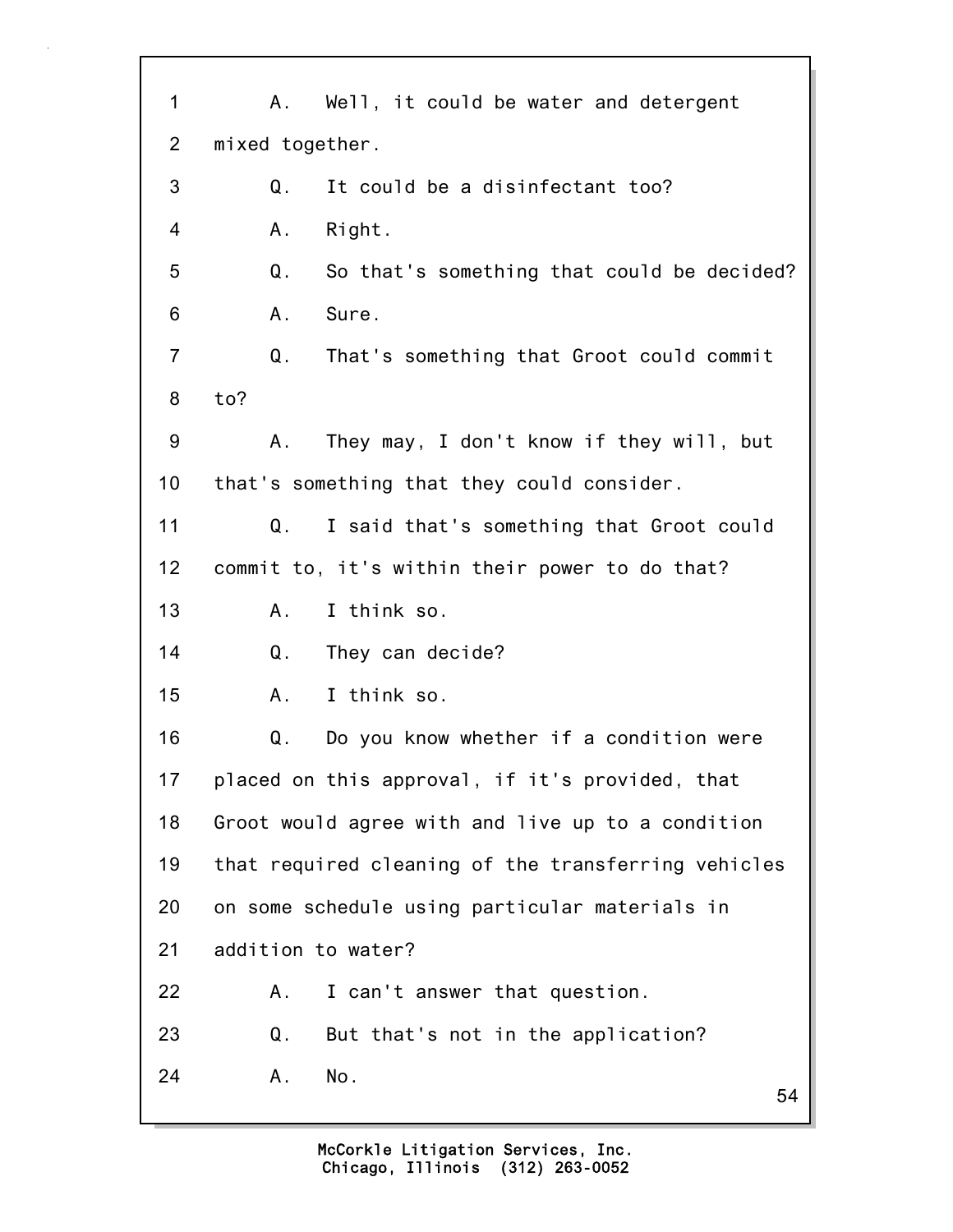55 1 Q. And that's not something you have 2 testified about? 3 A. No, I don't -- 4 Q. And that's not something anybody is going 5 to testify about? 6 A. The cleanliness of the vehicles doesn't 7 seem to go to health and safety to me. I mean, my 8 testimony is on criteria too. 9 Q. Here's the question -- 10 A. That the facility -- 11 Q. -- nobody is going to testify about that, 12 correct? 13 A. On the cleanliness of the vehicles? 14 Q. Correct. 15 A. Not to my knowledge. 16 Q. So I think you testified earlier that 17 waste can have an odor? 18 A. Yes, I did. 19 Q. Is the tipping floor going to have some 20 sort of coating on it? 21 A. No. 22 Q. Are you aware of any other transfer 23 stations that have tipping floors that have some 24 sort of a coating on it?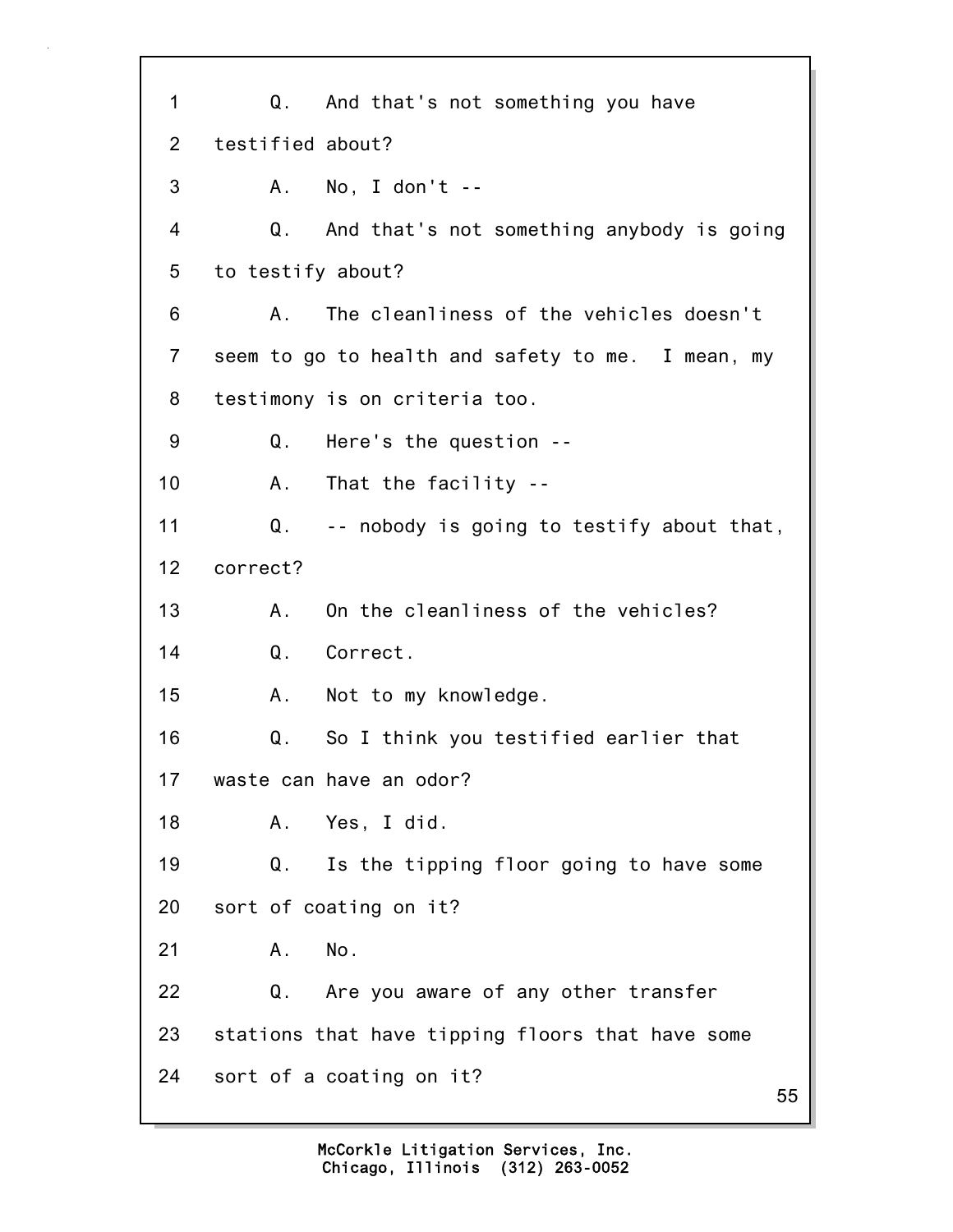56 1 A. Yes. 2 Q. Can you tell us about that, please? 3 A. Some transfer stations have a hardened 4 surface, one of the brand names is called Anvil top 5 that has a coating on it. 6 Q. Do you know whether any Groot transfer 7 stations have a coating on the concrete tipping 8 floor? 9 A. Not that I can recall, no. 10 Q. On any tipping floor, Groot tipping floor? 11 A. No, not that I can recall. 12 Q. Have you ever designed a facility, a 13 transfer station that had a coating that used a 14 coating on a tipping floor? 15 A. No, I think it's a bad idea. 16 Q. Why is that, sir? 17 A. These materials are metal flake infused 18 topping. The idea is that they would increase wear 19 resistance. Because they have metal in them, they 20 tend to get rusty over time. And I find that if you 21 spec a good concrete, 6,000 pounds with proper air 22 entrainment, maybe a pozzolanic additive. Also, 23 change the operating plant so you have a sacrificial 24 blade on the end loader, it's a much better design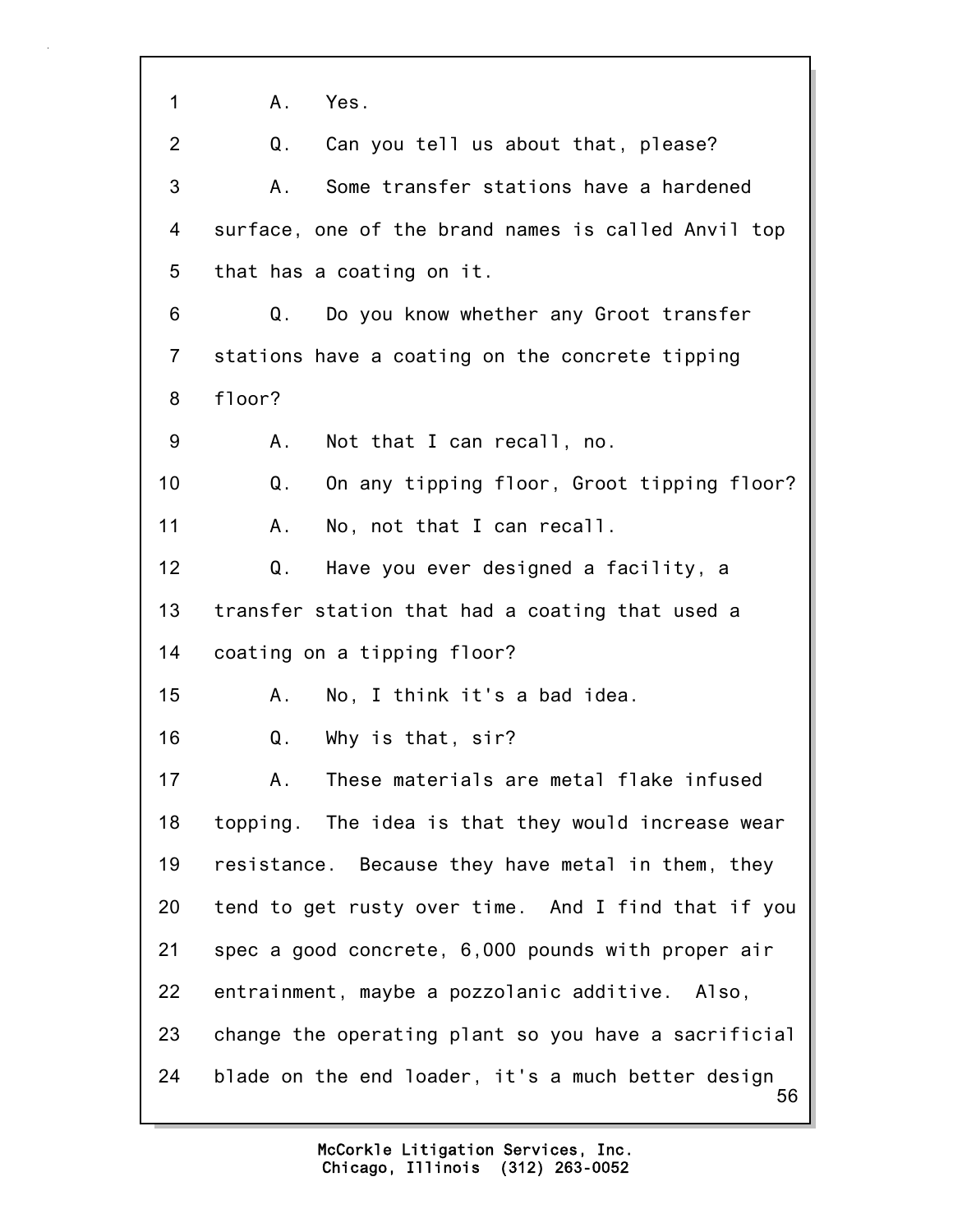57 1 than the Anvil top. I have got a transfer station 2 that has used that particular combination of 3 concrete and operating plan successfully for over 20 4 years doing an average of 1300 tons per day. So I 5 see no advantage to it whatsoever. It's also black. 6 So it really darkens up the facility. 7 Q. Are there any -- and I am going to ask the 8 court reporter to read that answer back because 9 there was so much information, I didn't get it all. 10 As a matter of fact, Mr. Hearing 11 Officer, could I have that answer read back? 12 HEARING OFFICER LUETKEHANS: You can try. 13 (Record was read back.) 14 HEARING OFFICER LUETKEHANS: Before you 15 further, entrainment, let's help her out a little 16 here. Entrainment. 17 THE WITNESS: Air E-N-T-R-A-I-N-M-E-N-T. 18 HEARING OFFICER LUETKEHANS: Pozza -- 19 THE WITNESS: P-O-Z-Z-A-L-T-I-N-I-C -- 20 Pozzolanic. 21 HEARING OFFICER LUETKEHANS: And Anvil, 22 A-N-V-I-L. 23 THE WITNESS: Yes. 24 HEARING OFFICER LUETKEHANS: I am sorry.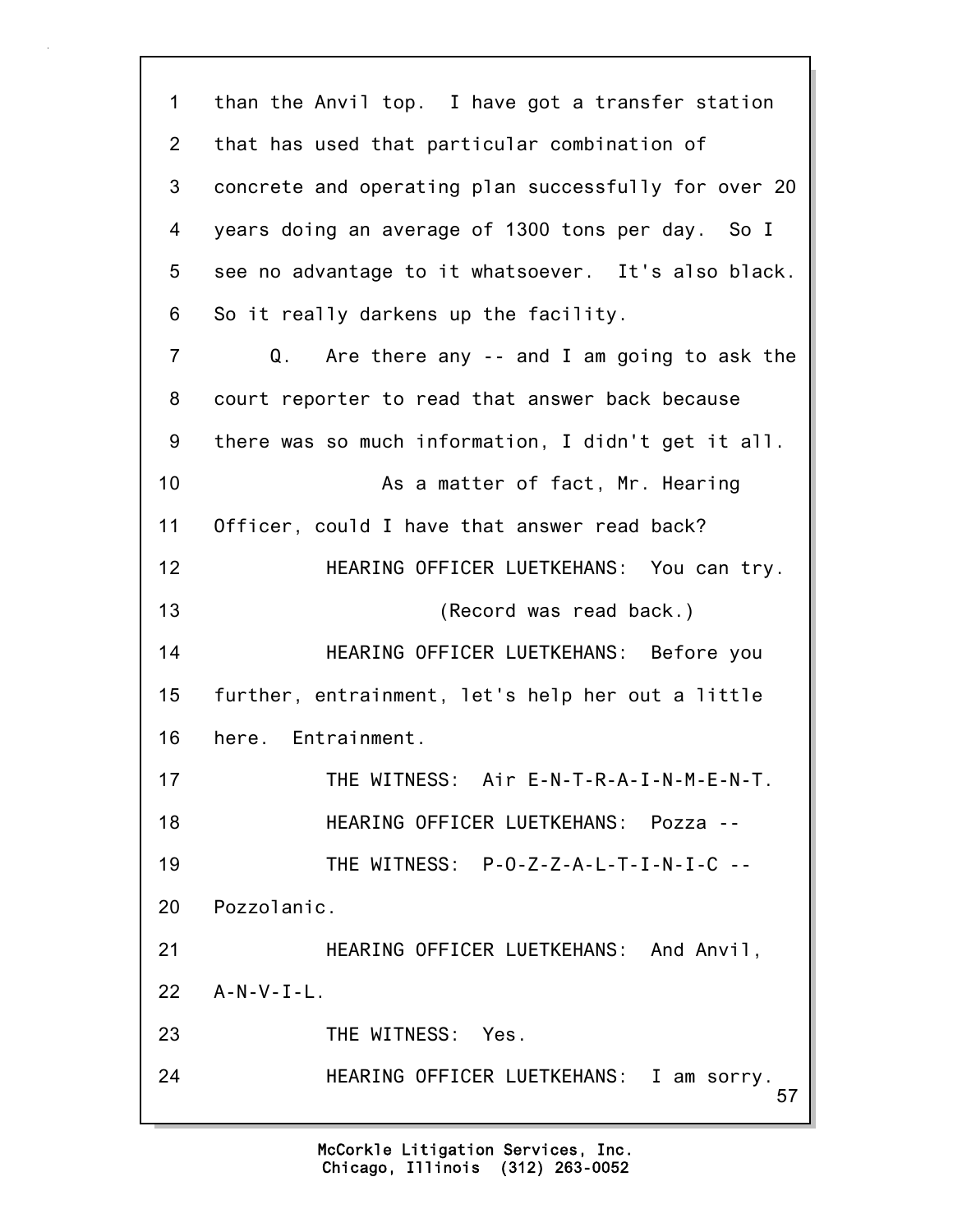1 I want to get that in for her.

2 BY MR. GROSSMARK:

3 Q. Is what you would recommend rather than 4 the coating also to increase wear or to improve 5 wear?

6 A. Yeah, that's the stated purpose of that. 7 Q. Is there any type of coating or any other 8 thing that can be done to prevent liquids from 9 soaking into, even if it's only very shallowly, into 10 the concrete?

11 A. Everything, in my opinion, that should be 12 done to prevent any contamination on the floor and 13 getting through the floor has been incorporated into 14 this design.

15 Q. And I think we were talking about the 16 notion that municipal waste can have odors?

17 A. Yes.

18 Q. If municipal waste that has an odor that's 19 liquid in form gets on the floor and even penetrates 20 it in a very small amount over 10, 20, 30, 40, 50 21 years, that could add up, is there any type of -- 22 A. No. 23 Q. -- is there any type of coating or any 24 other procedure, operational or construction

58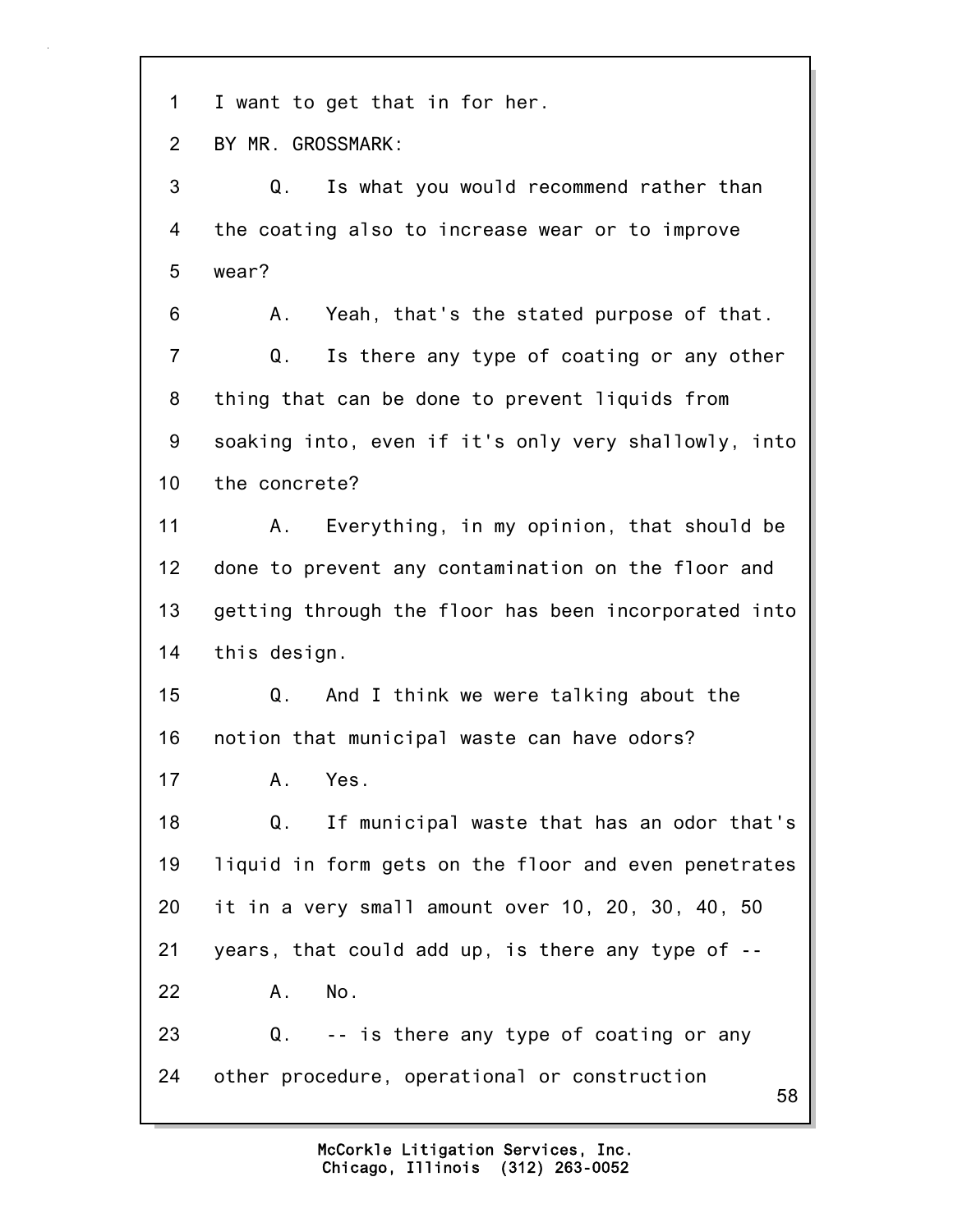| procedure, that can be done to prevent materials<br>soaking into the concrete because, as you testified,<br>it's porous? |
|--------------------------------------------------------------------------------------------------------------------------|
|                                                                                                                          |
|                                                                                                                          |
|                                                                                                                          |
| No, I disagree with your premise entirely.<br>Α.                                                                         |
| And why?<br>Q.                                                                                                           |
| Because the floor is undergoing constant<br>Α.                                                                           |
| abrasion. The end loader is sweeping and pushing                                                                         |
| the garbage on that floor on a daily basis. Also on                                                                      |
| a daily basis the transfer station floor is going to                                                                     |
| be swept with a street sweeper.                                                                                          |
| Q. We will get to that.                                                                                                  |
| So you are pulling that material off. You<br>Α.                                                                          |
| know, I never had a problem on a properly designed                                                                       |
| facility over the last 20 plus years of the floor                                                                        |
| being permeable and threatening the environment.                                                                         |
| Q.<br>So the floor over time starts out                                                                                  |
| 12 inches, 30 years from now is it not 12 inches any                                                                     |
| more?                                                                                                                    |
| That is correct, it is not.<br>А.                                                                                        |
| At pages 2.4-3, number 5, it says, when<br>Q.                                                                            |
| the collection vehicle has completed unloading --                                                                        |
| Can you hold on?<br>Α.                                                                                                   |
| Q.<br>Sure. Sorry.                                                                                                       |
| $A. 2.4-3?$<br>59                                                                                                        |
|                                                                                                                          |

٦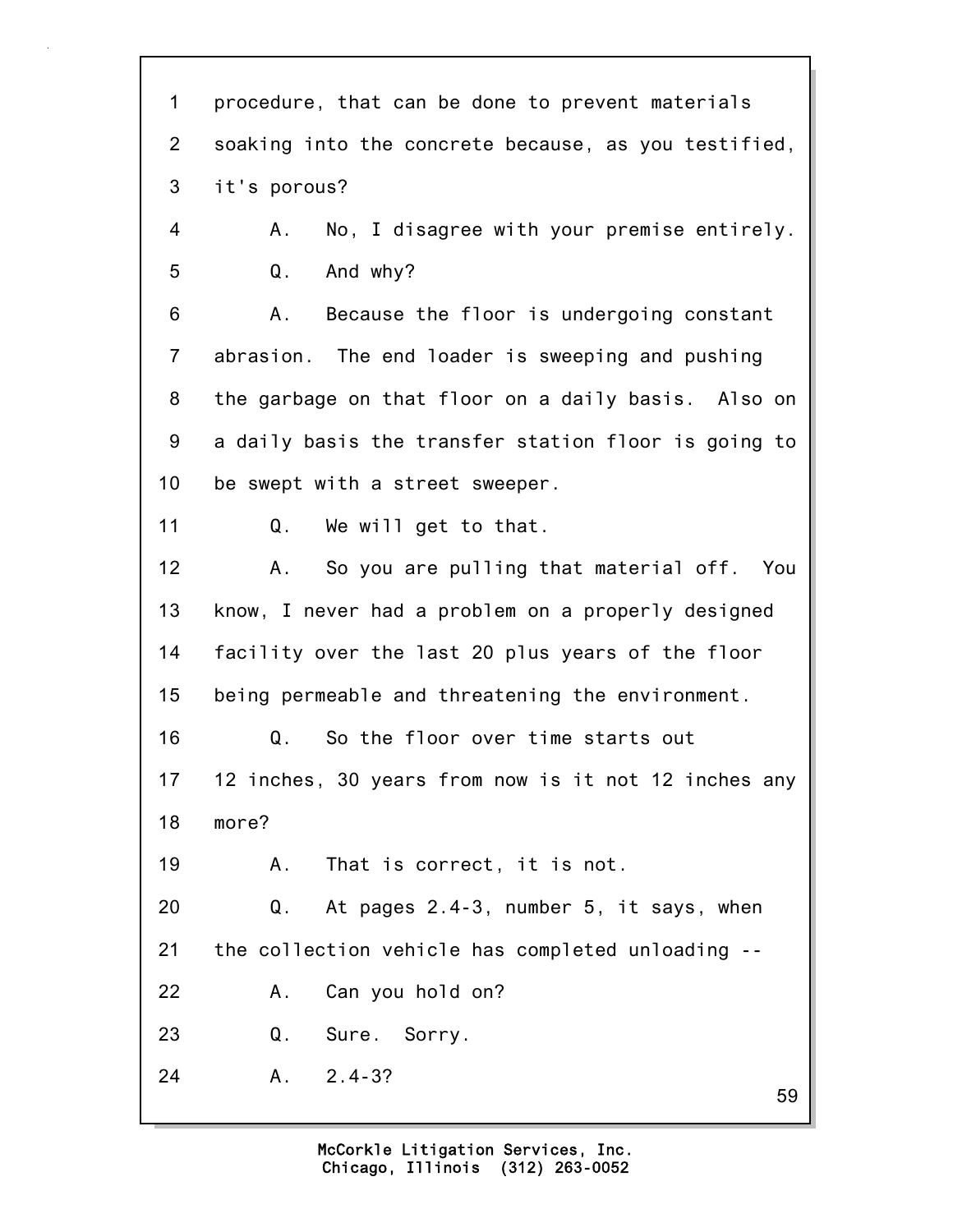60 1 Q. Yes, sir. Number 5 on top, on the top 2 half of the page? 3 A. Yes. 4 Q. It says, when the collection vehicle has 5 completed unloading, the vehicle will be cleaned of 6 any stray waste and secured before exiting the 7 building. Then it goes on. When that says cleaned, 8 does that mean removed waste from the vehicle? 9 A. Yes. 10 Q. Okay. Does it mean power washing with 11 water and a detergent or disinfectant, anything like 12 that? 13 A. In that sense it means inspecting the 14 facility for any litter, waste that might be 15 clinging to either the back gate or the tires or 16 something. 17 Q. So the word "cleaned" in that context just 18 means that the municipal waste has been removed from 19 the vehicle that brought it there and there is no 20 litter or debris hanging off the vehicle that could 21 fall on, fall off, correct? 22 A. Correct. 23 Q. You may not be able to answer this, and 24 you can let me know. Say "I don't know" is a great,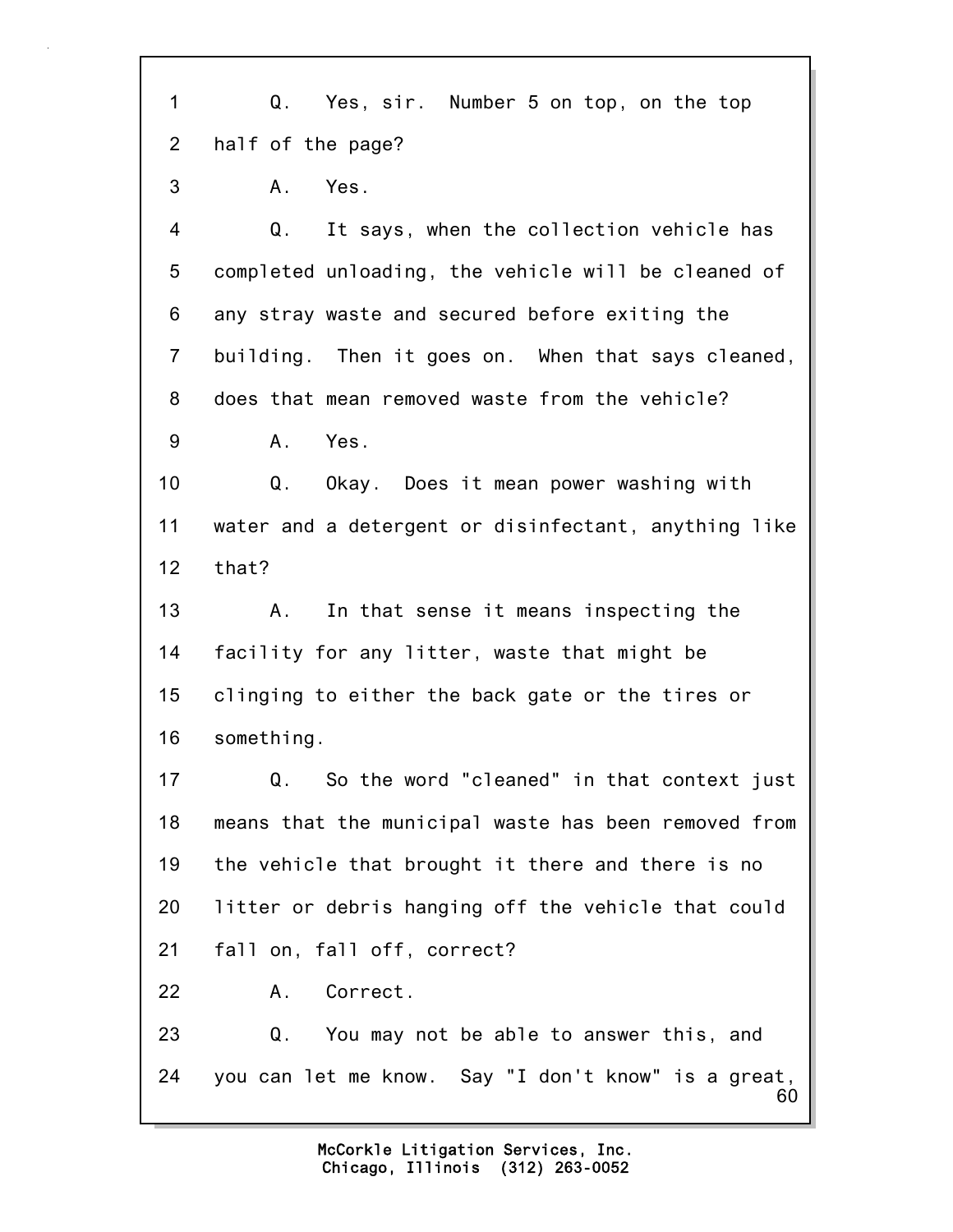61 1 is a good answer, if that's the answer. 2 As I understand it, Groot is going to 3 be opening up and operating a construction debris 4 and landscape waste facility across corridor is it? 5 A. Yes. 6 Q. If that's the case, why would -- strike 7 that. 8 As I understand it from the 9 application, Groot is trying to get approval to 10 accept at this proposed transfer station recycle 11 materials, landscape waste and municipal waste, am I 12 correct? 13 A. Yes. 14 Q. Why accept landscape waste at this site if 15 they're going to be accepting landscape waste across 16 the street? 17 A. A, more flexibility, more controls, and 18 it's also required as part of the solid waste plan. 19 Q. What solid waste plan? 20 A. The County solid waste plan. 21 Q. So the County Plan says that it wants 22 Groot to accept landscape waste at two facilities 23 that are across the street from each other? 24 A. No, that's not what the County Plan says.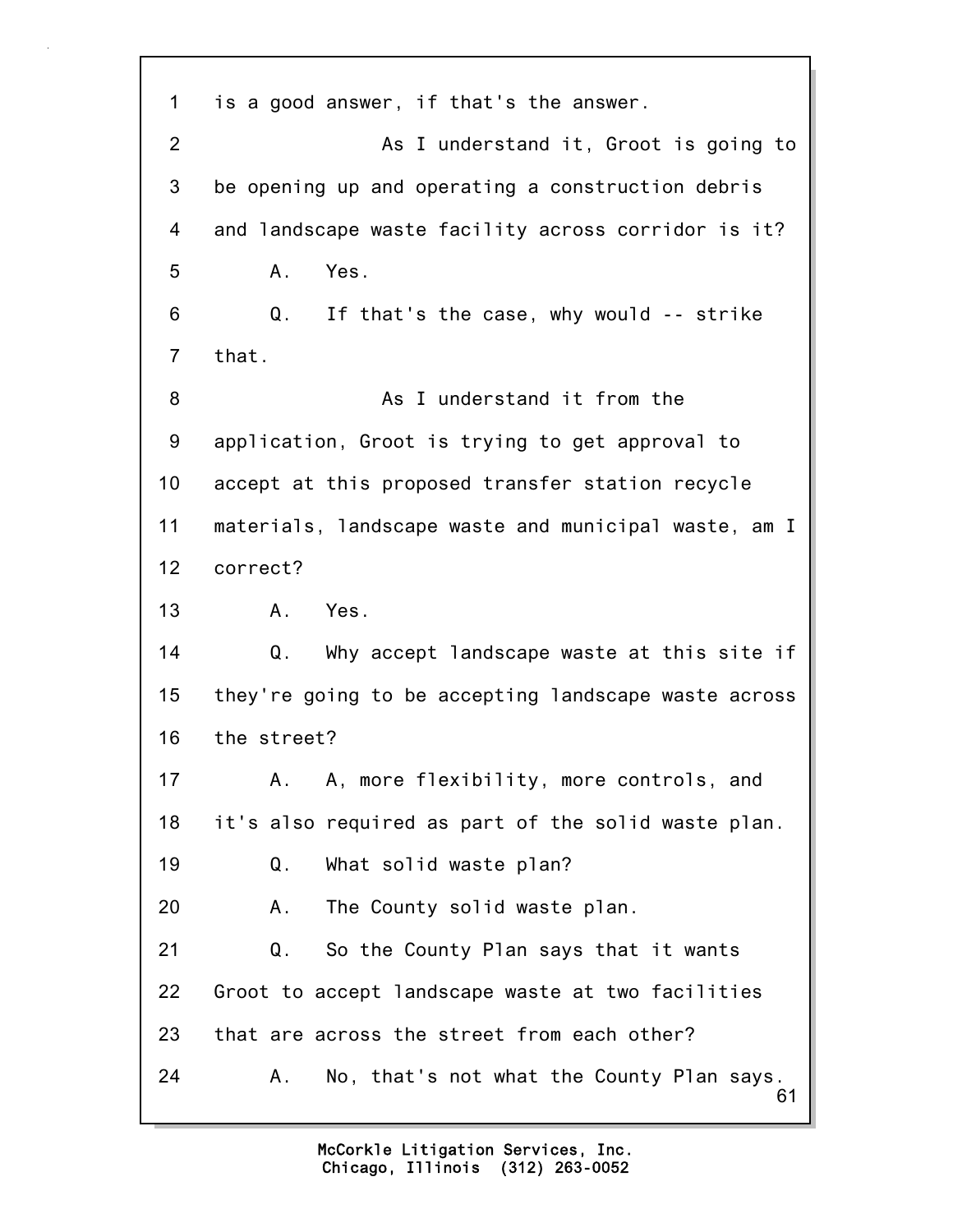62 1 Q. What does the County Plan say regarding 2 this issue? 3 A. There will be additional testimony on this 4 issue in the future, but in brief it says if you're 5 going to develop a transfer station within Lake 6 County, we would like it to be for MSW landscape 7 waste as well as separated recyclables. 8 Q. Where will recyclables and landscape waste 9 from the transfer station go, if you know? If you 10 know. 11 A. No, I don't know precisely. 12 Q. So that might go to a landfill, it might 13 go to someplace else? 14 A. It wouldn't go to a landfill because 15 they're not accepted at landfills. 16 Q. Do you know whether Groot has followed all 17 of the requirements and plans to and will follow all 18 of the requirements for the recyclables and the 19 landscape waste that they followed and will follow 20 regarding the construction debris and landscape 21 waste site across the street? 22 A. I am sorry. Can you rephrase that or 23 repeat it? 24 Q. I can rephrase it. I don't think I could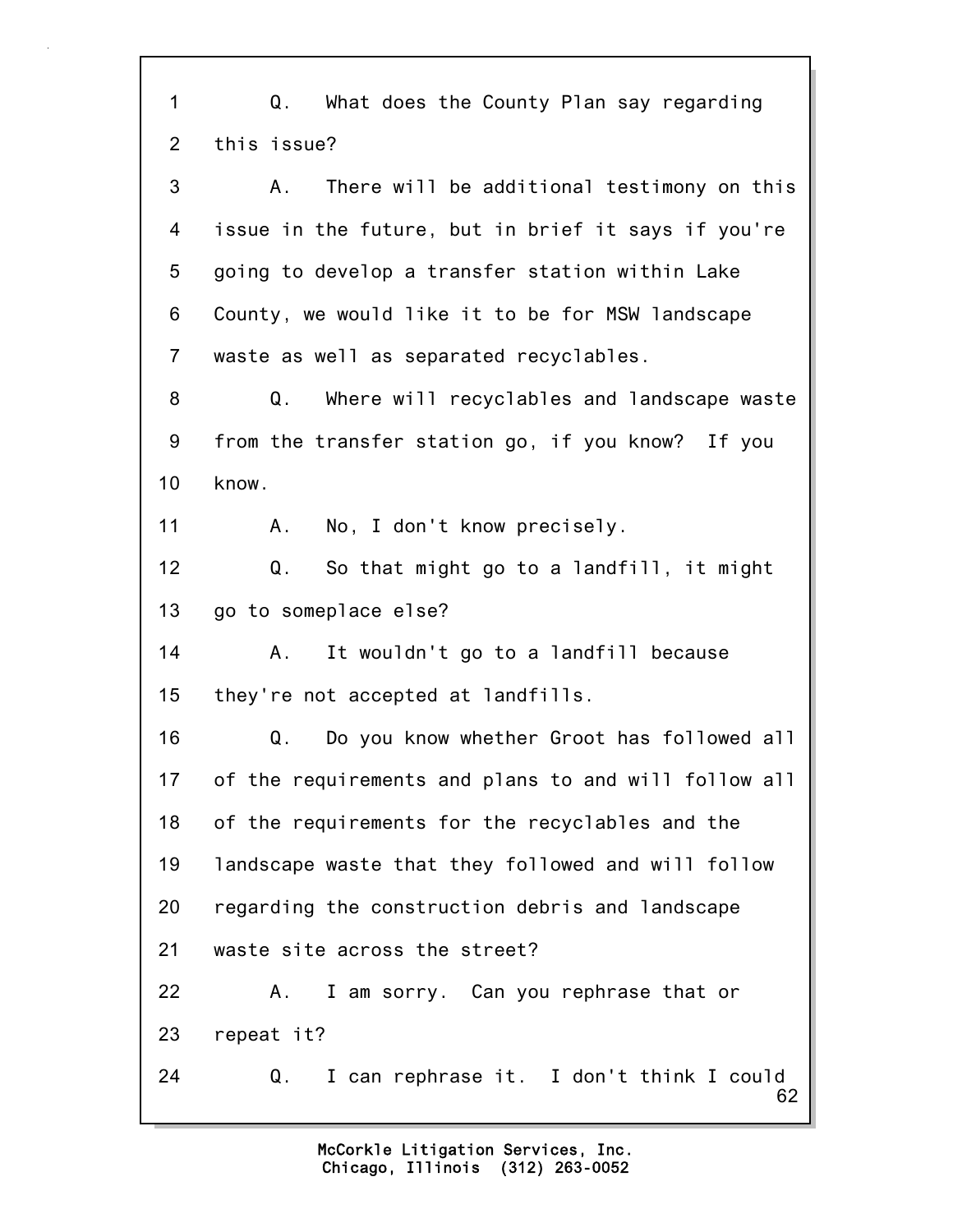1 repeat it.

63 2 Do you know whether Groot has so far 3 complied with all of the rules and will comply with 4 all of the rules regarding the transfer station 5 regarding recyclables and landscape waste, that they 6 have already complied with and will comply with, 7 regarding the site across the street that's going to 8 take landscape waste and the construction debris? 9 A. I don't quite understand the question, to 10 be honest with you. I am not trying to be 11 difficult, I just don't quite understand what you 12 mean. 13 Q. It was a long question, maybe too long. 14 Were you involved in the permitting 15 and licensing of the construction debris and 16 landscape waste site across the street from this 17 proposed site? 18 A. Yes. 19 Q. Were all of the requirements regarding 20 that site, construction debris site and the 21 landscape waste site across the street, will all of 22 those things be done for this site as far as meeting 23 requirements? 24 A. They're regulated differently so they're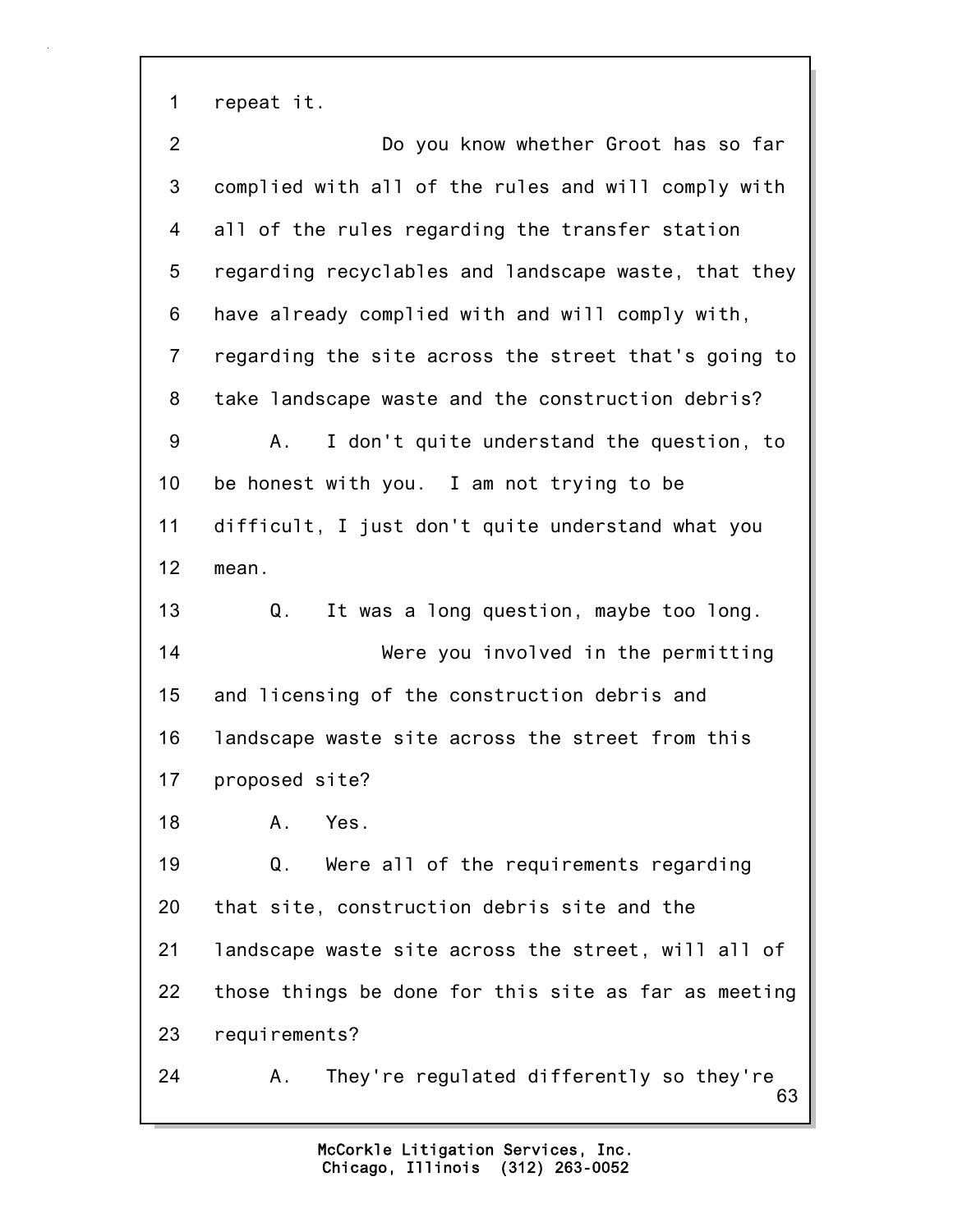64 1 not exact compatible. If you're asking will the 2 landscape waste go to a compost facility somewhere, 3 yes. Will the recyclables go to a recycling 4 processor somewhere, yes. The landscape waste from 5 the eco center will go to a composter somewhere and 6 the -- and I don't remember whether we had landscape 7 waste or not. It's been a while. Recyclables will 8 go to some end-use market somewhere. 9 HEARING OFFICER LUETKEHANS: And for the 10 record, the eco center is? 11 THE WITNESS: Is the construction 12 demolition debris recycling facility. 13 HEARING OFFICER LUETKEHANS: The one 14 across the street from the one that's in the 15 application here today? 16 THE WITNESS: Correct. 17 BY MR. GROSSMARK: 18 Q. And the record, whatever record, the 19 State's record, Groot's record, will say whether it 20 also is a landscape waste site? 21 A. Yes. And I just don't recall. It's been 22 a -- 23 Q. Why aren't the doors closed all of the 24 time other than when the vehicles entering the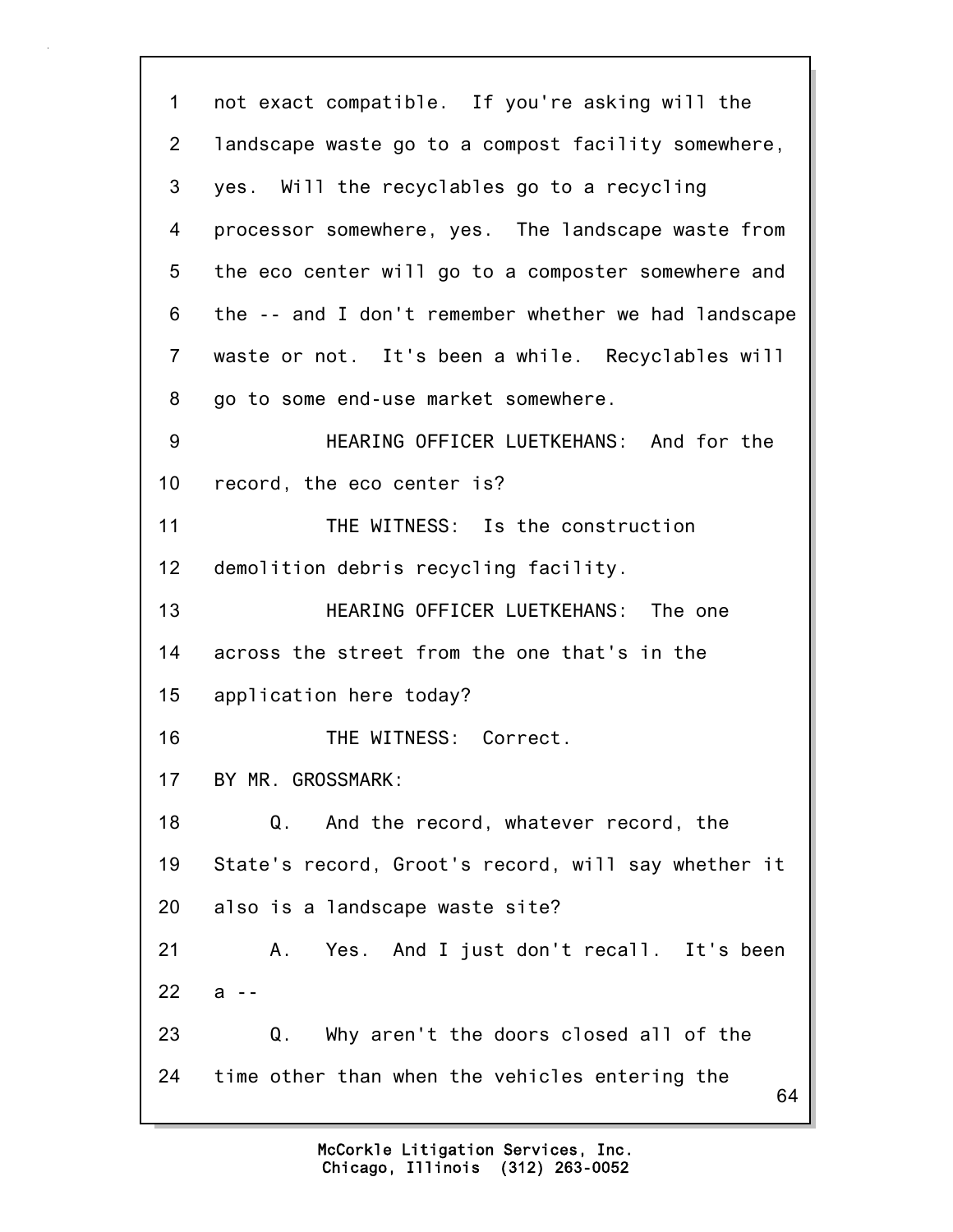1 building and leaving the building?

2 A. Well, the doors will be closed when 3 necessary. If the doors stay open on a day like 4 today and they're not cause -- and there's no odor 5 or noise or litter related issues, there's no harm 6 in leaving the doors open to a certain degree. If 7 the -- if there's issues of noise or odor or 8 litter -- litter probably doesn't apply too much 9 unless there's a big wind, then the doors will be 10 closed. And that's really made on -- most transfer 11 stations make that call, especially drive-through 12 facilities, on a daily basis. The goal is to not 13 have any nuisances at the edge of the property. 14 Q. Would keeping the doors closed all of the 15 time be a precaution that could be followed? 16 A. It could be, I don't know. I don't 17 believe it's necessary, otherwise it would have been 18 in the application. 19 Q. I am not asking whether you think it's 20 necessary. That's a precaution, keeping the doors 21 closed all of the time except when a truck is coming 22 in or a truck is leaving, that could be done? 23 A. It could be.

24 Q. It may be like wearing a belt and

65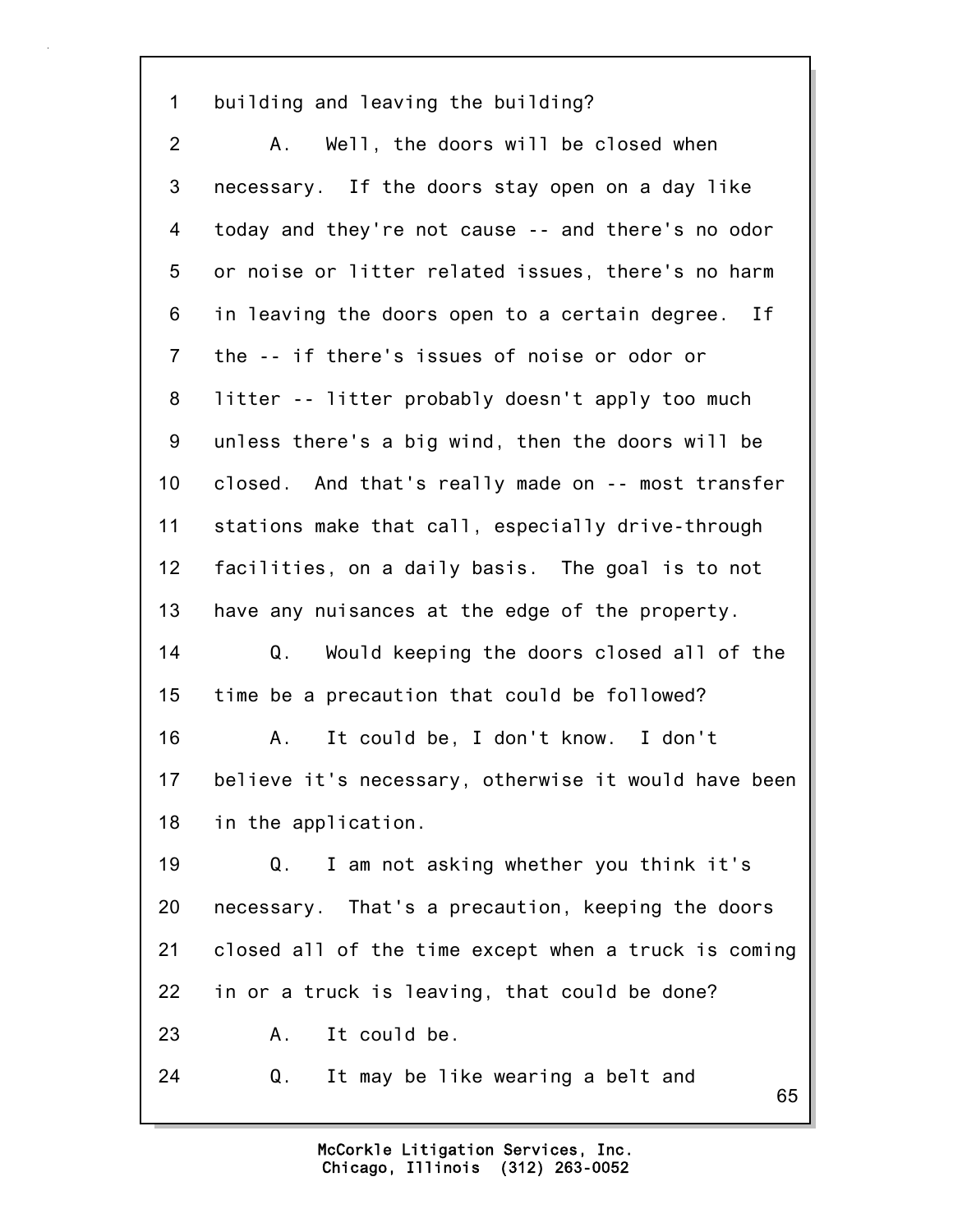66 1 suspenders, but it could be done? 2 A. It could be done. 3 Q. What's the magic about 4:00 a.m. to 4 8:00 a.m. on keeping the door closed? 5 A. It was required. 6 Q. Because, as we have said, municipal waste 7 and I think landscape waste can have odors, correct? 8 A. Both can have odors. 9 Q. So what's the magic about 4:00 a.m. to 10 8:00 a.m. when they could have odors during 11 4:00 a.m. to 8:00 a.m., but they could also have 12 odors from 8:00 a.m. to the following day at 13 4:00 a.m.? 14 A. I was not involved in those community 15 negotiations, but that provision really doesn't go 16 towards odors, as I understand it, it goes towards 17 noise. So that's where it came from, the 4:00 to -- 18 that provision came from a host agreement 19 requirement with the County and SWALCO to minimize 20 noise during that period of the time of the day. 21 Q. So as you testified, there's not going to 22 be much noise because of the operation -- 23 A. I don't think they're necessary. I didn't 24 put it in my operating plan because I don't think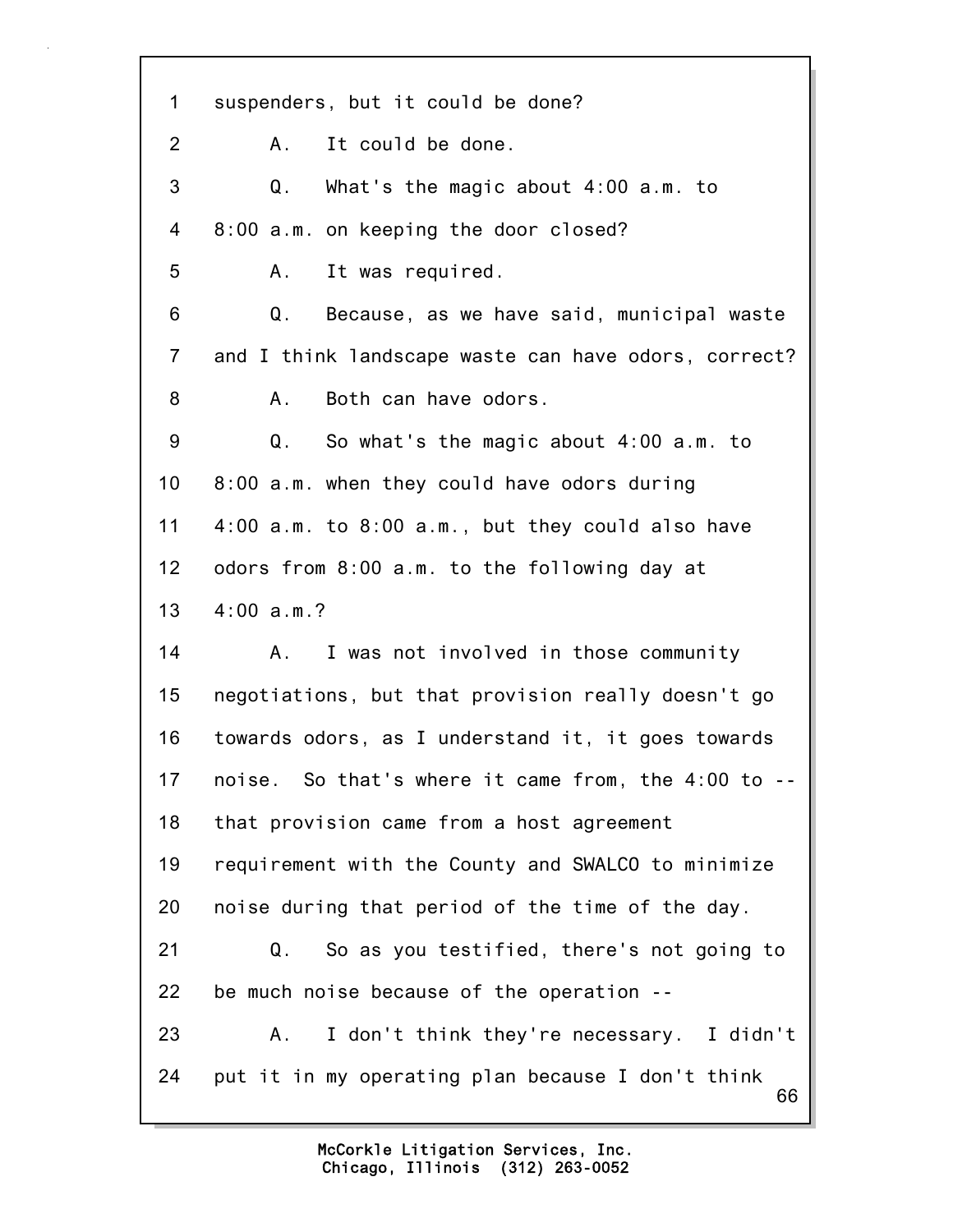1 it's necessary.

67 2 Q. You also said that doors were closed when 3 necessary depending on odors, noise and litter? 4 A. Yeah. 5 Q. Now you're saying that provision, that 6 time frame just goes to noise, 4:00 a.m. to 7 8:00 a.m. just has to do with noise? 8 A. That's my -- I wasn't -- again, I wasn't 9 involved in the host negotiations but that's what I 10 was led to believe. I don't think it's necessary. 11 Q. So the doors could be open all of the 12 time? 13 A. Yeah. 14 Q. From your perspective? 15 A. No, that's not -- there are days when you 16 want to close the doors, there are times you want to 17 close the doors, but generally operators can make 18 that decision, and they don't have to be dictated 19 usually. That's a fairly simple decision that the 20 site manager can make. 21 Q. Do you know whether Groot, if it was 22 required to keep the doors closed all of the time 23 except when a truck was coming into the building and 24 except when a truck is leaving the building, would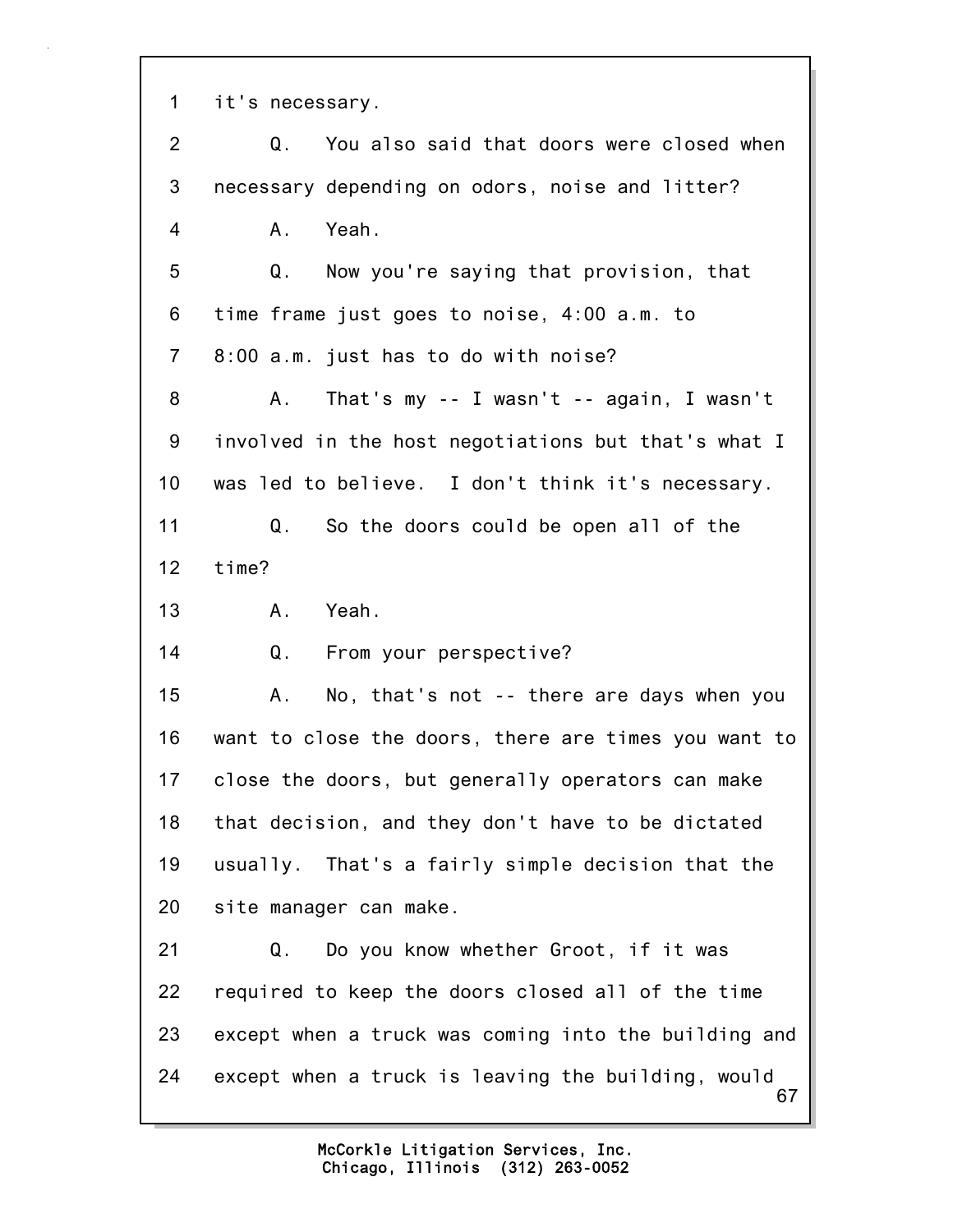68 1 Groot accept that as a condition and agree to that, 2 do you know? 3 A. I do not know. 4 Q. I just want to make sure I understand it. 5 I apologize if I am duplicating something that has 6 already been asked. I want to make sure I 7 understand. 8 Materials, whatever the transfer 9 station might accept will not remain on the tipping 10 floor 24 hours a day or overnight when the facility 11 is unattended, correct? 12 A. Correct. 13 Q. But if you're operating 24 hours a day, 14 there can be materials on the tipping floor? 15 A. At some point the tipping floor will be 16 cleaned. 17 Q. When you say cleaned, do you mean waste 18 will be removed? 19 A. Waste will be removed and the street 20 sweeper will sweep the floor. 21 Q. How long does that take? 22 A. The street sweeping could probably be done 23 in 15, 20 minutes. 24 Q. So if you're operating -- strike that.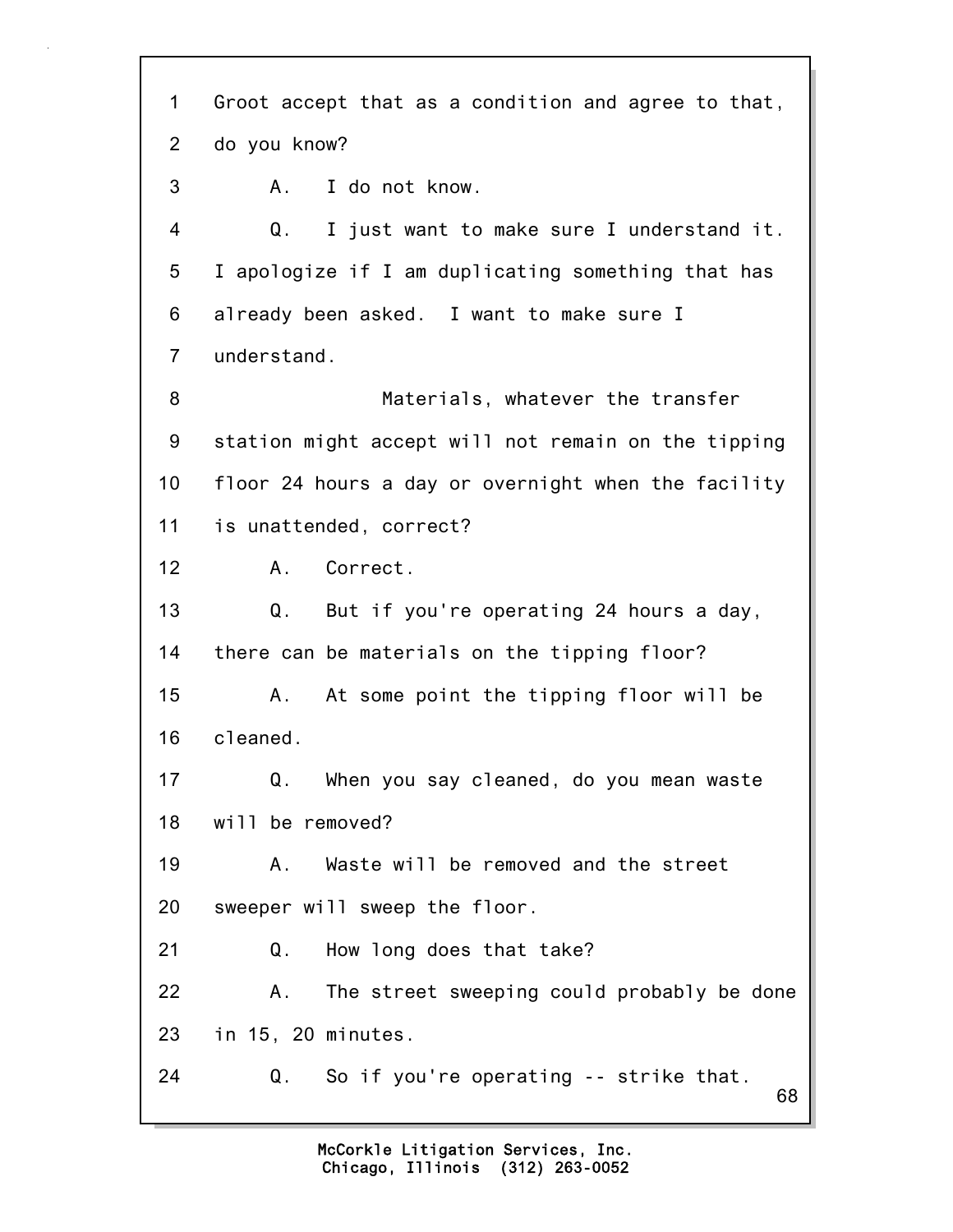69 1 If Groot is operating 24 hours a day, 2 then the operations could very well be and is 3 intended to be an operation where there will be 4 waste on the tipping floor the entire day except for 5 about 15 or 20 minutes? 6 A. I think that mischaracterizes the intent. 7 Q. I am not mischaracterizing anything. I am 8 asking you a question, okay. So I am not 9 mischaracterizing anything. 10 A. Okay. 11 Q. I am asking you what you just testified to 12 and I want to understand it. So if I am not -- if 13 that's not correct, just say, well, here's what I 14 think. I don't think I am mischaracterizing it. 15 A. All right. 16 Q. I think you just said that if Groot is 17 operating 24 hours in a day, it will clear the 18 floor, everything will go into the transfer vehicles 19 and they will sweep the floor? 20 A. Correct. 21 Q. And you said, I think you said that takes 22 15 or 20 minutes? 23 A. I am guessing, yeah. 24 Q. After the 15 or 20 -- you don't know?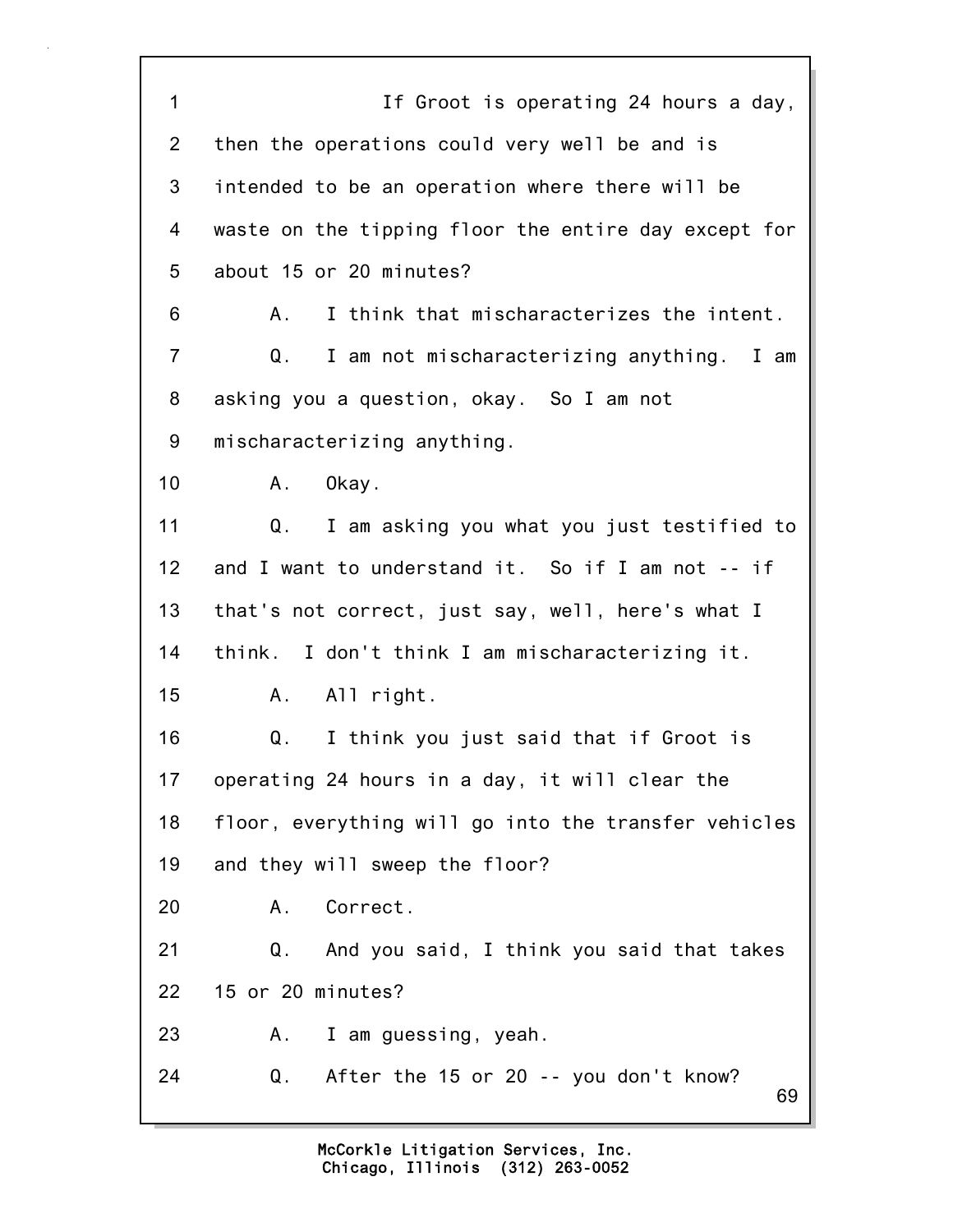70 1 A. That's approximately. 2 Q. That's ballpark? 3 A. Yeah. 4 Q. After the 15 or 20 minutes then another 5 truck can come in and put waste on the tipping 6 floor? 7 A. Even less. 8 Q. Okay. It could be 10 minutes? 9 A. They have might have half the floor done. 10 Q. They could do half the floor and then once 11 they're done sweeping it, they could put waste on 12 that floor? 13 A. Yeah. 14 Q. So it could be clear for five minutes? 15 A. Yeah. 16 Q. So in that situation, when Groot is 17 operating, if it's permitted to do so, 24 hours a 18 day, there would be, could be, if it's decided, 19 waste on the tipping floor 24 hours a day minus five 20 minutes, 10 minutes, 15 minutes, 20 minutes, 21 something in that neighborhood, correct? 22 A. Not old waste, new waste, because we're 23 practicing this with first-in first-out, so it 24 wouldn't be waste that would be sitting there for 24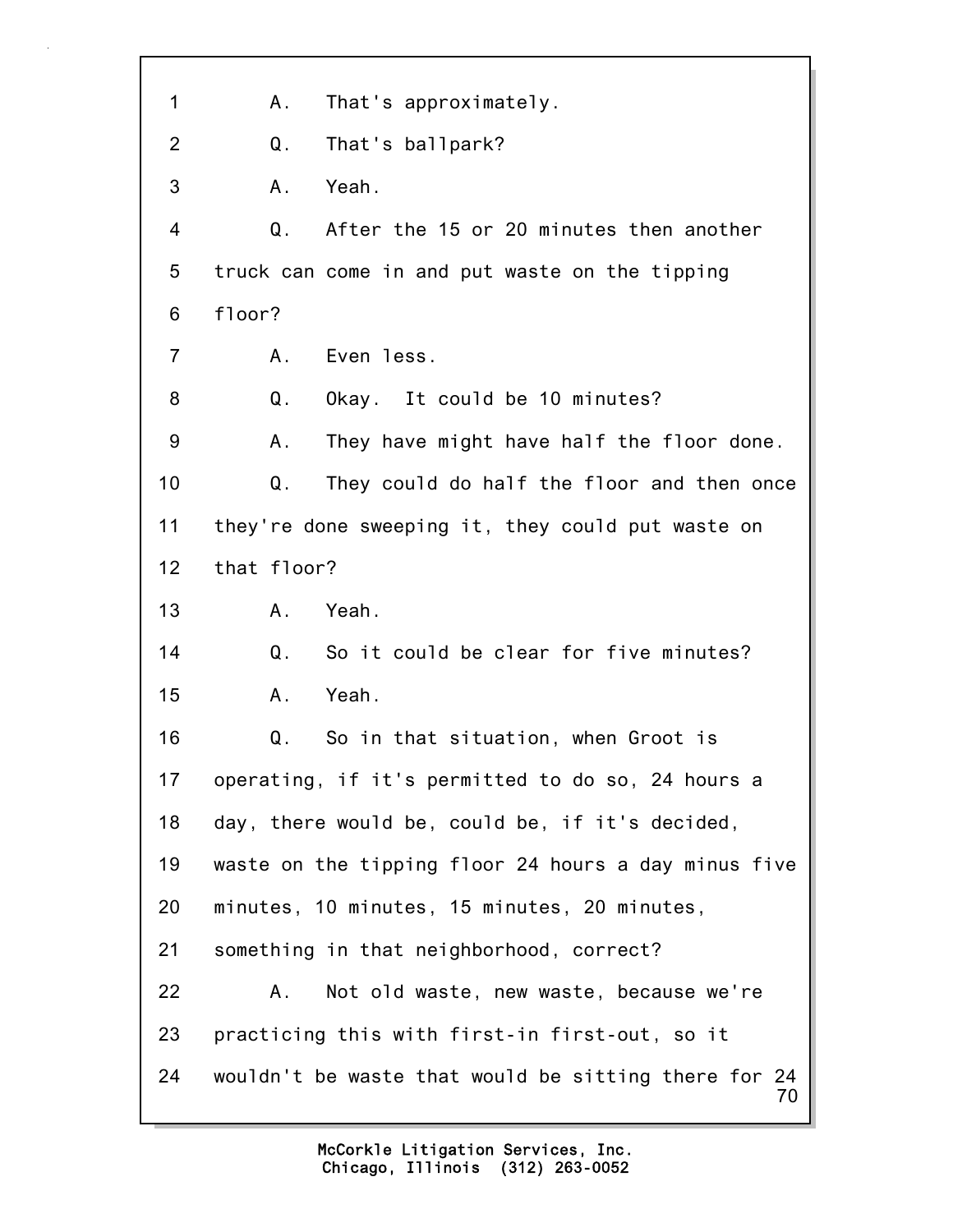71 1 hours, it would be sitting there for literally five 2 minutes. 3 Q. But my question I'm right? 4 A. The floor could be clean and then -- 5 Q. The answer to my question is yes? 6 A. The floor could be cleaned and another 7 load could be put down, yeah. 8 Q. So the answer to the question is, yes, 9 that there could be waste on a tipping floor 24 10 hours during the day minus 5, 10, 15, even 20 11 minutes? 12 A. Theoretically. 13 Q. Tell us a little about the preapproval 14 process, what does that amount to? 15 A. It amounts to haulers that they enter 16 contracts with, involves familiarity training with 17 the site, the rules of the site, what waste can be 18 accepted, billing, financial information, safety 19 information. In this particular case it would also 20 include special, you know, rules about this 21 particular facility all of the drivers needs to be 22 aware of. 23 Q. The layout? 24 A. I am sorry?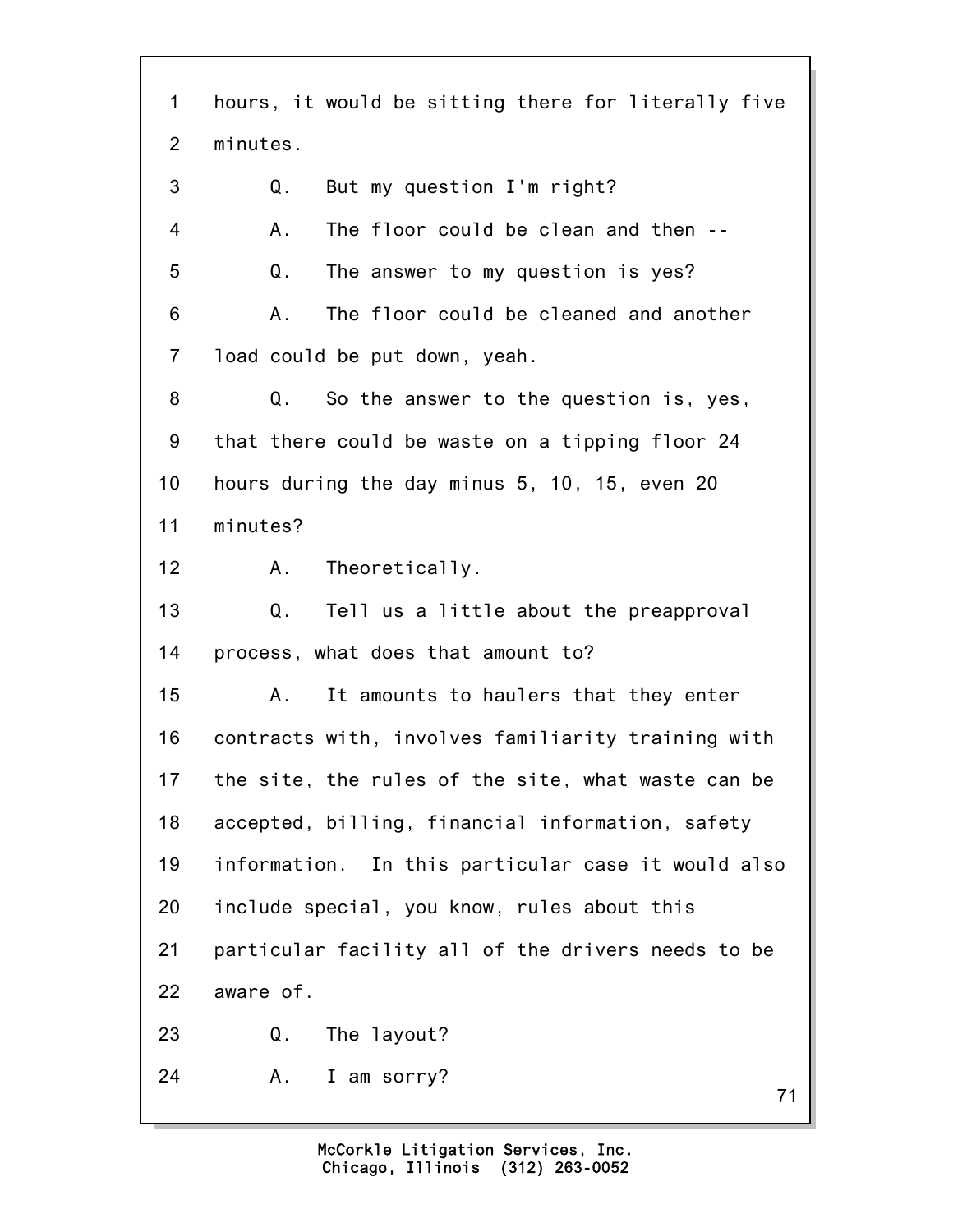72 1 Q. The layout? 2 A. Well, the layout is fairly easy, yeah, 3 they need to know their traffic, how they come in 4 and how they come out. 5 Q. Do they do background checks, criminal 6 background checks, anything like that? 7 A. No. 8 Q. Do they do any checks with whether there's 9 been any citations to a hauler for illegal dumping 10 or bringing material, inappropriate materials to 11 other waste facilities? 12 A. No. 13 Q. What was -- you listed four things that 14 were in the preapproval of haulers issue, and I 15 think I missed the first one. Approval of 16 contractors was it? 17 A. Well, it's the same, haulers, contractors. 18 Q. So there has to be -- 19 A. They're using those interchangeably. 20 Q. But there's a contract? 21 A. Oh, yeah, there's an agreement. 22 Q. So what about the preapproval of the 23 hauler process addresses the issue of making sure 24 that only proper materials, waste, are brought to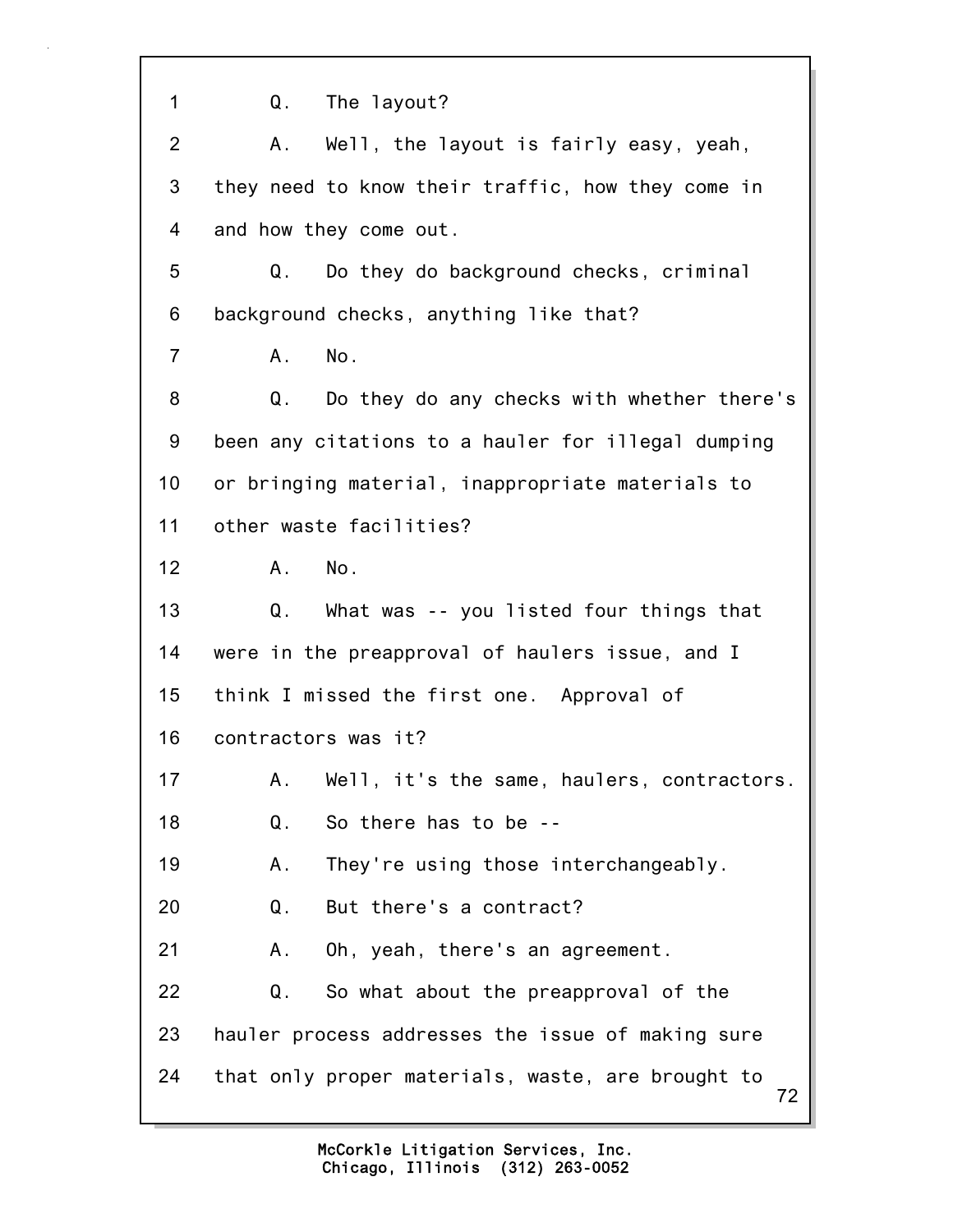1 the site?

| $\overline{2}$ | You'd ask Lake Shore Disposal or somebody<br>Α.      |
|----------------|------------------------------------------------------|
| $\mathbf{3}$   | like that to go through their process in training    |
| 4              | other drivers. How do you train your drivers on      |
| 5              | what are acceptable wastes? Every refuse truck       |
| 6              | driver understands what's acceptable. Most people    |
| $\overline{7}$ | now have it on their garbage cans or their cart of   |
| 8              | what's acceptable and not acceptable. So the driver  |
| 9              | would be trained to not pick up a 5-gallon bucket of |
| 10             | paint and leave it there and leave instructions on   |
| 11             | how to safely dispose of it. The driver would be     |
| 12             | trained not to pick up tires and go through that     |
| 13             | list. The drivers are trained in what they can       |
| 14             | accept and what they can't.                          |
| 15             | Q.<br>Now, how do the trucks operate? My idea,       |
| 16             | and correct me if I'm wrong, but the drivers in the  |
| 17             | truck goes out, hooks up the truck to some sort of   |
| 18             | collection container, and it just empties the        |
| 19             | content of the container into the truck.             |
| 20             | In the automatic loading, that's correct.<br>Α.      |
| 21             | I don't know what the percentage of automatic        |
| 22             | loading occurs within this county, but not all       |
| 23             | trucks are loaded that way.                          |

24 Q. What are the other operations?

Chicago, Illinois (312) 263-0052 McCorkle Litigation Services, Inc. 73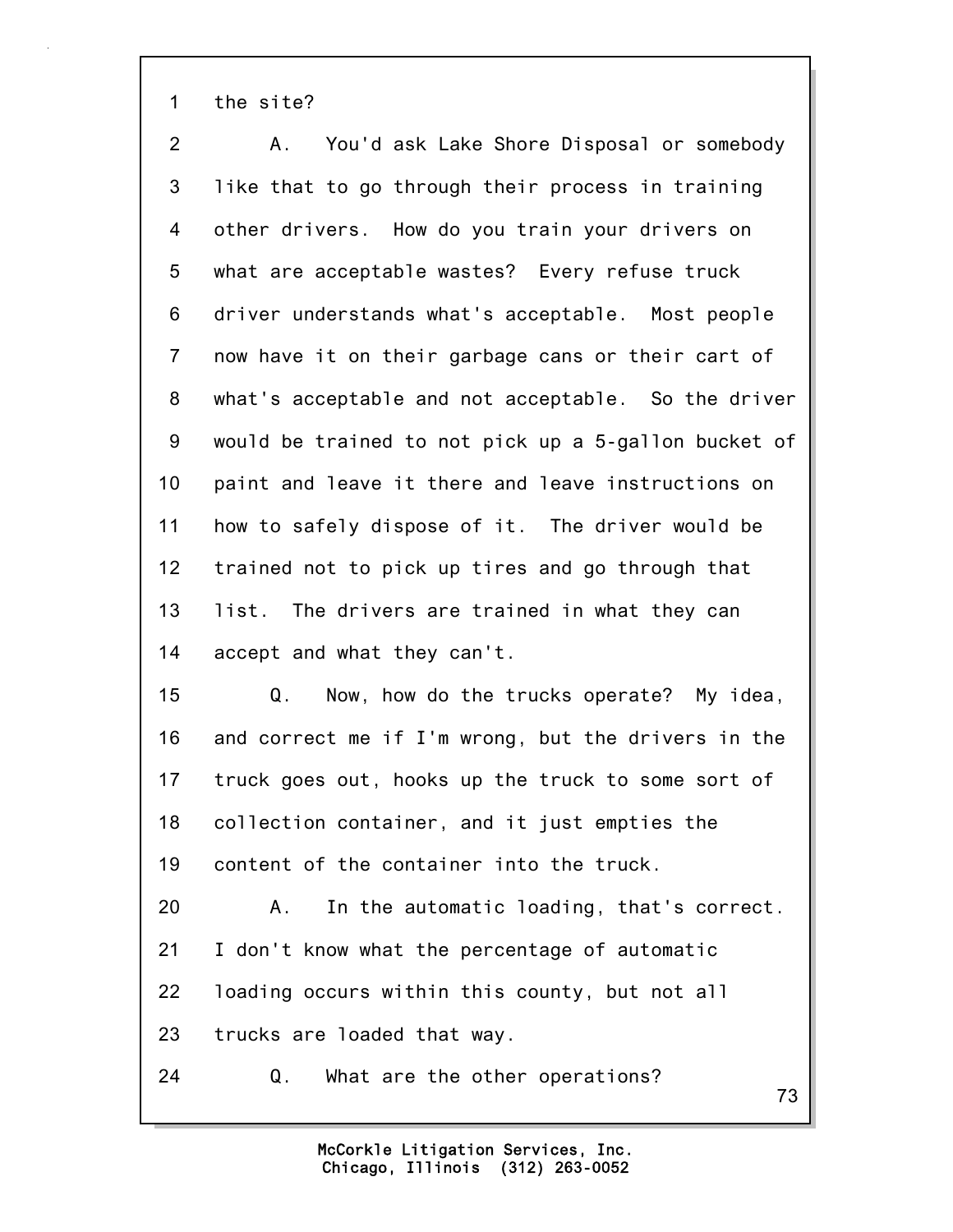74 1 A. Manual labor. 2 Q. So a driver will physically take a 3 container and empty it into the truck? 4 A. Correct. 5 Q. And so it's your understanding that that 6 provides the driver of the truck the ability to 7 monitor what goes into his or her truck? 8 A. More so, yes. 9 Q. More so if it's manual rather than 10 automatic? 11 A. Yes. 12 Q. Will any of the other witnesses testify 13 about what percentage of the trucks are automatic 14 loaders versus manual? 15 A. We can do some research and have our needs 16 expert ready for that. 17 Q. But right now nobody is going to testify 18 about that? 19 A. We're not planning on it, no. 20 MR. HELSTEN: I will answer that question 21 for you, Mr. Grossmark. 22 MR. GROSSMARK: Thank you. 23 BY MR. GROSSMARK: 24 Q. How did the information in the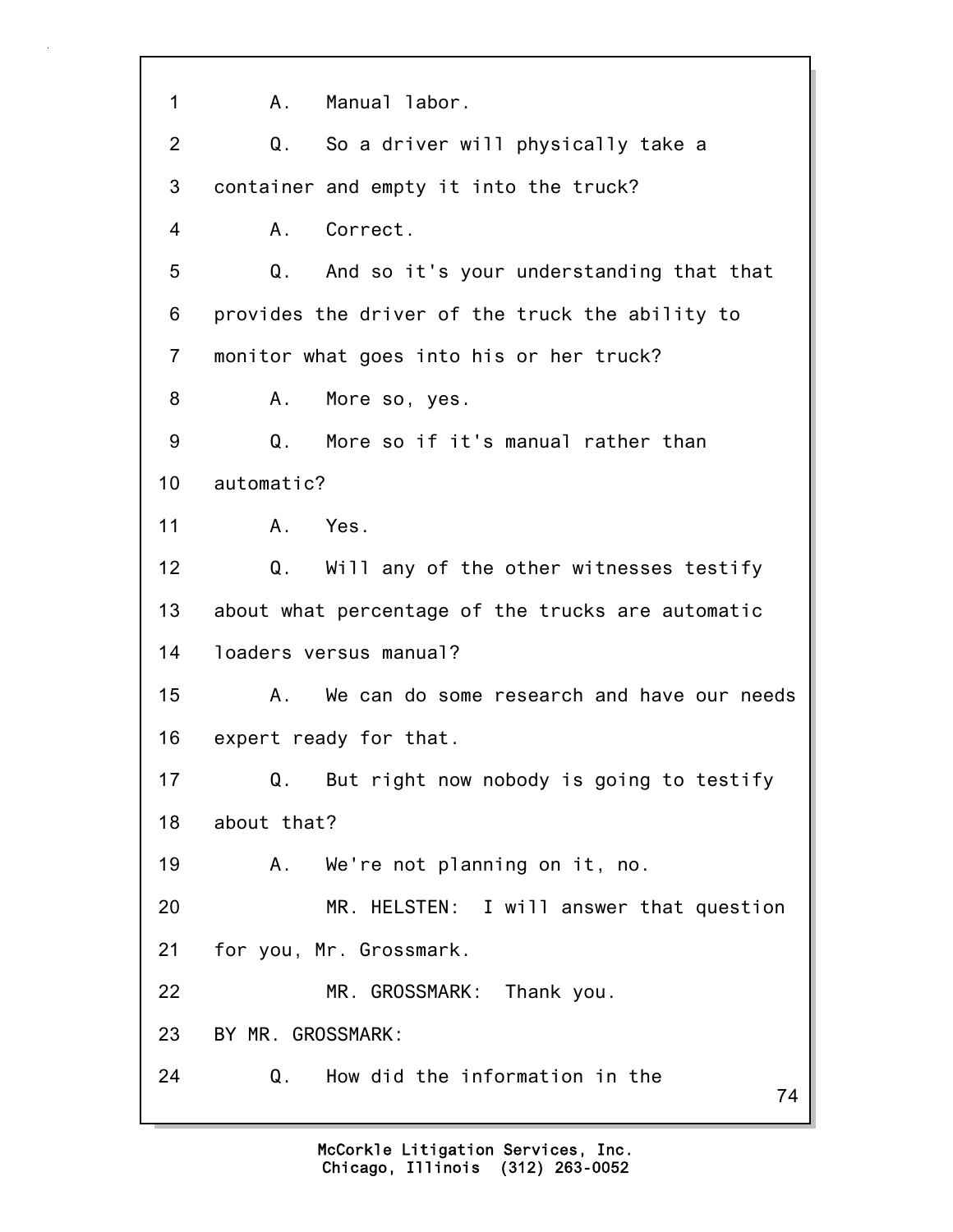1 application -- strike that. 2 How was it determined that there 3 would be three loads in a week that sort of 4 spot-checked for appropriate materials, who came up 5 with that number? 6 A. I did. 7 Q. What's the basis for that? 8 A. That's the standard that landfills use. 9 There are no standards for transfer stations, so I 10 adopted the most stringent that we know of. The 11 most stringent one is the one that's used in 12 landfills and that mirrors the landfill rules. 13 Q. If we used our imagination, could we come 14 up with a more stringent standard? 15 A. You know what, you could. I don't think 16 it's necessary. 17 Q. Why not? 18 A. Because my experience is at facilities. 19 And I just audited a facility three weeks ago that's 20 taking 4,000 tons a day and I went through two years 21 of inspections, didn't find nothing. I think I 22 found one or two loads over the course of those 23 several years. I think by in large the system is 24 working pretty well.

75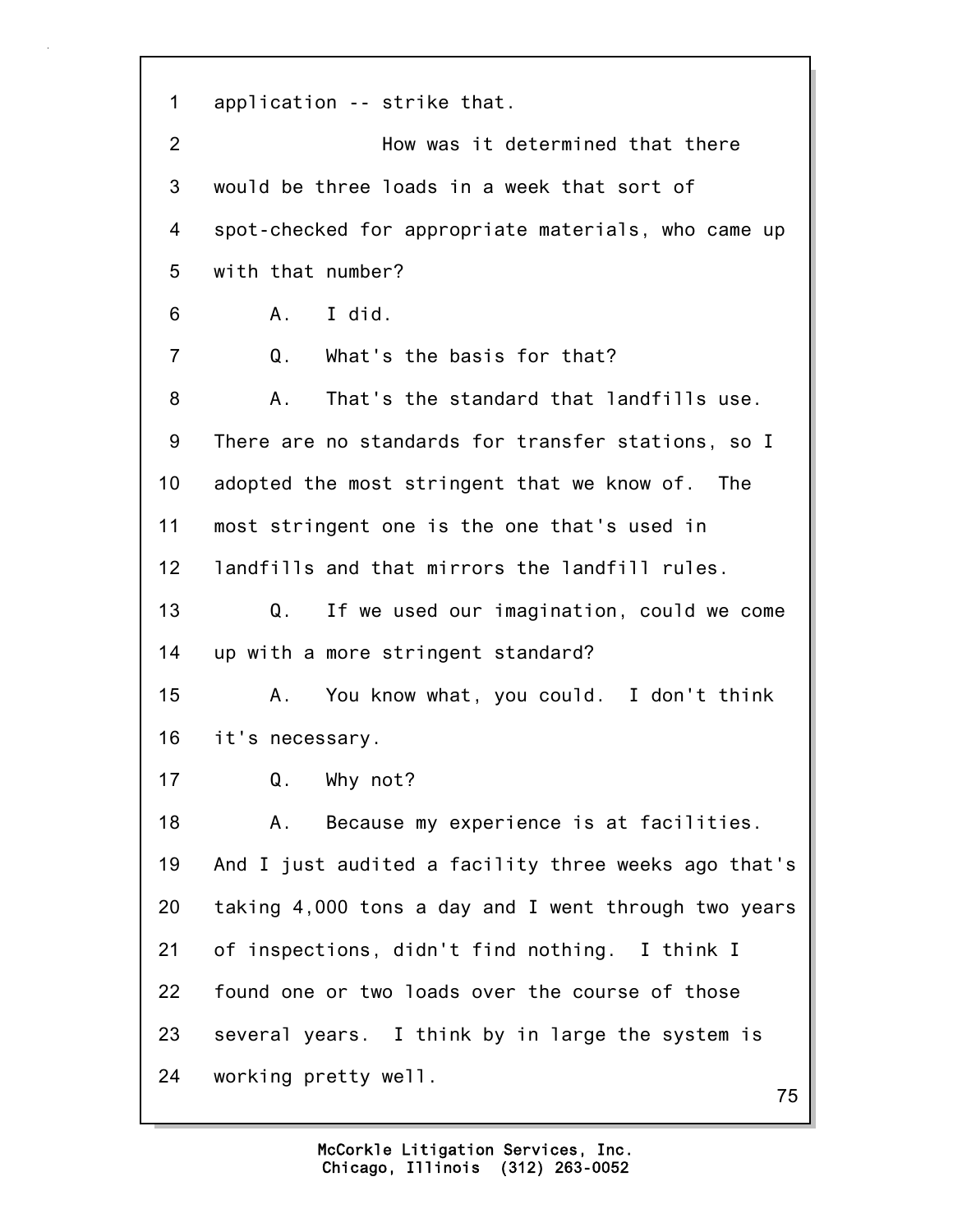| 1              | What facility is that?<br>Q.                         |
|----------------|------------------------------------------------------|
| $\overline{2}$ | Winnebago landfill.<br>А.                            |
| 3              | Q.<br>Though you might not think it's necessary,     |
| 4              | six a week would be better than three, you would     |
| 5              | have more data, correct?                             |
| 6              | No, I don't think it's necessary. Just<br>Α.         |
| $\overline{7}$ | more data doesn't necessarily mean better.           |
| 8              | Q.<br>Three is a good number?                        |
| 9              | I think three far exceeds the standard,<br>А.        |
| 10             | three far exceeds the state permitting requirements, |
| 11             | even if that material is in place, it poses no       |
| 12             | threat to the environment whatsoever.                |
| 13             | Q.<br>How about twice a week, does that work?        |
| 14             | The state says zero times a week works.<br>Α.        |
| 15             | You exceeded the state requirements.                 |
| 16             | Your opinion two, one or zero would also<br>Q.       |
| 17             | work because the system is working so well?          |
| 18             | What I said is that's the state law. What<br>А.      |
| 19             | I have done is to adopt the most stringent standard  |
| 20             | in the state and applied it to a transfer station.   |
| 21             | Q.<br>But three is not necessary, two would work     |
| 22             | as well?                                             |
| 23             | I like three.<br>Α.                                  |
| 24             | Q.<br>Two would work as well, correct?<br>76         |
|                |                                                      |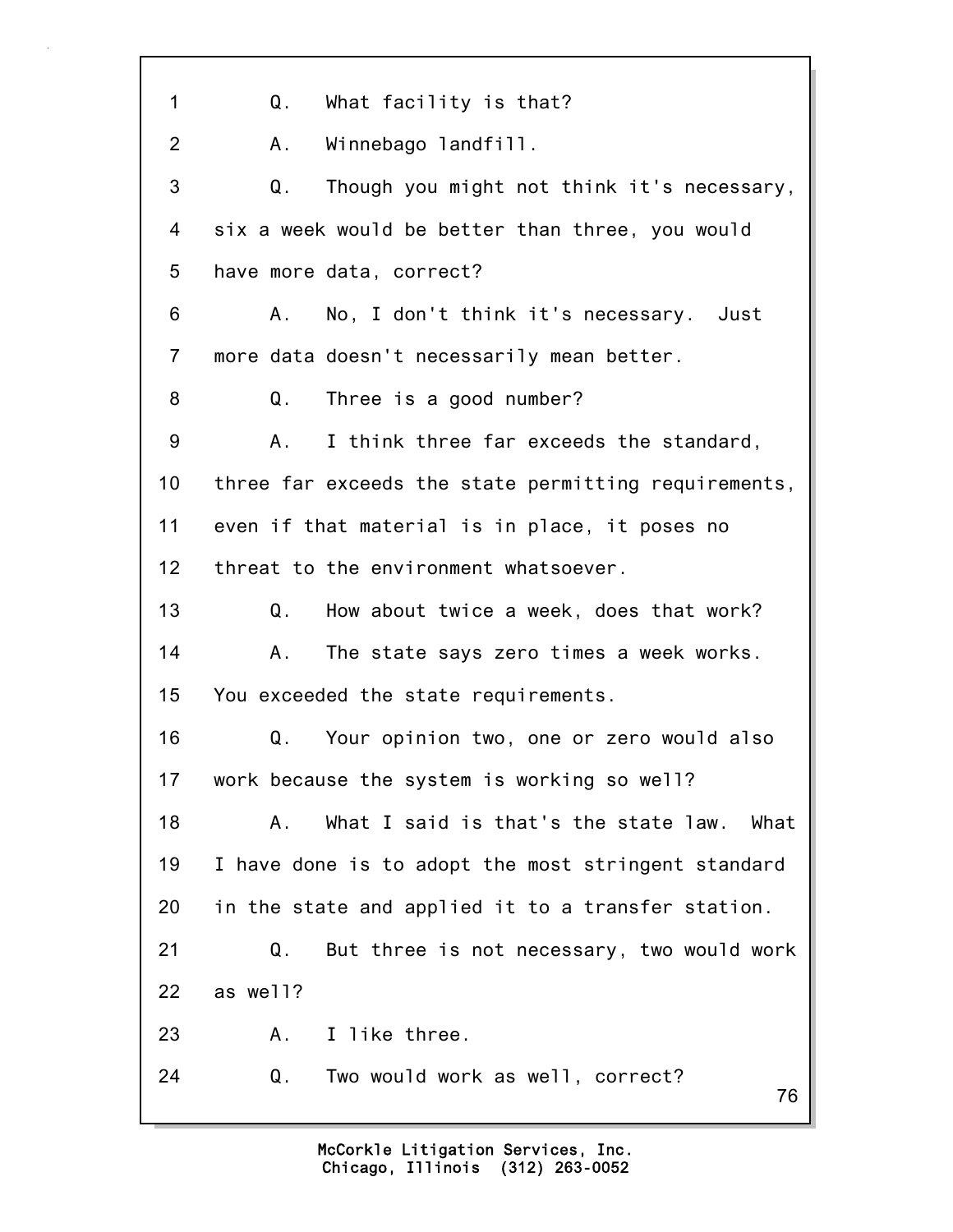| 1               | I am the engineer, I pick three.<br>A.,              |
|-----------------|------------------------------------------------------|
| 2               | Q.<br>Do two work as well?                           |
| 3               | MR. HELSTEN: It's argumentative.                     |
| 4               | HEARING OFFICER LUETKEHANS: Objection                |
| 5               | sustained.                                           |
| 6               | BY MR. GROSSMARK:                                    |
| $\overline{7}$  | If this application were granted, would<br>Q.        |
| 8               | Groot agree to more frequent spot checking six times |
| 9               | a week, three times a day, any other number besides  |
| 10              | three a week, if you know?                           |
| 11              | I can't answer that. My recommendation<br>A.         |
| 12 <sub>2</sub> | would be no.                                         |
| 13              | Q. But my question is, do you know whether           |
| 14              | Groot would accept more?                             |
| 15              | HEARING OFFICER LUETKEHANS: He answered              |
| 16              | he can't answer.                                     |
| 17              | MR. GROSSMARK: I didn't hear him.                    |
| 18              | HEARING OFFICER LUETKEHANS: That's fine.             |
| 19              | BY MR. GROSSMARK:                                    |
| 20              | You can't answer?<br>Q.                              |
| 21              | That's what I said.<br>Α.                            |
| 22              | Q.<br>Which employee at this proposed facility       |
| 23              | would be monitoring the TV camera thing that's going |
| 24              | on?<br>77                                            |
|                 |                                                      |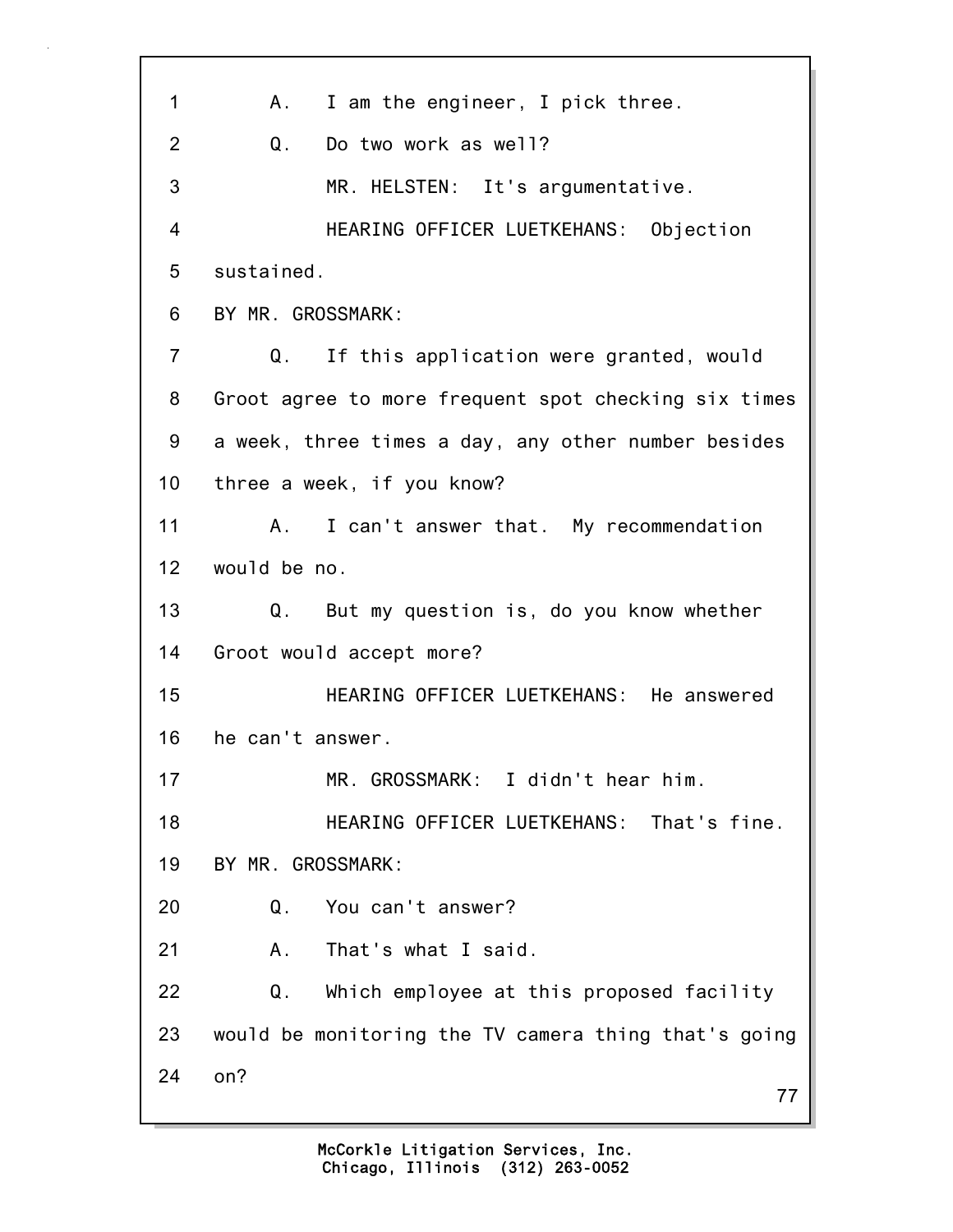78 1 A. Either the scale house operator or the 2 manager. 3 Q. And is that being looked at 24 hours a 4 day, seven days a week, assuming operation is that 5 frequently? 6 A. Yes. 7 Q. So somebody is always looking at that 8 screen? 9 A. Well, somebody has the screen in front of 10 them with the opportunity to view. They have other 11 functions. So if nothing is happening in the 12 transfer station, they're not -- even though it 13 might be open and operating. 14 Q. Good point. So if a truck comes in, that 15 screen will be viewed while there's something to 16 look at? 17 A. I can't say somebody is going to watch 18 that truck all the way through the facility, nor do 19 I believe it's necessary. 20 Q. So to watch what's coming in, it's at the 21 place where they're going to weigh the truck because 22 you have the TV camera there? 23 A. Well, that really helps the general 24 manager in concert with the other employees try and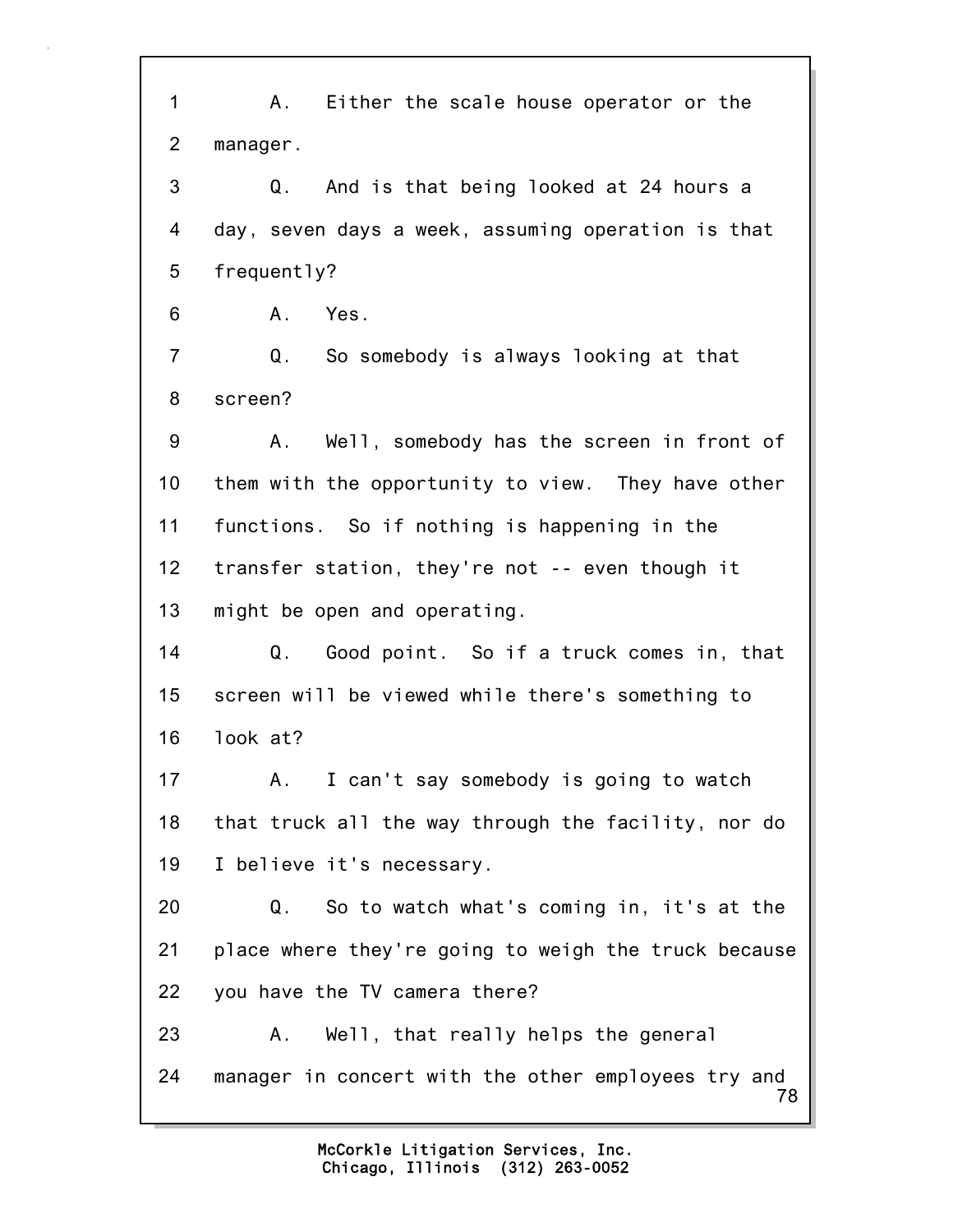79 1 understand whether there's a backlog occurring at 2 the scale. You're not going to be able to see much 3 of the contents of the truck, if any, at that 4 location. 5 Q. That's what the camera is for, to see if 6 there's a backlog of trucks? 7 A. Partially, yes. 8 Q. What's the rest of it? 9 A. Might be to see, locate employees. 10 Q. But it's not to look to see what's coming 11 in in a truck? 12 A. Not that particular, no. 13 Q. Are there other cameras? 14 A. There will be other cameras but they won't 15 be used for waste inspection. 16 Q. So the cameras are not being used for 17 waste inspection? 18 A. No. I mean, they can to a certain degree. 19 They will be able to pick out some big items, a 20 tire, but they're not going to be able to see a lot 21 of the smaller items. 22 Q. How does the person, the scale attendant 23 at the scale house, how does that person then 24 monitor what wastes are coming in in a truck that's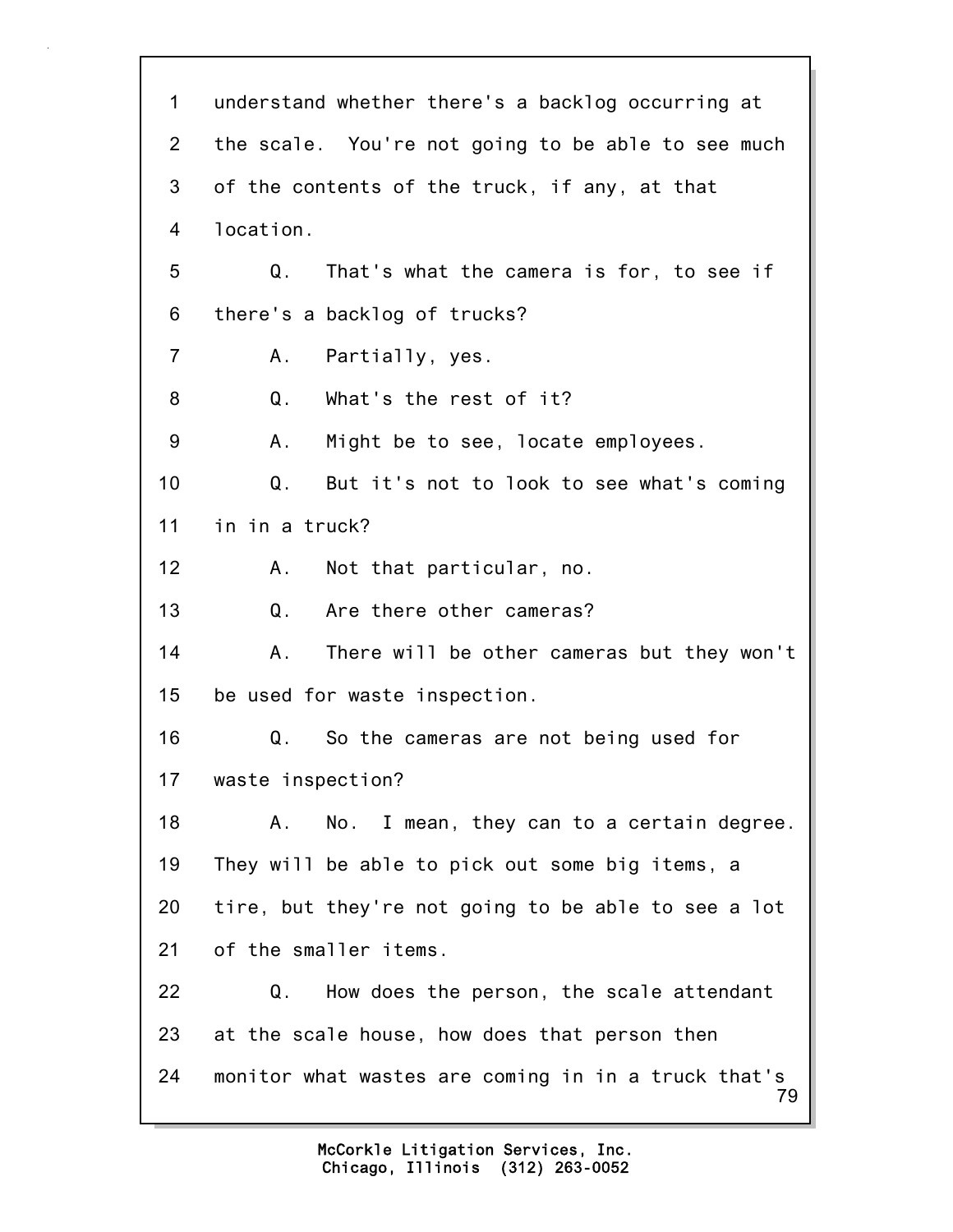1 coming into the facility?

80 2 A. By the type of the truck and the customer. 3 For example, if it's a waste management vehicle, 4 waste management corporation vehicle, and it's a 5 front load truck, you have a pretty good idea what 6 its customer base is, you also have a pretty good 7 understanding it's a pretty well-trained fleet of 8 drivers. If it's a guy pulling a snowmobile trailer 9 with a tarp over it, I think you're going to -- the 10 normal process is to inquire a lot more about what's 11 underneath the tarp. 12 Q. And would then the scale attendant go in 13 and take a look? 14 A. Occasionally. 15 Q. Would the scale attendant take a look 16 every single time something like that came in? 17 A. Probably not, but there would be question, 18 they would be questioning the driver. 19 Q. Does the scale attendant ever go look in 20 the truck about which he or she might have a 21 question? 22 A. They should. 23 Q. So every time he or she might have a 24 question about what's coming in a truck, they at a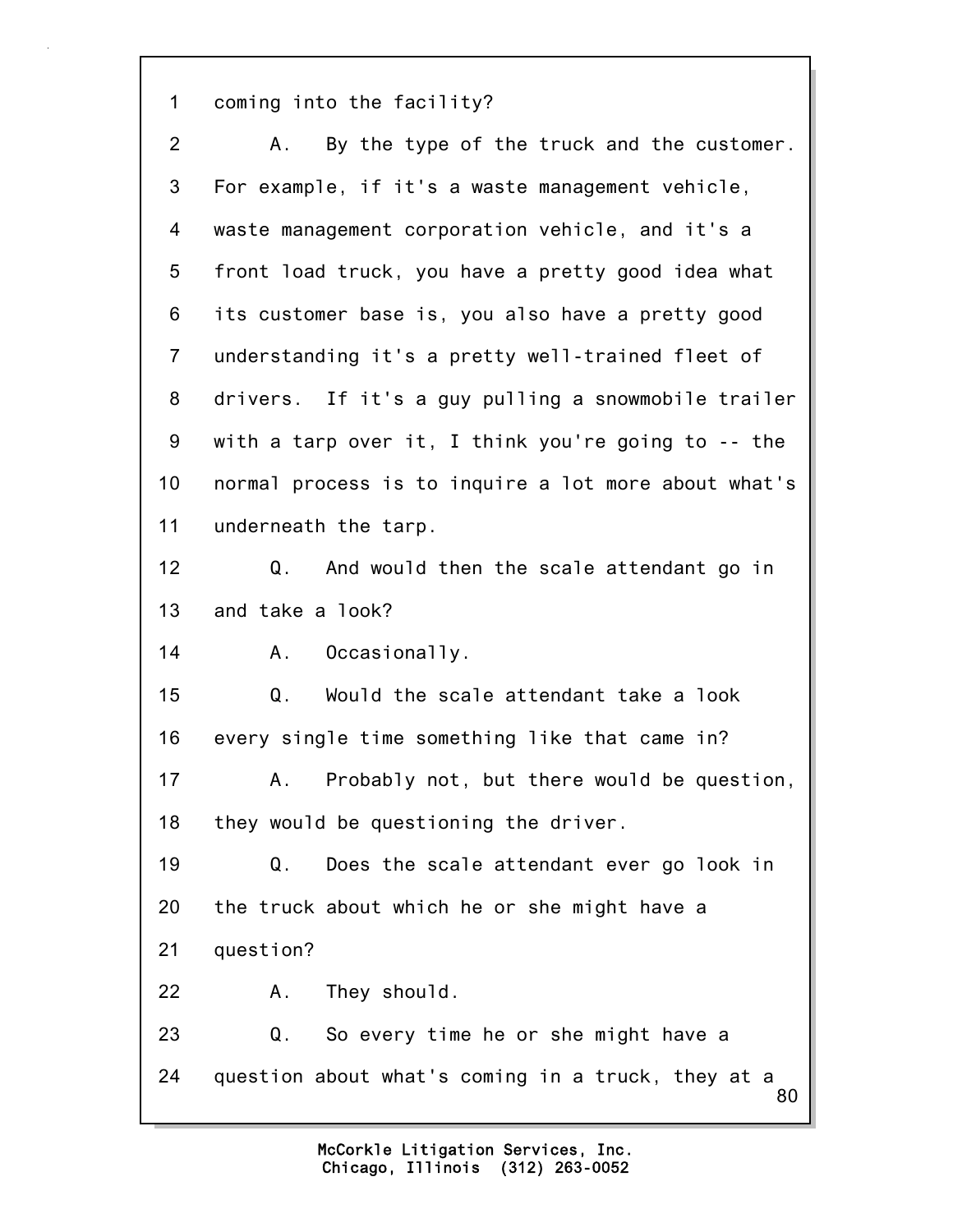| 1              | minimum will ask questions of the driver?            |
|----------------|------------------------------------------------------|
| $\overline{2}$ | They should, that is correct.<br>Α.                  |
| 3              | Q.<br>Well, that's the plan, right?                  |
| 4              | Yeah.<br>Α.                                          |
| 5              | That's what they're instructed to do,<br>Q.          |
| 6              | correct?                                             |
| $\overline{7}$ | That is correct.<br>А.                               |
| 8              | That's what they're trained to do,<br>Q.             |
| 9              | correct?                                             |
| 10             | That is correct.<br>A.                               |
| 11             | And then based on the information that<br>Q.         |
| 12             | they get in response to the questions, then would    |
| 13             | they possibly look at what's in the truck?           |
| 14             | Yeah.<br>A.,                                         |
| 15             | Q.<br>Are there any other circumstances, other       |
| 16             | than that, when they get information that makes      |
| 17             | them -- that peaks their curiosity, they would go    |
| 18             | look in the truck, any other situations when they    |
| 19             | would look in the truck?                             |
| 20             | If they smelled something, if it was on<br>Α.        |
| 21             | fire, smoldering, whether they saw obvious, you      |
| 22             | know, prohibited materials sticking out, whether the |
| 23             | radiation detector went off, there's -- you know,    |
| 24             | yes.<br>81                                           |
|                |                                                      |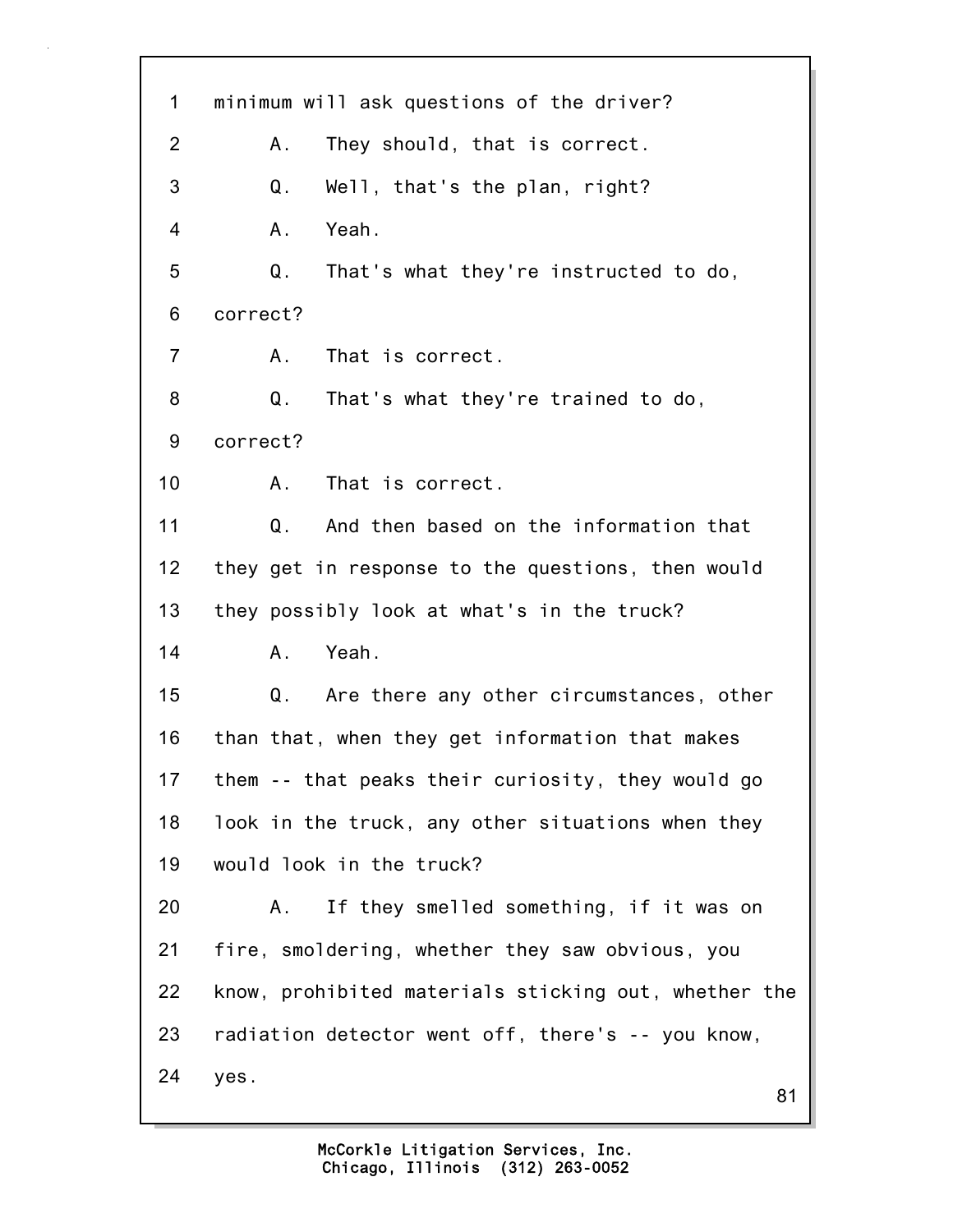82 1 Q. Obvious prohibited materials sticking out, 2 what could that be? 3 A. Washing machine, a tire. 4 Q. And then the other two times that -- 5 A. Landscape waste. I am sorry. 6 Q. It's going to take landscape waste, that's 7 not prohibited? 8 A. Right. But if it's commingled with 9 garbage, no good. It has to be segregated. 10 Q. So the other two opportunities to monitor 11 the waste to see whether they're appropriately 12 coming to the transfer station or not, is when the 13 front end loader operator is consolidating waste 14 materials and the excavator operator is loading a 15 transfer trailer, correct? 16 A. Correct. 17 Q. So those are the three examples, those are 18 the three times actually when the waste is monitored 19 at the site for appropriate waste being at the site, 20 correct? 21 A. Correct. 22 Q. How are employees trained? 23 A. Through a training program. 24 Q. Okay.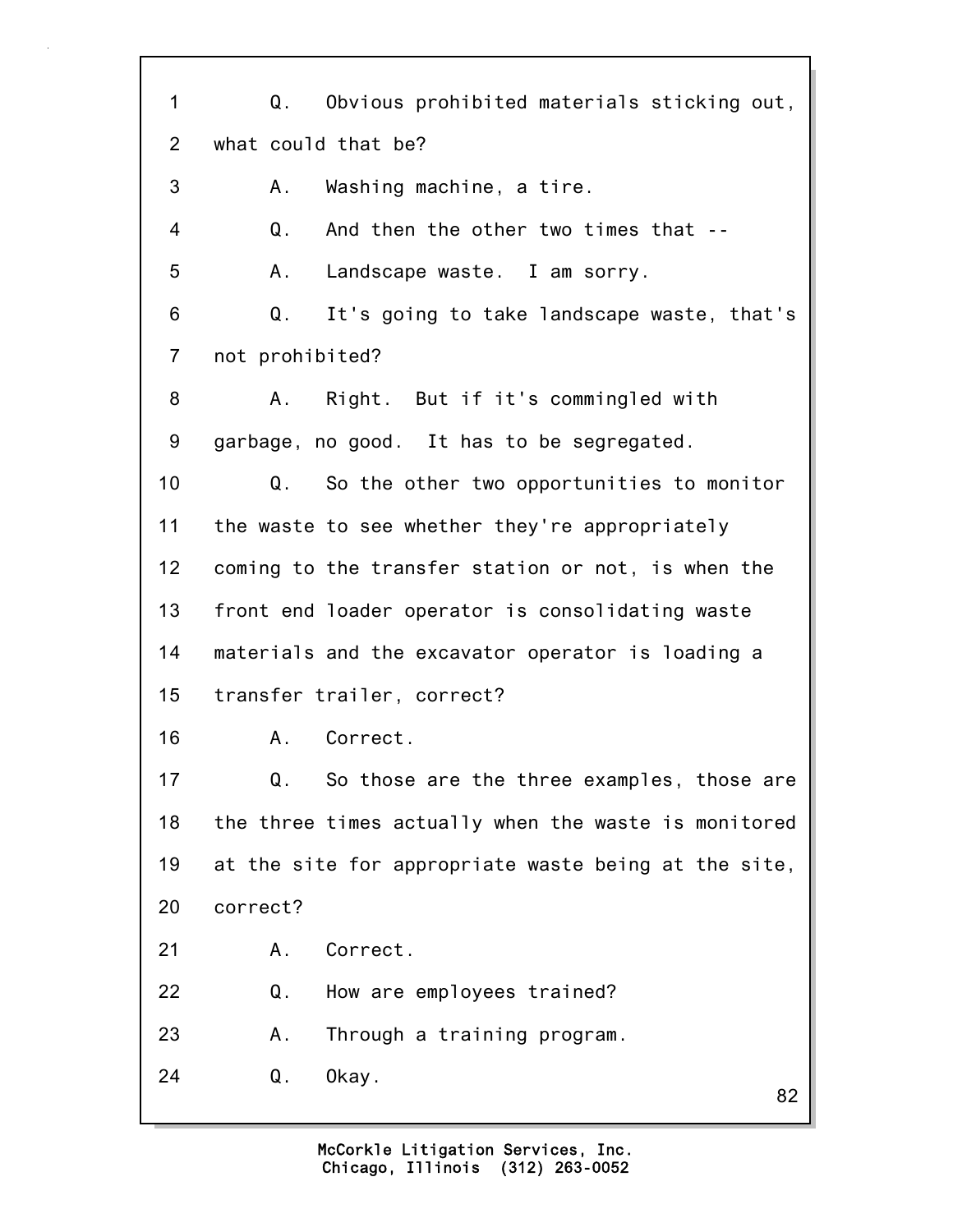83 1 A. And refresher courses and brown bag 2 sessions. 3 Q. Could you provide us a little bit more 4 information describing the training program? 5 A. There's a classroom facility across the 6 street that Groot owns and uses to train its 7 drivers. Because of its proximity I would imagine 8 they utilize the same facility for training. 9 Q. Do you know what training Groot is going 10 to do of its employees for this proposed facility? 11 A. They're going to train them in the 12 operating plan that's in this application. 13 Q. But what are they going to teach them, 14 what are they going to tell them, do you know? 15 A. Yes. 16 Q. What is that? 17 A. It will be eventually the permit, if we're 18 successful in siting, and the permit will contain 19 provisions of the siting application. So when it 20 comes to hours of operation, how many times a day do 21 we have to patrol the grounds, how far do we have to 22 go to pick up litter, how many times do we have to 23 sweep, how many times do we have to do load 24 checking, all of the components of the operating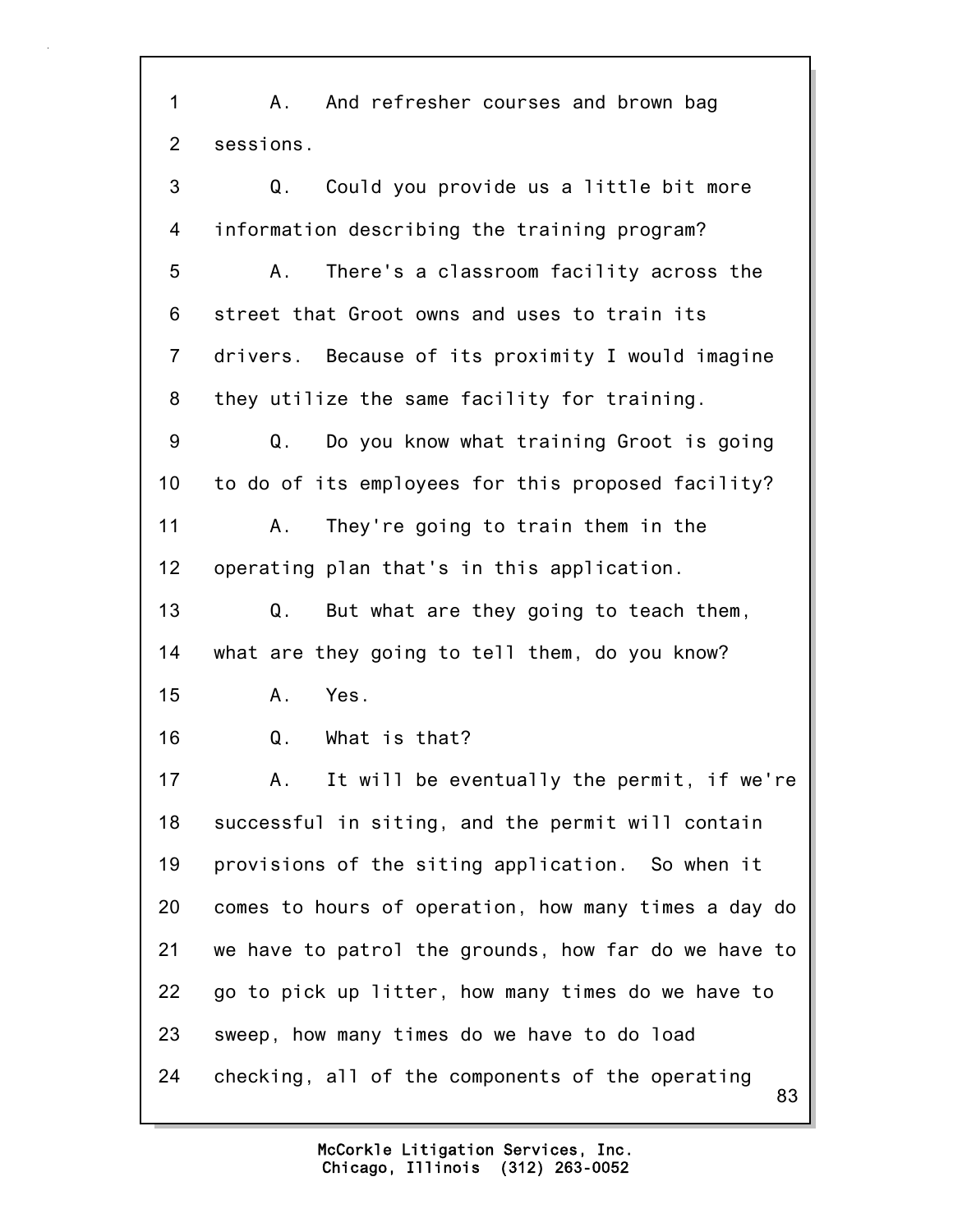84 1 plan will eventually be put into a permit, and the 2 permit will dictate all of those things. So the 3 general manager and the employees will be trained in 4 it. There will also be a training on fire response. 5 They will hold a what do we do if we get a 6 smoldering load, where do we tip it? What if we 7 find a smoldering load in the transfer station? Do 8 we move it out, under what conditions? There will 9 be fire extinguisher training. You will move on to 10 all aspects of health and safety. This is the 11 personal protective equipment that we wear. This is 12 why we wear it. This is what it looks like. You 13 have to have this stuff on. If you're going to 14 touch the waste you have to have these kind of 15 gloves. There will be a whole -- all of those 16 components will be put together in a training 17 program. 18 Q. They will also train them about what 19 materials will be appropriately accepted at this 20 transfer station? 21 A. Sure. 22 Q. And what materials is not? 23 A. Sure. All of the employees will be 24 trained in that.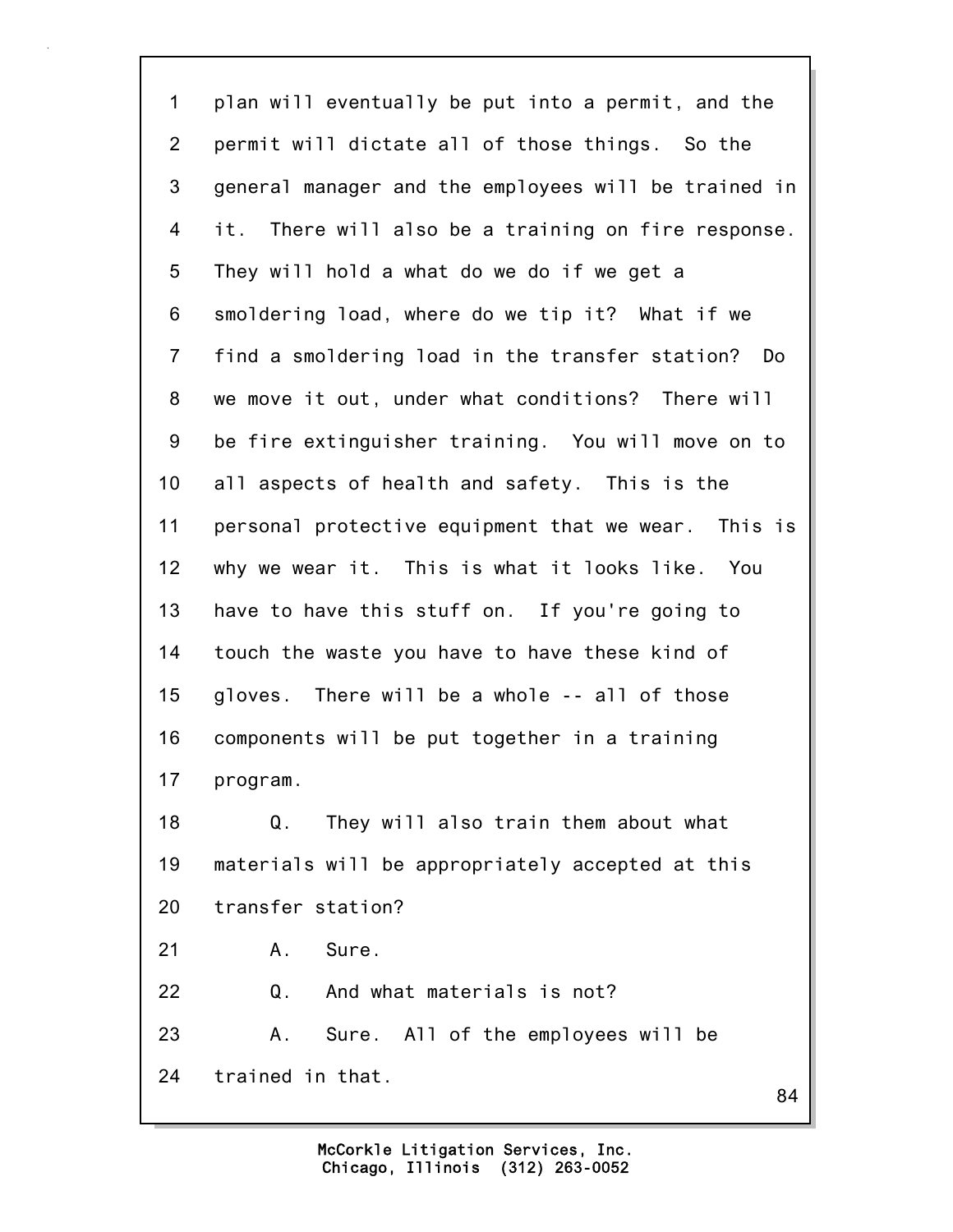| 1              | They will be told what materials are and<br>Q.       |
|----------------|------------------------------------------------------|
| $\overline{2}$ | given training on that?                              |
| 3              | Yes.<br>A.                                           |
| 4              | Q.<br>That's going to be done in-house at Groot?     |
| 5              | Yes.<br>Α.                                           |
| 6              | Do you know who does that at Groot?<br>Q.            |
| $\overline{7}$ | I don't know who will at this facility,<br>Α.        |
| 8              | but usually it's the site foreman.                   |
| 9              | Do you know what training that person has?<br>Q.     |
| 10             | I don't even know who the site foreman is<br>Α.      |
| 11             | going to be here.                                    |
| 12             | Do you know what their educational<br>Q.             |
| 13             | background is?                                       |
| 14             | Generally it's -- I don't know their<br>А.           |
| 15             | educational background.                              |
| 16             | Cleaning of the tipping floor and the<br>Q.          |
| 17             | transfer trailer loading bays, that cleaning will    |
| 18             | consist of sweeping every day, correct?              |
| 19             | Well, street sweeping.<br>Α.                         |
| 20             | Right. And then in addition, push walls<br>Q.        |
| 21             | will be periodically cleaned with a pressure washer, |
| 22             | correct?                                             |
| 23             | Yes.<br>$A_{-}$                                      |
| 24             | Q.<br>Do you know whether that's going to be<br>85   |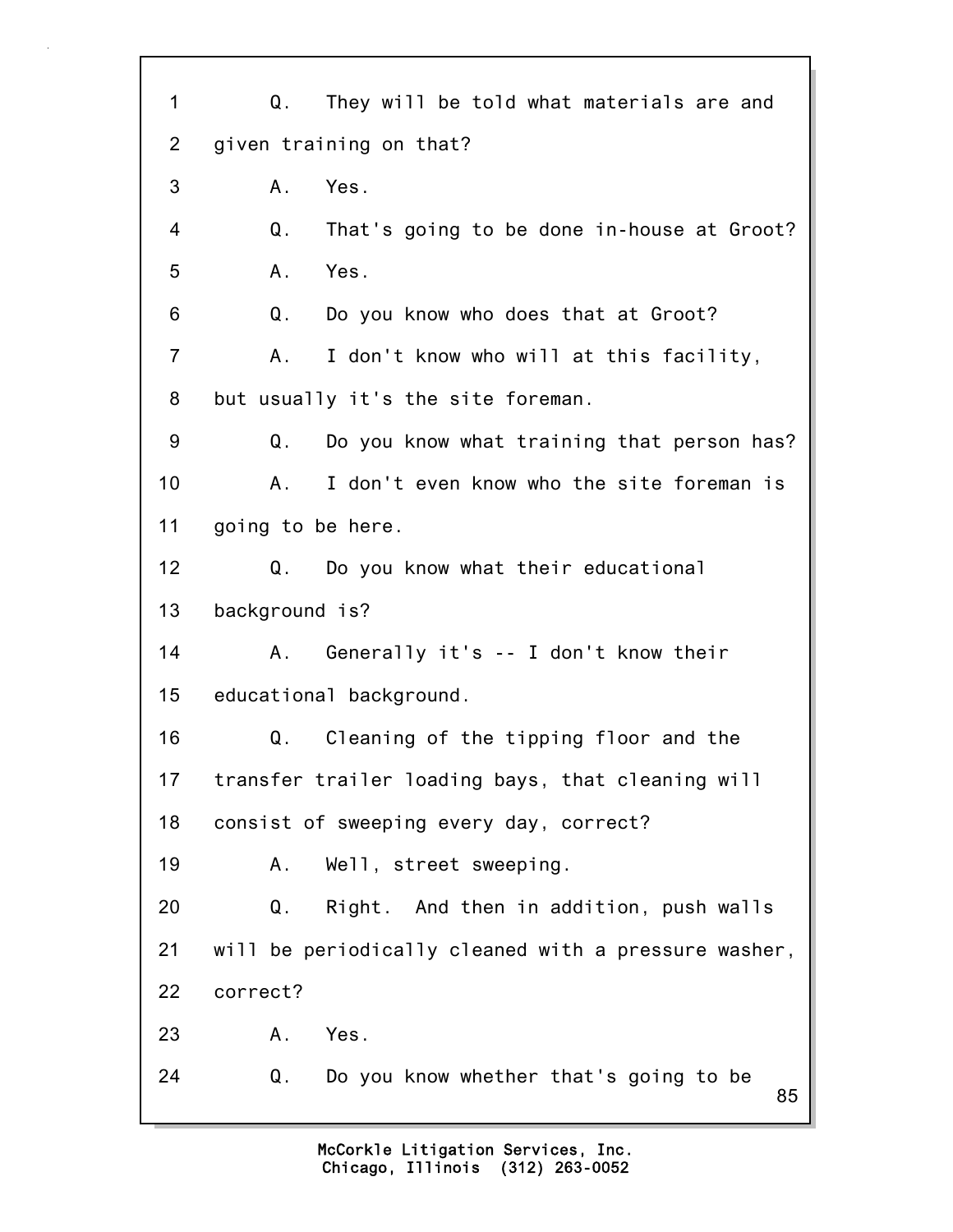86 1 water or some other material as well? 2 A. It depends on the condition of the walls. 3 Q. And a disinfectant may be used within the 4 wash water to control odors, if necessary? 5 A. Yes. 6 Q. And I am reading from page 2.4-10. 7 You don't think that -- okay. Do you 8 know when they say push walls will be periodically 9 cleaned with pressure washer, do you know how 10 frequently that is? 11 A. Depends on how much use there is. 12 Q. And it could be once a week, it could be 13 once every six months, correct? 14 A. It could be once a week, it could be once 15 every four months, five months, depending on the 16 need. 17 Q. Groot could decide to pressure wash with a 18 disinfectant on whatever frequency it wanted to do 19 it, correct? 20 A. They could decide to do that. 21 Q. But you have no information that they're 22 going to do that once a day, once a week, some 23 frequent -- some frequency? 24 A. That's not my recommendation to them and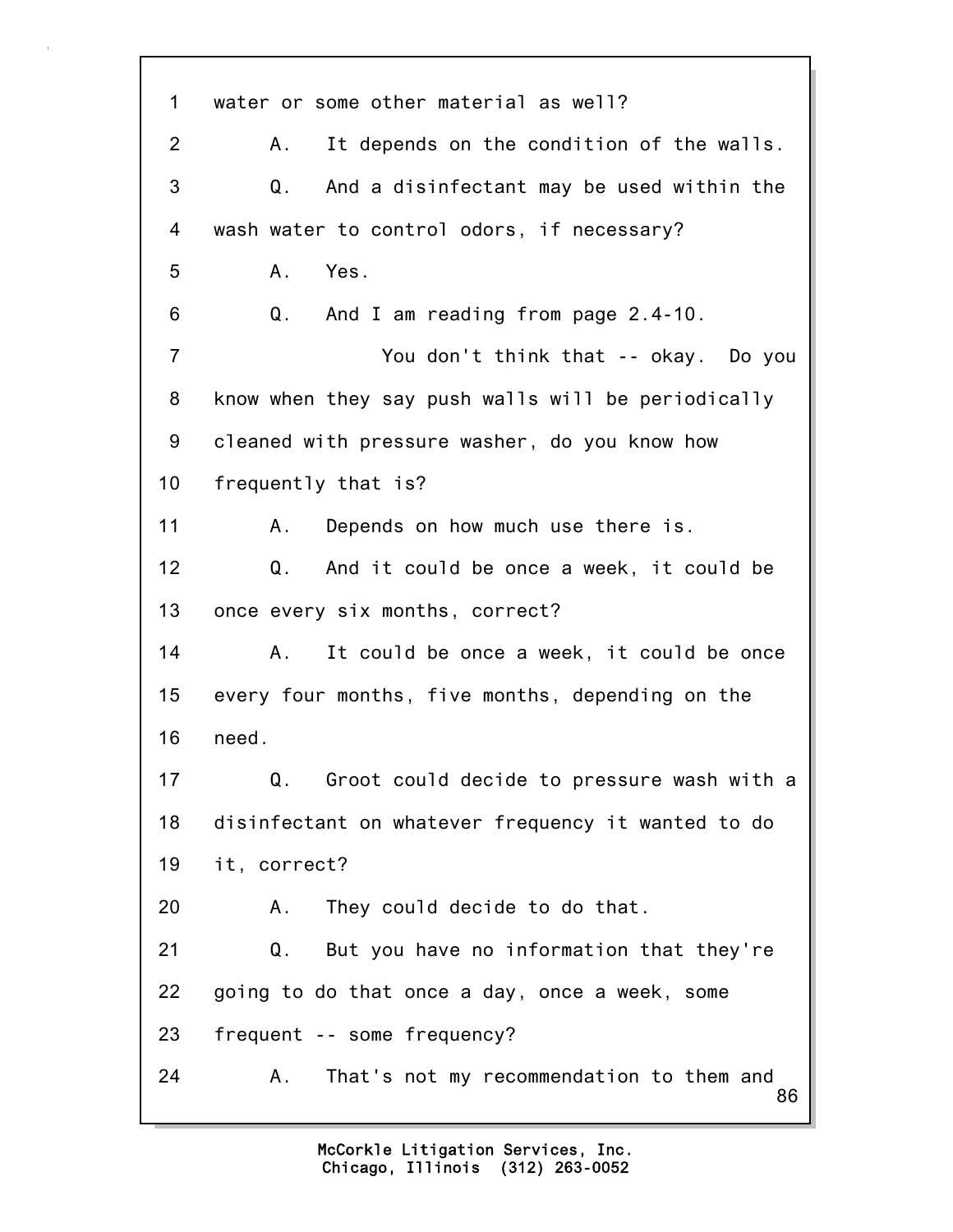87 1 that's not what I put in the application. 2 Q. I am not sure I asked you that question. 3 The question is, they could decide to 4 do that if they chose to? 5 A. Sure. 6 Q. Do you know whether if they were told as a 7 condition if they got this authority to operate 8 this, to build and operate this, Groot gets siting 9 approval, that they would agree to some relatively 10 frequent pressure washing using the disinfectant 11 perhaps once a week or once every 10 days, not only 12 the push walls but the floor; do you know whether 13 they would agree to that? 14 A. I would recommend against it and I 15 don't -- 16 Q. Could I have the question? 17 A. I don't know if they would agree, but it's 18 not necessary. 19 Q. You don't know that they would agree to 20 that? 21 A. No, I don't. 22 Q. You have no authority to agree with that 23 today? 24 A. I could tell you what is correct for the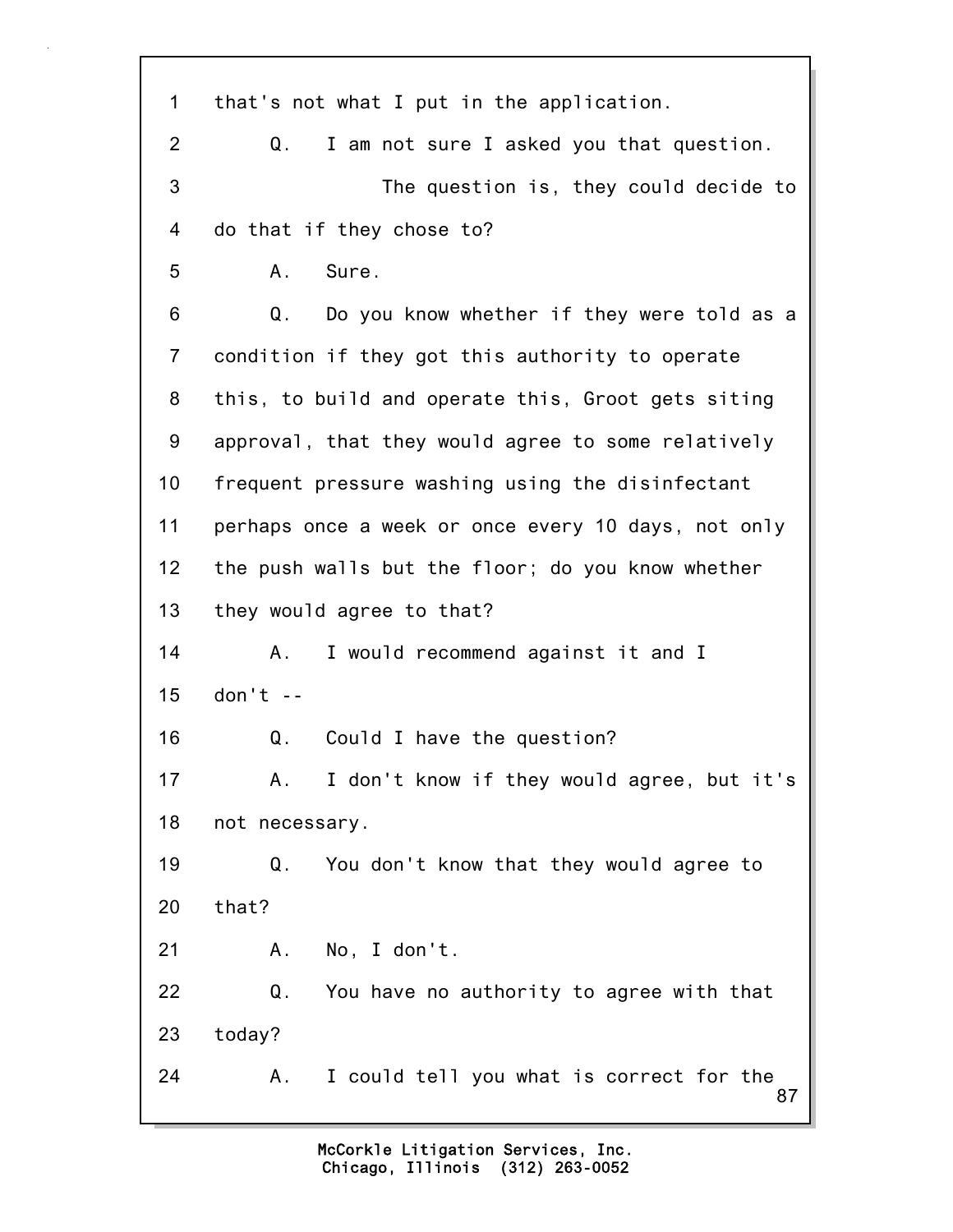| 1              | design and operation. Pressure washing floors is a  |  |  |  |  |  |
|----------------|-----------------------------------------------------|--|--|--|--|--|
| 2              | mistake.                                            |  |  |  |  |  |
| 3              | Is a mistake?<br>Q.                                 |  |  |  |  |  |
| 4              | Yeah.<br>A.                                         |  |  |  |  |  |
| 5              | Q.<br>Why is it a mistake?                          |  |  |  |  |  |
| 6              | There's no reason to generate that kind of<br>Α.    |  |  |  |  |  |
| $\overline{7}$ | water. The floors are perfectly cleaned with a      |  |  |  |  |  |
| 8              | street sweeper which utilizes water in an vacuum    |  |  |  |  |  |
| 9              | attachment as well as abrasive brush. Power washing |  |  |  |  |  |
| 10             | of floors makes no sense to me whatsoever.          |  |  |  |  |  |
| 11             | Q.<br>So the mechanical sweeping, the daily         |  |  |  |  |  |
| 12             | mechanical sweeping is done how?                    |  |  |  |  |  |
| 13             | It's done with a street sweeper that<br>Α.          |  |  |  |  |  |
| 14             | utilizes water in a vacuum attachment, the bushes   |  |  |  |  |  |
| 15             | abrade the top, pick up the debris. There's water   |  |  |  |  |  |
| 16             | in a vacuum that pulls out that grit, if you will.  |  |  |  |  |  |
| 17             | But it does not use a disinfectant of any<br>Q.     |  |  |  |  |  |
| 18             | kind?                                               |  |  |  |  |  |
| 19             | No.<br>Α.                                           |  |  |  |  |  |
| 20             | Q.<br>Would Groot agree to a condition that         |  |  |  |  |  |
| 21             | defines that sweeping in that way, do you think?    |  |  |  |  |  |
| 22             | That defines?<br>Α.                                 |  |  |  |  |  |
| 23             | Sweeping as you just defined it?<br>Q.              |  |  |  |  |  |
| 24             | It's in the application.<br>Α.<br>88                |  |  |  |  |  |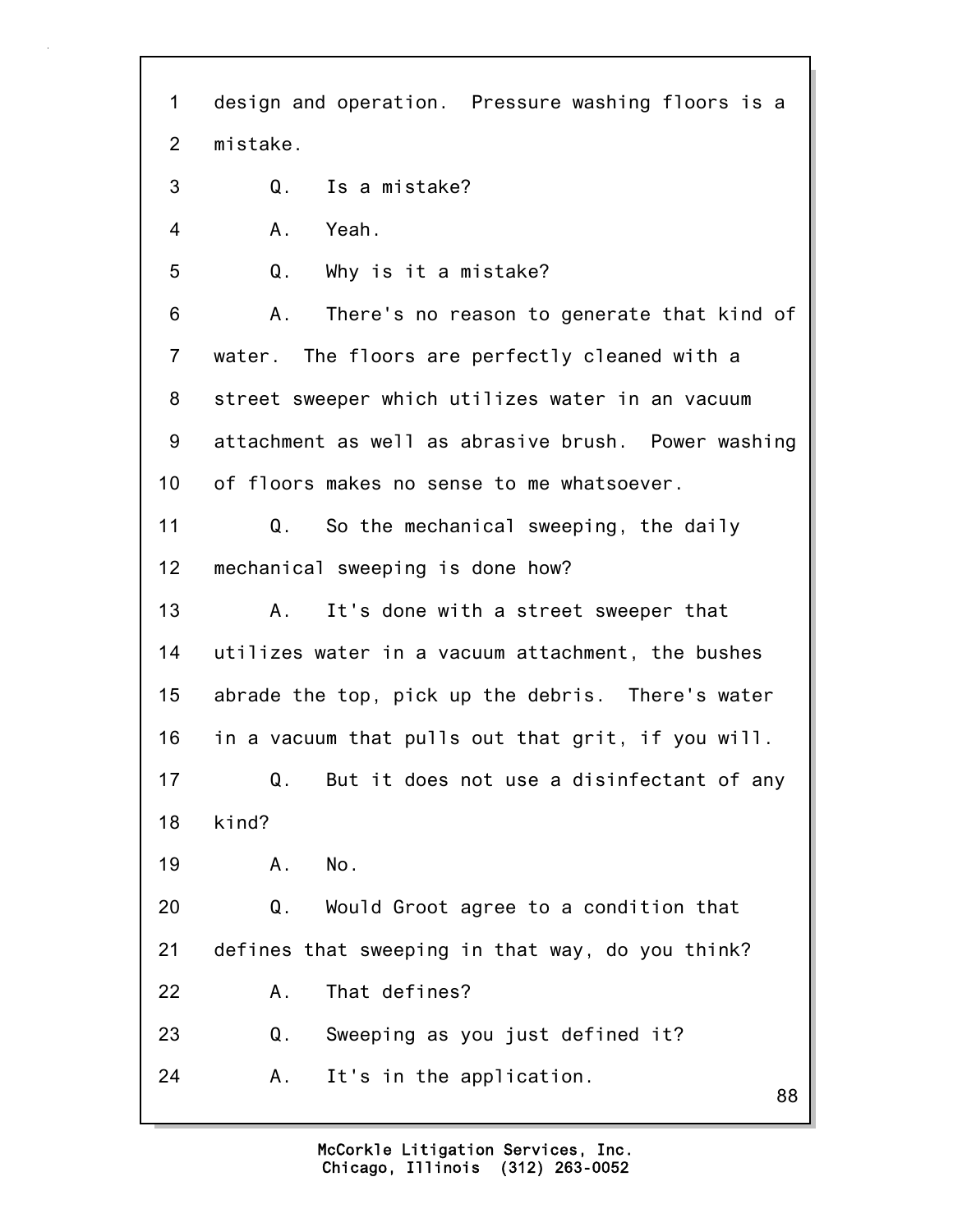89 1 Q. Where is it in the application? 2 A. With the mechanical street sweeper. 3 Didn't you just read it? What page was that on? 4 Q. Page 2.4-10, second line? 5 A. They will be mechanically swept daily. 6 Q. It doesn't say with a mechanical street 7 sweeper, doesn't it? 8 A. Let me -- 9 Q. Well, let me ask you a question. Let take 10 back that question. 11 A. What else do you take mechanically to 12 mean? 13 Q. Well, I don't know because I am not an 14 engineer? 15 A. Okay. 16 Q. But do you think that the Board in this 17 case knows that that means that it would be swept 18 with a mechanical street sweeping device and 19 machine? 20 A. Well, that was my testimony. 21 Q. Well, it's not in the application, 22 correct? 23 A. But it was my testimony. 24 Q. Well, you said it was in the application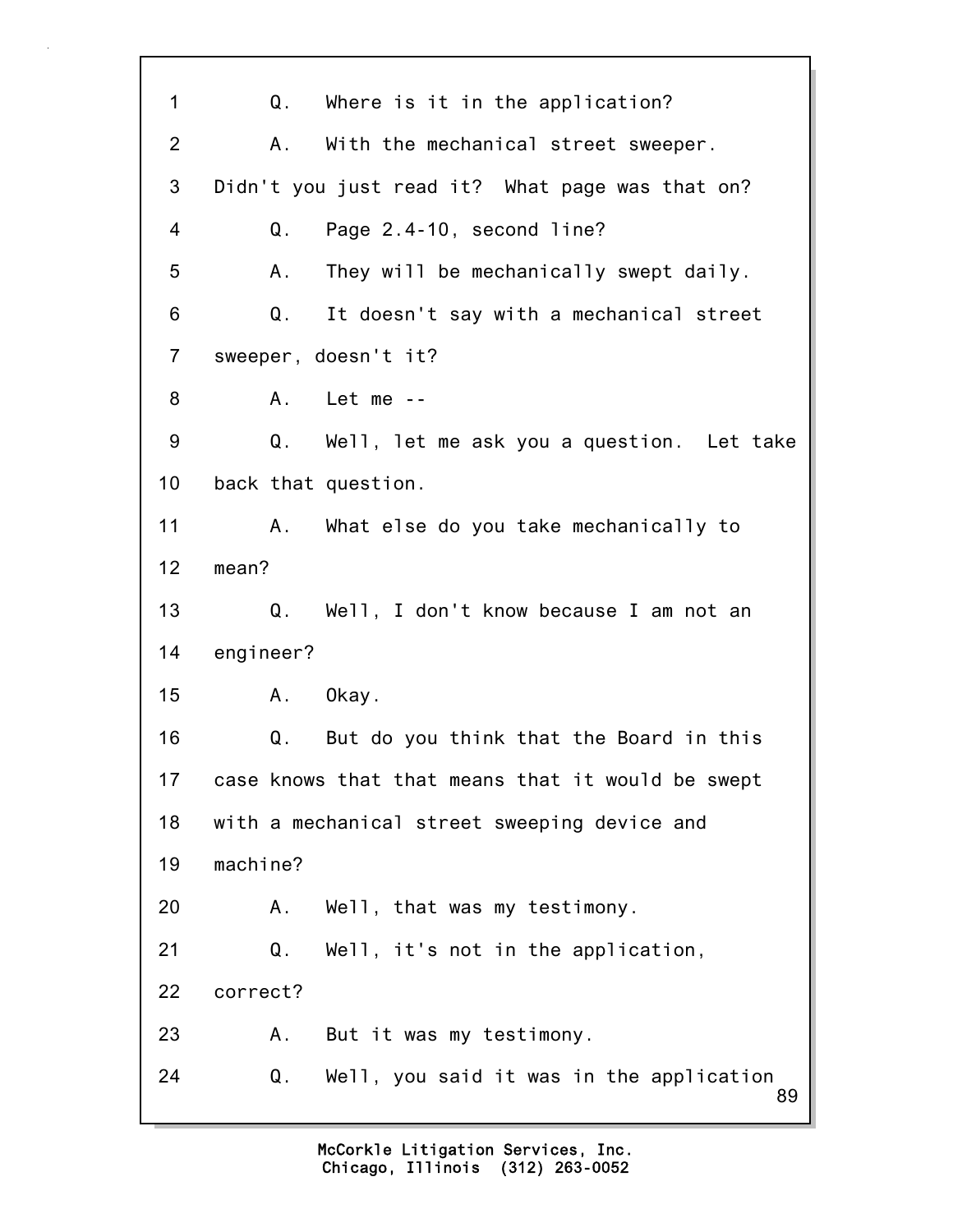90 1 and it's not there, correct? 2 A. It is to me. 3 Q. It's there to you because you're an 4 engineer and you have had 30 years of experience in 5 this field, correct? 6 A. Yes. 7 Q. Let me ask you this question, the same 8 question I asked you before: Would Groot agree to a 9 condition that said that the daily sweeping would be 10 done by a mechanical street sweeper as you just 11 described? 12 A. Yes, because that's what our proposal is. 13 And I don't believe there's a necessity for a 14 special condition because it's within the 15 application. 16 Q. But they would not object to and would 17 agree to that kind of condition, right? 18 A. I can't speak to that. I don't know why 19 they wouldn't because we're proposing to do it. I 20 can't speak to it. 21 Q. You don't know whether they would agree to 22 that or not? 23 A. We're proposing already to do it. 24 Q. You don't know whether --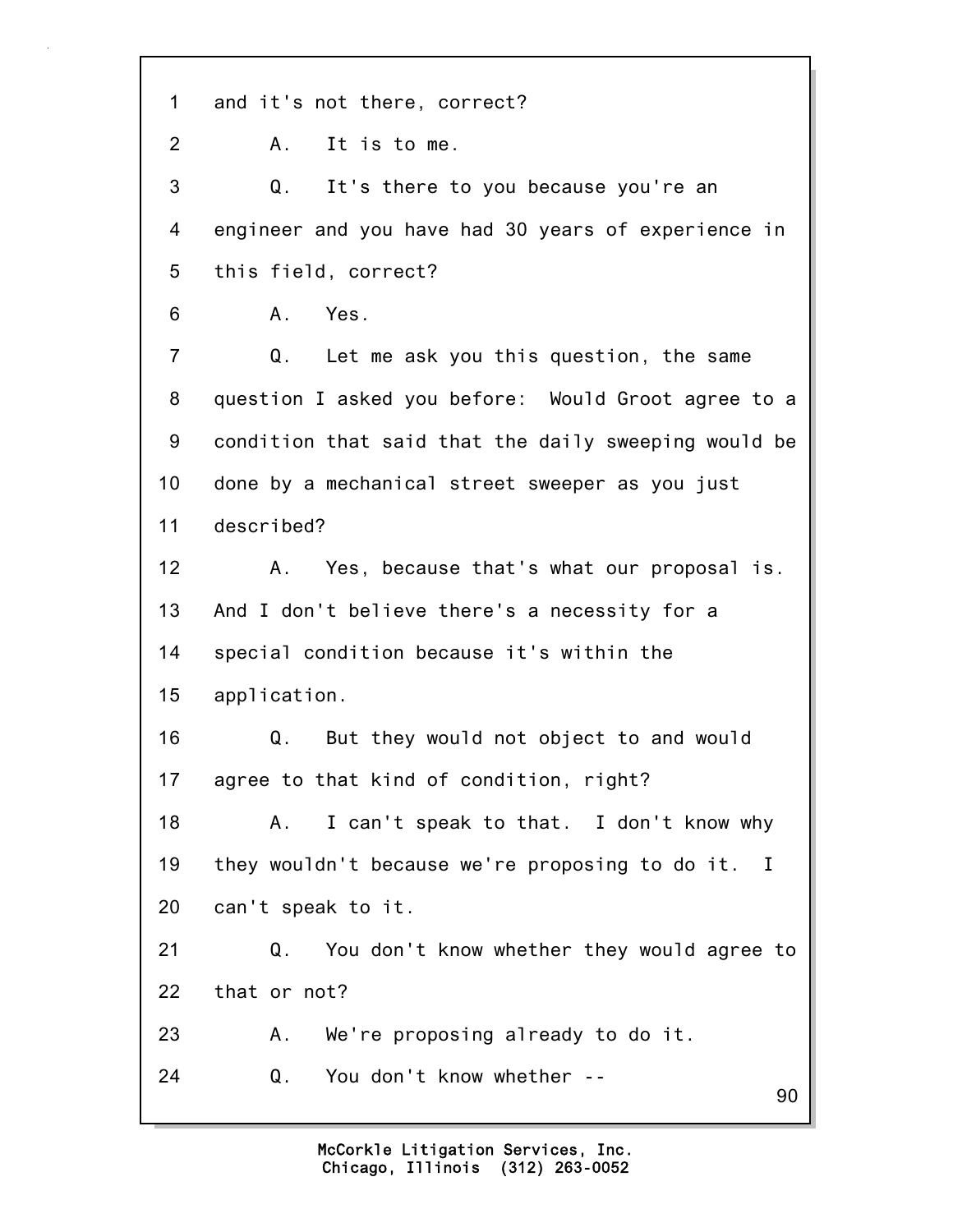91 1 MR. HELSTEN: Asked and answered. 2 HEARING OFFICER LUETKEHANS: Sustained. 3 BY MR. GROSSMARK: 4 Q. How many years could it take to develop 5 and put into operation a municipal waste transfer 6 station? 7 A. I would say four to seven years. We have 8 been working on this five already. 9 Q. Why the range, why do something in seven 10 years if it can be done in four years? 11 A. Lawyers. 12 Q. Well, I am going to loft another soft one 13 for you to hit out of the park here. If it weren't 14 for lawyers, could you do it under four years? 15 A. Yeah, I think if it weren't for lawyers we 16 can do it. 17 17 It's not just the lawyers. Some 18 sites are more complicated than others. Some sites 19 need more time for public input. Some sites are 20 litigated more than others. There's several things 21 that are moving back and forth that really take that 22 window. I can't see it taking less than -- I can't 23 see it taking less than three to four years at the 24 best. And like I say, we're five years into this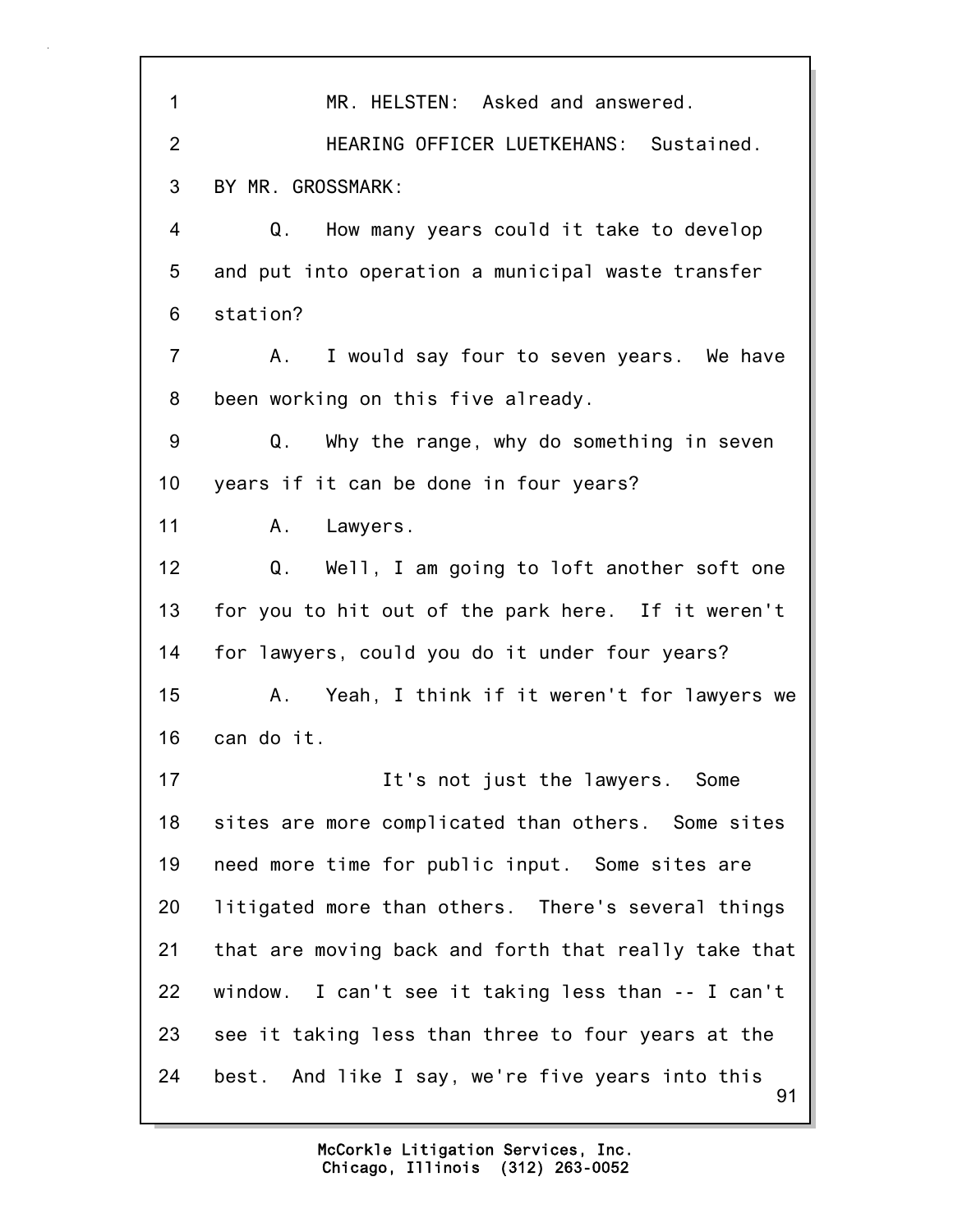1 now.

2 Q. Thank you.

92 3 Good news and bad news, bad news I 4 might have a question or two, but the good news is I 5 only might have another question or two. 6 As I understood your testimony 7 earlier, and particularly Mr. Blazer was asking you 8 some questions, I think you said that in April of 9 2012 or earlier there were public meetings where 10 information was provided to the public about the 11 proposed transfer station? 12 A. Yes. 13 Q. And then by the time the application was 14 submitted, that was June of that year, June of 2012? 15 A. Yes, 2013. 16 Q. Oh, okay. This year? 17 A. Yes. 18 Q. The public meetings were February, March 19 or April of this year? 20 A. My recollection. 21 Q. 2013 approximately? 22 A. Yeah. 23 Q. And then the application was -- 24 A. June.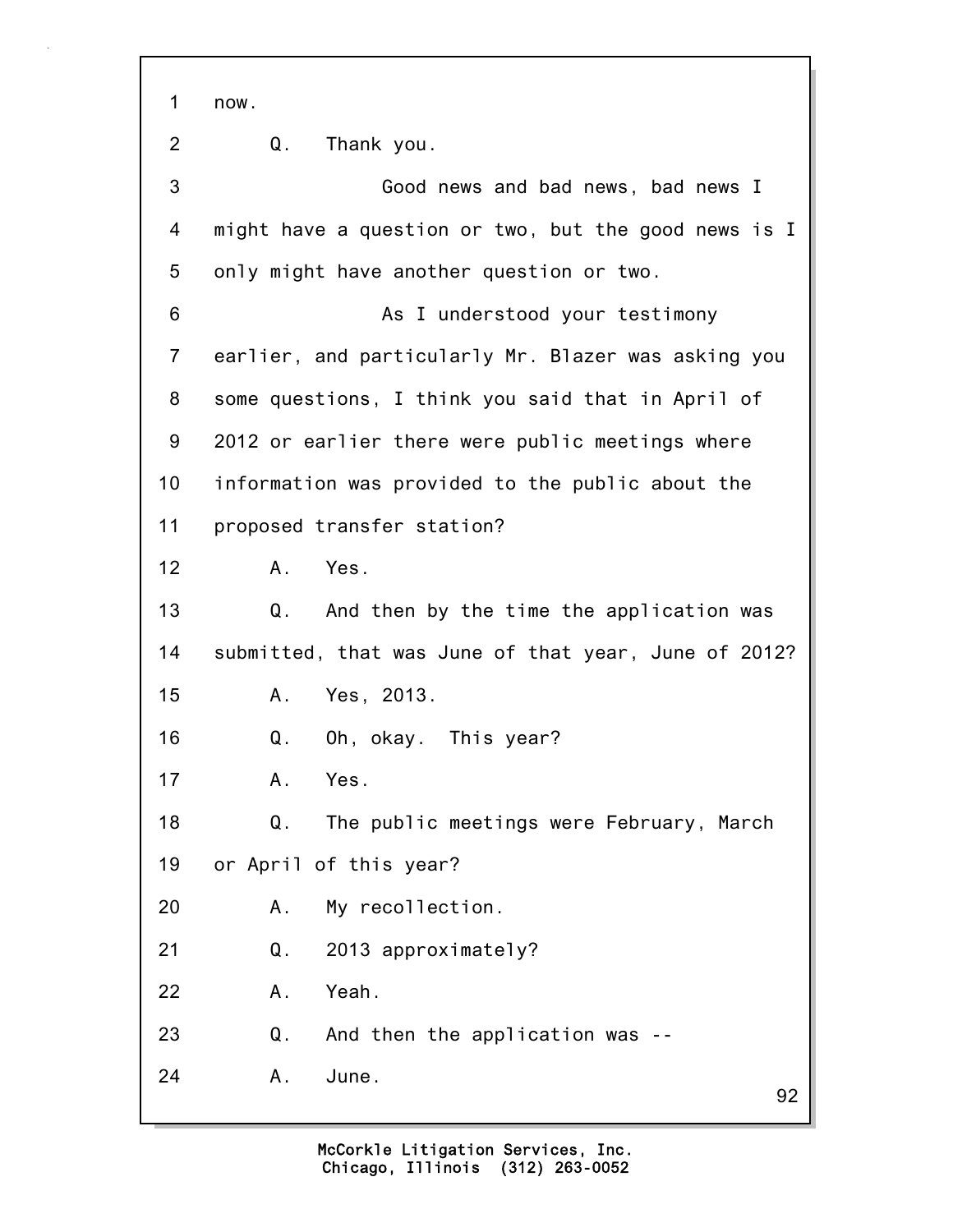93 1 Q. June of this year, 2013? 2 A. Correct. 3 Q. As I understand your testimony, the 4 decision went from operating 4:00 a.m. to 8:00 p.m. 5 Monday through Friday, 4:00 a.m. to noon on 6 Saturday, to 24 hours a day, seven days a week, as 7 far as what would be asked for. My question is, 8 what changed between the informational hearings that 9 the public attended to the submittal of the 10 application? 11 A. We, you know, it's more flexibility, 12 that's all. And I think that the characterization 13 that it's going to be 24/7 all of the time overlooks 14 when we say it's typically not going to do that. 15 What we want to do is be able to respond to the 16 needs of this community. If we get a big snowstorm 17 on Christmas Day and miss two days of pick up, we 18 want to be able to get the garbage away from 19 people's homes, and we're not going to be able to do 20 it possibly in the same time window. 21 Q. Can Groot come up with a list of 22 situations where it might be useful, helpful, 23 necessary not only to Groot, but to the community, 24 when it would be an idea to operate more than, for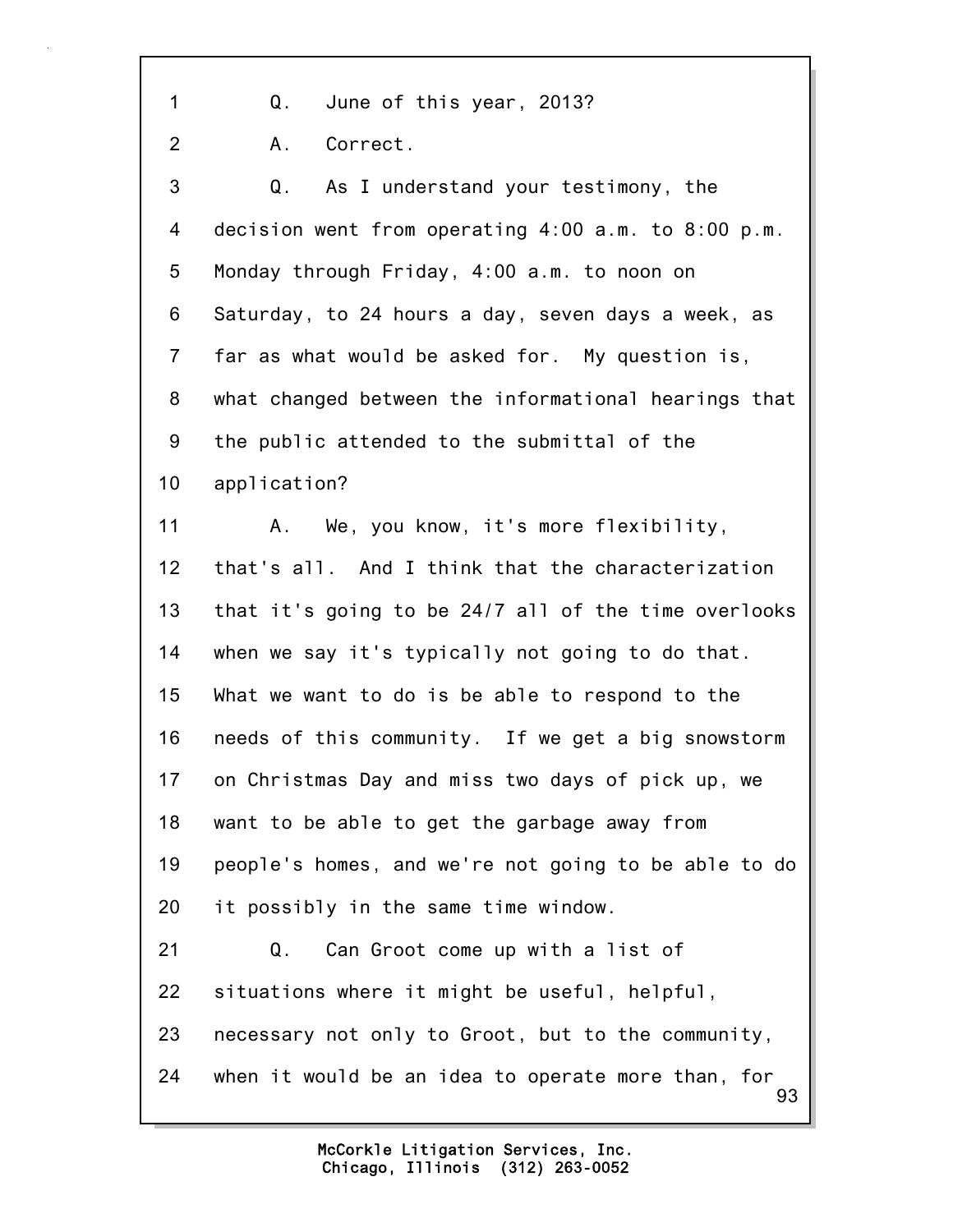| $\mathbf 1$     | example, $6:00$ a.m. to $6:00$ p.m. Monday through         |
|-----------------|------------------------------------------------------------|
| $\overline{2}$  | Friday, 6:00 a.m. to noon on a Saturday?                   |
| 3               | A.<br>Yeah, I could give you a few.                        |
| 4               | Q.<br>Does Groot have enough experience and                |
| 5               | history, including by using its consultants, to come       |
| 6               | up with a list of those situations?                        |
| $\overline{7}$  | A.<br>We could come up with a generic list.                |
| 8               | They have been in business since 1914. We have             |
| 9               | issues of snowstorms, we have issues of traffic            |
| 10 <sub>1</sub> | related construction issues, we have issues of             |
| 11              | special events, we have issues of responding to            |
| 12              | floods in certain areas, tornadoes, any kind of            |
| 13              | extraordinary experience.                                  |
| 14              | Q. Extreme weather?                                        |
| 15              | Extreme weather. It might be, you know,<br>A.,             |
| 16              | the county fair needs all of its stuff pulled              |
| 17              | between 11:00 and 2:00 in the morning because you          |
| 18              | can't go do it in the middle of the day. So there's        |
| 19              | a long list of things that might trip that thing in.       |
| 20              | And you don't know as you sit here today<br>Q.             |
| 21              | whether Groot could or would agree to less than 24/7       |
| 22              | authorization to some hours each day 6:00 a.m. to          |
| 23              | 6:00 p.m. Monday through Friday, 6:00 a.m. to noon         |
| 24              | perhaps on a Saturday, but then with a list of these<br>94 |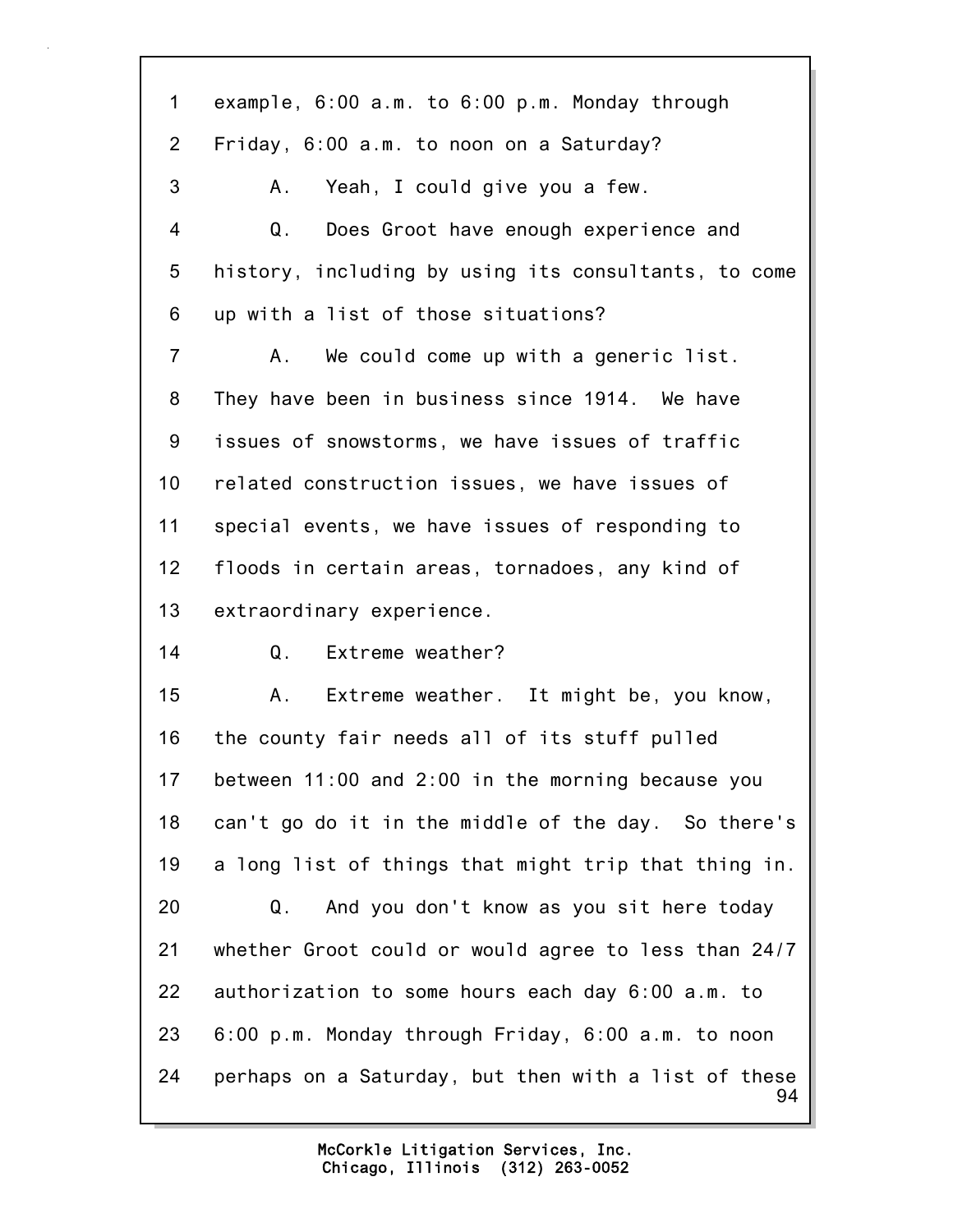95 1 situations when Groot would operate outside of those 2 times frames, you don't know whether Groot would 3 agree to a condition like that, correct? 4 A. Not as I sit here. 5 MR. GROSSMARK: Sir, thank you very much. 6 I appreciate your time. 7 THE WITNESS: You're welcome. 8 MR. HELSTEN: Let's take a dinner break. 9 We will be back at 6:30, starting exactly at 630. 10 Mr. Clark, my guess is now we're the 11 probably not going to put Mr. Werthmann on tonight. 12 I am thinking you're going to drive part of it, but 13 I am assuming Mr. Helsten is going to have some 14 follow-up questions. I know I have a few very short 15 questions, just clarifications. 16 Go ahead, Mr. Clark, you had 17 something to say. 18 MR. CLARK: The Village may --19 HEARING OFFICER LUETKEHANS: An Mr. Sechen 20 too. Let's plan on Mr. Werthmann starting first 21 thing tomorrow. If that helps schedule-wise for 22 everybody and keeps your expert from showing up 23 without any more reason. 24 And, Mr. Helsten, one thing we did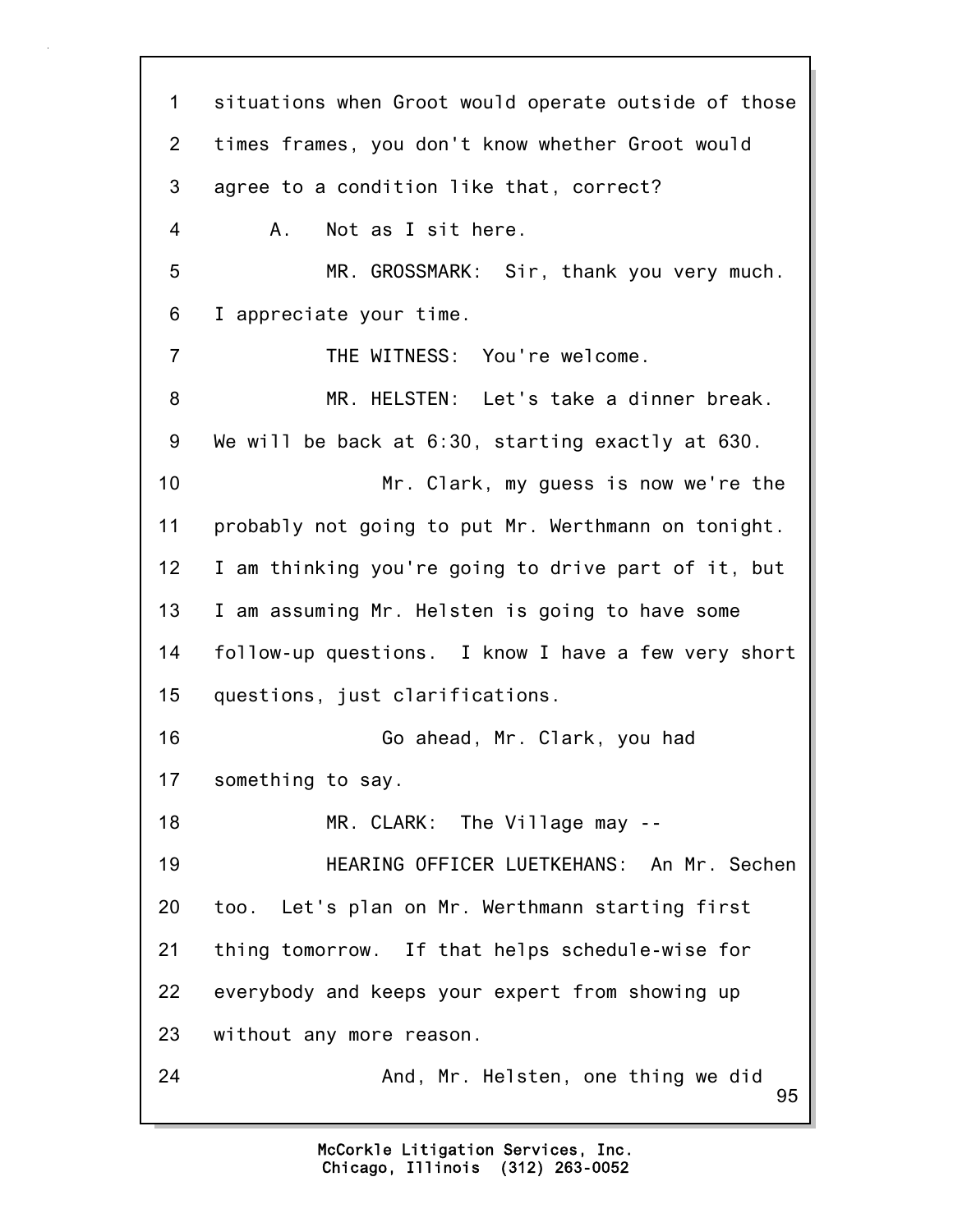| $\mathbf 1$     | talk about, and I will give you a heads up again, is |
|-----------------|------------------------------------------------------|
| $\overline{2}$  | trying to give us -- I don't remember if you were    |
| 3               | here when Mr. Porter was here, trying to give us a   |
| 4               | handle on schedule for tomorrow sometime before we   |
| $5\phantom{.0}$ | leave. You don't have to do it now, but, you know,   |
| 6               | how many you think we may get through, et cetera toe |
| $\overline{7}$  | people can properly prepare.                         |
| 8               | MR. HELSTEN: Sure. That's fair.                      |
| 9               | HEARING OFFICER LUETKEHANS: Thank you.               |
| 10              | See you at 6:30. Thank you very much for your time   |
| 11              | and cooperation.                                     |
| 12              |                                                      |
| 13              | AND FURTHER DEPONENT SAITH NOT                       |
| 14              |                                                      |
| 15              |                                                      |
| 16              |                                                      |
| 17              |                                                      |
| 18              |                                                      |
| 19              |                                                      |
| 20              |                                                      |
| 21              |                                                      |
| 22              |                                                      |
| 23              |                                                      |
| 24              | 96                                                   |
|                 |                                                      |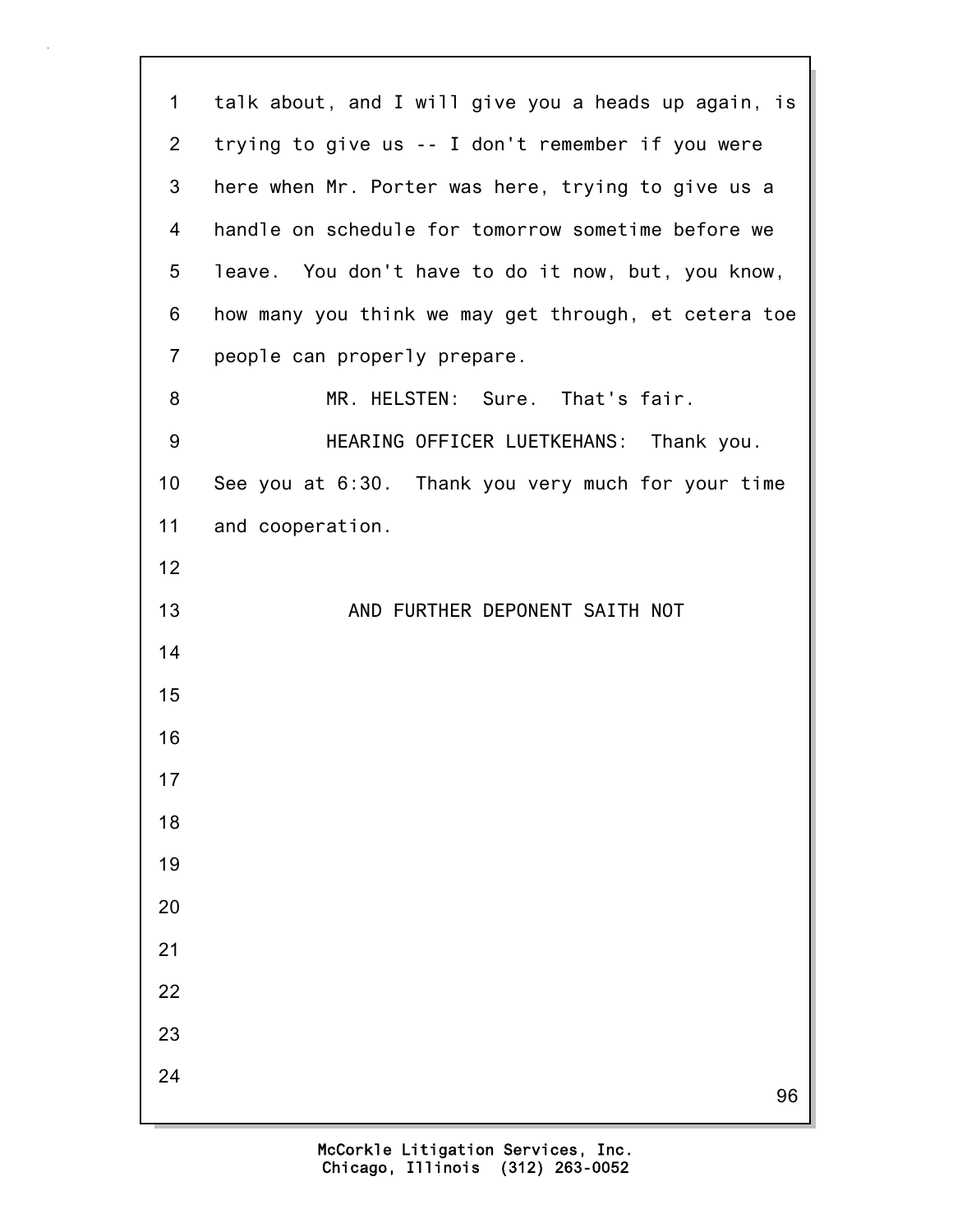97 1 STATE OF ILLINOIS )  $\sim$  SS. 2 COUNTY OF LAKE ) 3 4 Jennifer A. Lang, C.S.R., being first 5 duly sworn says that she is a court reporter doing 6 business in the State of Illinois; and that she 7 reported in shorthand the proceedings of said 8 hearing, and that the foregoing is a true and 9 correct transcript of her shorthand notes so taken 10 as aforesaid, and contains the proceedings given at 11 said hearing. 12 13  $\frac{1}{\sqrt{1-\frac{1}{2}}}$ 14 Certified Shorthand Reporter 15 16 17 18 19 20 21 22 23 24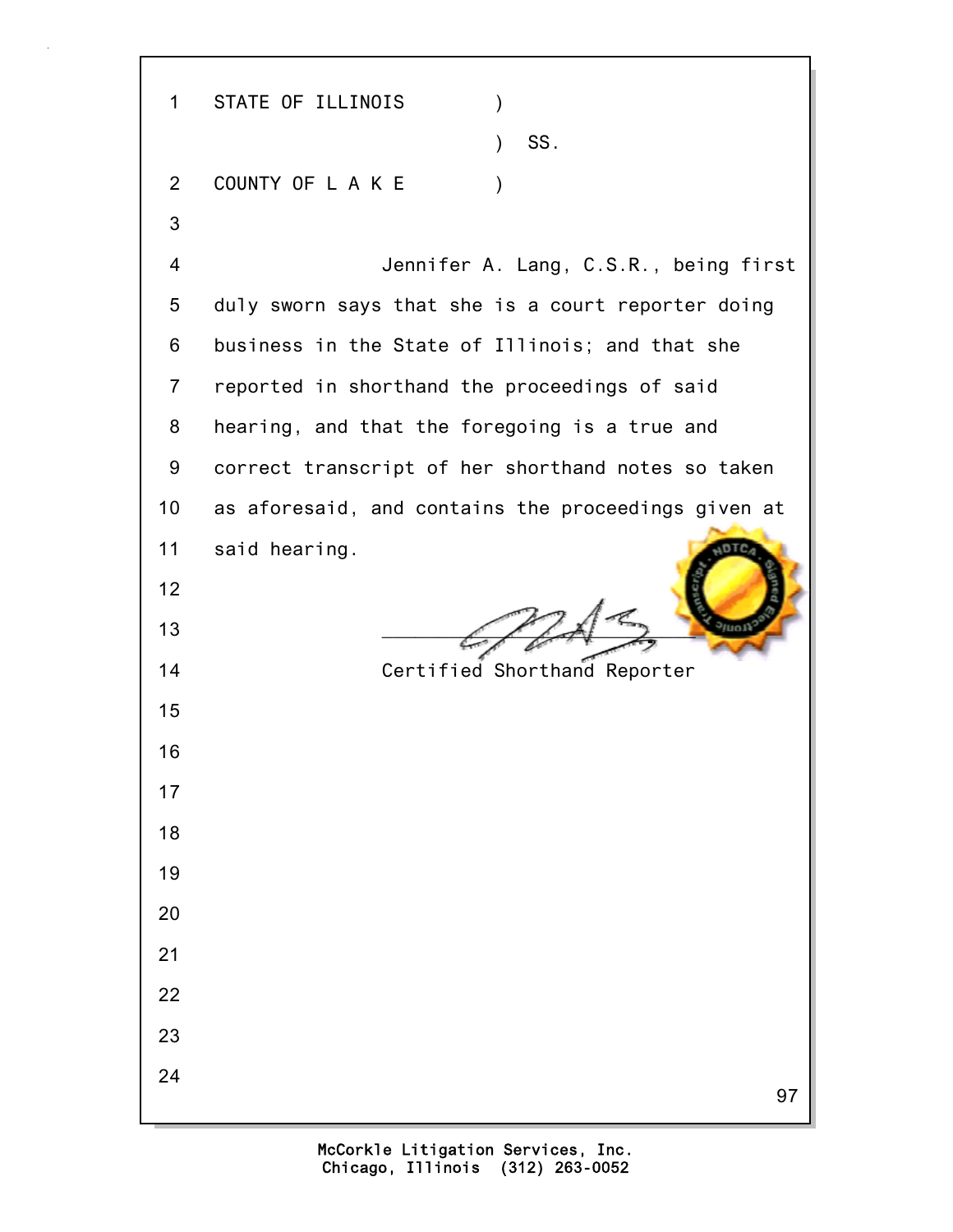15:23 22:15 ability agree  $18:5$  38:6 74:6 able 38:21 60:23  $79:2,19,20$  $93:15, 18, 19$ aboveentitled  $1:11$ abrade agreement  $88.15$  $20:13, 15, 21$ abrasion  $59:7$ abrasive ahead  $50:688:9$ accept air  $11:24$  12:1  $51:4$  56:21  $18:19$   $35:8$  $39:15,21,21$ airentrained  $40:2$   $41:12$  $50:16$ 46:24 47:7 allow 47:12 61:10  $61:14,22$ allowed 68:1,9 73:14  $12:1$  18:3  $77:14$ allows acceptable 19:22 21:10 11:20.22 40:12 alternate  $73:5,6,8,8$  $45:14$ accepted ambient  $37:20$   $38:5$  $22:12$ 43:19 44:19 amend 45:11 62:15  $33:24$  $71:18$  84:19 amendments accenting  $33:21$  $34:16$  41:5 amount  $61:15$  $25:8$  42:2 accommodate  $10:19:33:22$  $36:15$ amounts accounts 42:1 71:15  $32:4.5$  $analogy$ accurate  $50:20$  $22.8$ answer acoustic  $22:16.20.24$  $23.3$ acting  $47:17$  50:7 actual  $3.5$ add  $58:21$ addition 54:21 85:20 answered additional  $21:7$  77:15<br>91:1  $62:3$ additive answers  $56.22$  $36:4$ addresses anticipated  $6:20$   $72:23$  $15:5$ admonish anvil  $2:19.213:8$ adopt 76:19 anybody adopted 49:4 75:10 advantage  $.57:5$ apologize advantages 24:24 68:5  $19:22$ appears advective  $48.23$ applicant aforesaid  $29:13$  $97:10$ application afternoon  $31:9$ agencies  $45:12$ agency  $3:2$ ago

 $75:19$ 

 $90:17.21$ 

 $57:17$ 

 $71:14$ 

 $16:4,5,7$ 

 $48:15,16$ 

 $57:22$ 

 $15:11,15$  $16:9.13.18$  $16:23$   $17:2$  $4:8$  41:15.19  $27:11.24$  $54:18$  68:1  $28:1.5.11.15$  $77:887:9.13$ 28:16 29:2.9  $30:5.17.21$ 87:17.19.22  $88:20.90:8$  $36:17.18$  $37:11, 15, 21$  $38:3,10,24$  $94.2195.3$  $39:3$  40:8 41:21 42:15  $21.829.24$  $48:4.5.10.11$ 66:18 72:21  $51:20.54:23$  $61:964:15$  $23:18.20$  95:16  $65:18$  75:1  $77:783:12$  $83 \cdot 19$   $87 \cdot 1$ 88:24 89:1  $89:21,24$  $90.15$   $92.13$  $92:23.93:10$ applied  $76:20$ apply  $12:15$  65:8 appreciate 26:14 30:2  $95.6$ appropriate  $75:4.82:19$ appropriately  $35:5.82:11$  $84:19$ approval  $1:7$  17:21 40:13 54:17  $47:16$  58:20  $61:9$  72:15  $87:9$ approvals  $33:16$ approve  $16.20$ approved  $6:3$  12:6 14:15  $37:10.15$ approximately  $20:2.21:16$  $24:19:70:1$  $92:21$ 40:4,21 45:9 april  $7:24$  8:11 92:8  $54:22$   $57:8$  $57:1160:23$  $92.19$  $61:1.171:5$ arbitrary 71:8 74:20<br>77:11,16,20  $41:23$ area  $19:15.38:4$  $51:3$ areas 47:19 94:12 arent  $9:23.64.23$ argument  $2:23,24$ 56:4 57:1,21 argumentative  $5:19$  77:3 arrival  $20:5,13$  21:12  $4:22$ 25:23 27:16 asked  $3:8$  7:16 38:9  $28:18$  55:4 68:6 87:2  $90:8$   $91:1$  $93:7$ asking  $3:9$  4:7 12:15  $13:5$  37:11  $38:20.23$  $1:6$  4:13 5:1 49:18 64:1  $5:11, 14, 15$  $65:1969:8$  $6:19$   $7:1,4$ 69:11 92:7  $8:13$   $9:8,23$ aspects  $12:10, 11, 21$  $84:10$  $13:5,7$   $14:22$ assume

23:15 28:24  $44:22$ assuming  $23:21$   $26:4$ <br>78:4 95:13 attachment  $88.914$ attend  $25:24$  29:5 attendant 79:22 80:12.15  $80:19$ attended  $QQ \cdot Q$ audit 34:21 35:2.12  $35:19,21$ audited  $75:19$ auditing  $36:1,7,8$ audits  $34:9, 11, 14, 15$  $34:19$ authority  $1:4$  28:19 37:7 39:10 87:7  $87:22$ authorization  $94:22$ authorized  $28:15$ automatic 73:20,21 74:10  $74:13$ automatically  $6:11$ available 24:14 25:23 average  $38:1$  39:13  $57:4$ aware  $20:15$  21:8 28:15 55:22  $71:22$  $\overline{B}$ back  $2:18:8.13$  $9:10$  10:13  $11:9, 17, 17$ 25:19 46:10  $57:8, 11, 13$  $60:15.89:10$  $91:21$   $95:9$ background 72:5,6 85:13  $85:15$ backlog  $79:1.\overline{6}$ bad 56:15 92:3,3 bag  $83:1$ ballpark  $70:2$ bandwidth  $19:8, 12, 14, 16$  $20:12$ base  $80.6$ based  $3:19$  4:6 42:10  $81:11$ basic  $10:5$ basis  $18:4$  19:5 31:10 38:7  $45:2.2246:4$ 

59:8,9 65:12  $75:7$ bay  $4:19$ bays  $85:17$ beat  $32:3$ behalf  $10:16$   $13:23$  $29:13:30:8$ believe  $3:15$  17:24  $18:865:17$ 67:10 78:19  $90.13$ believed  $24.0$ belt  $65:24$ best  $14:21$   $91:24$ better 56:24 76:4.7 beyond  $22:3,9$ big 48:11 65:9 79:19 93:16 billing  $71:18$ bit.  $32:17,23$   $33:9$  $83:3$ black blade  $56:24$ blazer  $2:13, 14, 21, 22$  $3:22,23$  4:5  $4:16.5:17.22$  $6:78:2.5$  $9:13.16$  10:7  $10:10, 11, 12$  $13:10.12$  $16:3.12$  $19:24$  20:8  $21:5.20$   $23:7$  $29:7.92:7$ hoard  $1:1$  2:19 3:4  $3:16$  11:7  $3.10$   $11.7$ <br>16:19 26:12  $89:16$ bolded  $38 \cdot 4$ bound  $18:24$ boundary  $18:24$  22:4 brand  $56 \cdot 4$ break 24:23 25:5,15  $95:8$ breaking  $24.24$ brian  $2:7$ brief briefly  $20:24$ bring  $35:2$ bringing  $72:10$ brokers  $52:4,9,15$ brought

 $35:5$  44:7 60:19 72:24 brown  $83:1$ brush  $88:9$ bucket  $73:9$ hui 1d  $87.8$ building  $6:13$   $49:7,8$ <br> $60:7$   $65:1.1$  $67:23.24$ bullet  $4:17$  17:8 bushes  $88.14$ business  $94:8$   $97:6$ C  $\mathbf{c}$  $97:4$ call 17:16 25:12  $65:11$ called  $4:2$  56:4 camera 77:23 78:22  $79:5$ cameras  $79:13.14.16$ cans  $73:7$ cant 40:6,21 41:11  $41:14.18$  $46:653:13$  $54:22$  73:14 77:11.16.20 78:17 90:18  $90.20.91.22$  $91:22$   $94:18$ capable  $34:16$   $39:2$ capacity 19:11 20:7  $35:8$  39:2 cart  $73:7$ case 25:13 27:5  $33.10616$ 71:19 89:17 cases  $33:23$ cause  $1:1165:4$ center  $64:5,10$ centimeters  $50:18$ certain 42:21 44:15  $45:2465:6$ 79:18 94:12 certainly  $32:10$ certified  $97.14$ cetera  $26:796:6$ chance  $13:16$ change  $56:23$ changed  $93:8$ 

characteriz..

McCorkle Litigation Services, Inc. Chicago, Illinois (312) 263-0052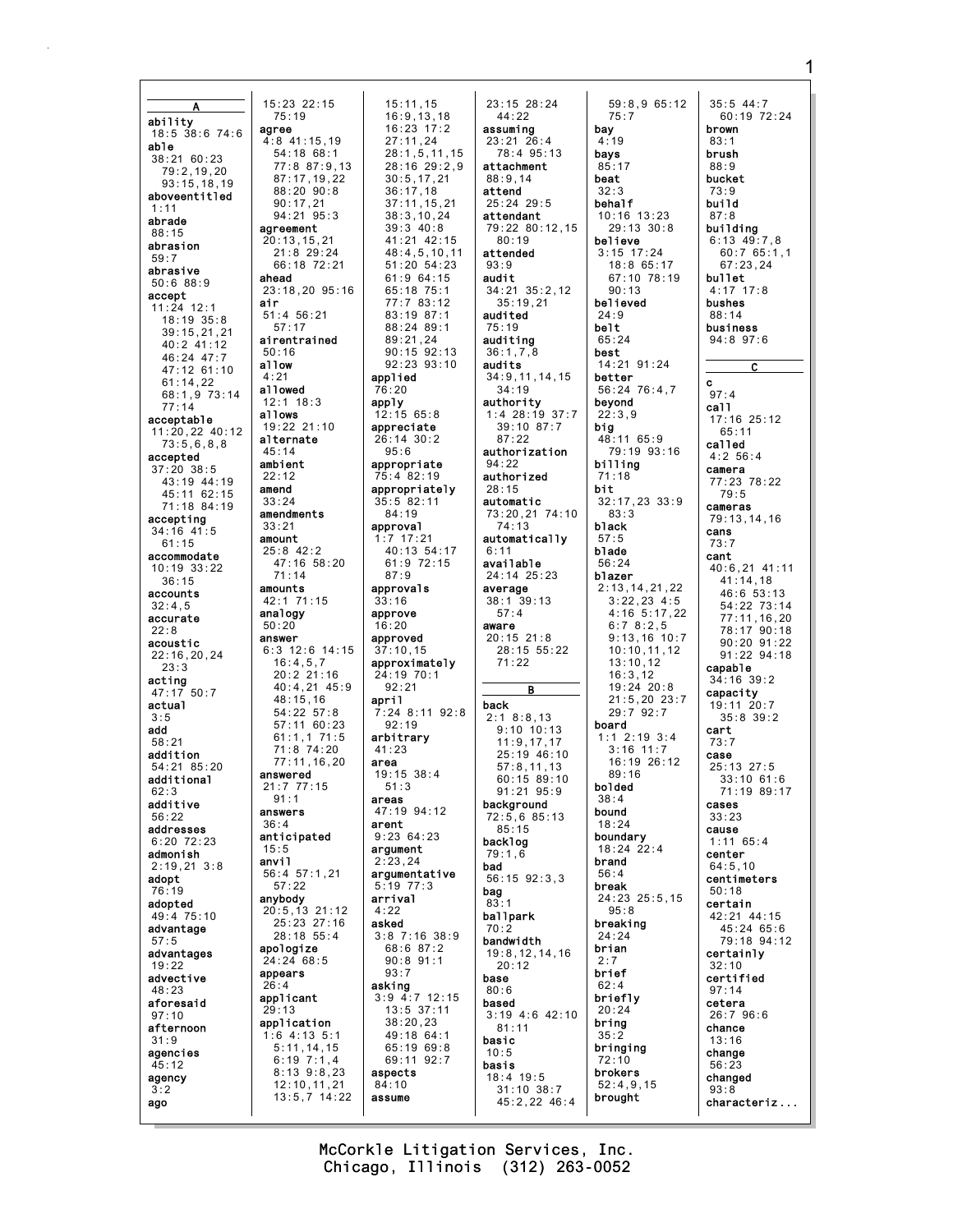7:11 21:19 93:12 charles 9:18 cheap 2:15 checking 46:21 77:8 83:24 checks 72:5,6,8 chicago 19:15 chiming 45:7 chose 87:4 christmas 93:17 circumstances 81:15 citations 48:3 72:9 cite 46:6 citizens 14:15 city 19:8 clarification 27:21 30:6 clarifications 95:15 clarify 30:4 clark 23:10,15 24:5 24:7,16,24 25:2,11,13 26:15,17 95:10,16,18 classroom 83:5 clean 71:4 cleaned 50:11,11 51:16 53:5,9,9,11 53:15,22 60:5,7,17 68:16,17 71:6 85:21 86:9 88:7 cleaning 31:7 54:19 85:16,17 cleanliness 55:6,13 clear 17:9,11 23:3 69:17 70:14 cleared 17:5 clients 26:6 clinging 60:15 close 6:12 67:16,17 closed 4:19 8:24 9:4 12:23 37:1 64:23 65:2 65:10,14,21 66:4 67:2,22 closing 6:20 coating 55:20,24 56:5 56:7,13,14 58:4,7,23

collect 32:24 collection 6:12 59:21 60:4 73:18 collective  $42:10,12$ combination 57:2 come 12:2 18:14 33:1 35:3 42:22 70:5 72:3,4 75:13 93:21 94:5,7 comes 78:14 83:20 coming 17:13 65:21 67:23 78:20 79:10,24 80:1,24 82:12 comma 10:23 comment 2:5,16,22 commercial 11:3,8 32:3,5 commingled 82:8 commit 28:19 40:6,10 40:11,23 41:4,24 53:7 53:13 54:7 54:12 committed 29:21 committees 7:14 committing 29:17 30:8 community 66:14 93:16,23 companies 34:19 35:6,12 company 35:9 comparable 39:17 compatible 64:1 completed 59:21 60:5 completely  $8.22$ complicated 91:18 complied 63:3,6 comply 63:3,6 components 83:24 84:16 compost 64:2 composter 64:5 concert 47:1 78:24 concrete 47:13 48:24 49:1,6,11,11 49:18,19 50:5,16,23 51:5,11 56:7 56:21 57:3 58:10 59:2 concretes 50:24 condition  $95.3$ 5:8 84:8 25:7,21 38:6,19 consider consist 85:18 32:7,15 82:13 constant 59:6 50:5 94:5 contain 83:18 container 74:3 11:12 contains 97:10 58:12 contd 4:4 content contents context  $60.17$ continue continued 16:9 2:14 contract 47:17 contracts 71:16 20:13 7:7,17 control 86:4 controls 61:17 30:22

40:13 41:4,13 54:16,18 68:1 86:2 87:7 88:20 90:9,14,17 conditions conference conservatively 30:11 54:10 consistent consolidating constantly construction 58:24 61:3 62:20 63:8  $63 \cdot 15,20$ 64:11 94:10 consultants 43:14 73:18,19 containers contamination 28:16 73:19 29:2 79:3 16:7 25:9 continuously 52:6,10,17  $53:472:20$ contraction contractors 18:3 52:16 72:16,17 contractual contributed 1:3 4:17 6:18 52:6,7,12,15 cooperation 26:14 96:11 coordinated 80:4 correct correctly  $22.6$ corridor  $61:4$ coughed 52:13 county 97:2 couple 16:11 course courses 83:1 court cover 25:17 cracking 47:19 cracks cradle 43:23 create 5:8 creating 45:14

corporation 6:17 7:9,24 9:19 10:20 11:24 12:3  $13 \cdot 1, 3, 24$ 15:21 17:5 18:11,20 19:1,2 22:17 22:21,22 23:1,2,5 26:9 27:7,8 27:14,15 28:9,10 29:18,19,22 30:18 31:3 33:1,2 34:4 34:17,18 36:8,9 37:3 37:8,13,17 37:23 38:2,7 39:5,6 40:23 41:15 42:3,4 42:18,23 43:20 44:24 46:5 47:5,9 49:8,9,12,20 52:19,21 53:2 55:12 55:14 59:19 60:21,22 61:12 64:16 66:7 68:11 68:12 69:13 69:20 70:21 73:16,20 74:4 76:5,24 81:2,6,7,9 81:10 82:15 82:16,20,21 85:18,22 86:13,19 87:24 89:22 90:1,5 93:2 95:3 97:9 4:23 6:14 9:1 7:4,14,23 8:11 19:9,9 20:22 21:18 61:20 61:21,24 62:1,6 66:19 73:22 94:16 19:21 75:22 24:6 57:8 97:5 50:24 51:1 creation 45:14 creek 8:3,6 criminal 72:5 criteria 29:16 55:8 crossexamin ... 3:22 4:4 23:16 26:23 curiosity 81:17 current 7:17,22 8:9,10 currently 19:12 25:22 customer 18:9 35:2 80:2 80:6 customers 17:23 34:16 36:15 cut 3:11 D daily 38:7 59:8,9 65:12 88:11 89:5 90:9 darkens 57:6 data 76:5,7 day  $1:11$  3:13 4:20 10:18 15:20 15:24 16:20 17:5,10,15 18:1,2,13 23:19 36:18 36:21,22  $37 \cdot 20$ , 24 38:5,10,11 38:14,20,22 39:2,5,11,14 39:16,22 41:6 42:1 57:4 65:3 66:12,20 68:10,13 69:1,4,17 70:18,19 71:10 75:20 77:9 78:4 83:20 85:18 86:22 93:6 93:17 94:18 94:22 days 10:18 15:20,24 16:11,20 18:11,20 36:21,22 37:17 39:22 67:15 78:4 87:11 93:6 93:17 deal 20:2 21:9 26:2 debris  $60:20$  61:3 62:20 63:8 63:15,20 64:12 88:15 decades 47:2 49:24 decide 54:14 86:17,20 87:3

decided 54:5 70:18 decimal 49:21 50:1 51:12 decimals  $50:4$ decision 6:3 67:18,19  $93 \cdot 4$ deep 51:7,10 defined 88:23 defines 88:21,22 definitively  $20.6$ degree 38:15 65:6 79:18 deliver 11:5 delivered 31:15 44:1 deliveries 10:20 12:8,19 12:24 demolition 64:12 demonstrated 38:24 41:20 47:1 denied 5:24 departure 4:22 depending 67:3 86:15 depends 37:9 86:2,11 deponent 96:13 describe 11:7 described 90:11 describing  $14 \cdot 10$  83 $\cdot 4$ design 27:12 29:15 46:23 47:19 50:15 56:24 58:14 88:1 designated 52:11 designed 45:17,19 46:24 47:6,11,18 51:2 56:12 59:13 desk  $26.8$ despite 45:20 detector 81:23 detergent 54:1 60:11 determined 75:2 develop 27:11 62:5 91:4 developed 42:5 device 89:18 devin 4:1 dictate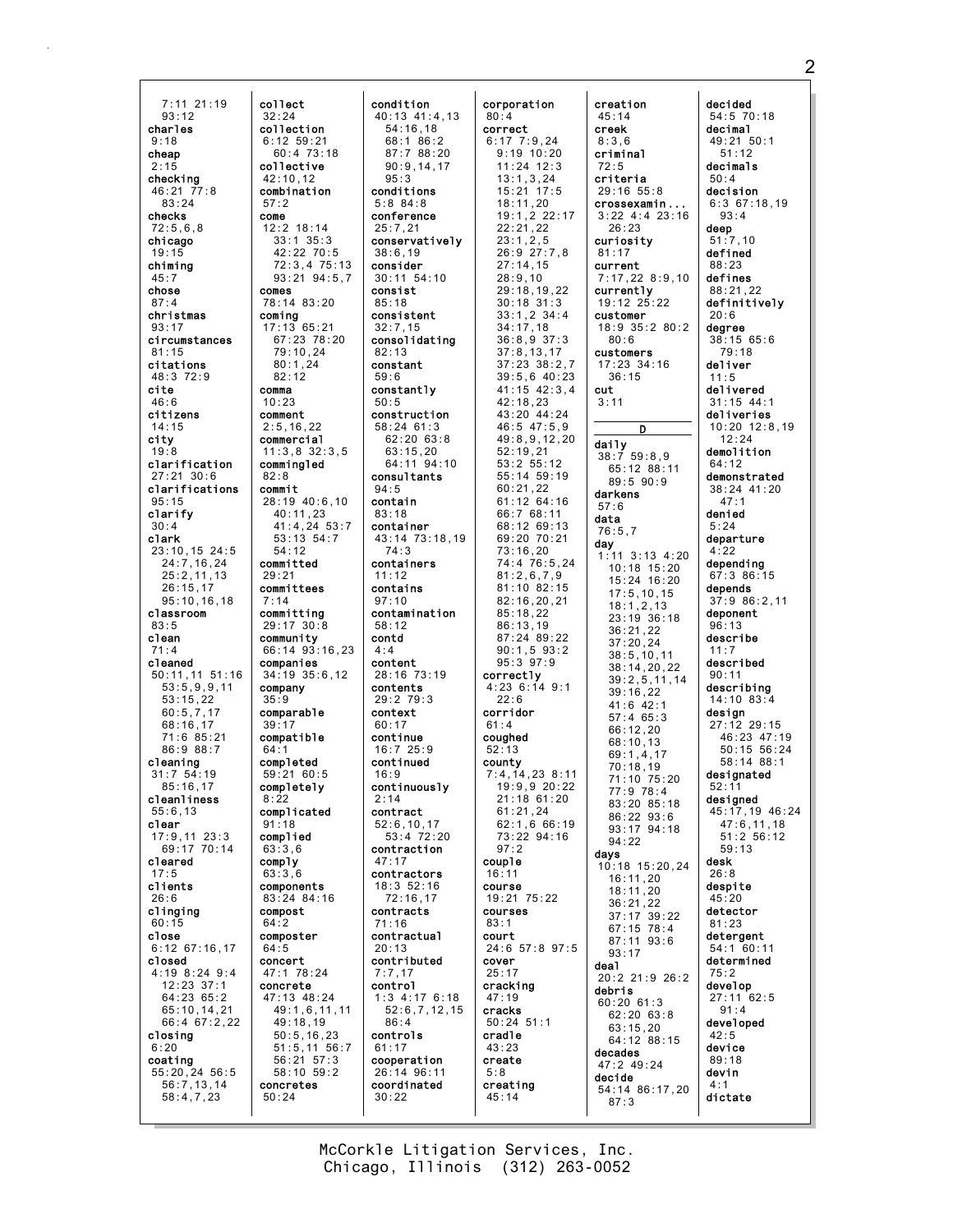$84:2$ dictated  $67:18$ didnt  $14:6$  15:22  $16:8$  27:24  $32.13$  52.13  $57:966:23$ 75:21 77:17  $89.3$ different  $7:1$  17:14  $19:23.37:22$ differently 39:19 63:24 difficult  $63:11$ dinner  $95:8$ direct  $16:4$  17:17 door disagree  $1:19$  59:4 doors disasters discharged disclosed discuss 12:18,20 30:14 discussing  $46:9$ discussion doubt  $5:2$  12:22 disinfectant dozen 54:3 60:11  $86:3,18$ draft 87:10 88:17 display drafting  $2:12$ disposal drawings  $7:12,12$  43:14  $45:14$  73:2 drive dispose  $73:11$ driver disposed  $19:7$ disregarded  $2:21$ drivers distant  $19:10$ distributed  $26.11$ document drivethrough  $8:10$  13:20 duly<br> $4:297:5$ doesnt  $31:18$  55:6 65:8 66:15 dumping  $76.789.67$ doing  $3:15$  14:14  $35:12,19$  $36:10.57:4$  $97:5$ dollar  $21:11$ dont е  $3:15$  7:19 8:1  $9:9 10:2,5$ earlier  $12.4.20$ 15:18 16:22 18:4,15 19:4 easv  $20:5,11,17$ 22:11 23:24 eco 24:23 32:4  $32:19.21$ edge<br>25:12 65:13  $33:6$  40:5,18  $41:2$  45:21 editorial  $46:3,3,4$  $47:2,23,24$ educational

 $48:9.15$ 

 $52:24$   $53:3$ 

 $60:24$  62:11

 $62:2463:9$ 

 $63.11646$ 

 $64:2165:16$ 

65:16 66:23

 $66.24 67.10$ 

 $67:1869:14$ 

69:24 73:21<br>75:15 76:6

 $85:7,10,14$ 

86:7 87:15

 $87:17,19,21$ 

 $90:18.21.24$ 

 $94:20$   $95:2$ 

 $4:195:4.6.9$ 

 $12:18,23$ 

 $65:14,20$ 

 $67:17.22$ 

 $3:4.7$ 

 $25:23$ 

 $28:12$ 

7 : 7

 $R \cdot R$ 

 $95:12$ 

 $81:1$ 

 $65:11$ 

 $72.0$ 

 $68:5$ 

 $97:2$ 

 $72:2$ 

 $2:16$ 

 $64:5.10$ 

dumpster

 $46 \cdot 15$ 

11:10 44:7

duplicating

Е

 $74:680:18$ 

 $31:11.15.17$ 

 $73:13.16$ 

 $80:883:7$ 

 $65:2,3,6,9$ 

 $67:2,11,16$ 

 $96:2.5$ 

 $66:4$ 

 $54:9$   $55:3$ 

 $85:12.15$  $51:19:52:22$ effect  $39:9$ eighthour  $31:12$ either  $5:8$  33:24  $48:10$  60:15  $78.1$ **Alsas**  $6:5$ emergency  $37:6$ emitted  $22:3$ employee  $77:22$ 89:13 90:13 employees  $27:13$  47:3 78:24 79:9 82:22 83:10  $84:3.23$ empties  $73:18$  $6:11,21$  8:24 empty  $9:4,11,22,24$  $74:3$ enclosed  $10:3,6$  12:7  $8:22$  $13:2,6$  64:23 encourage  $14:19.20$ enduse  $64:8$ engineer  $30:777:1$ 89:14 90:4 engineering  $22:16, 20, 24$  $23:4,4$ enter  $6:13$  71:15 entered  $20:22$ enterina  $64:24$ entire  $69:4$ entirely  $59:4$ entrainment  $56:22$   $57:15.16$  $57:17$  $71:21 \quad 73:4.4$ environment  $47:3$   $49:7$  $59:15.76:12$ envision  $16.9$ envisioned  $27:23$ equipment  $84.11$ equipped  $6:10$ especially  $35:365:$ essentially  $47:21$ established  $22:14$  $et$ 26:7 96:6 evening 2:18 14:9 33:9  $23:23$   $24:15$  $55:16$   $92:7.9$ events  $94:11$ eventually 83:17 84:1 everybody  $3:16$  21:18  $25:5$   $95:22$ evidence  $2:20$  3:19

 $40:18,22$  $41:2.16.22$  $41:23$ exact  $64:1$ exactly  $15:14$  25:16  $95:9$ exam  $17:17$ examined  $4:3$ example 39:23 43:21  $80:3$  94:1 examples 46:11,16 82:17 excavator  $82:14$ exceeded  $76:15$ exceeds  $76:9.10$ exception  $19:9 34:7$ excuse  $24:1$ exhibit  $8:3,6$  13:11,14  $13:14$ exist  $45:18$ exiting  $60:6$ expansion  $47:17$ expect  $18:13$ expectation 45:17 expected  $23:19$ experience 42:10.12 43:24  $45:6,10$  46:6 75:18 90:4  $94:4.13$ experiencing  $5.7$ expert  $9:20,21$  22:19<br>22:23 24:7  $24:10.13$  $26.16.48.10$ 74:16 95:22 experts  $9:18$  25:12 exports  $19:10$ extinguisher  $84:9$ extraordinary  $94:13$ extreme  $94:14,15$ F facilities 34:15,20 47:23  $61:22$   $65:12$ 72:11 75:18 facility  $1:3$  11:20,24  $14:16, 18$  $15:19.23$  $18:14$  22:4  $22:10,16$  $27:12$  37:16 38:13,13,18<br>44:19 45:12  $45:16$   $46:23$ 

49:15 50:15  $51:1$   $55:10$  $56:12$   $57:6$  $59:14$  60:14  $61:4$  64:2.12 68:10 71:21  $75:19$  76:1  $77:2278:18$  $80:183:5.8$  $83 \cdot 10 85 \cdot 7$ fact  $2:14$  24:22  $57:10$ factories  $11:21$ factory  $11:18,19$ facts  $3:14$ factual  $28:24$ fair  $7:10$  30:2  $94:16$   $96:8$ fairly  $67:19$   $72:2$ fall  $60:21,21$ familiar  $10:3$  20:21 familiarity  $71:16$ far  $23:22$  39:4 63:2,22 76:9 76:10 83:21  $93:7$ february 13:23 16:17  $92:18$ field  $22:20.2490:5$ file  $16:18$ filed  $16:11.13$ financial  $18:5$   $71:18$ find  $5:1$  9:7 12:10  $24:13$   $43:9$  $48:756:20$ 75:21 84:7 fine  $77:18$ finish  $20.2$ fire 81:21 84:4,9 firm 28:9 30:16.20  $33:15$   $34:2$  $42.17$ first  $4:2$  31:12 72:15 95:20  $97:4$ firstin  $70:23$ firstout  $70:23$ five 70:14,19 71:1  $86:15$  91:8  $91:24$ flake  $56:17$ flat  $50:10$ fleet 52:20 80:7

flexibility  $10:19$   $11:5$ 61:17 93:11 f1oods  $94:12$ floor  $8:19$  17:4.9  $43:744:8$  $47:5,6,9,11$ 47:21 49:23  $50:10.14.16$  $51:9,955:19$  $56:8.10.10$  $56:14$   $58:12$  $58:13.19$  $59:6.8.9.14$ 59:16 68:10  $68.14$  15 20  $69:4,18,19$  $70:6,9,10,12$  $70:19.71:4.6$  $71:985:16$  $87:12$ floors  $55:2388:1,7$  $88:10$ f1ow  $48:23$ focused folks  $30:19$ follow 23:16 62:17,19 followed 62:16,19 65:15 following  $66:12$ follows followup  $95:14$ force  $51:1$ forces  $50:6$  53:20 foregoing  $97:8$ foreman  $36:985:8.10$ form  $58:19$ forth  $18.791.21$ found  $75:22$ foundations  $49:6$ four  $16.15.1772:13$ 86:15 91:7  $91:10, 14, 23$ frame  $67:6$ frames  $95:2$ frequency  $86:18,23$ frequent 77:8 86:23  $87.10$ frequently  $36:6$   $51:18$ 78:5 86:10 friday  $15:7$  31:2  $39:16,24$  $40:15$   $41:6$  $42:1,7$  93:5  $94:2,23$ front

McCorkle Litigation Services, Inc. Chicago, Illinois (312) 263-0052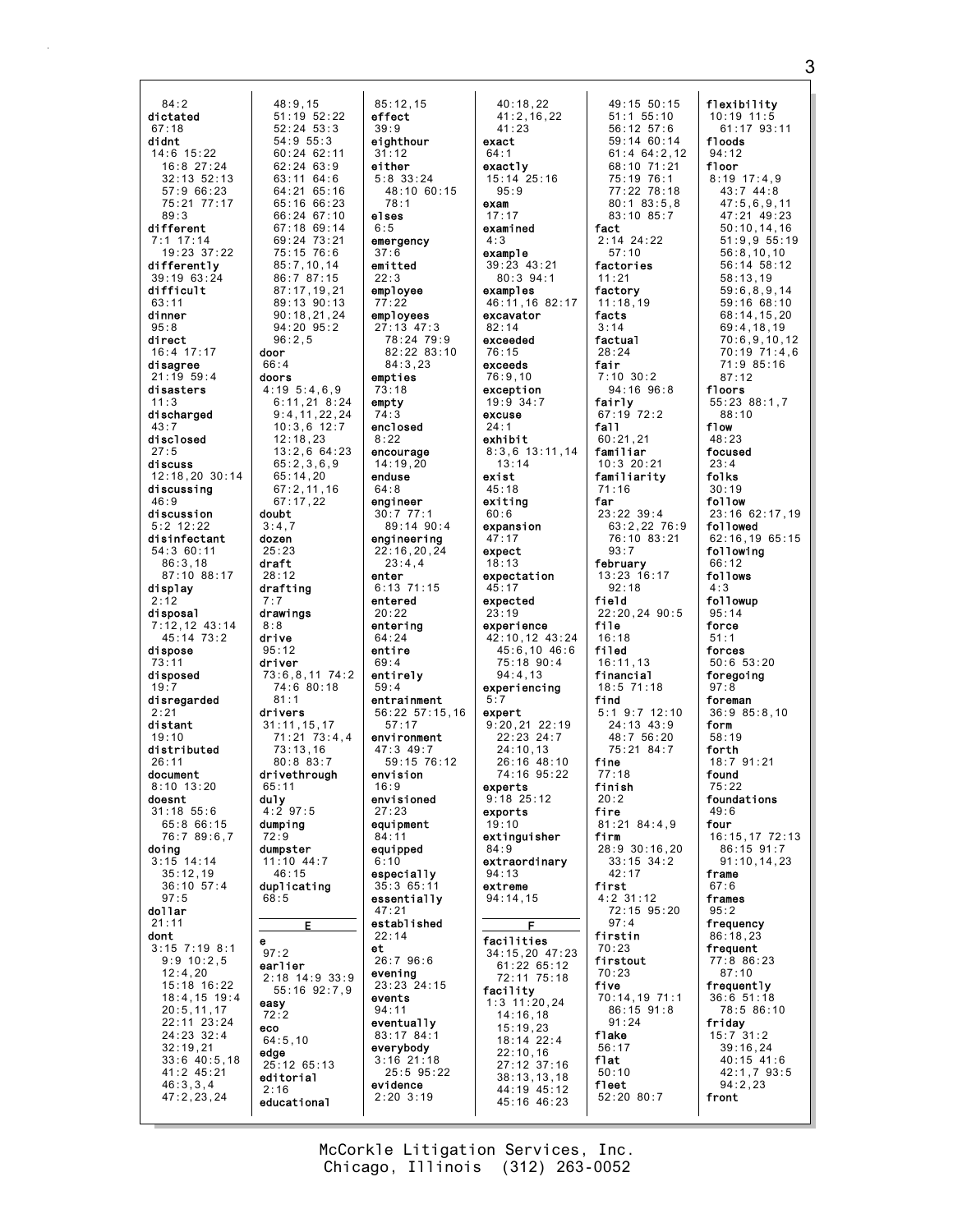78:9 80:5 63:7 66:21 74:17 77:23  $82:13$ functions 78:17.21  $79:2.2080:9$  $78:11$ further 82:6 83:9,11  $23:18.20.57:15$  $83:13.14$  $84:13$   $85:4$  $96.13$ future  $85:11.24$  $62:4$ 86:22 91:12  $93:13,14,19$  $95:11.12.13$  $\overline{\mathbf{G}}$ good gallon  $3:15$  45:13 43:12,13 44:3  $56:21$  61:1 garbage 76:8 78:14  $4:9$   $21:10$   $59:8$  $80:5.682:9$  $73:782:9$  $92:3.4$  $93:18$ granted gate  $60:15$ gratuitously general  $2:17$ 14:17 78:23 grave  $84:3$ 43:24 generally great  $31:16$  53:16  $60:24$ 67:17 85:14 grit generate .<br>88:16  $7:12,2088:6$ groot denerated  $1:79:310:16$  $44:13$ 13:23 19:12 deneration  $21:9.1027:5$ 7:15,21 44:12  $27:13,16,21$ generic  $28:1, 12, 14$  $28:19,19$ aettina  $29:14.17$ 12:24 58:13  $30:8,13$ aive  $33:15$   $34:11$ 43:21 94:3  $35:13,16,18$  $96:1,2,3$  $35:24$   $36:1,8$ aiven 36:12 38:20  $2:8$  24:21 25:7  $39:3, 15, 20$  $25.24$   $38.14$  $40:11.23$  $85:297:10$  $41:4, 15, 19$ gloves  $41:24$   $42:19$  $84.15$  $51:22.24$ go  $52:5.6.7.10$ 8:13 9:10 17:1  $52:17.20$  $17.920.10$  $53:4.854:7$ 23:12 26:19  $54.11$  18 28:12 32:24  $56:6.1061:2$  $47:20$   $49:10$  $61:9,22$ 49:11.18  $62:16$   $63:2$  $51:3,4,11$  $67:21.68:1$ 55:7 62:9.12  $69.116$  $62:13,14$  $70:16$  77:8  $64.2358$  $77:14.83:6.9$ 66:15 69:18  $85 \cdot 4686 \cdot 17$  $73:3,12$  $87:888:20$  $80:12.19$  $90:8$   $93:21$  $81:17$   $83:22$  $93.23$   $94.4$ 94:18 95:16 94:21 95:1.2 goal groots  $65:12$ 20:15 22:15 goes  $29:20.37:19$  $21:260:7$ 52:24 64:19 66:16 67:6 grossmark 73:17 74:7 ,<br>23:10,14,14 aoina  $24:18,20$  $3:3$  6:8 12:7  $26:20, 22, 24$  $15:23$   $16:18$ 27:1,20 28:3  $16:19$  17:12  $30:1,9.15$ 17:16 18:19 48:14,19,20  $18:24$  19:6 58:2 64:17  $20:3,4,10,11$ 74:21,22,23  $23:22$  24:9  $77:6, 17, 19$  $26:20$  31:8  $91:3.95:5$  $35:745:7$ grounds 47:13 50:13 -<br>83:21  $51:1$   $52:20$ groundwater 55:4,11,19<br>57:7 59:9 .<br>47:24 quess  $61:2.15$  62:5

 $12:4$  32:19  $35:4$  38:16 46:10 95:10 auessina  $69:23$  $guy$ <sub>80:8</sub> half  $24:20$  36:22  $60:270:9,10$ handed  $8:6,14$  13:13 handle  $23:17$  39:2  $96:4$ handled  $14.21$ hanging  $60:20$ happen  $17:12$  46:19.19 46:20 49:14 happening  $51:3$  78:11 happens hard  $53.21$ hardened  $56:3$ harm  $65:5$ hau1  $52:10$ hauler  $32:22$   $72:9.23$ haulers  $31:22$   $32:7.11$  $32.16$  71.15  $72:14.17$ hazardous 43:22,23.24  $44:1.10.11$ 44:16,17,18  $45:4.10.23$  $46:1.17$ head  $3:1$  18:16 29:23 38:22 47:16 48:7  $50.7$ heads  $96:1$ health 34:18 35:10  $45:1955:7$  $84:10$ hear 32:13 37:22,22  $52:14$   $77:17$ heard 18:23 44:3 hearing  $1:11 \quad 2:1,3,6$  $2:11, 13, 19$  $2:24$  3:3  $5:17,20,23$  $8:2,4$  10:8,9 13:11 16:3,6  $19:24$  20:1  $21:3,14$   $23:8$  $23:9$  24:1.4 24:12.17.21  $25:4.19$  26:9 26:13,18<br>27:17 28:21  $29:5.57:10$  $57:12,14,18$  $57:21.24$ 

64:9,13 77:4  $77:15.18$  $91:295:19$  $96:9$   $97:8.11$ hearings  $39:793:8$ help 28:5 33:24 42:14 57:15 helpful  $93:22$ helping  $7:11,14,20$ helps 78:23 95:21 helsten  $2:9,11$  4:14,15  $9:13.15$  16:5  $21:1,13$ 23:21 24:1  $26:5,6,9$ 27:20 29:23  $30:1, 10$  45:7  $46.848.12$ 48:18 74:20 77:3 91:1  $95:8,13,24$  $96:8$ heres  $10:16$  55:9  $69:13$ hes  $9:24$  10:2.4  $16:5$ high  $5:76:1047:13$ history  $94:5$ hit  $91:13$ hold  $48:15$  59:22  $84.5$ holidavs  $37:2,5,8,13$ <br>40:17 homes  $93:19$ honest  $63:10$ honestlv  $7:16$ hooks  $73.17$ hopefully  $25:13$ host  $66:1867:9$ hour  $1:12$  24:20  $32:5$ hours  $4:20$  5:2 6:13  $6:16$  10:17  $10:17$   $11:6$  $15:3,6,13,14$  $15:20, 24$  $16:2.9.20.24$  $36:21$  39:21 39:22 68:10  $68.13.69.1$ 69:17 70:17 70:19 71:1 71:10 78:3 83:20 93:6  $94:22$ house 78:1 79:23 household 44:10,18 45:10 hundred

 $18:16$ hundredth  $51:13$ idea 16:17 50:13  $56 \cdot 15$  18  $73:15.80:5$  $93:24$ identical  $15:10$ identified  $15:13$ identify  $46:22$ iepa  $12:13.14$ illegal illinois 49:4 97:1.6 im  $3:3$  13:5 46:17 48:10 71:3  $73:16$ imagination imagine  $83.7$ immediately  $25:6$ importantly  $46:23$ impression  $39:11$ improve  $58:4$ improvements 16:10 46:22 inappropriate  $72:10$ inch  $49:22$  50:2.4 inches 47:14 49:22  $59:17.17$ include  $8:7$  71:20 includes  $43:1.3$ including  $28:5, 16$  37:12 37:12 42:17  $49.694.5$ incoming inconsistency  $7:4$ inconsistent  $32:10$ incorporated  $58:13$ incorrect  $50:21$ increase  $38:756:18$  $58:4$ independent individual  $38.11$ individuals  $27:9$ industries  $1:7$ influx  $26:2$ information  $14:18.21.39:8$  $57:9$   $71:18$ 

71:19 74:24<br>81:11,16 83:4 86:21  $92:10$ informational  $93:8$ infused  $56:17$ inhouse  $85.4$ input  $91:19$ inquire  $80:10$ inside  $14:21$   $49:7$ inspecting 18:10 60:13 inspection  $79:15.1$ inspections  $75:21$ instructed  $81:5$ instructions  $73:10$ insurance  $34:19$   $35:9$ intended  $23:2469:3$ intent  $16:169:6$ intention  $9:4$ interchange...  $72:19$ intruding  $50:23$ intrusion 49:5,15,17  $50:21$ involved  $14:5$  20:18  $34:2$   $35:23$  $36:563:14$ 66:14 67:9 involves  $71:16$ ipa  $47:22$  50:14 isnt  $9:3$ issue  $13:8$  23:4 24:5  $62:2.472:14$  $72.23$ issues 65:5,7 94:9,9 94:10,10,11 items 79:19.21 jennifer  $1:23$  97:4 job  $45:13$ joints  $47:17$ june 16:14 92:14,14  $92:24$   $93:1$  $\mathbf k$  $97:2$ keep  $3:14$  8:23  $24:23$   $25:13$ 32:16 67:22

McCorkle Litigation Services, Inc. Chicago, Illinois (312) 263-0052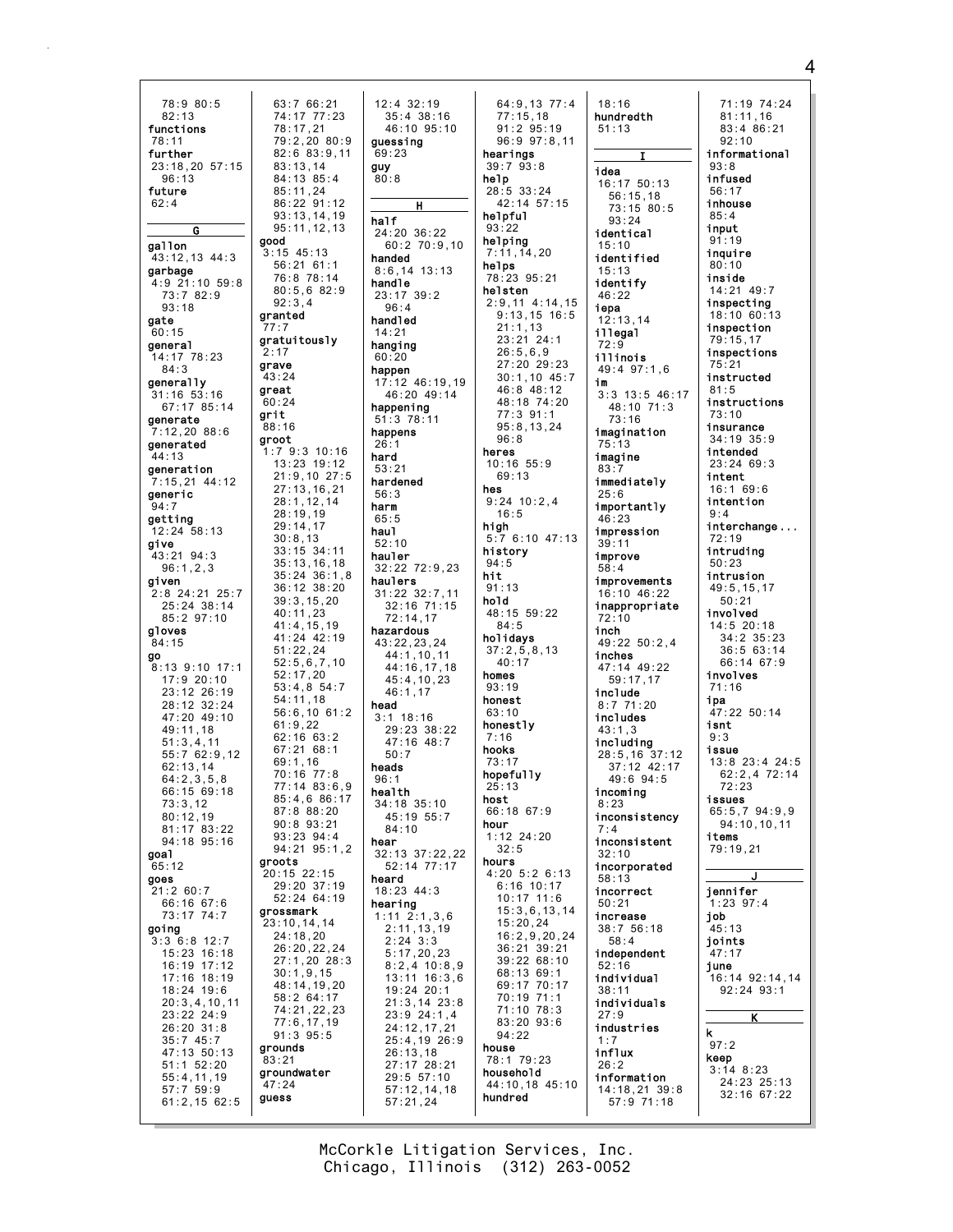| keeping                         | $61:22$ 62:6,8             | 18:740:17                        | 23:9 24:4,12                    | 68:8,14                         | missed                           |
|---------------------------------|----------------------------|----------------------------------|---------------------------------|---------------------------------|----------------------------------|
| 9:465:14,20                     | 62:19,20                   | 72:13                            | 24:17,21                        | 72:10,24                        | $3:13$ $72:15$                   |
| 66:4                            | 63:5, 8, 16, 21            | literally                        | 25:4.19                         | 75:4 81:22                      | mistake                          |
| keeps                           | 64:2, 4, 6, 20             | 71:1                             | 26:13,18                        | 82:1,14                         | 88:2,3,5                         |
| 23:22 95:22<br>kind             | 66:7 82:5,6                | litigated<br>91:20               | 57:12,14,18<br>57:21.24         | 84:19,22<br>85:1                | mixed<br>54:2                    |
| $2:22$ 10:5                     | landscaping<br>8:18        | litter                           | 64:9,13 77:4                    | math                            | monday                           |
| 23:19,22                        | lang                       | 5:860:14,20                      | 77:15,18                        | 38:21                           | $15:6$ 31:2                      |
| 27:17 28:23                     | $1:23$ 97:4                | 65:5,8,8                         | $91:2$ $95:19$                  | matter                          | 39:16,24                         |
| $84:14$ $88:6$                  | lannert                    | 67:3 83:22                       | 96:9                            | 18:957:10                       | 40:15 41:6                       |
| 88:18 90:17                     | 27:6                       | little                           | lunch                           | maximum                         | 42:1,6 93:5                      |
| 94:12                           | large                      | $3:7$ 15:12                      | 32:5                            | $39:5,9$ 41:9                   | 94:1,23                          |
| know                            | 75:23                      | $17:18$ 23:18                    | lunchroom                       | mcgillin                        | monitor                          |
| $3:16$ $9:21$ $10:2$            | latest                     | 23:20 32:17                      | 11:21                           | 9:18                            | 74:7 79:24                       |
| $15:22$ $18:23$                 | 7:8                        | $32:23$ $33:9$                   |                                 | mean                            | 82:10                            |
| 19:4 20:11<br>23:17 24:23       | 1 aw<br>44:21 45:1         | $57:15$ $71:13$<br>83:3          | M                               | $11:8$ 31:18<br>$33:19$ $47:12$ | monitored<br>82:18               |
| 27:4.16                         | 46:7 76:18                 | live                             | m                               | 48:22 55:7                      | monitoring                       |
| 28:18 29:1                      | lawyer                     | 54:18                            | $1:12$ $4:20,20$                | 60:8,10                         | 77:23                            |
| $32:21$ $35:1,6$                | 44:22,23                   | 1oad                             | 5:36:17,17                      | 63:12 68:17                     | months                           |
| 36:11,13                        | lawyers                    | $17:24$ $18:2$                   | 12:23,23<br>$13:2,6$ 15:6       | 76:7 79:18                      | $15:23$ $16:15,18$               |
| 39:12,13,15                     | $2:23$ 3:6 91:11           | 31:5, 12, 13                     | 15:6,7,7                        | 89:12                           | 86:13,15,15                      |
| 39:20 40:1,5                    | 91:14,15,17                | 46:21 71:7                       | 31:2,2,3,4,4                    | means                           | moose                            |
| 40:18 42:6                      | layout                     | 80:583:23                        | 31:6,8,9,13                     | 60:13,18 89:17                  | $3:22$ 4:1,6 6:2                 |
| 43:5 44:22                      | 71:23 72:1.2               | 84:6.7                           | 31:14,21,22                     | measures<br>34:18               | $6:23$ $7:16$                    |
| 45:2,21 46:3                    | lead<br>30:7,16            | loaded<br>73:23                  | 32:2,8,14,16                    |                                 | $9:3,17$ 13:13                   |
| 46:3,4,6,11<br>48:9 51:19       | leave                      | loader                           | $32:22$ $33:3,4$                | mechanical<br>88:11,12 89:2     | $21:22$ $27:4$<br>$28:4$ 30:5,16 |
| 52:22.24                        | $6:13$ 21:21               | $50:6$ 56:24                     | 33:4,4,9,11                     | 89:6,18                         | mooses                           |
| 53:3,14 54:9                    | 73:10,10                   | 59:7 82:13                       | 33:11,12<br>36:12, 13, 13       | 90:10                           | 2:176:4                          |
| 54:16 56:6                      | 96:5                       | loaders                          | 39:23,24,24                     | mechanically                    | morning                          |
| 59:13 60:24                     | leaving                    | 74:14                            | 40:15,15,16                     | 89:5,11                         | $32:23$ $94:17$                  |
| 60:24 62:9                      | 65:1,6,22                  | loading                          | $41:8$ $42:2,6$                 | mechanism                       | motion                           |
| 62:10,11,16                     | 67:24                      | $8:20$ $73:20,22$                | 42:6,766:3                      | 53:20                           | $2:12$ 5:23                      |
| 63:2 65:16                      | 1ed                        | 82:14 85:17                      | 66:4,9,10,11                    | meet                            | move                             |
| $67:21$ $68:2,3$<br>69:24 71:20 | 67:10                      | loads                            | 66:11,12,13                     | 27:3                            | 84:8,9                           |
| 72:3 73:21                      | leeway<br>38:23            | $17:21$ $18:10,13$<br>18:19 75:3 | 67:6,793:4                      | meeting<br>63:22                | moving<br>25:14 91:21            |
| 75:10,15                        | legal                      | 75:22                            | $93:4,5$ $94:1$                 | meetings                        | msw                              |
| 77:10,13                        | 28:22 45:22                | local                            | 94:1, 2, 22, 23                 | 92:9,18                         | 62:6                             |
| 81:22,23                        | 46:2                       | $1:6$ 3:1                        | 94:23<br>machine                | mention                         | mueller                          |
| 83:9,14 85:6                    | levels                     | locate                           | 82:3 89:19                      | 15:18                           | $2:10$ $23:21$                   |
| 85:7,9,10,12                    | 22:12,13                   | 79:9                             | magic                           | mentioned                       | $26:6$ 30:12                     |
| 85:14,24                        | liar                       | located                          | 66:3,9                          | 9:11,23                         | municipal                        |
| 86:8,9 87:6                     | 3:2                        | 8:20                             | majority                        | metal                           | 34:21 43:19                      |
| 87:12,17,19                     | license<br>1:24            | location<br>79:4                 | $2:16$ 19:7                     | 56:17,19                        | 44:6,20<br>58:16,18              |
| 89:13 90:18<br>90:21,24         | licensing                  | locations                        | 31:24                           | microphone<br>24:6              |                                  |
| $93:11$ $94:15$                 | 63:15                      |                                  | making                          |                                 |                                  |
| $94:20$ $95:2$                  |                            |                                  |                                 |                                 | 60:18 61:11                      |
| $95:14$ $96:5$                  | lies                       | 45:15<br>1oft                    | 72:23                           | middle<br>94:18                 | 66:691:5                         |
|                                 | 19:11                      | 91:12                            | management                      | miles                           | municipalities<br>35:14,15       |
| knowledge                       | light                      | long                             | $7:23$ 80:3,4                   | 19:1,6,17                       |                                  |
| 20:12 27:19                     | 2:14                       | 24:18 42:21                      | manager                         | millimeter                      | N                                |
| 55:15                           | limit                      | 63:13,13                         | 67:20 78:2,24<br>84:3           | 51:13                           | name                             |
| knows                           | $38:9,12$ $39:5,9$         | 68:21 94:19                      |                                 | millimeters                     | 27:1                             |
| 89:17                           | 39:16 44:15                | 1ook                             | managing<br>36:3                | 50:18                           | names                            |
|                                 | 45:3<br>limitation         | $4:12$ 13:15,16<br>28:14 78:16   | manifest                        | mine<br>42:13                   | 56:4                             |
|                                 | $39:21$ 40:13              | 79:10 80:13                      | 43:23                           | minimize                        | natural                          |
| 1.                              | limited                    | 80:15.19                         | manner                          | 66:19                           | 11:2                             |
| 97:2                            | 33:18,19                   | 81:13,18,19                      | 46:24                           | minimizing                      | necessarily                      |
| labor<br>74:1                   | limiting                   | looked                           | manual                          | 45:13                           | $12:9$ 31:18<br>51:23 76:7       |
| lake                            | 38:17                      | 15:11 35:22                      | 74:1,9,14<br>march              | minimum                         | necessary                        |
| $1:2,8$ 7:23                    | line                       | 78:3                             | 92:18                           | 81:1                            | $10:21,22$ 11:1                  |
| $8:10$ 12:16                    | 89:4                       | looking                          | marked                          | minimus                         | $11:2,3$ 33:21                   |
| $12:17$ $19:9$                  | liquid                     | 39:10 78:7<br>looks              | 13:14                           | 50:17<br>minus                  | 33:2265:3                        |
| 27:262:5                        | 43:17 46:17<br>49:23 50:13 | 84:12                            | market                          | 70:19 71:10                     | 65:17,20                         |
| 73:2                            | 58:19                      | 1ot                              | 64:8                            | minutes                         | 66:23 67:1.3                     |
| landfill<br>$18:24$ 19:3,6      | liquids                    | $3:11$ $31:17$                   | material                        | 24:20,22 25:3                   | 67:10 75:16<br>76:3,6,21         |
| 19:18,19                        | 43:1,3,6,9                 | 32:4,10                          | $37:20$ $47:15,16$<br>49:1 51:8 | 68:23 69:5                      | 78:19 86:4                       |
| 20:16, 19, 23                   | 49:11,19                   | 79:20 80:10                      | 59:12 72:10                     | 69:22 70:4,8                    | 87:18 93:23                      |
| 21:10,17                        | $50:19$ $51:11$            | 1ow                              | 76:11 86:1                      | 70:14,20,20                     | necessity                        |
| 45:12 52:11                     | 58:8                       | 47:14 48:21                      | materials                       | 70:20,20                        | 90:13                            |
| 62:12,14                        | list<br>$35:4$ 42:21       | 1uck<br>26:15                    | $8:19$ 35:4                     | 71:2,11<br>mirrors              | need                             |
| 75:12 76:2                      | 43:18 46:11                | luetkehans                       | 42:22 43:18                     | 75:12                           | $2:9$ 24:10                      |
| landfills                       | 46:18 73:13                | $2:1$ $3:3$ $5:20$               | 45:18,23                        | mischaracte                     | 25:17 72:3                       |
| 19:10,11 62:15                  | $93:21$ $94:6,7$           | $5:23$ $8:4$                     | 46:12,24                        | 69:6                            | 86:16 91:19                      |
| 75:8,12<br>landscape            | 94:19,24                   | $10:9$ 16:6                      | 47:4,7,8,12<br>54:20 56:17      | mischaracte                     | needs<br>$11:4$ 30:6 34:7        |
| 61:4,11,14,15                   | listed                     | $20:1$ 21:3,14                   | $59:1$ 61:11                    | 69:7,9,14                       | 71:21 74:15                      |

McCorkle Litigation Services, Inc. Chicago, Illinois (312) 263-0052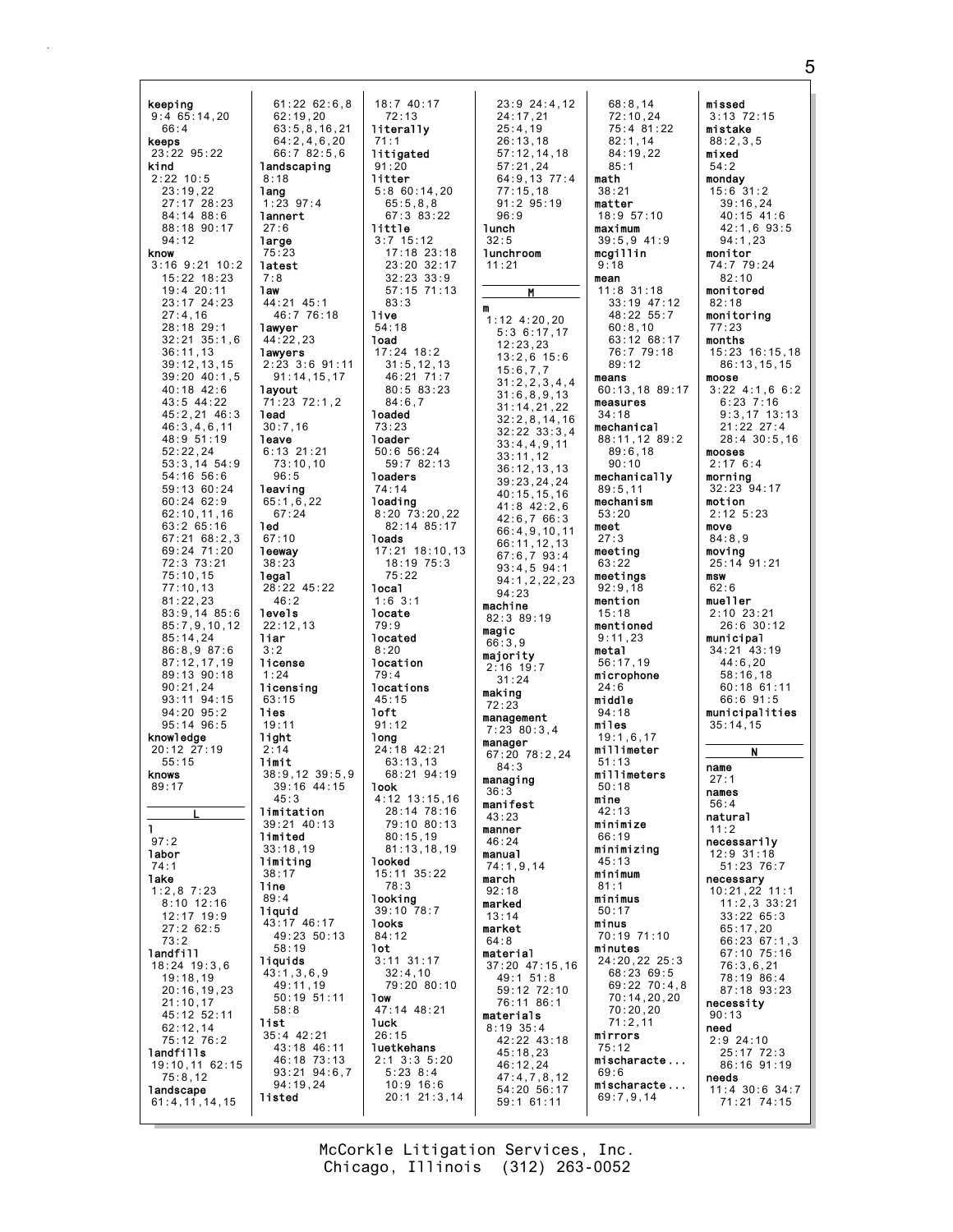$93:16$   $94:16$  $51:19$ negotiations occurrina  $3:10.79:1$  $66:1567:9$ neighborhood occurs  $70:21$ neither oclock 51.5 never  $22:19.23.44:1$ odor  $59.13$ new  $35:2 50:22$ odors  $70:22$ news  $92:3,3,3,4$ nice offering  $3:16$  27:3  $46:2$ office night  $11:4$  12:8  $50:11$ officer nod  $26:19$ nodding  $29.23$ noise 4:17 6:18 22:3  $22:9$   $23:5$ 65:5,7 66:17  $66:20,22$  $67:3,6,7$ noon  $31:3$  40:1,16  $41:8$  42:2,7 93:5 94:2,23 norm  $36:16$ normal  $96:9$  $80:10$ officers note  $26:10$ officials notes offpeak  $97:9$ noticeable  $11:5$ oh  $22:12$ notion  $58:16$ nuisances  $65:13$ number  $13:18$   $14:23.24$  $18:15$  59:20  $60:175:5$ 76:8 77:9 old numbers  $7:12.13.15.21$  $70:22$ 41:17.22.23 once  $3:4$  35:24  $\overline{\mathbf{0}}$  $\mathbf{o}$ 48:12,13 oath open  $22:6$ object  $90:16$ objection  $21:1,3,13,14$  $77:4$ opened obtained  $\overline{4}$ : 21 opening obvious  $6:20$   $61:3$ 81:21 82:1 opens obviously  $20:5$  $3:17$ operate occasion 46:13,19,20 occasionally  $80:14$ occur  $95:1$  $17:14$   $31:6.8$ operating  $51:2$  $5:12$  10:17 occurrence

 $15:6$  16:20 22:10 39:21  $41:7$  47:1  $56:23:57:3$  $48:24$  73:22  $61:366:24$  $68:13.24$  $25:6.16.22$  $69.117$ 70:17 78:13  $31:11.18$  $83:12.24$  $5.89.2155.17$  $93 \cdot 4$ 58:18 65:4.7 operation  $5:2,4$  15:3,13  $58:16.66:7.8$  $15:14$   $34:3$ 66:10.12.16  $35:18.21.23$  $67:386:4$  $36:16,20$  $37:12.66:22$  $69:3$  78:4  $83.20$   $88.1$  $11:21$  28:4  $91:5$ operational  $2:1, 11, 13, 19$  $10:19.58:24$ operations  $3:35:17,20$  $5:23$   $8:2,4$  $8:17,24$  9:5  $10:8,9$  13:11 29:15 31:1.5  $16:3,6$  19:24  $31:6,7$  33:15  $20:1$  21:3,14  $36:3,5,7,8$  $23:8,9$  24:2  $38:4.40:14$ 40:16 69:2  $24:4,12,17$ 24:21 25:4  $73:24$ 25:19 26:10 operator  $26:13,18$ 20:23 78:1  $57:11,12,14$  $82:13.14$  $57:18, 21, 24$ operators 64:9,13 77:4 67:17  $77:15.18$ opinion  $22:2 58:11$  $91:2$  95:19 76:16 opinions 27:22 30:13  $46:2$ opportunities 27:21 28:2  $82:10$ opportunity  $78:10$ order  $72:21$  92:16  $10:18$  50:17 okay<br> $9:12 \ 24:4.17$ originally  $23.24$ 29:7 37:15 outgoing  $37:23$  41:24  $8.23$  $48:1660:10$ outside  $5:3$  30:10 95:1 69:8,10 70:8  $82:24.86:7$ overlooks  $89:15$   $92:16$  $93:13$ overnight  $10:19$   $12:3.19$  $17:13.68:10$ overruled  $70:10.86:12$  $21:4.15$ 86:13,14,14 owns  $86.22.22$  $83.6$  $87:11.11$ p  $5:66:1212:7$  $12:18$   $13:2.6$  $1:12$  15:6,7  $20:9$  37:4,7  $31:2,4,6,9$  $39:1765:36$  $31:14$  39:24 67:11 78:13  $40:15$   $42:6$ 93:4 94:1,23 packer  $11:14,15$ page  $4:136:98:14$  $8:149:10$  $10:13,14$ 15:19,23 16:2  $13:18$  14:24  $32:7$  36:12  $17:1.6$  38:3 37:17 73:15  $60:286:6$ 87:7,8 93:24  $89:3.4$ pages  $6:24$  59:20 paint

43:13 44:3,4,6  $73:10$ paragraph  $6:8$ park  $1:2$  12:17  $\frac{1}{91}:13$ part  $6:22$  10:16.24  $18.4.35.21$  $37:9$  44:19 61:18 95:12 partially  $79:7$ participants  $26:11$ participate  $7.20$ participated  $7:11$   $14:2$ particular  $30:20$   $54:20$ 57:2 71:19 71:21 79:12 particularly  $92:7$ patrol 83:21 pavement  $47:20$ pav  $18:6$ pays  $21:12,19$ peaks  $81:17$ pendina  $10.7$ penetrate  $49:22$ penetrates  $58:19$ people 25:8 27:9.13  $28:5.8$  29:4 34:20 42:14  $46:14$  73:6  $96:7$ peoples  $93:19$ percent 19:11 38:6.19  $38:22$ percentage  $39:17$  41:7 73:21 74:13 perfectly  $R$  $R$   $\cdot$  7 performance  $6.11$ period 4:21 31:10  $66.20$ periodically 85:21 86:8 permeability 47:15 48:21  $49:20$  50:17 permeable 49:2,3 59:15 permit 12:13 33:20,21  $33:24$   $34:1$  $83:17,18$  $84:1.2$ permits 12:14 34:17 permitted 35:8 70:17 permitting 63:14 76:10

person 32:21 79:22.23  $85:9$ personal  $84:11$ perspective  $67 \cdot 14$ pertains  $29:15$ physically pick  $73.9$  12  $77.1$ 79:19 83:22 88:15 93:17 picked  $11:4.9$ pickup  $31:17$ place 34:18 76:11  $78:21$ placed  $43:751:9$  $54:17$ plan  $7:5, 8, 13, 18, 23$  $8:9,11$  47:1  $57.3$  61.18  $61:19,20,21$  $61:24$  62:1  $66:24$  81:3 83:12 84:1  $95:20$ planning  $74:19$ plans  $62:17$ plant  $56:23$ play  $33:15$ please 4:13 6:6 10:9  $14:24$  16:6<br>26:22 56:2 plus 38:22 59:14 point  $2:5$  10:15  $23:18,19$ <br> $24:10$   $25:9$ 38:16 68:15  $78.14$ poletti  $27.6$ policy  $7.13$ pollution pontificating  $2:18$ porous  $59:3$ porter  $96:3$ portion  $R \cdot 21$ pose 47:2,23 50:19 poses 76:11 position 28:20 30:7  $37:19$ possible 24:13 32:6 possibly  $33:981:13$  $93:20$ 

post

 $20:21$  21:8  $47:24$ posted  $18:6$ nounds  $56:21$ power  $3:11$   $53:16.17$  $53:18.19$  $54.12$  60.10  $88:9$ powerpoints  $26:8.12$ pozza  $57:18$ pozzaltinic  $57:19$ pozzolanic  $56:22.57:20$ practicing  $70.23$ preapproval 71:13 72:14,22 precaution  $65:15.20$ precisely 16:22 62:11 preliminary  $25:20$ premise preparation 7:8 prepare  $14:6$  27:24  $42:15.96:7$ prepared  $14.728.4$ preparing  $14:5$  30:17,20 present  $24:8.10$ presentation 13:22 14:2.8.9 15:19 17:18  $17:19$  18:9  $22:2$  27:18 presented  $39.4$ pressure  $50:9,10$   $51:10$  $85:21.86:9$ 86:17 87:10  $88.1$ pretty  $15:10.19:8$  $45.848.811$  $75:2480:5.6$  $80.7$ prevent  $58:8,12$  59:1 previously  $2:13$ primarily  $50:22, 2$ principally  $11:11$ private  $18:2$ probably  $5:6$  11:15 18:18 25:2 25:22 50:16 65:8 68:22 80:17 95:11 problem 5:9 25:9 50:21  $59:13$ procedure 28:20 58:24  $59:1$ 

McCorkle Litigation Services, Inc. Chicago, Illinois (312) 263-0052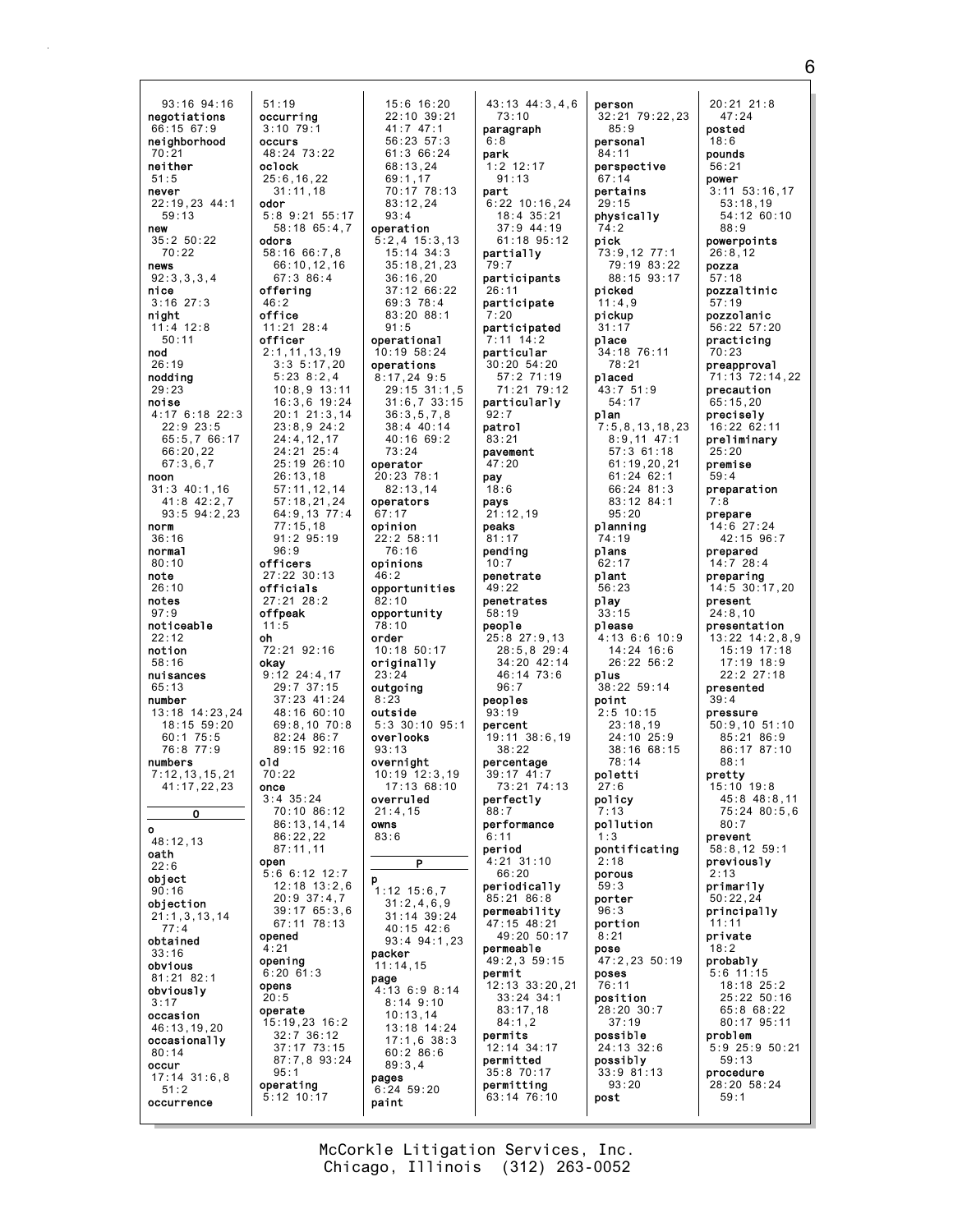procedures 4:18 5:12 proceed 2:9 3:21 6:6 10:10 25:24 26:21,22 proceeding 20:19 proceedings 1:10 97:7,10 process 14:19,20 17:21 18:5 38:6,19 38:23 71:14 72:23 73:3 80:10 processed 38:10,13 processing 41:5 processor 64:4 produces 11:19 program 46:21 82:23 83:4 84:17 prohibited 42:22 81:22 82:1,7 proper 56:21 72:24 properly 35:7 59:13 96:7 property 22:3,10 65:13 proportional 41:7 42:2 proposal 90:12 proposed 4:18 38:13 53:1 61:10 63:17 77:22 83:10 92:11 proposing 90:19,23 protect 45:19 protective 84:11 provide 10:18 14:17 83:3 provided 26:6,7 39:8 54:17 92:10 provides 74:6 provision 66:15,18 67:5 provisions 83:19 proximity 83:7 public 2:3,4,5 14:12 14:17 15:22 26:2 39:7 45:19 91:19 92:9,10,18 93:9 pulled 94:16 pulling 17:20 59:12 80:8 pulls 88:16 purpose 6:21 14:14 push 85:20 86:8 pushing  $50.751:10$ put qualified 22:19 quantities quantity question questioning 29:8 80:18 questions quick quite 63:9,11 quote r  $97:4$ radiation 81:23 railroad 22:13 raise 30:2 ramp 31:23 random range 91:9 rate 48:23 reach 24:13 reaching 26:16 read

58:6

87:12

59:7

2:12 7:15 43:13 44:7

 $\Omega$ 

38:4 43:11

16:4 21:6

80:21,24

6:3 14:15

95:14,15

15:12 48:8

3:19 8:16 R

 $93.7$ 

46:14 49:23 66:24 70:5 70:11 71:7 84:1,16 87:1 91:5 95:11 43:8,10 46:21 44:12,16,17 45:3,24,24 7:19 10:7 12:5 23:14 28:23 28:24 30:2 32:13 36:4 40:4,20 45:9 46:10 54:22 55:9 63:9,13 69:8 71:3,5 71:8 74:20 77:13 80:17 87:2,3,16 89:9,10 90:7 90:8 92:4,5 2:8 3:9,10 4:7 81:1,12 92:8 18:10,11,19,20 4:23 6:14 8:16 9:1,17,20 10:23 13:15 57:8,11,13 89:3 reading 37:21 86:6 ready 23:23 74:16 really 3:11 31:4 36:11,17 39:9 43:18 45:21 53:21 57:6 65:10 66:15 78:23 91:21 reason  $31 \cdot 21$   $32 \cdot 2$ 33:3,11 88:6 95:23 recall 8:1 10:5 16:22 29:10,11 56:9,11 64:21 received  $43:6$ receiving 41:5 42:8 recess 25:18 recognize 8:9 13:19 recollection 22:7 92:20 recommend 41:1 58:3  $87:14$ recommendation 3:18 40:3,21 41:12 77:11 86:24 reconvene 2:3 record 2:2 3:20 5:16  $5:21.24$  6:4 8:7 13:13 25:20 26:10 29:10,13 47:23 57:13 64:10,18,18 64:19,19 recyclables 8:18 62:7,8,18 63:5 64:3,7 recycle 61:10 recycling  $64.3, 12$ reengaged 33:24 references 21:9 referred 2:24 referring 2:17 refinements 16:10 refrain 2:22 refresher 83:1 refuse 8:18 73:5 regarding 2:12 34:21 62:1,20 63:4 63:5,7,19 regulated

63:24 regulations 49:4 rejected 50:14 related  $8.17$  12.13 65:5 94:10 relatively 87:9 relevance 21:1,13 remain 4:19 5:6 68:9 remainder 26:7 remaining  $26:12$ remember 17:21 21:6 48:5 64:6 96:2 removals 34:1 removed 60:8,18 68:18 68:19 renewal 33:20 34:7 repeat 62:23 63:1 rephrase 62:22,24 report 9:24 10:4 reported 1:23 97:7 reporter 24:6 57:8 97:5 97:14 reports 9:17 represent 8:7 27:1 requested 40:9 require 8:22 53:4 required 54:19 61:18 66:5 67:22 requirement 66:19 requirements 62:17,18 63:19 63:23 76:10 76:15 research 74:15 resident 2:7 residential 31:17 resistance 51:4 56:19 respond 93:15 responding 94:11 response 81:12 84:4 rest 6:8 79:8 result 7:13 50:6 retained 9:19 27:10,11 review 28:12 right 4:11 7:5,22

8:1 10:13,23 12:12,22,24 14:9 15:3,8 15:16,20 17:10 18:1 36:2,23  $43:15$  54:4 69:15 71:3 74:17 81:3 82:8 85:20 90:17 robe  $3:13$ role 33:14 roles 30:20 roll 11:11 room 25:7,22 26:1 rooms 24:22 **roughly**<br>18:17 31:8  $18:17$ round 1:2 12:16,17 27:2 route 22:13 routine 18:4 rubber 6:11 9:11,22 47:18,20 rules 50:22 63:3,4 71:17,20 75:12 running 33:17 34:4 36:1 rusty 56:20 S s  $Q7 \cdot 4$ sacrificial 56:23 safe 46:24 safely  $73:11$ safety 34:18 35:10 45:19 55:7 71:18 84:10 saith 96:13 saturday 15:7 31:3 39:18 40:1 40:16 41:8 42:3,7 93:6 94:2,24 saw 81:21 saying 41:9 44:14 67:5 says 5:24 13:5 40:14 44:15 59:20 60:4,7 61:21,24 62:4 76:14 97:5 scale 17:20 78:1 79:2,22,23

80:12,15,19 schedule 32:15 35:11 53:8 54:20 96:4 schedulewise  $95.21$ screen 78:8,9,15 seal 47:18,20 seats 25:23 sechen 23:15 95:19 second 17:8 23:13 31:13 32:11 38:4 50:18 89:4 section 7:1,3 46:7 sector 18:3 secured 60:6 see 3:17 13:9 25:22 26:8 29:23 34:15 35:10 40:18 41:2 57:5 79:2,5,9,10 79:20 82:11 91:22,23 96:10 seeing  $2.6$ seen 44:1,3,9 sees 30:5 segregated 82:9 seibert  $27.7$ selected 30:22 send 35:13,15 sense 60:13 88:10 sent  $43.6$ sentence 10:24 separated  $62:7$ september 1:12 servicing 32:4 sessions 83:2 set 25:5 seven 10:18 15:20,22 15:24 16:20 36:21,22  $39.22 78.4$ 91:7,9 93:6 shah 7:7,17 shallowly 58:9 share 20:17 shift 31:12,16 32:12 shore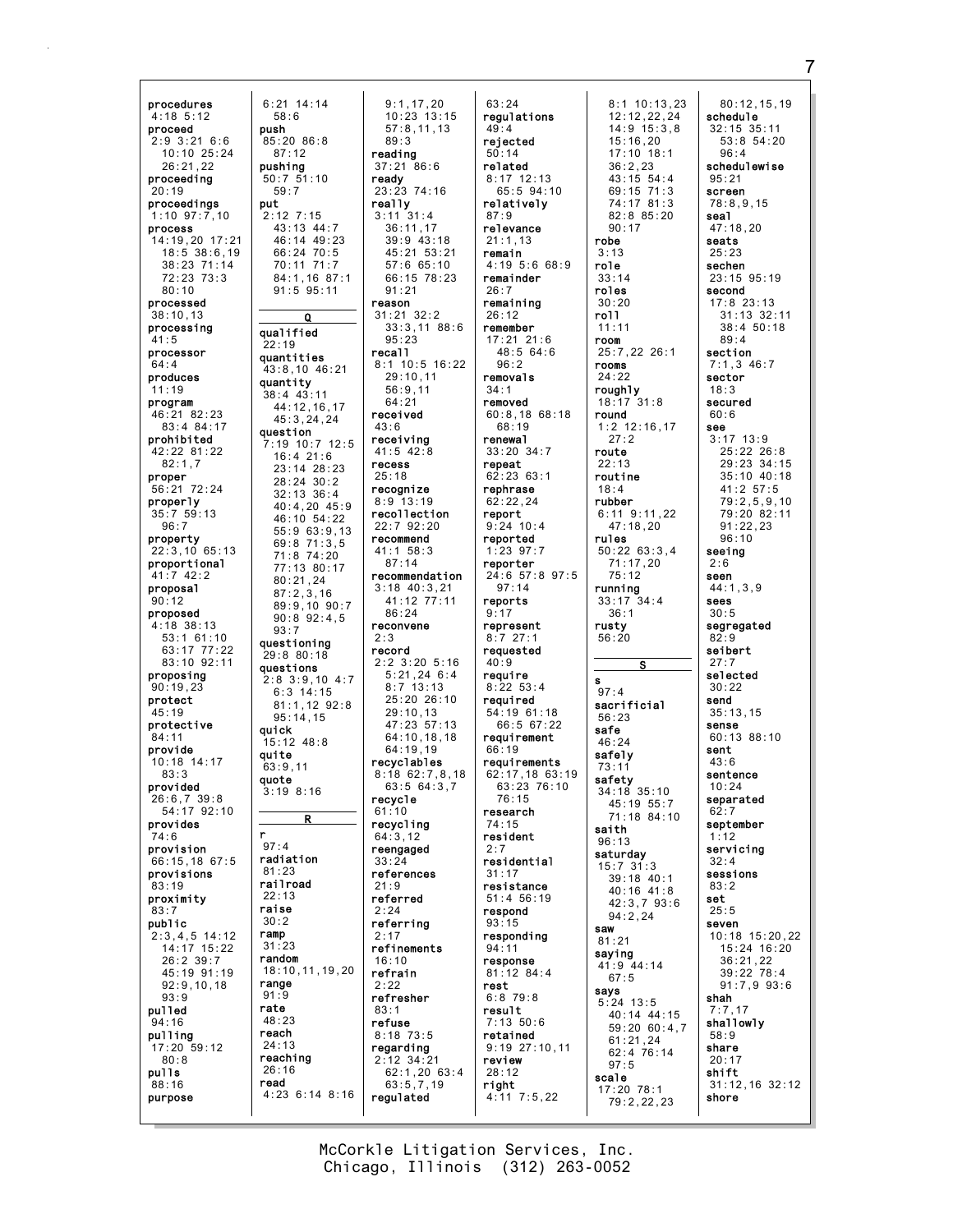$73:2$ short smaller  $25:18$  47:16  $51:8$  95:14 smart shorthand  $3:5.17$  $97:7.9.14$ smelled shots  $81.20$ smith  $2:15$ shouldnt  $2:7.7$  $25.9$ show  $3:16$ showed  $80.8$  $6:9$  17:19 showing  $93:16$  $17:18$  95:22 signs soaking  $18.6$ silent soft simple  $91:12$ solid  $67:19$ simply single  $80:16$ sir 27:18 33:19  $40.20 \ 41.10$ 45:9 56:16  $60:195:5$ sit 41:14.18 53:7 94:20 95:4 site soon 18:3 34:3 35:5 35:13,16<br>37:21 53:2 sorry 61:14 62:21  $63:7.16.17$ 63:20,20,21 63:22 64:20 sort 67:20 71:17  $71:17$   $73:1$  $82:19.19$  $85:8,10$ sound sites  $91:18,18,19$ sounds siting  $R \cdot 1$  $1:3.4.68:13$ space  $15:10, 15$  $20:19.37:9$ spaces  $37:11$  40:13  $83.18$  19 speak  $87:8$ sitting speaking  $40:11\ \ 70:24$  $71.1$ spec situation  $37:652:7.8$ special  $70.16$ situations 81:18 93:22 specific  $94:6$   $95:1$ six  $37:1$  40:17 76:4 77:8 spot  $86:13$ size 25:8 43:12 skip srp  $6:24$ slide **SS** 13:18 14:23,24  $97:1$ slides  $14:5.6$ slightly  $37:22$ small  $25:743:8.10$ 43:11 46:20

standing  $29:1.3$  $25:21$  79:21 start  $4:7$  24:9 25:6  $25:16, 20$  $31:11.22.22$  $31 \cdot 24 \cdot 32 \cdot 2 \cdot 7$  $32:16$   $33:5.6$  $33:8.12.13$ smoldering  $39.19$  $81:21$   $84:6.7$ starting  $32:9, 14 \overline{36}:12$ snowmobile  $95:9.20$ snowstorm starts  $32:22$  59:16 snowstorms state 22:4 45:13  $76:10, 14, 15$  $58:959:2$  $76:18.20$  $97:1,6$ stated  $58:6$  $3:1$   $7:4,23$ statement  $4:6$  5:21 10:16 44:20 61:18  $61:19,20$  $15:15$  19:5 somebody  $22:5,6$  45:3  $14:6$  36:9  $45:2246:4$ 43:13 52:6 statements 52:13 73:2  $2:17,20$  3:9  $78:7,9,17$ states someplace  $64:19$ station  $1:8$  4:19 6:10 somewhat  $8:17,21,23$  $14:10$   $19:14$  $19:22$  31:19  $33:1,17$  $21:24$  43:2  $34:22$  35:19 52:13 57:24  $36:24$  39:1 59:23 62:22  $42:23$   $43:6$ 71:24 82:5 43:20 44:2,7  $45:11$   $46:13$  $34:8$  39:5 46:16 52:11  $55:20.24$  $56:13:57:1$  $73:17.75:3$  $59:961:10$  $62:5.963:4$  $68:9.76:20$ 78:12 82:12  $84:7.20$  91:6  $92:11$  $25:10$  26:1 stations  $5:13$  19:15  $21:11$  33:16  $34 \cdot 10$  12  $90:18.20$  $35:24$  42:11 55:23 56:3,7  $65 \cdot 11$  75 · 9 stay  $38:1565:3$ steve  $1:20.90:14$ sticking  $81:22$   $82:1$ 19:18 21:9 stink speeches  $4:9$ stop  $51:2$ storage spotchecked  $8:19$  22:16 store  $11:10.17$ stray  $60:6$ stream 43:9 44:20 standard  $45:18,20$ 5:12 16:2 18:5 44:14 75:8 street  $50:12$  59:10 75:14 76:9  $61:16,23$ standards  $62:21$  63:7  $63:16,21$ 

 $58:20$ 

 $94:9$ 

62:13

 $14:8$ 

 $45:8$ 

 $23:6$ 

 $49:7$ 

 $29.13$ 

 $56:21$ 

 $2:15$ 

 $77.8$ 

 $75:4$ 

 $50:22$ 

 $76:19$ 

 $75:9$ 

 $94:11$ 

64:14 68:19  $68:22$   $83:6$ 85:19 88:8 88:13 89:2.6  $89:18$  90:10 strength  $47.13$ stricken  $5:18$ strike  $39:18.18.61:6$ 68:24 75:1 stringent  $75:10, 11, 14$ 76:19 studies  $27:12$ stuff  $50:784:13$  $94:16$ submittal  $28:16.93:9$ submitted  $9:18$  28:11  $92:14$ successful  $83:18$ successfully  $57:3$ suggesting  $33:10$ sundays  $37:1,4,8,12$ support 40:19 41:3.16  $41:22$ sure  $4:10$  7:10 28:1 28:22 35:7  $48:18$  54:6  $59:2368:4,6$ 72:23 84:21 84:23 87:2.5  $96:8$ surface  $56.4$ surrounding  $19:8$ suspenders  $66:1$ sustained  $77:591:2$ swalco  $66.19$ sweep  $68:20$  69:19  $83.23$ sweeper  $50:12$   $59:10$  $68.20$   $88.8$ 88:13 89:2.7  $90:10$ sweeping  $59:768:22$ 70:11 85:18 85:19 88:11 88:12,21,23 89:18 90:9 swept 59:10 89:5,17 switch  $24:22$ sworn  $4:3$  97:5 system 75:23 76:17 table  $23:12$ take

 $2:15$  13:15  $11:9.20$  13:4 19:15 20:13  $15:10, 15, 21$  $17:24$  20:6  $21:10$   $23:13$  $24:23$   $25:4$  $21:23.24$  $22:7$  23:7  $25:15$   $26:18$  $63:868:21$  $26:9$   $28:18$  $74:280:13$  $28:22 \ 30:2.6$  $80:15.82:6$  $33:10.36:17$ 89:9.11 91:4  $42:4$   $44:9.10$  $51 \cdot 20$   $53 \cdot 21$  $91.21$   $95.8$  $54:5.7.10.11$ taken 25:18 46:12,14 54:23 55:1.4  $97:9$  $58:6.1861:1$ takes  $61:6.2463:7$  $69:21$ 64:14 65:10 talk  $65:20.66:17$  $38:18$   $96:1$  $67:8,9,15,19$ talking 69:13 70:1.2  $6:17$   $9:24$  10:2 73:20 75:8  $75:11,19$  $10:4$  12:14  $17.21$   $19.18$  $76.18$   $77.18$  $19:19.45:1$  $77:21.23$ 46:17 49:17 79:5,24 81:3  $58.15$  $81:5.882:6$ talks  $83:1285:4$ 85:24 86:24  $2:23$ 87:1 90:12 tarp  $80:9,11$ 93:12 96:8 tch theoretically  $13:14$  $12:4$  49:13 teach  $71:12$  $83:13$ theres team  $10:5,7$  17:20  $30:22,23$  42:14  $20:12$  21:17  $42:17.19$  $25:17$  30:10 teams  $31:23$   $33:20$  $35:3$   $39:9$  $42:13$ technical  $40:22$   $41:22$  $32:21$ 44:15 45:3 tell 46:22 47:19  $6:2$  41:20,21 47:20 50:7  $48:3.956:2$  $51:10.65:4.5$ 71:13 83:14 65:7.9 66:21  $87:24$  $72:8.20.21$ 78:15 79:1.6 tells  $81:23$   $83:5$  $3:12$ temporary  $88:6.15$  $90:13$   $91:20$  $8:18$  $94.18$ tend  $56:20$ thevre testified  $19:6$  29:4  $35:24$  44:19  $4:3$  22:23  $29:16$  55:2  $45:23.46:1$  $55.1659.2$ 46:13 53:11 66:21 69:11  $61:15$  62:15 testify  $63:24.24$  $16:23$   $24:3.8$  $65 \cdot 4 \cdot 66 \cdot 23$  $27:5, 10, 12$  $70:11$   $72:19$  $27:18.23$  $78:12,21$  $70.20$   $81.5$   $8$  $28.620 - 5$  $55:5.11$ 82:11 83:11  $74:12.17$  $86:21$ testifying thick  $22:15$  28:18  $47:14$ testimony thing  $58:877:23$  $2:18$  3:6 13:4 16:21 22:5 94:19 95:21  $29:4.10$  $95:24$  $30:11$  55:8 things 62:3 89:20  $3:19$  4:8 22:1  $89.23926$ 25:20 30:14  $93:3$  $37:23$  48:16 thank 63:22 72:13  $3:236:238:4$ 84:2 91:20  $94:19$ 10:11 26:13  $30:9,24$ think  $3:10$  4:7 7:19 48:19 51:14 74:22 92:2  $9:920:5$  $95:5$   $96:9,10$  $22:11.14$ thats  $23:20,24$  $3:10$   $7:10,19$  $24:2,12,18$ 

McCorkle Litigation Services, Inc. Chicago, Illinois (312) 263-0052

8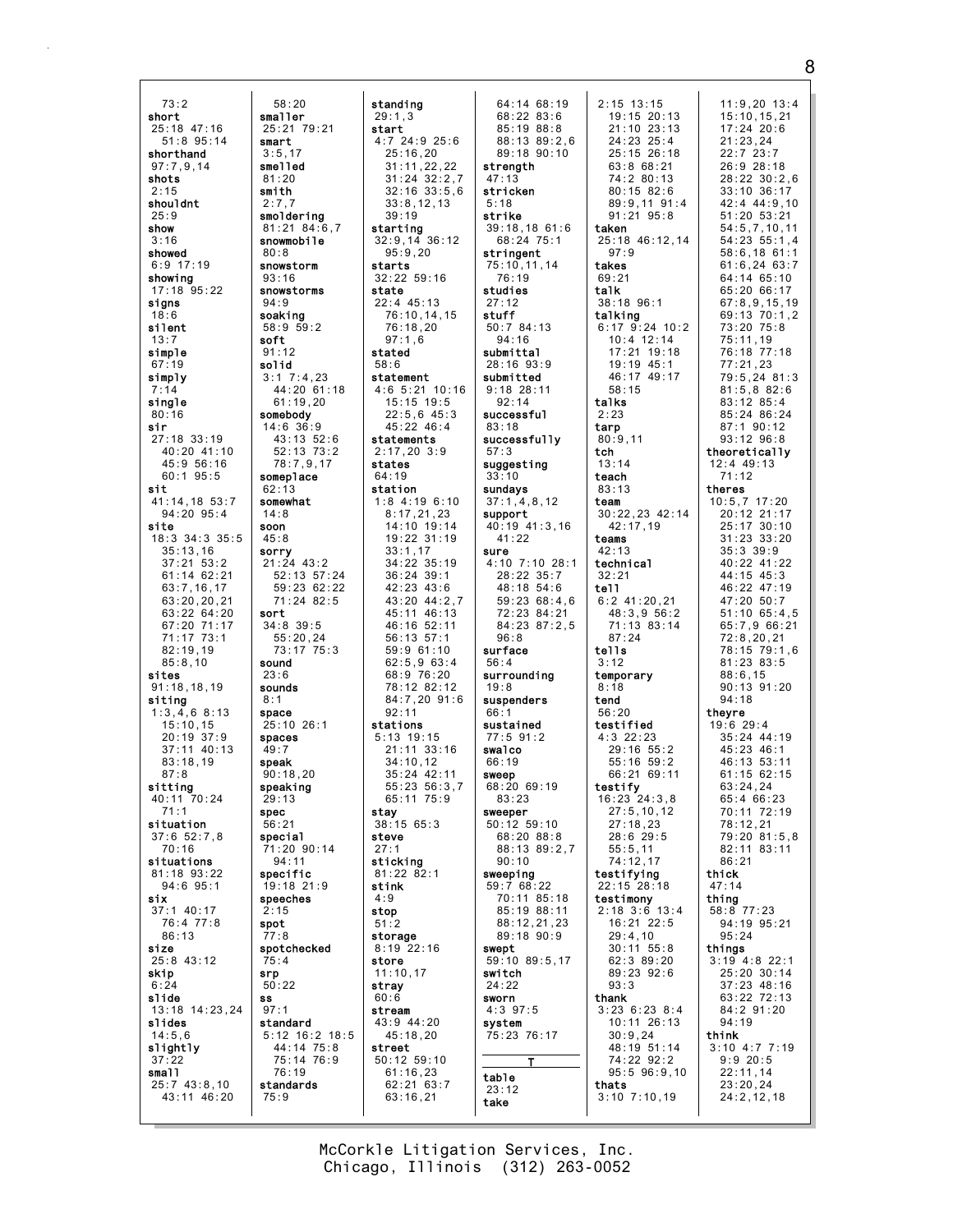25:7,11,12 26:20 28:22 30:1 37:23 39:8,11 45:1 45:7 46:8 52:1 54:13 54:15 55:16 56:15 58:15 62:24 65:19 66:7,23,24 67:10 69:6 69:14,14,16 69:21 72:15 75:15,21,23 76:3,6,9 80:9 86:7 88:21 89:16 91:15 92:8 93:12 96:6 thinking 32:20 95:12 thinks 3:16 30:6 third 4:17 32:11 thought<br> $21:7$  45  $145:17$ threat 47:3,24 50:19 76:12 threatening 59:15 three 18:10,10,19,20 75:3,19 76:4 76:8,9,10,21 76:23 77:1,9 77:10 82:17 82:18 91:23 timber 8:2,6 time 4:21 5:7 16:8 17:12,14 21:23 23:8 23:17 24:11 24:14 26:3 27:22,22 28:2,2 30:13 30:13 31:10 33:7 38:21 40:24 42:4  $43:5.5.8.8$  $47.16$  51.8 8 56:20 59:16 64:24 65:15 65:21 66:20 67:6,12,22 80:16,23 91:19 92:13 93:13,20 95:6 96:10 times 42:8 67:16 76:14 77:8,9 82:4,18 83:20,22,23 95:2 tip 84:6 tipping 8:19 17:4,9 47:4,6,8,11 51:9 55:19 55:23 56:7 56:10,10,14 68:9,14,15 69:4 70:5,19 71:9 85:16 tire 79:20 82:3 tires 60:15 73:12 today 14:9 20:7 24:10 28:6 37:24 40:12  $41 \cdot 14$ , 18 53:7 64:15 65:4 87:23 94:20 toe 96:6 told 12:16 85:1 87:6 tomorrow 95:21 96:4 ton 21:12 39:5 tonight 95:11 tons 37:24 38:5,16 38:20,22 39:2,11,14 39:16 41:6 42:1 57:4 75:20 top 10:13 18:15 48:7 56:4 57:1 60:1,1 88:15 topping 56:18 tornadoes 94:12 touch 84:14 traffic 11:6 32:3 72:3 94:9 trailer 80:8 82:15 85:17 trailers 8:20 18:22 train 73:4 83:6,11 84:18 trained 73:9,12,13 81:8 82:22 84:3,24 training 35:10 71:16 73:3 82:23 83:4,8,9 84:4,9,16  $85 \cdot 29$ transcript 1:10 97:9 transfer 1:8 4:19 5:13 6:10,12 8:16 8:20,21,23 14:10 18:22 19:14,15,22 31:7,19 33:1 33:15,17 34:3,9,11,22 35:19,24 36:24 39:1 42:8,11,22 43:6,20 44:1 44:7 45:11 46:13,16 51:15 52:10 52:21 53:1,5 53:8,14 55:22 56:3,6

56:13 57:1 59:9 61:10 62:5,9 63:4 65:10 68:8 69:18 75:9 76:20 78:12  $82 \cdot 12$ , 15 84:7,20 85:17 91:5  $92 \cdot 11$ transferred 37:20 transferring 19:13 41:5 54:19 transfers 21:11 travel 49:5 trip 94:19 truck 17:19 22:15 31:11 46:15 52:17 65:21 65:22 67:23 67:24 70:5 73:5,17,17 73:19 74:3,6 74:7 78:14 78:18,21 79:3,11,24 80:2,5,20,24 81:13,18,19 trucks 11:14,15 17:13 73:15,23 74:13 79:6 true 9:3 43:16 97:8 try 24:16 46:21 57:12 78:24 trying 16:5 23:17 39:10 61:9 63:10 96:2,3 turn 4:12 13:18 14:23 tv 77:23 78:22 twice 76:13 two 10:5 46:16  $50 \cdot 4 61 \cdot 22$ 75:20,22 76:16,21,24  $77.2$  82:4 10 92:4,5 93:17 type  $:9$  12:2 14:20 58:7,21,23 80:2 types 11:23 34:14 typical 31:1 32:15 42:8 typically 16:1 31:22 33:8 34:5,6 37:1 93:14 U ultimately 21:2 unapproved 18:7 unattended

68:11 undergoing 50:5 59:6 underneath 80:11 understand 3:5 12:4 32:19 40:10 61:2,8 63:9,11 66:16 68:4,7 69:12 79:1 93:3 understanding 29:20 74:5 80:7 understands 73:6 understood  $92:6$ unloading 8:17 59:21 60:5 unresponsive 5:18 update 8:11 upper 49:21 use 18:3,4 19:23 24:6 75:8 86:11 88:17 useful 93:22 uses 83:6 usually 11:20 12:13 43:12 67:19 85:8 utilize 83:8 utilized 5:9 utilizes 88:8,14 V vacuum 88:8,14,16 valid 51:6 vapor 49:5,15,17 50:21 vapors 49:5,10,18 50:20,22 51:3 vehicle 53:14 59:21 60:4,5,8,19 60:20 80:3,4 vehicles 4:22 6:12 51:15,22,24 52:3,21 53:1 53:5,8 54:19 55:6,13 64:24 69:18 version 7:8,18,22 8:9 8:10 versus 74:14 video 17:19 view 78:10 viewed 78:15

2:10 walked  $26:5$ walls

walter 3:1 want

wanted

wants

wash

washer

wasnt

waste

86:9

village 1:1,2 2:19 3:4 12:16,16 16:19 26:12 27:2 95:18 W waiting 85:20 86:2,8 87:12 11:4 20:9 32:4 35:6,7,13,15 48:15 58:1 67:16,16 68:4,6 69:12 93:15,18 12:6 24:8 26:10 46:11 86:18 25:23 35:9 36:12 61:21 86:4,17 53:16,19 85:21 washing 53:17,18 60:10 82:3 87:10 88:1,9 29:8 40:20 67:8,8 3:2 7:5,12,12 7:21,23 8:18 10:20 11:3,8  $11:9$  19 21 12:2 17:5,9 18:7 19:7,10 19:13,16 21:2 31:7,14 31:19,22 32:7,11,15 32:22,24 34:16,22 35:2,7,9,13 35:15 38:5 42:9 43:9,13 43:17,17,19 43:22,24 44:1,4,6,10 44:11,16,17 44:20 45:4 45:10,18,20 45:23 46:1 46:17,17 52:10 55:17 58:16,18 60:6,8,14,18 61:4,11,11 61:14,15,18 61:19,20,22 62:7,8,19,21 63:5,8,16,21 64:2,4,7,20 66:6,7 68:17 68:19 69:4 70:5,11,19 70:22,22,24 71:9,17 72:11,24 79:15,17 80:3,4 82:5 82:6,11,13 82:18,19 84:14 91:5 wastes 11:5,23 35:1 43:23 44:18 73:5 79:24 watch 78:17,20 water 53:21,24 54:1 54:21 60:11 86:1,4 88:7 88:8,14,15 waterproof 47:21 way 23:12 27:20 36:11,14  $40:6$   $43:9$ 45:21 73:23 78:18 88:21 wear 56:18 58:4,5 84:11,12 wearing 65:24 weather 94:14,15 week 10:18 15:20,24 16:21 18:12 18:17 36:21 36:22 39:23 75:3 76:4,13 76:14 77:9 77:10 78:4 86:12,14,22 87:11 93:6 weeks 75:19 weigh 78:21 welcome 95:7 welfare  $45.20$ welltrained  $80.7$ went 75:20 81:23 93:4 werthmann 24:2,8,9 27:6  $95 \cdot 11,20$ whats 6:4 13:14 19:5 31:10,21 32:2 33:3,10 39:3 41:20 43:10 46:11 66:3,9 73:6 73:8 75:7 78:20 79:8 79:10 80:10 80:24 81:13 whatsoever 50:19 57:5 76:12 88:10 willing 11:24 willis 3:1 wind 5:7 65:9 window 91:22 93:20 winnebago 20:16,18,22

Chicago, Illinois (312) 263-0052 McCorkle Litigation Services, Inc.

## 9